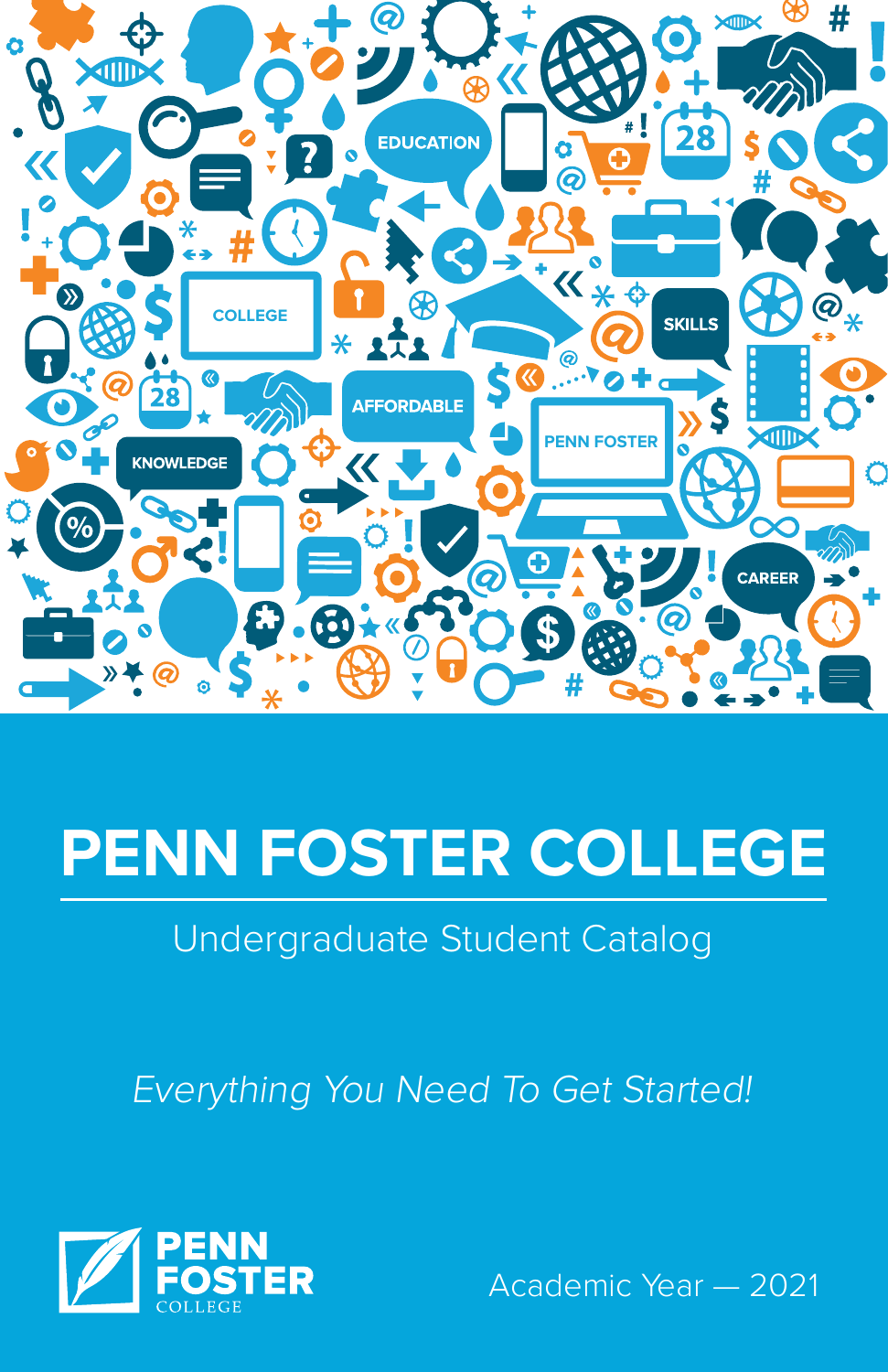## A Message from the President



Dear Penn Foster Student,

Welcome to Penn Foster College. Your decision to enroll with us marks an important step on your path to success. You have chosen an institution that has been helping independent learners succeed since 1890, and we are here to help you too.

This Student Catalog contains information that you will need to know, from a statement of our mission and the outcomes you can expect from your Penn Foster education, to a description of policies and procedures that will guide your study, to learning support services available to you, and to an explanation of our nationally accredited degree programs and courses. Please spend some time in reading this document, and be sure to keep it handy as a reference tool throughout your program.

If you have any questions or concerns, please contact us. We are committed to your success.

Best wishes,

**Frank Britt** President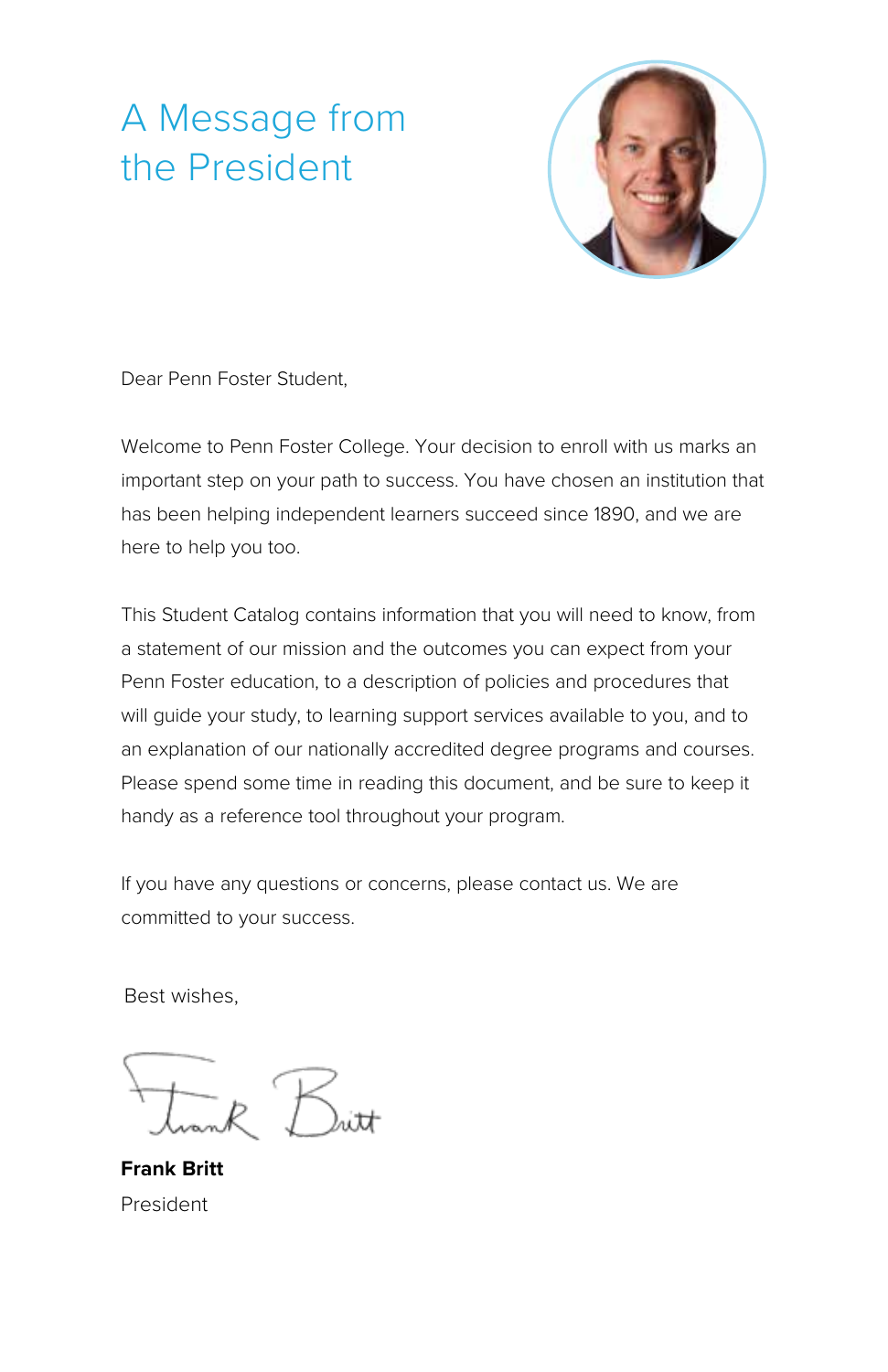## Welcome to Penn Foster College

Penn Foster College is located at 14300 N. Northsight Blvd. in Scottsdale, Arizona, and is authorized by the Arizona State Board for Private Postsecondary Education to award Associate of Science and Bachelor of Science Degrees and Undergraduate Certificates. Students may contact the college in Arizona at 480.947.6644.

Penn Foster College has contracted with the Student Service Center at 925 Oak Street in Scranton, Pennsylvania, to offer certain student services. You will be directed throughout your catalog regarding when to use the services of the Student Service Center.

### **History**

Penn Foster College is a leader in guided independent study. This method of instruction was pioneered by newspaper editor Thomas Foster, founder of the International Correspondence Schools, to help coal miners educate themselves. Since its founding in 1890 in Shenandoah, Pennsylvania, the institution has developed into a worldwide education system. The institution has been offering degree programs since 1975 and has enrolled over 100,000 students in degree programs in Business, Veterinary Technology, Allied Health, Information Technology, and Engineering Technology.

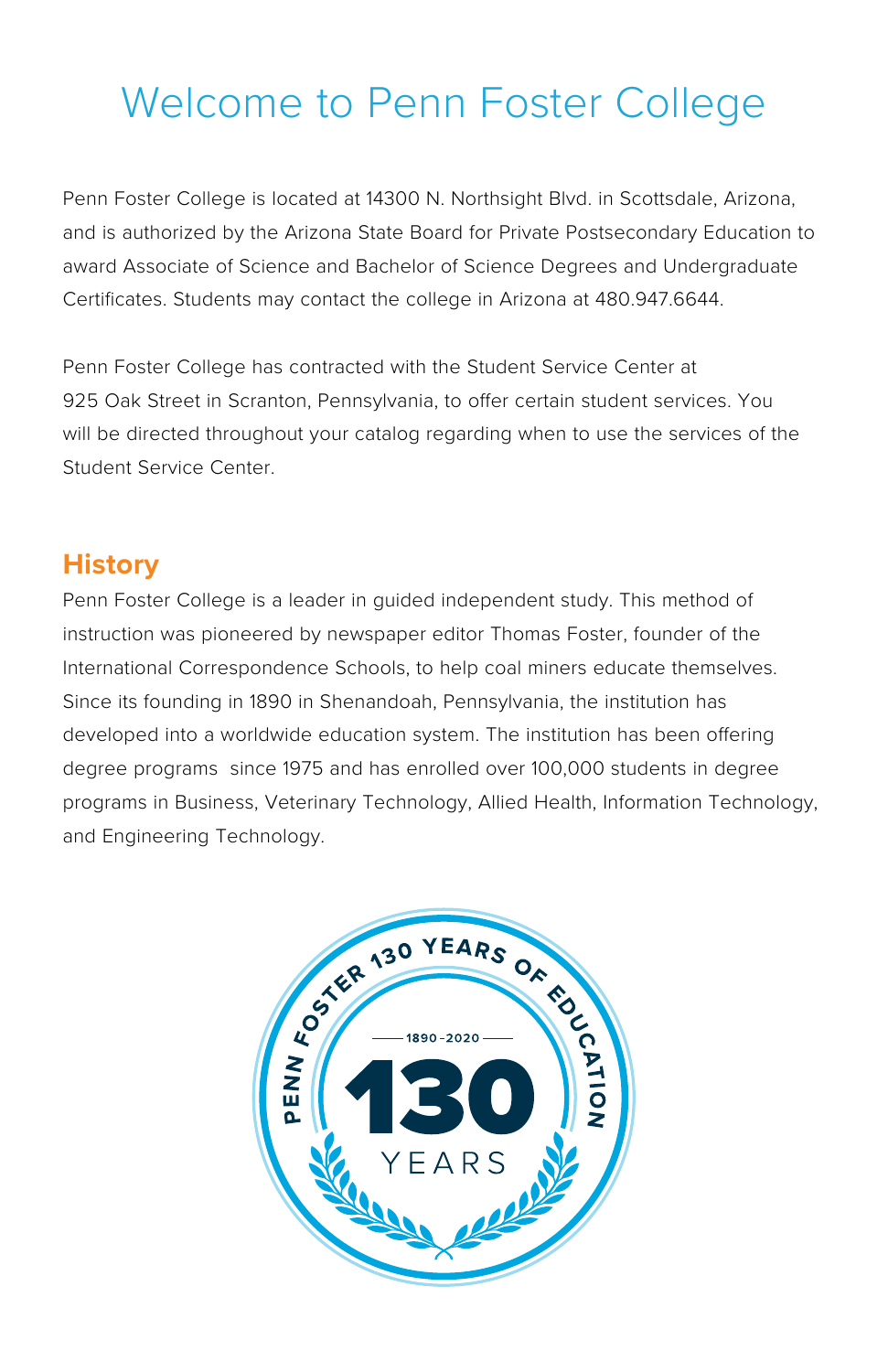## Table of Contents

| <b>Mission Statement</b>                         | 5   |
|--------------------------------------------------|-----|
| <b>Student Core Competencies</b>                 | 6   |
| Accreditation and Licensure                      | 6   |
| College Credit Recommendations                   | 7   |
| <b>Admissions</b>                                | 8   |
| Tuition and Fees                                 | 14  |
| Academic Integrity                               | 17  |
| <b>Academic Policies</b>                         | 21  |
| <b>Graduation Requirements</b>                   | 30  |
| <b>Student Services</b>                          | 31  |
| Curriculum                                       | 37  |
| <b>Course Descriptions</b>                       | 81  |
| Ownership, Governance, Administration, & Faculty | 118 |
| <b>Advisory Councils</b>                         | 122 |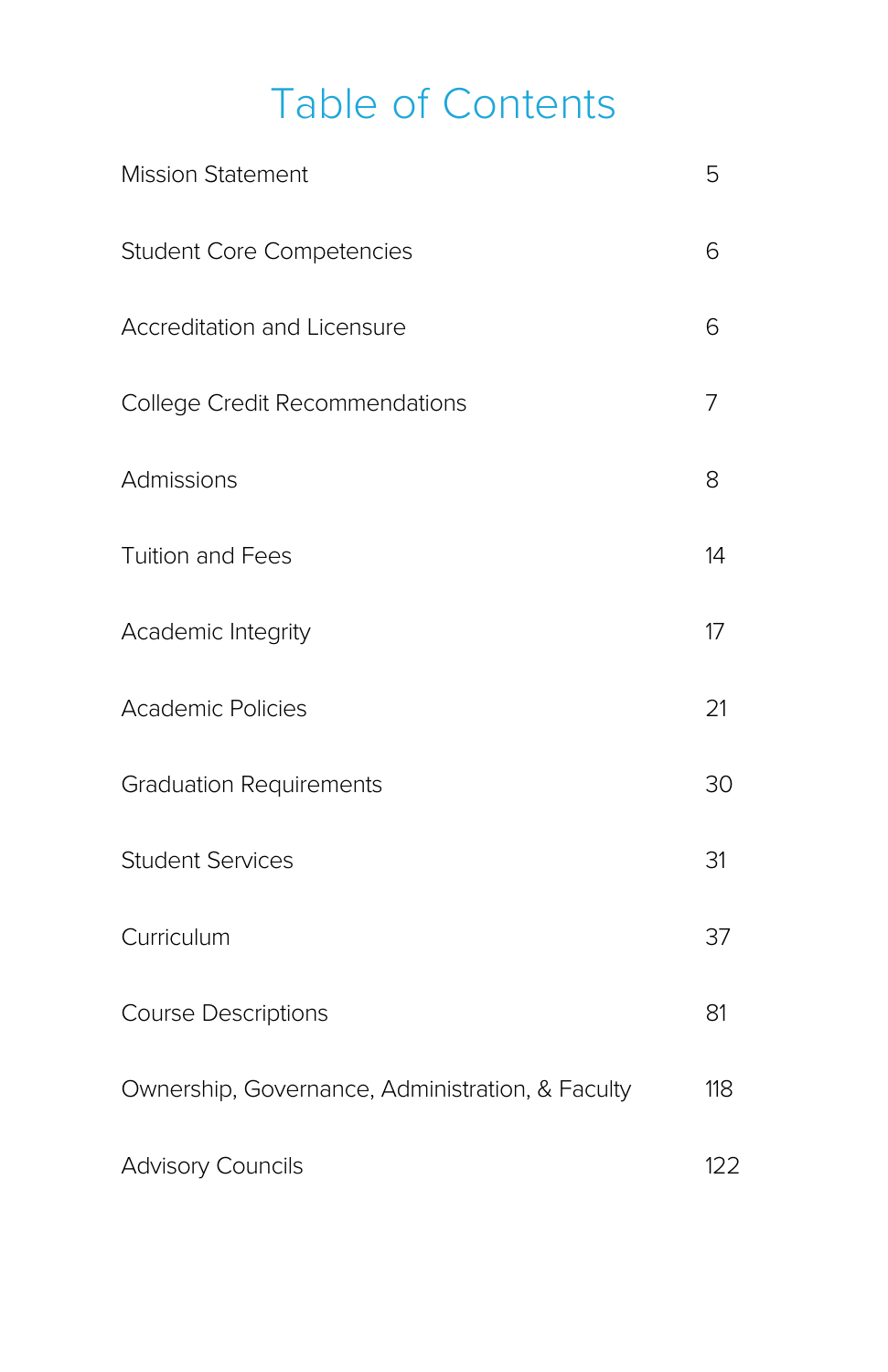## Mission Statement

### **Institutional Description**

Penn Foster College provides programs and services that are designed to meet the lifelong learning needs of the adult learner. Programs of study, which are offered via distance learning, lead to certificates and undergraduate degrees in the areas of business, technology, health, education, design, and social services.

### **Mission**

Penn Foster's mission is to enhance the lives of our students and clients through the acquisition of knowledge, skills, and credentials that will allow them to achieve their goals by advancing in their chosen field, starting a new career, or pursuing lifelong learning.

### **Penn Foster Institutional Goals**

- **•** Provide educational programs that enable self-motivated, independent learners to acquire core competencies in their chosen technical and professional fields.
- **•** Employ contemporary learning strategies based on academic standards of good practice in distance education.
- **•** Develop and maintain systems that optimize student opportunities for broadly participative, interactive learning.
- **•** Establish and communicate high standards of academic performance for students and the institution.
- **•** Assess student learning and institutional effectiveness systematically in order to improve student performance.
- **•** Provide an extensive suite of student support services based on student needs and interests.
- **•** Conduct fiscally responsible planning that balances the institution's commitment to academic excellence with its concern for profitable financial performance.

The mission is supported by an admissions policy that allows students with appropriate prior education to enroll in programs without regard to race, religion, gender, age,\* color, national origin, or physical disability.

The school regularly assesses fulfillment of its mission and achievement of its institutional goals through ongoing studies of student learning, measurement of student satisfaction, and evaluation of career outcomes of graduates.

\* Prospective students must meet the minimum age requirements for enrollment into Penn Foster College programs.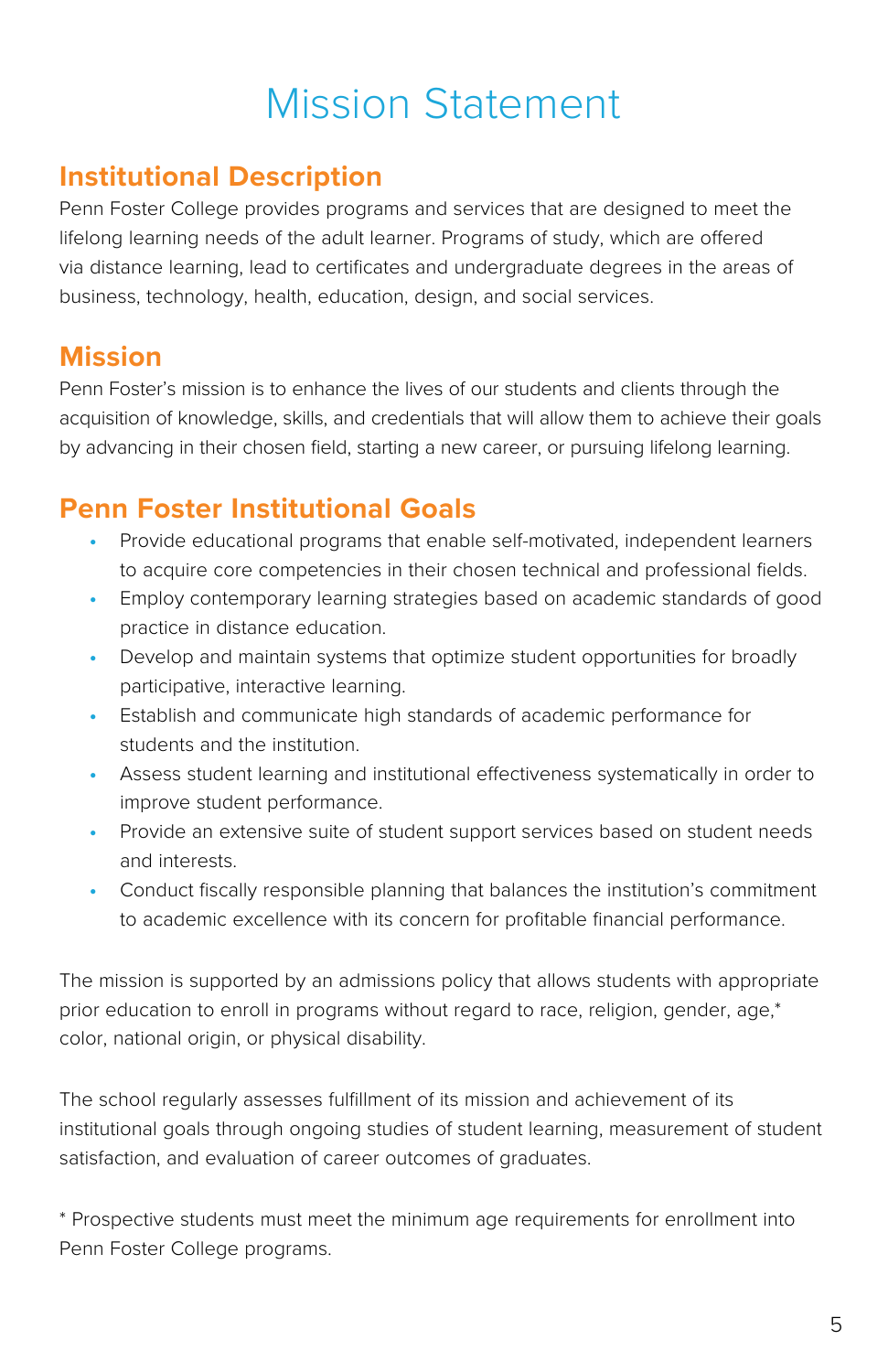## Student Core Competencies

Students who complete any Penn Foster College degree program will be able to demonstrate to employers and others the following six core competencies:

- **•** Effective written and interpersonal communication skills
- **•** A high level of inquiry, analytical, and problem-solving skills
- **•** Effective quantitative skills
- **•** Computer and information literacy
- **•** An understanding of the liberal arts, natural sciences, and social sciences
- **•** Job-specific technical and professional skills

## Accreditation and Licensure

Penn Foster College is licensed by the Arizona State Board for Private Postsecondary Education and is authorized to award Associate of Science and Bachelor of Science Degrees and Undergraduate Certificates.

Penn Foster is accredited by the Distance Education Accrediting Commission (DEAC). The DEAC is listed by the U.S. Department of Education as a recognized accrediting agency and is recognized by the Council for Higher Education Accreditation (CHEA).

Penn Foster College has been approved by Arizona to participate in the National Council for State Authorization Reciprocity Agreements. NC-SARA is a voluntary, regional approach to state oversight of postsecondary distance education. Please visit http://nc-sara.org/sara-states-institutions for a list of participating states.

Penn Foster College's Veterinary Technician Associate Degree program is accredited by the American Veterinary Medical Association (AVMA) as a program for educating veterinary technicians.

Many Penn Foster College programs are approved for U.S. Armed Forces veterans training benefits. Reservists may also qualify for veterans training benefits. Check your local or regional VA office for eligibility requirements.

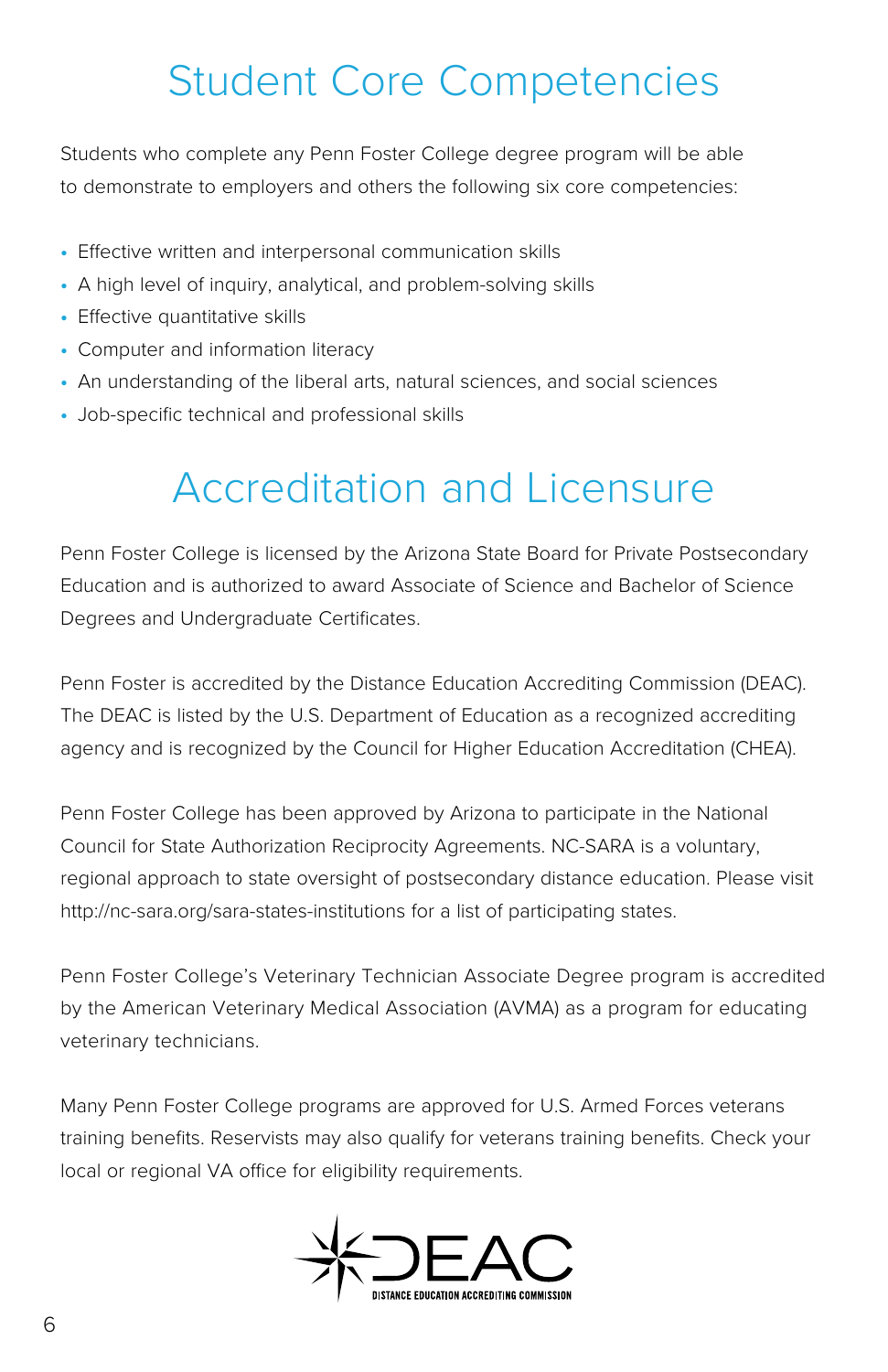## College Credit Recommendations

The American Council on Education's College Credit Recommendation Service (ACE CREDIT) has evaluated and recommended college credit for many Penn Foster College courses. The American Council on Education, the major coordinating body for all the nation's higher education institutions, seeks to provide leadership and a unifying voice on key higher education issues and to influence public policy through advocacy, research, and program initiatives.

ACE CREDIT connects workplace learning with colleges and universities by helping adults gain access to academic credit at colleges and universities for formal courses and examinations taken in the workplace or other settings outside traditional higher education.

For more than 30 years, colleges and universities have trusted ACE CREDIT to provide reliable course equivalency information to facilitate their decisions to award academic credit. For more information, visit the ACE CREDIT website at [www.acenet.edu.](http://www.acenet.edu)\* No form of accreditation guarantees that any learning institution will accept credits from any school as transfer credits.

<sup>\*</sup> Credits earned in Penn Foster College programs may transfer to some, but not all, learning institutions. Students planning to continue their education with another school after earning a degree from Penn Foster College should check with that school regarding credit transfer policies.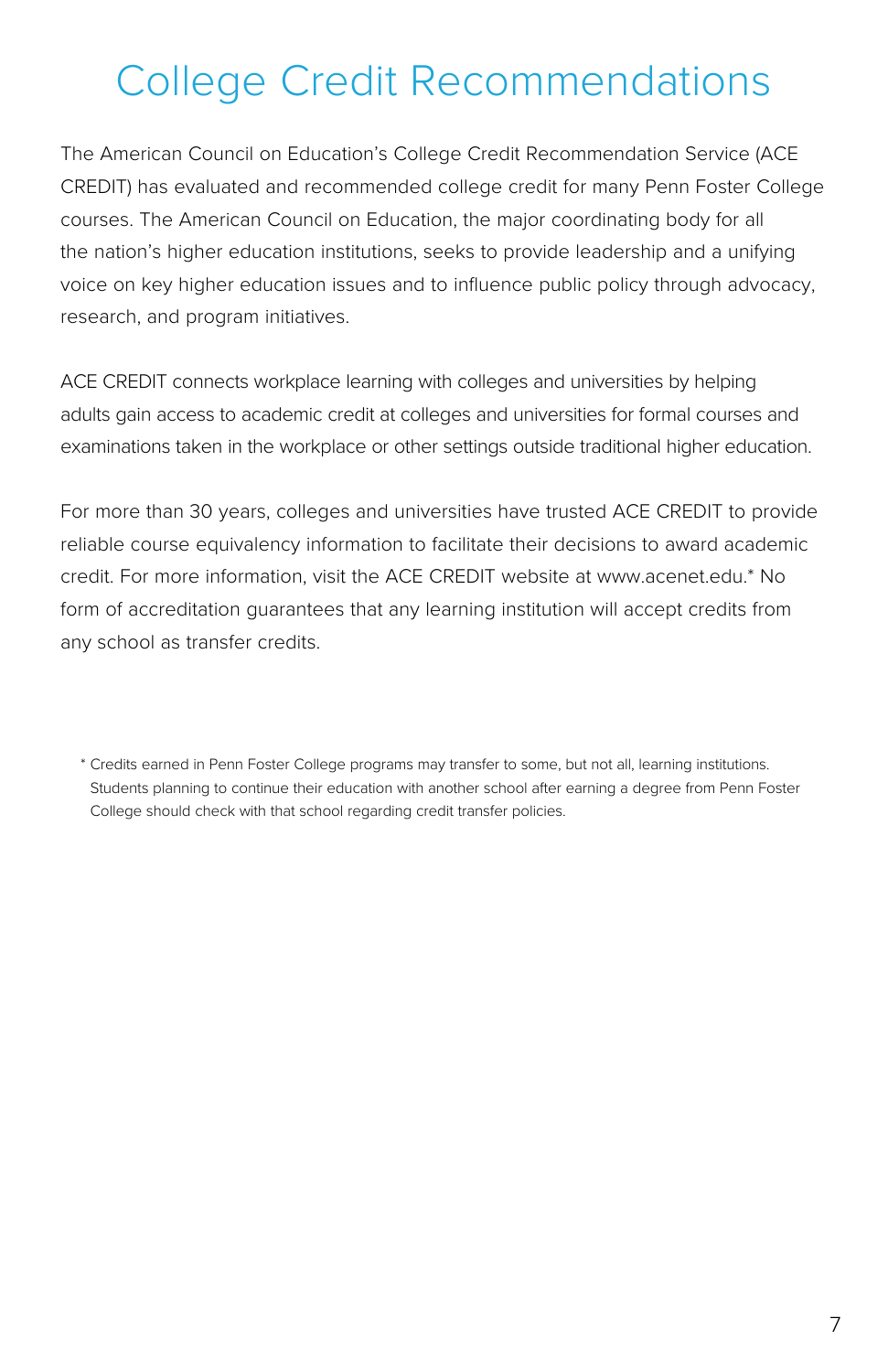## Admissions

Penn Foster College enrolls all students without regard to race, religion, gender, age, color, national origin, or physical disability. All Penn Foster College students are required to have a High School Diploma or GED Equivalency Certificate to enroll in a Bachelor's Degree, Associate Degree, Undergraduate Certificate and certain career diploma programs. Please visit https://www.pennfoster.edu/-/media/files/pdf/agerequirements/20181113.pdf?la=en&hash=E7A4D1CDED88D8075B5A0CA60032AA0CC F5B0D63 to view the minimum age and education requirements. Penn Foster College programs require that students have access to high-speed internet, a Microsoft® Windows® based computer running Windows 10® or later or an Apple® Mac® computer running macOS® or later, and an email account. There are certain exceptions to these requirements. Please visit https://www.pennfoster.edu/-/media/files/pdf/ computerspecs/20191202.pdf to view program specific requirements. To qualify for admission to Penn Foster College, an applicant must do the following:

### **Certificate Programs**

- 1. Request program information and an enrollment agreement for admission to the college.
- 2.Complete the enrollment agreement for admission. The agreement outlines the obligations of the college and the student. The required down payment must be submitted with the enrollment agreement.
- 3.Submit complete information on high school completion. All students are required to have a High School Diploma or its recognized equivalent to enroll in a Certificate program. A downloadable form for this purpose is available on the Forms and Handbook section of the student portal.
- 4.Once the college has received and reviewed the agreement, the applicant will receive prompt notification of the acceptance or rejection of the application.
- 5.Students enroll in the entire program at one time.
- 6.If previous coursework was completed at an accredited institution, official transcripts may be submitted for evaluation. Up to 75% of the total credits may be awarded in transfer. If transfer credit is awarded, an evaluation will be sent to the student.
- 7.All students must complete the Basic Skills Assessment as a first step in the program. Once the assessment is completed, a student's program of study is established, and the student can then begin the first course in their curriculum.
- 8.As lessons are completed, additional courses will become available online which can be found on the student portal.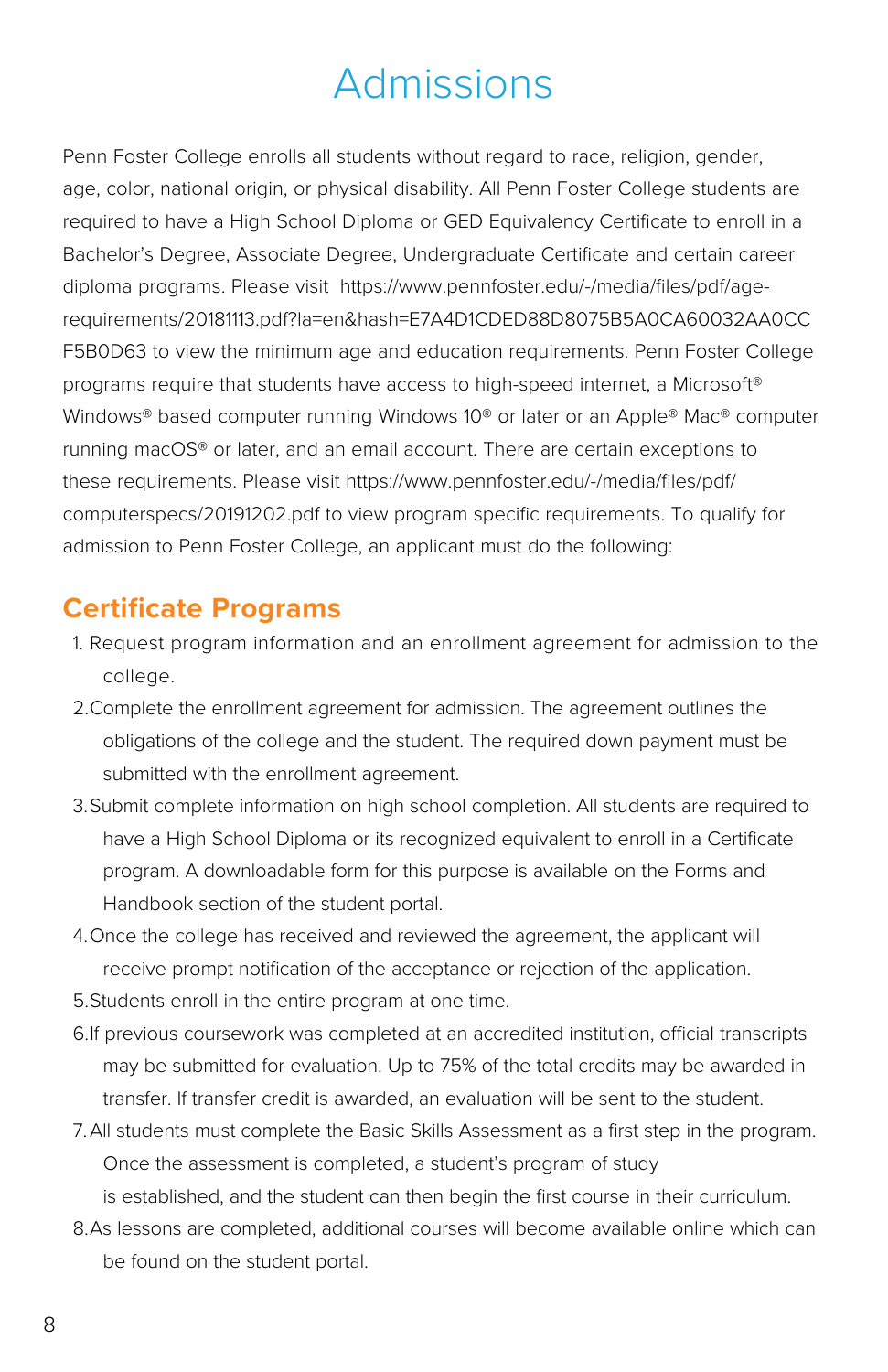### **Associate Degree Programs**

- 1. Request program information and an enrollment agreement for admission to the college.
- 2.Complete the enrollment agreement for admission. The agreement outlines the obligations of the college and the student. The required down payment must be submitted with the enrollment agreement.
- 3.Submit complete information on high school completion. All students are required to have a High School Diploma or its recognized equivalent to enroll in an Associate Degree program. A downloadable form for this purpose is available on the Forms and Handbook section of the student portal.
- 4.Once the college has received and reviewed the agreement, the applicant will receive prompt notification of the acceptance or rejection of the application.
- 5.Students enroll in each semester separately. Certain programs require students to complete a prerequisite semester of general education credits before full acceptance to the program of study is granted.
- 6.If previous coursework was completed at an accredited institution, official transcripts may be submitted for evaluation. Up to 75% of the total credits may be awarded in transfer. If transfer credit is awarded, an evaluation will be sent to the student.
- 7.All students must complete the Basic Skills Assessment as a first step in the program. Once the assessment is completed, a student's program of study is established and the first course in the curriculum is sent to the student.
- 8.As lessons are completed, additional courses will become available online which can be found on the student portal.

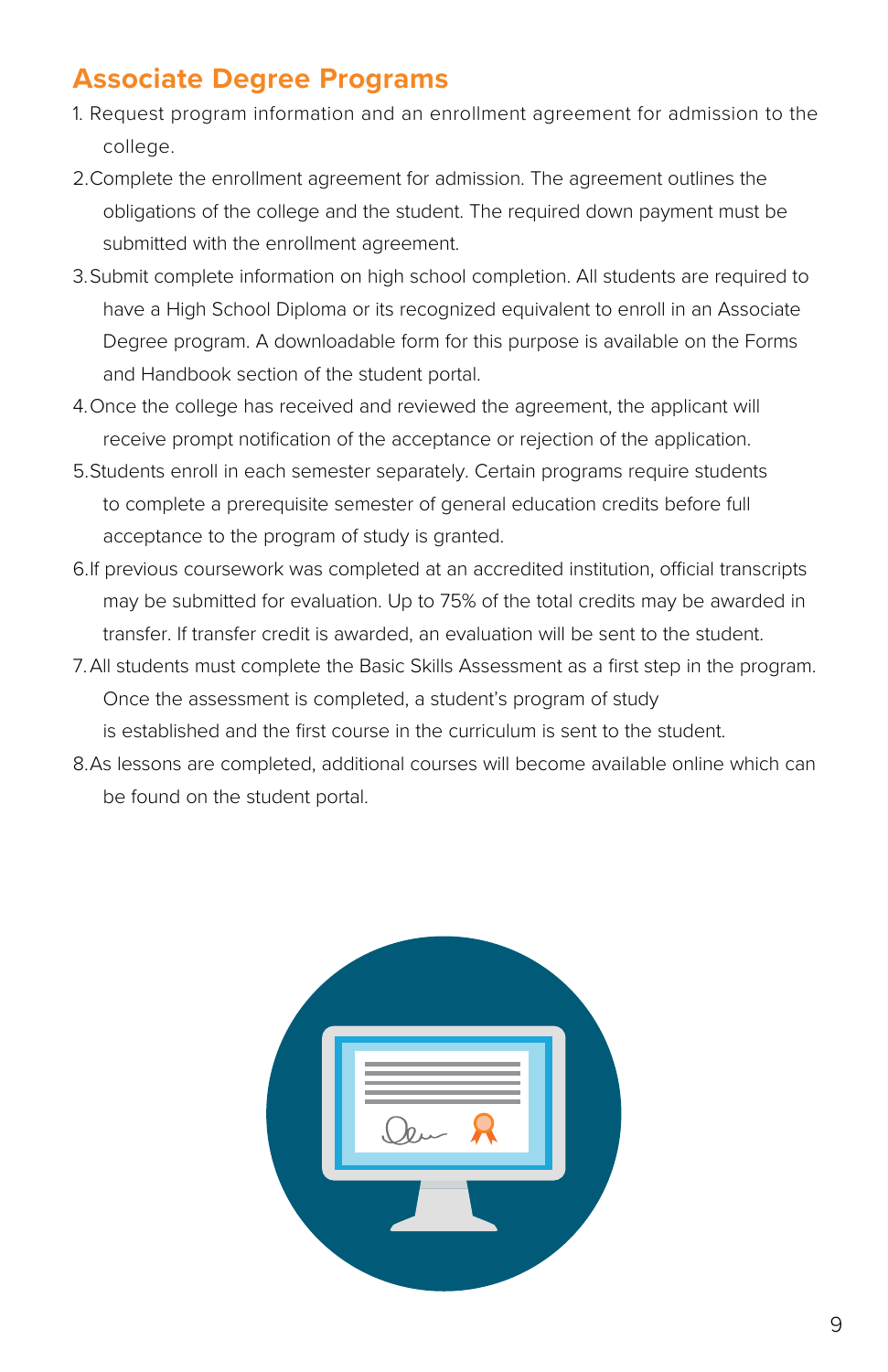### **Bachelor's Degree Programs**

- 1. Request program information and an enrollment agreement for admission to the college.
- 2.Complete the enrollment agreement for admission. The agreement outlines the obligations of the college and the student. The required down payment must be submitted with the enrollment agreement.
- 3.Submit complete information on high school completion. All students are required to have a High School Diploma or its recognized equivalent to enroll in a Bachelor's Degree program. A downloadable form for this purpose is available on the Forms and Handbook section of the student portal.
- 4.Once the college has received and reviewed the application materials, the applicant will receive prompt notification of the acceptance or rejection of the application.
- 5.Students are admitted to the complete program, but enrollments are processed one semester at a time. The first enrollment agreement outlines the requirements for the complete degree program, but obligates the student financially for only one semester at a time.
- 6.If previous coursework was completed at an accredited institution, official transcripts may be evaluated for transfer credit. Once all official transcripts have been received and reviewed, an evaluation form will be sent to the student showing all transfer credits awarded. A maximum of 75% of the total program credits may be accepted in transfer.
- 7.Students will be sent the first required course and subsequent courses, based on their transfer credit evaluation and the curricular requirements.

### **Application for subsequent semesters:**

- 1. At the end of each semester, students complete a proctored exam for designated courses and final grades for each course are determined. Students must pass all courses with a minimum of a 2.0 Quality Point Average (QPA). If a student fails a course, they must repeat and pass the course before they can enroll into the next semester.
- 2.If all requirements are met, students will receive a new enrollment application for the appropriate semester.
- 3. A down payment is required to re-enroll in a subsequent semester of any degree program. The student must also be current in payments.
- 4. Students submit the application and the college will make their next course available on the student portal.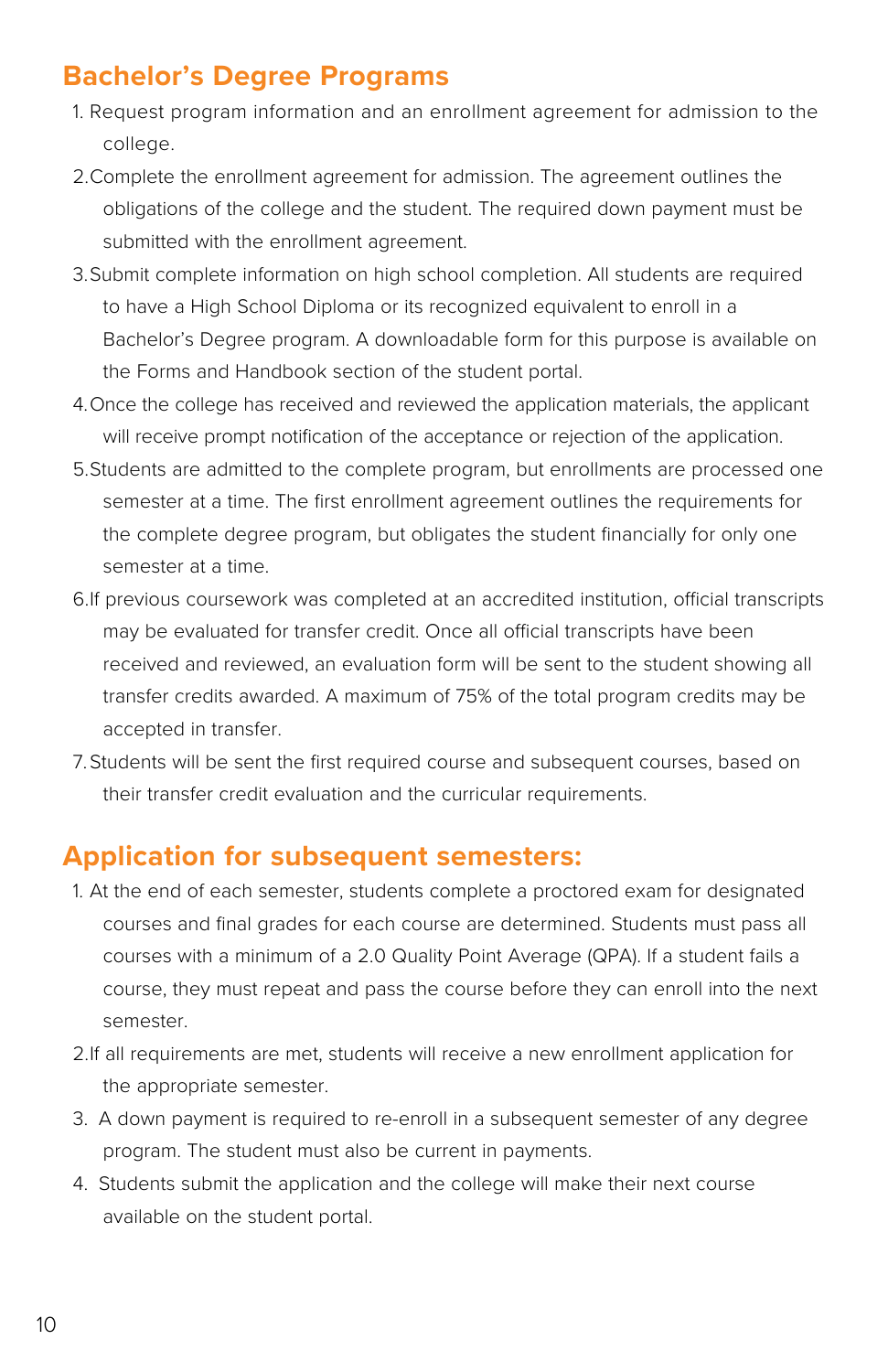#### **If English is not your native language**

All applicants whose native language is not English, or who have not earned a degree or diploma from an accredited institution where English is the principal language of instruction, must receive a TOEFL score of 500 on the paper-based test (TOEFL), or a 61 on the internet-based test (iBT). For more information refer to www.TOEFL.org. Other acceptable test results include a 6.0 on the International English Language Test (IELTS) (see www.IELTS.org), or a 44 on the Pearson Test of English Academic Score Report (PTE Academic) (www.personpte.com), or the equivalent.

### **Advanced Standing**

**Transfer Credit -** Advanced standing may, on approval by the Registrar's office or faculty, be granted to those applicants who have completed comparable work with a "C" grade or higher, from accredited institutions, as evidenced by an official college transcript or evidence of College Level Examination Program (CLEP), the ACT Proficiency Examination Program, or the College Board's Advanced Placement (AP) program. Students must meet the ACE designated passing score for CLEP exams and a score of 3 or higher on an AP exam. Students will need to submit official documentation from the outside testing agency for courses to be considered for transfer credit. Students who are granted advanced standing credit may receive a corresponding tuition adjustment to their account.

Penn Foster College will evaluate transcripts from previous schools for advanced standing. The former school(s) must send an official sealed copy to Penn Foster. Penn Foster College will inquire about each veteran's previous education and training, and request transcripts from all prior institutions, including military training, traditional college coursework and vocational training. Previous transcripts will be evaluated and credit will be granted, as appropriate.

Transcripts not in English must be evaluated by an appropriate third party and translated into English or evaluated by a trained transcript evaluator fluent in the language on the transcript. In this case, the evaluator must have expertise in the educational practices of the country of origin and include an English translation of the review. In addition, Penn Foster College considers the guidelines of the College Credit Recommendation Service (CREDIT) of the American Council on Education (ACE). ACE provides guidelines for nontraditional education experiences, such as military service. Advanced standing credit may be granted for certain prior Penn Foster coursework. Some courses are evaluated based on the date they were completed and may not transfer if they are considered obsolete. For example, computer applications courses must have been completed within seven or fewer years for some programs, and three or fewer years for Technology and Graphic Design programs.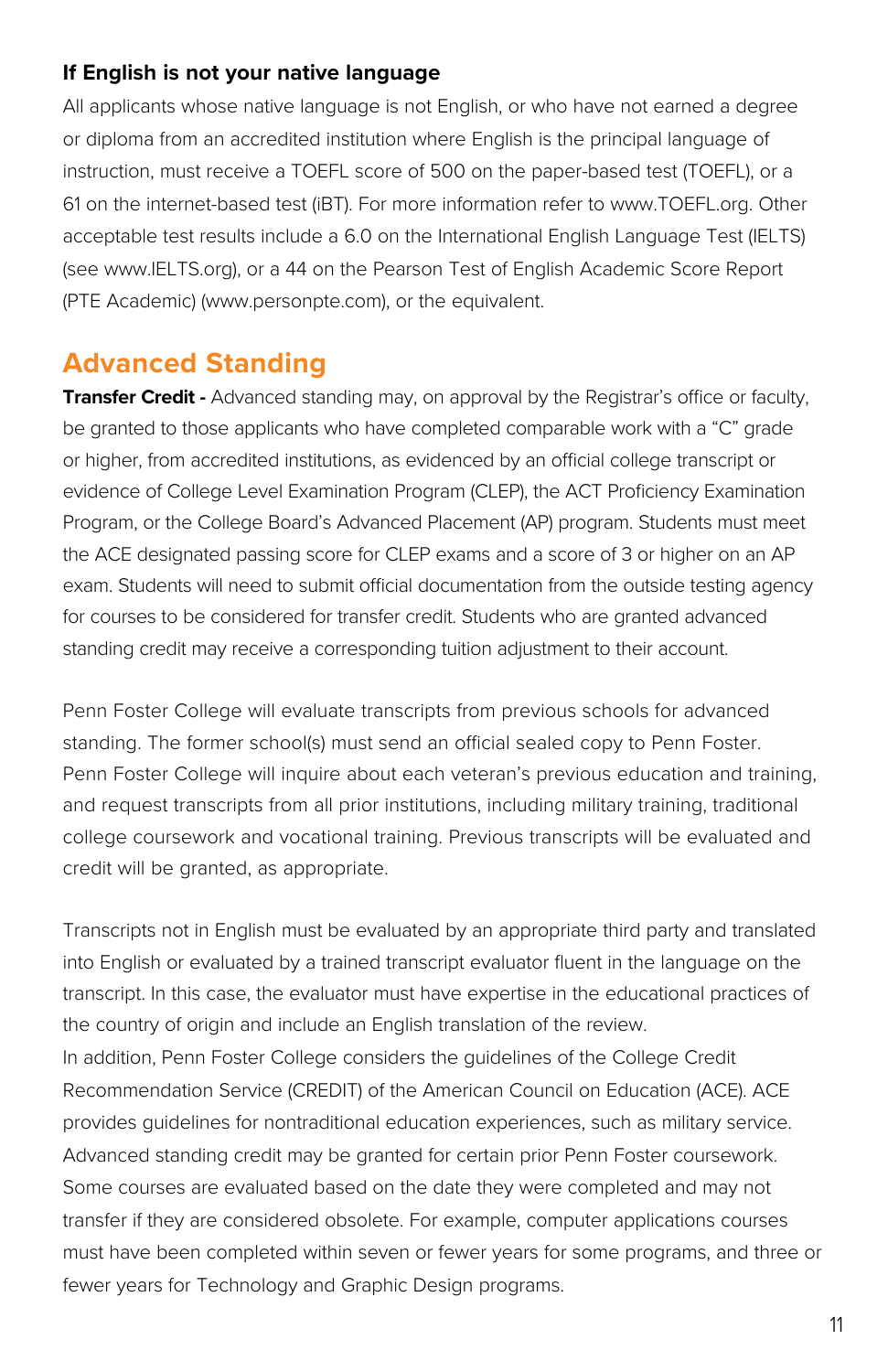For CDA Credential Preparation Undergraduate Certificate students, no transfer credit will be granted from any other college or university. All courses must be completed at Penn Foster College.

For Veterinary Technician degree students, no transfer credit will be granted toward Veterinary Technician core courses from any other college or university unless covered by an articulation agreement (this limitation does not include General Education courses). Transfer credit will be considered from other colleges and universities toward General Education courses in the Veterinary Technician degree program. Introduction to Biology must have been completed within 10 years for transfer into the Veterinary Technician degree program.

Certain current certifications such as the Child Development Associate (CDA) credential and MOUS certification can also be considered for transfer credit.

Students who wish to appeal their transfer credit evaluation may contact the Registrar Department at transfercredit@pennfoster.edu.

### **Articulation Agreements with Other Schools**

Penn Foster has articulation agreements with academic institutions that allow our students and graduates to transfer their applicable Penn Foster credits to these schools and earn a higher degree. Go to https://community.pennfoster.edu/docs/DOC-55356 for a list of these Education Partnerships.

#### **Assessing Prior Learning** *(not available for most programs)*

#### **For Externship in Medical programs:**

- 1. Contact Student Services for an information package.
- 2. Complete ALL forms.
- 3. Submit documentation of experiential learning that shows mastery of the concerned subject matter.
- 4. Return the Prior Learning Assessment Form with the portfolio of work and documentation.
- 5. All materials must be submitted before the completion of your first course in Semester 4.
- 6. A \$100 fee is charged for this evaluation.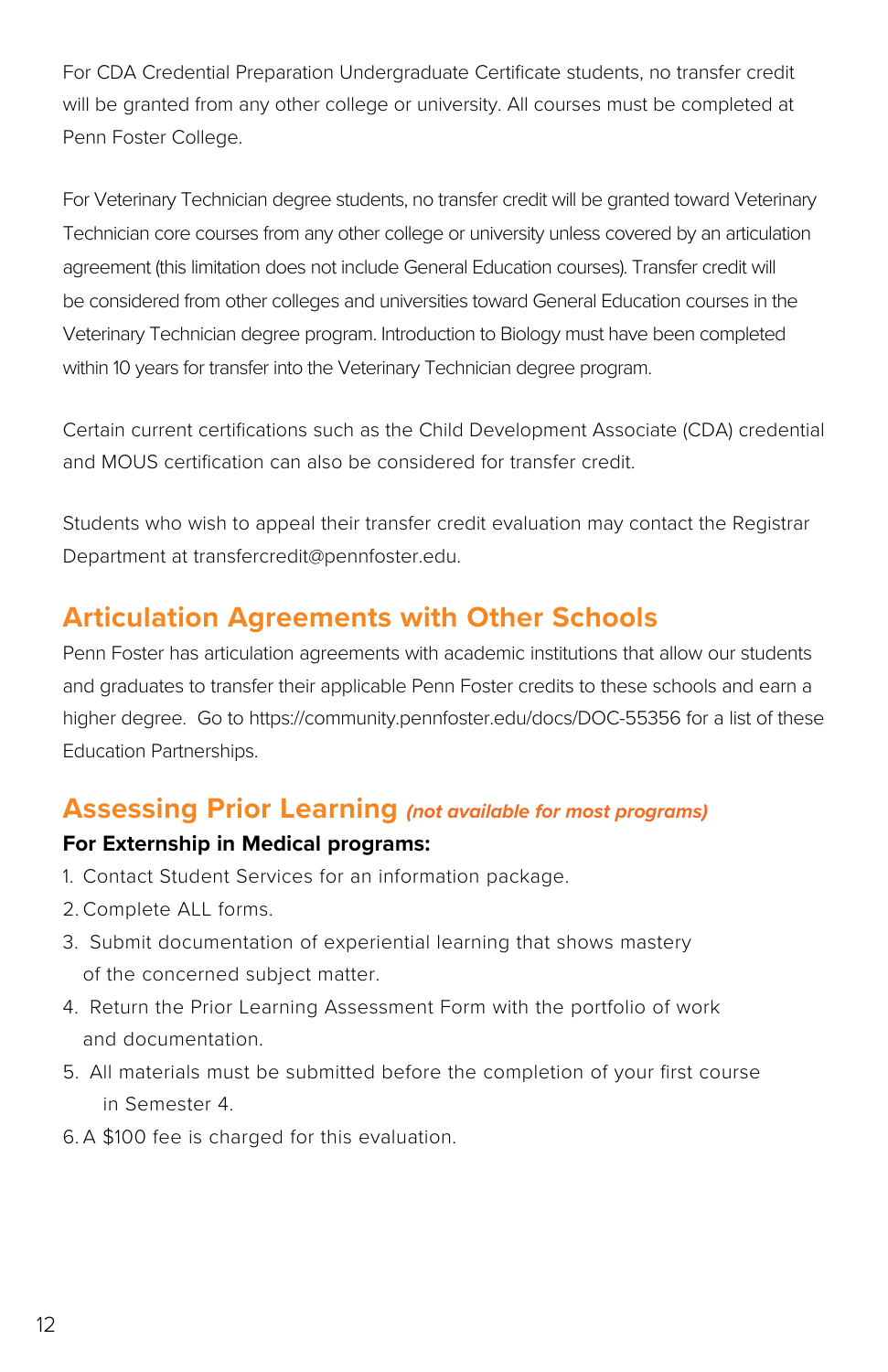### **Challenge Exams**

Students may have the opportunity to take one or more challenge examinations in courses for which transfer credit has not been granted. Challenge examinations will be presented to students at the point when that course is next in the curriculum. If a student passes the challenge exam, a PE (proficiency exam) allowance will be added to the student record, but no monetary adjustment will be given. If students meet the 25% maximum credit through prior learning assessment or other outside examinations, they cannot take the Penn Foster College challenge exams.

### **Total Credit Granted**

Students can receive advanced standing credit for a total of 75% of the program. This includes transfer credit (TR) earned from a college or university, proficiency credit (PE) earned from challenge examinations taken at Penn Foster, and prior learning credit (PL) earned from an assessment of CLEP exams, DSST exams, AP exams, and documented training or certifications obtained through military experience, employment, or through continuing education. A maximum of 25% of the total credits in a program may be granted from a combination of challenge exams and prior learning assessments. Any advanced standing credit granted will not be calculated into the student's Quality Point Average (QPA).

All applicants accepted with advanced standing must complete a minimum of 25% of the total credit hours with Penn Foster College to be eligible for the Associate Degree, Bachelor Degree, or Undergraduate Certificate programs.

### **Student Orientation**

All new students enrolled at Penn Foster College must complete an orientation course at the beginning of their program. This course introduces students to the particular field of study and orients them to the process of distance learning and how it is conducted with Penn Foster College. Students may not receive transfer credit for this course as it contains material specific to the school that students are required to know.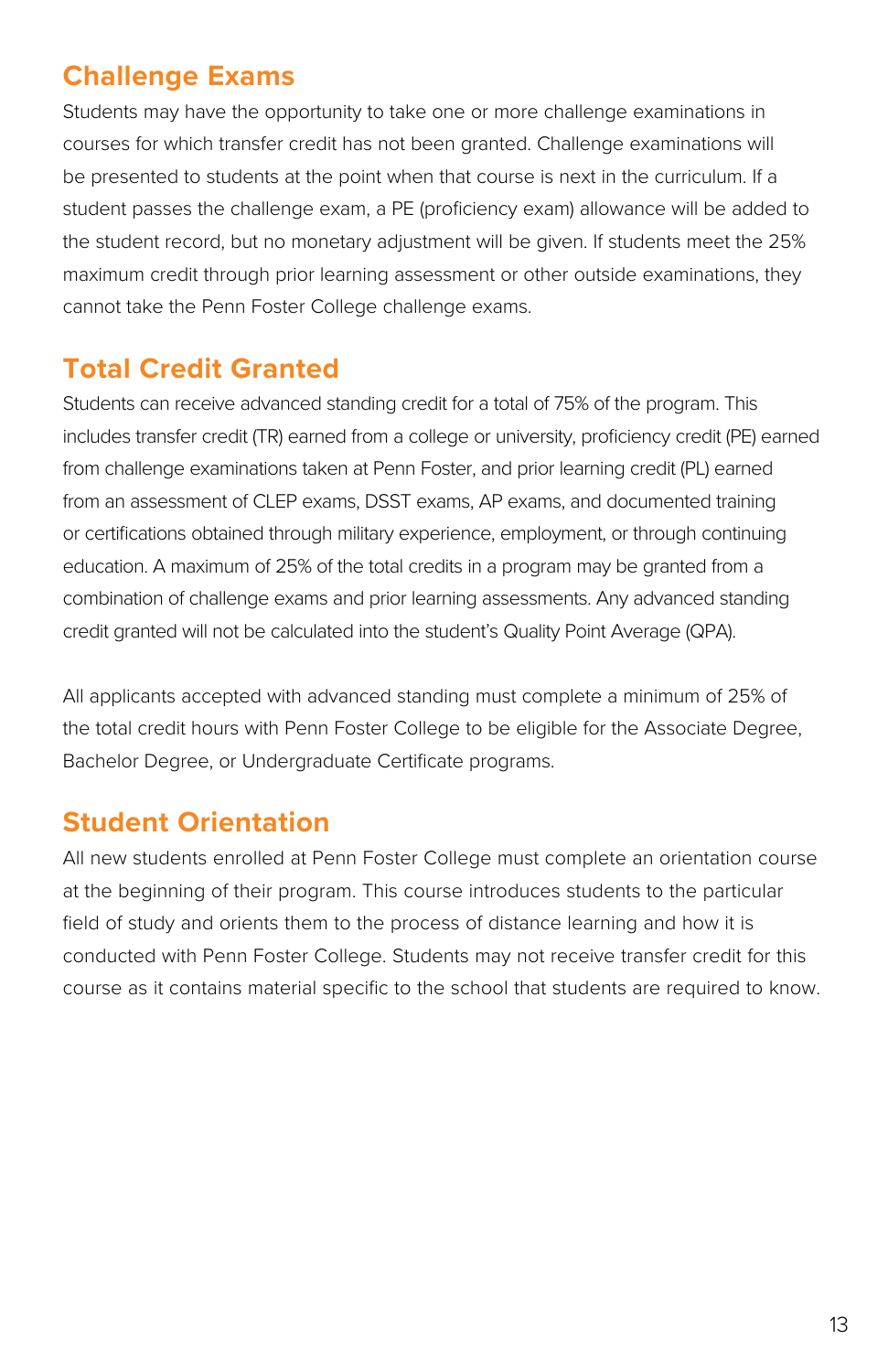## Tuition and Fees

All students are charged an admissions fee of \$75 and a one-time registration fee as stated on your Enrollment Agreement. Current tuition fees for each program at the time of enrollment are stated on the enrollment agreement. The agreement lists the registration fee and the tuition for each semester. Students, however, are only contractually liable for one semester at a time. Students sign a new enrollment agreement for each semester. Tuition and fees are fixed for the semester at the time of enrollment. They are, however, subject to change on subsequent semesters with notification to students at the time of re-enrollment.

Tuition for Associate and Bachelor's Degree students ranges from \$69 to \$85 per credit depending on the program. Tuition for Undergraduate Certificate programs is up to \$79 per credit. The following additional non-refundable fees are charged if applicable:

|                                             |  | \$100. |
|---------------------------------------------|--|--------|
| Federal Express Fee for Proctored Exam\$ 20 |  |        |
| Change of Program Fee                       |  | .\$ 50 |
| Change of Elective Fee                      |  |        |
| Extension Fee                               |  |        |
|                                             |  |        |
| Transcript                                  |  |        |
| Reinstatement Fee                           |  |        |
|                                             |  |        |
| Remote Proctor Option                       |  |        |
|                                             |  |        |

 *\* Varies by program.*

### **Veterans' Benefits – Chapter 31 and Chapter 33**

Students electing to use chapter 31, Vocational Rehabilitation and Employment, or chapter 33, Post-9/11 GI Bill benefits must provide a Certificate of Eligibility, a Statement of Benefits, or VA Form 28-1905 before having their completed coursework certified for VA reimbursement.

Students using chapter 31 or chapter 33 benefits who have not provided a Certificate of Eligibility, Statement of Benefits, or VA Form 28-1905 will be required to make an initial payment and regular monthly payments, or delay starting their program, until this documentation is received.

Once the student's Certificate of Eligibility, Statement of Benefits, or VA Form 28-1905 has been received, and they have completed coursework that meets the criteria for VA certification and is subsequently certified for VA reimbursement, they will not be required to make payments and will incur no late fees for a period of (90) days.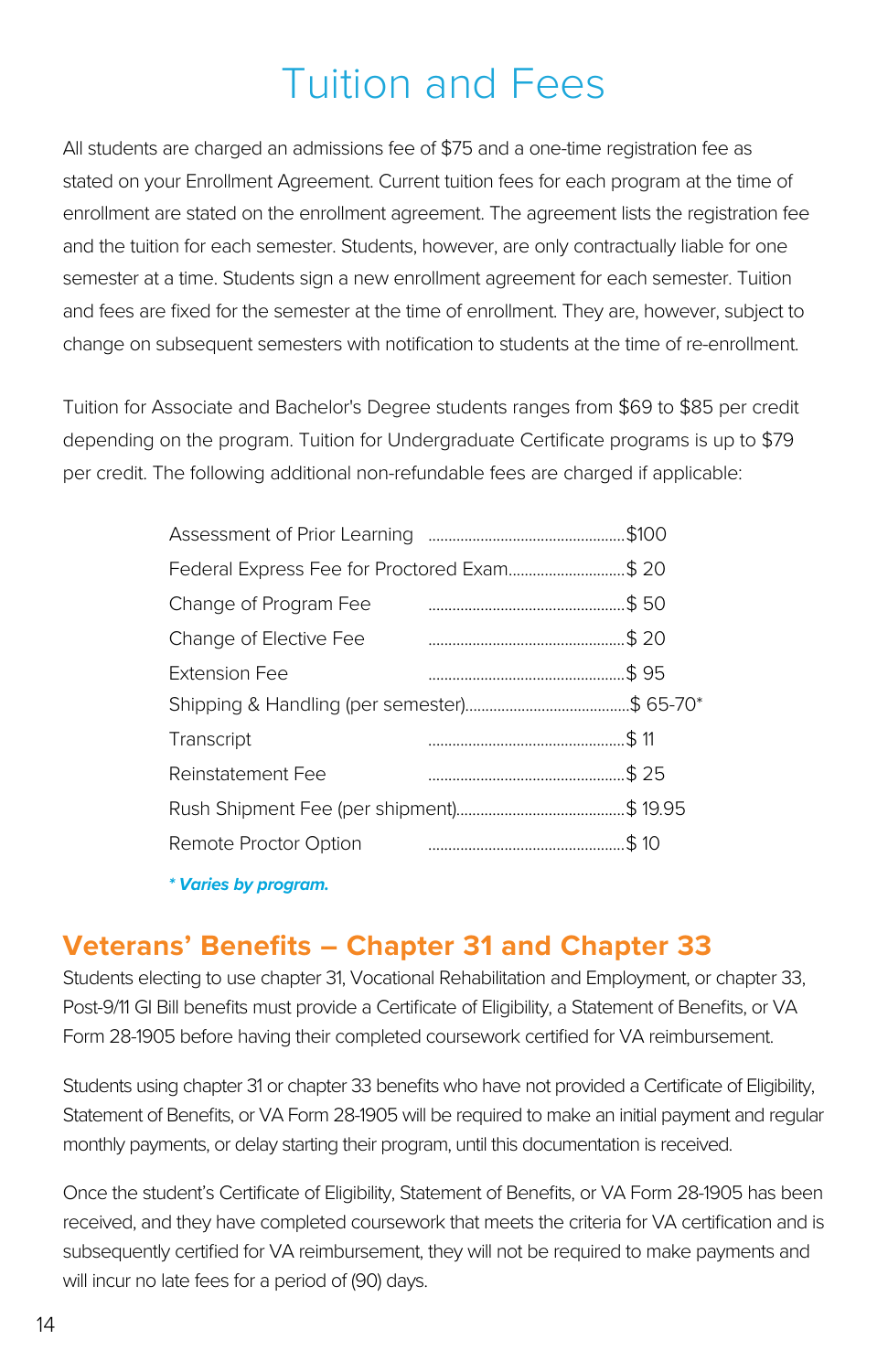Students who receive Chapter 33 VA benefits may be required to cover tuition and fees for the amount that is the difference between the amount of the student's financial obligation and the amount of the VA education benefit disbursement.

The State of California established the Student Tuition Recovery Fund (STRF) to relieve or mitigate economic loss suffered by a student in an educational program at a qualifying institution, who is or was a California resident while enrolled, or was enrolled in a residency program, if the student enrolled in the institution, prepaid tuition, and suffered an economic loss. Unless relieved of the obligation to do so, you must pay the state-imposed assessment for the Fund STRF, or it must be paid on your behalf, if you are a student in an educational program, who is a California resident, or are enrolled in a residency program, and prepay all or part of your tuition.

You are not eligible for protection from the STRF and you are not required to pay the STRF assessment if you are not a California resident, or are not enrolled in a residency program." "It is important that you keep copies of your enrollment agreement, financial aid documents, receipts, or any other information that documents the amount paid to the school. Questions regarding the STRF may be directed to the Bureau for Private Postsecondary Education, 1747 N. Market Blvd, Suite 225, Sacramento, CA 95834, (916) 574-8900 or (888) 370-7589. To be eligible for STRF, you must be a California resident or enrolled in a residency program, prepaid tuition, paid or deemed to have paid the STRF assessment, and suffered an economic loss as a result of any of the following:

1. The institution, a location of the institution, or an educational program offered by the institution was closed or discontinued, and you did not choose to participate in a teach-out plan approved by the Bureau or did not complete a chosen teach-out plan approved by the Bureau.

2. You were enrolled at an institution or a location of the institution within the 120 day period before the closure of the institution or location of the institution, or were enrolled in an educational program within the 120 day period before the program was discontinued.

3. You were enrolled at an institution or a location of the institution more than 120 days before the closure of the institution or location of the institution, in an educational program offered by the institution as to which the Bureau determined there was a significant decline in the quality or value of the program more than 120 days before closure.

4. The institution has been ordered to pay a refund by the Bureau but has failed to do so.

5. The institution has failed to pay or reimburse loan proceeds under a federal student loan program as required by law, or has failed to pay or reimburse proceeds received by the institution in excess of tuition and other costs.

6. You have been awarded restitution, a refund, or other monetary award by an arbitrator or court, based on a violation of this chapter by an institution or representative of an institution, but have been unable to collect the award from the institution.

7. You sought legal counsel that resulted in the cancellation of one or more of your student loans and have an invoice for services rendered and evidence of the cancellation of the student loan or loans.

To qualify for STRF reimbursement, the application must be received within four (4) years from the date of the action or event that made the student eligible for recovery from STRF.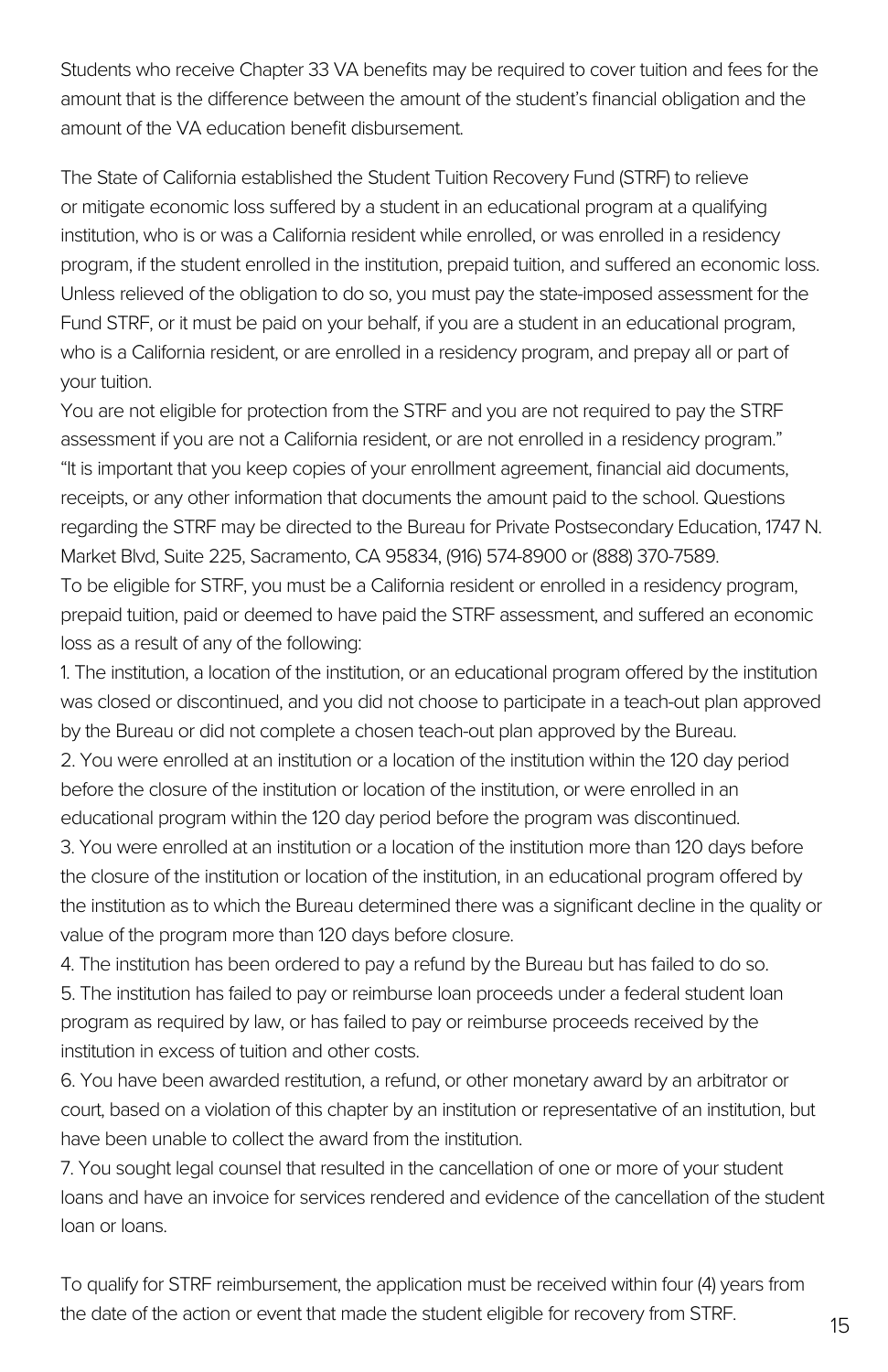A student whose loan is revived by a loan holder or debt collector after a period of noncollection may, at any time, file a written application for recovery from STRF for the debt that would have otherwise been eligible for recovery. If it has been more than four (4) years since the action or event that made the student eligible, the student must have filed a written application for recovery within the original four (4) year period, unless the period has been extended by another act of law.

However, no claim can be paid to any student without a social security number or a taxpayer identification number.

However, no claim can be paid to any student without a social security number or a taxpayer identification number.

### **Financial Aid**

Penn Foster College offers interest-free monthly payment plans. However, the school does not participate in federal financial aid.

### **Cancellation Policy for Degree Programs (for undergraduate certificates, refer to your Enrollment Agreement)**

You can cancel your enrollment in the Semester in which you have enrolled via email or first class mail to the physical or email address listed in the "contact us" section of Penn Foster's student portal. If you cancel your enrollment, you will receive a Tuition refund, as follows:

- 1. If you cancel within 6 days after midnight of the day you enroll, you will receive a refund of all monies paid to Penn Foster for that Semester;
- 2.If you cancel more than 6 days after enrolling in a Semester but before submitting a completed Program assignment for that Semester, you will receive a refund of all monies paid to Penn Foster for that Semester less (a) the admissions and shipping and handling fees, if applicable, and (b) the registration fee (such fees, in aggregate, the "Non-Refundable Fees");
- 3.If you cancel after completing at least one Program assignment but less than 50% of the Program assignments for that Semester, then Penn Foster will retain the Non-Refundable Fees, and you will remain responsible for paying Penn Foster for the following:
	- **a)** 10% of the Semester's Tuition if you have completed up to and including 10% of the Program assignments for that Semester;
	- **b)** 25% of the Semester's Tuition if you have completed more than 10% and up to and including 25% of the Program assignments for that Semester;
	- **c)** 50% of the Semester's Tuition if you have completed more than 25% and up to and including 50% of the Program assignments for that Semester.
- 4.You are responsible for paying and Penn Foster shall be entitled to receive the entire Tuition for the Semester and the Non-Refundable Fees if you cancel (a) more than 12 months after your enrollment in the Semester, or (b) after completing more than 50% of the Program assignments.

All refunds will be issued within 30 days of Penn Foster's receipt of your notice of cancellation. For refund examples, go to [www.pennfoster.edu/admissions/refund-policy](http://www.pennfoster.edu/admissions/refund-policy). <sup>16</sup>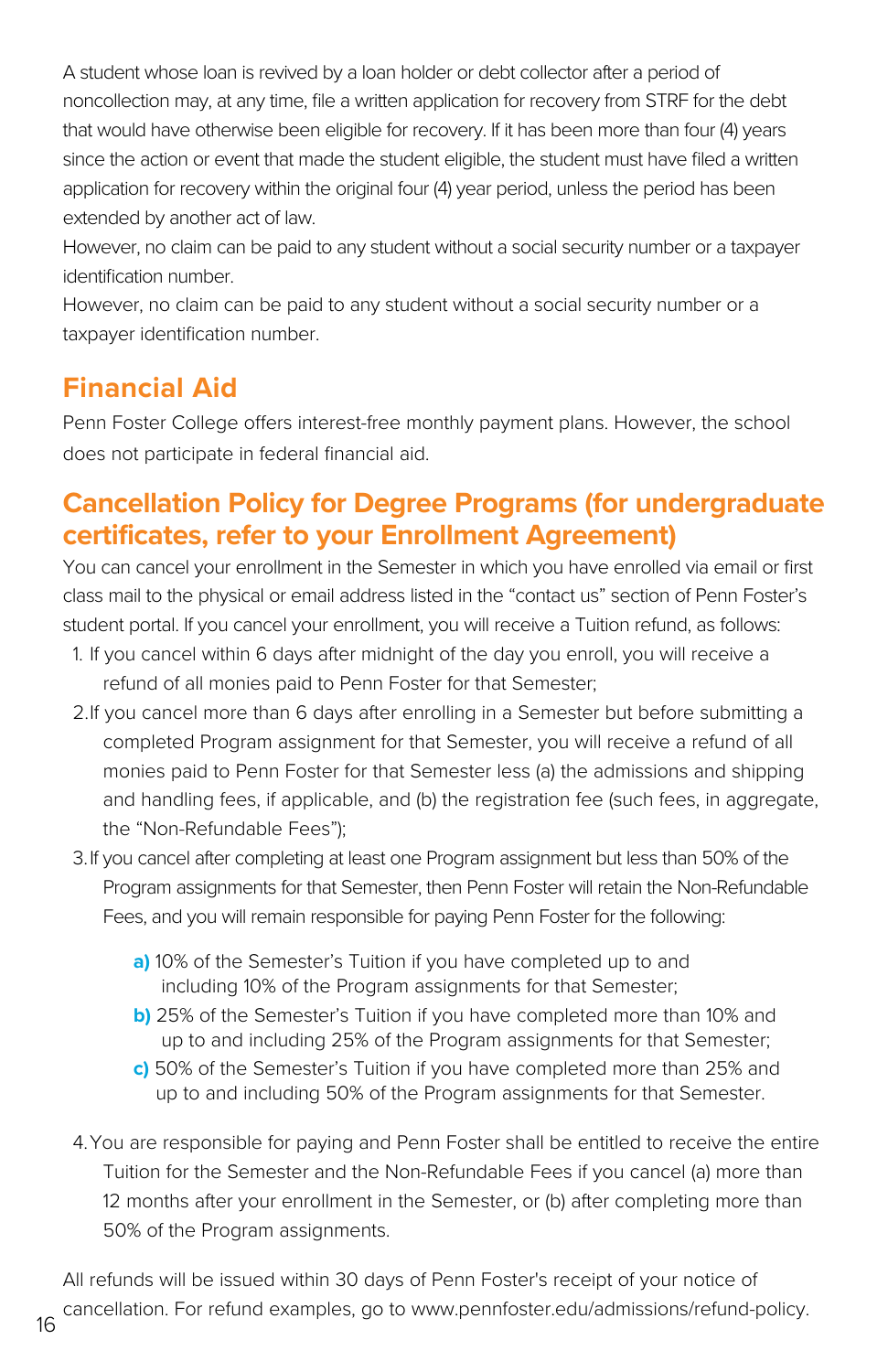## Academic Integrity

### **Student Identity Verification**

All new students are provided with a unique student number. This student number should not be shared with anyone else. In order to gain entry into the online learning management system and access student materials, students need to enter their student number and a unique password that restricts anyone else from accessing their student record. Sharing student numbers or passwords with any other individual is in violation of the Code of Conduct and can lead to disciplinary action. Students will also need to provide a government-issued photo ID during the proctored exam process to verify their identity.

Students are required to update Penn Foster with any change to their account information, including name, address, email, and phone number.

Penn Foster official communications are sent by electronic communication (email, message center, etc.) or postal mail. Most official forms require electronic communication by email, unless forms or directions state otherwise. Students are responsible for official Penn Foster communications sent to them, and should check their email accounts and message center regularly and respond, when needed to any communications sent from Penn Foster.

### **Student Code of Conduct**

Penn Foster students, faculty and staff are held to the highest standards of academic integrity. Penn Foster's Student Code of Conduct protects the rights of students, faculty, staff, and Penn Foster itself. This code ensures that all student and faculty/staff interactions are characterized by mutual respect and civility. All Penn Foster students and those authorized to speak on students' behalf are required to abide by all standards and policies established by the school in their academic work and their personal conduct.

#### **Students shall:**

- 1. Treat fellow students, faculty, and staff with courtesy, respect, and dignity and behave in a manner that reflects the integrity of the school.
- 2.Abide by all published policies, including but not limited to, those that appear in Penn Foster catalogs, study materials, and enrollment agreements.
- 3.Present themselves and their relationship to Penn Foster honestly.
- 4.Behave professionally and follow all policies set by practicum, externship, and field experience sites.
- 5.Comply with directions of Penn Foster officials acting in the performance of their duties.
- 6.Never misrepresent the school or its staff in any online social communities.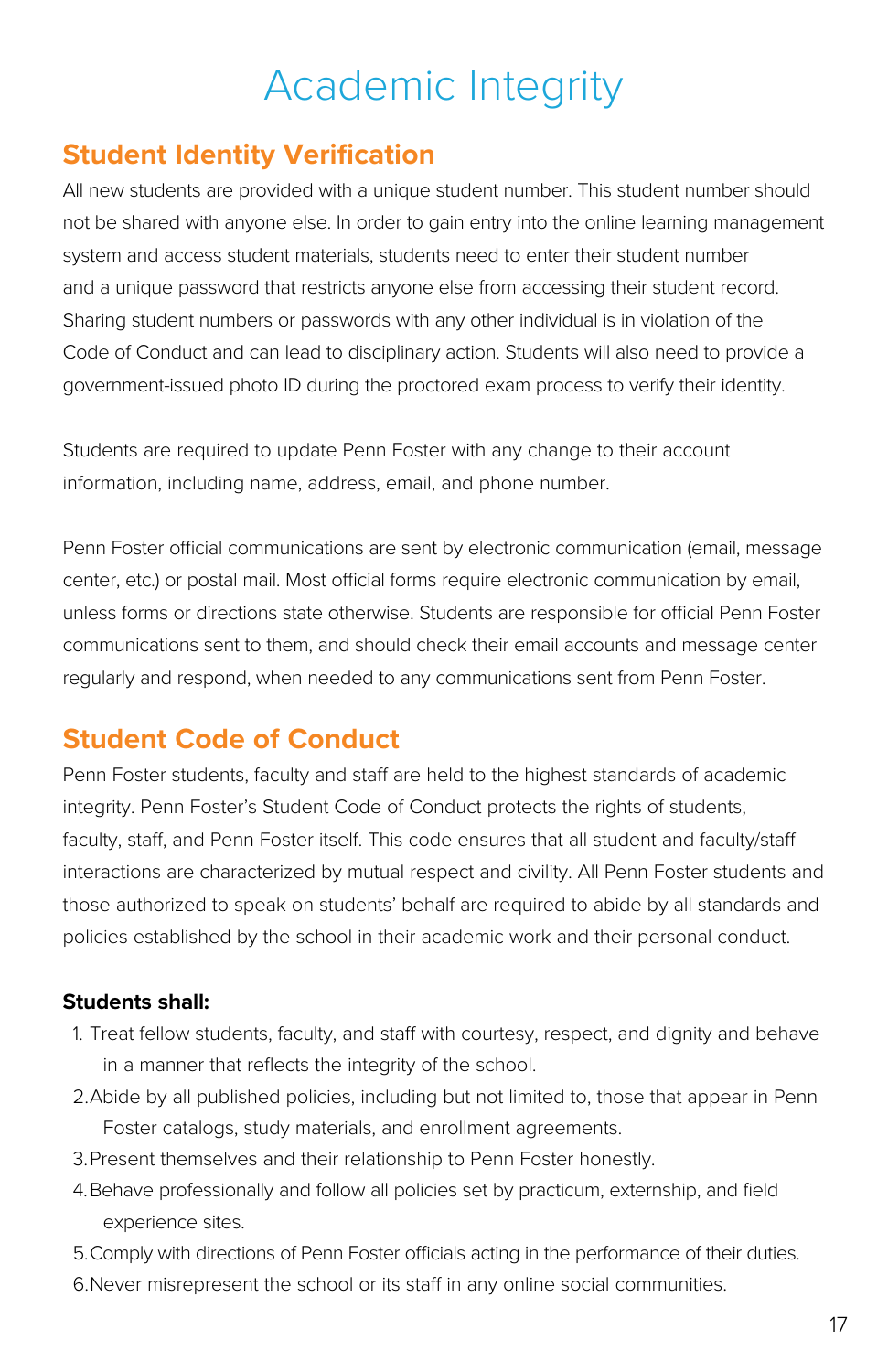The Student Code of Conduct, as well as the preceding guidelines, applies to all Penn Foster students. An official of Penn Foster may, at his or her discretion, take disciplinary action that ranges from a warning to academic probation to dismissal from the school for failure to comply with any aspect of the Student Code of Conduct.

### **Online Behavior**

#### **Netiquette**

Penn Foster expects students to be courteous and polite in the online environment. Students should use good judgement when communicating online with faculty, staff, and other students through email, chat, social media groups, and other online forums sponsored or supported by Penn Foster.

In course or classroom environments such as webinars and discussion forums, students should demonstrate respect for their instructor and classmates by honoring others' opinions, acknowledging disagreements honestly and thoughtfully, and being prepared to clarify statements others may have misinterpreted or misunderstood.

Students should always sign their names on any online communications and contributions. Students should also respect their own privacy and the privacy of others by not revealing personal or embarrassing information about themselves or others.

Students should avoid discourteous behavior such as using all-caps, trolling, flaming, spamming, and any other forms of inappropriate behavior and communication.

#### **Bullying**

Penn Foster defines bullying as an intentional electronic, written, verbal, or physical act or series of acts that

- •Occur in a school setting, whether in person or online;
- •Is severe, persistent or pervasive;
- •Is directed at another student(s) or member(s) of the Penn Foster faculty, staff, or administration; and
- •Impacts the institution in any of the following ways:
	- o Substantially interferes with a student's education
	- o Creates a threatening environment; or
	- o Substantially disrupts the orderly operation of the school.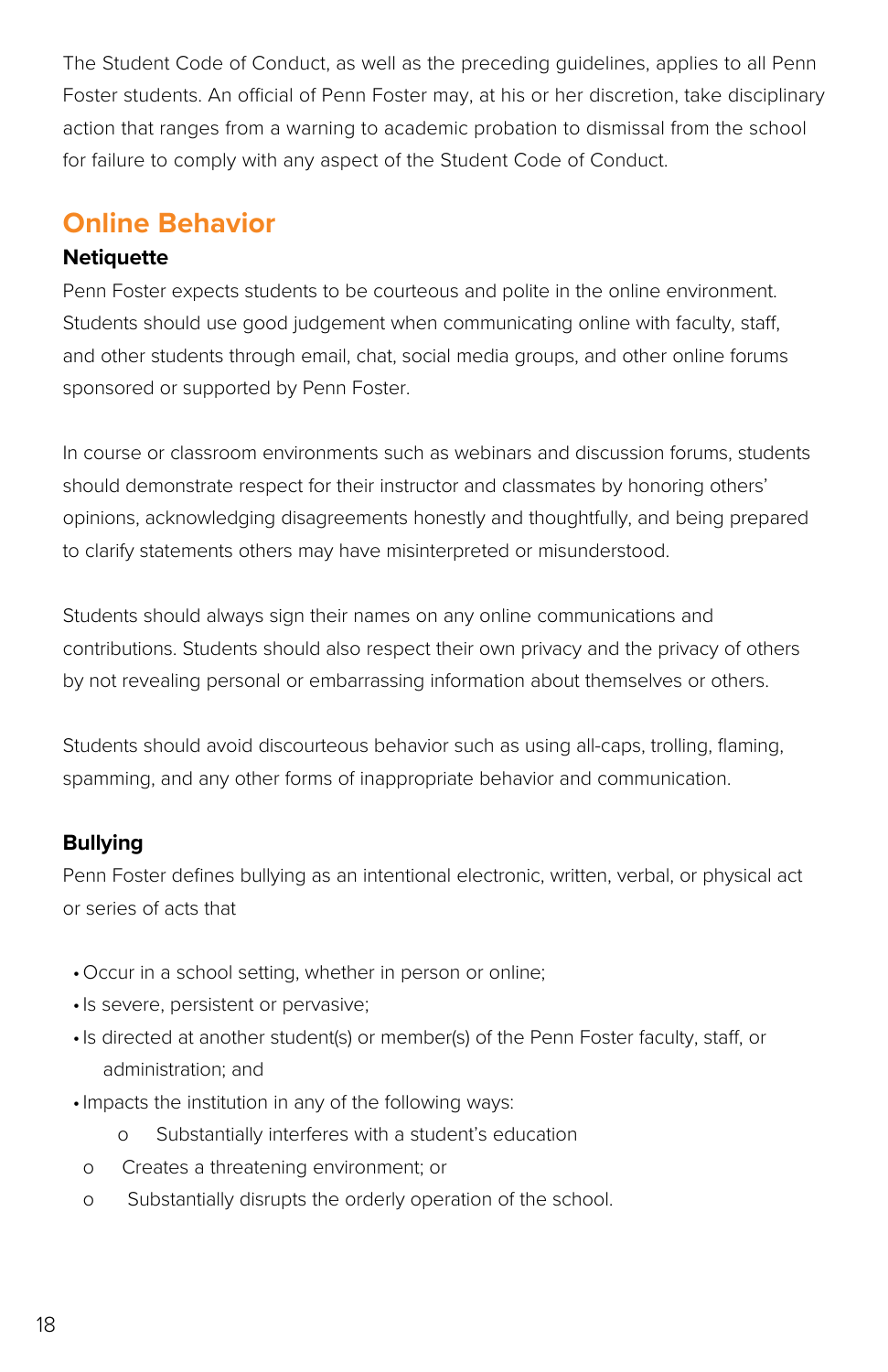As an online institution, Penn Foster is not limited or prohibited from defining bullying in such a way as to encompass acts that occur outside a school setting if those acts fall under the above definition of bullying.

Penn Foster does not tolerate bullying in any form. Abusive behavior, such as threatening, insulting, and doxing, in any of Penn Foster's digital environments, including Penn Foster's social media sites and groups, email, chat, and phone calls, should be reported to a faculty or staff member for investigation.

Violations of Penn Foster's netiquette and bullying policies will result in disciplinary action.

### **Academic Honesty**

Students are expected to complete coursework, exams, and graded projects according to instructions and to contact their instructors for help with coursework.

#### **Students should:**

- •Complete all coursework as directed, including required reading, self-check and discover more exercises, discussion boards, exams, skills, and graded projects, as well as required paperwork for site selection, field experience, externships, and practicums.
- •Use materials provided by Penn Foster to complete coursework, and properly acknowledge any outside resources used in the preparation of exams and graded projects.
- •Contact a faculty or staff member for help with coursework.
- •Never ask for, receive, or give unauthorized help on graded assignments, quizzes, projects, or examinations via any method including email or the internet.

Violations of Penn Foster's Academic Honesty policy include but are not limited to:

- •Collaborating with another student or students, either in person or online, to complete an assignment or project and/or submitting the same essay as a classmate or classmates.
- •Colluding with another student or students, either in person or online, who are enrolled in or have completed a course, to share an assignment or project and/or to make revisions to the same graded assignment or project to deliberately disguise similarities.
- •Providing unauthorized help to another student or students by sharing coursework privately or publicly by uploading it to an online forum.
- •Submitting a previously graded exam or project without first receiving permission from an instructor.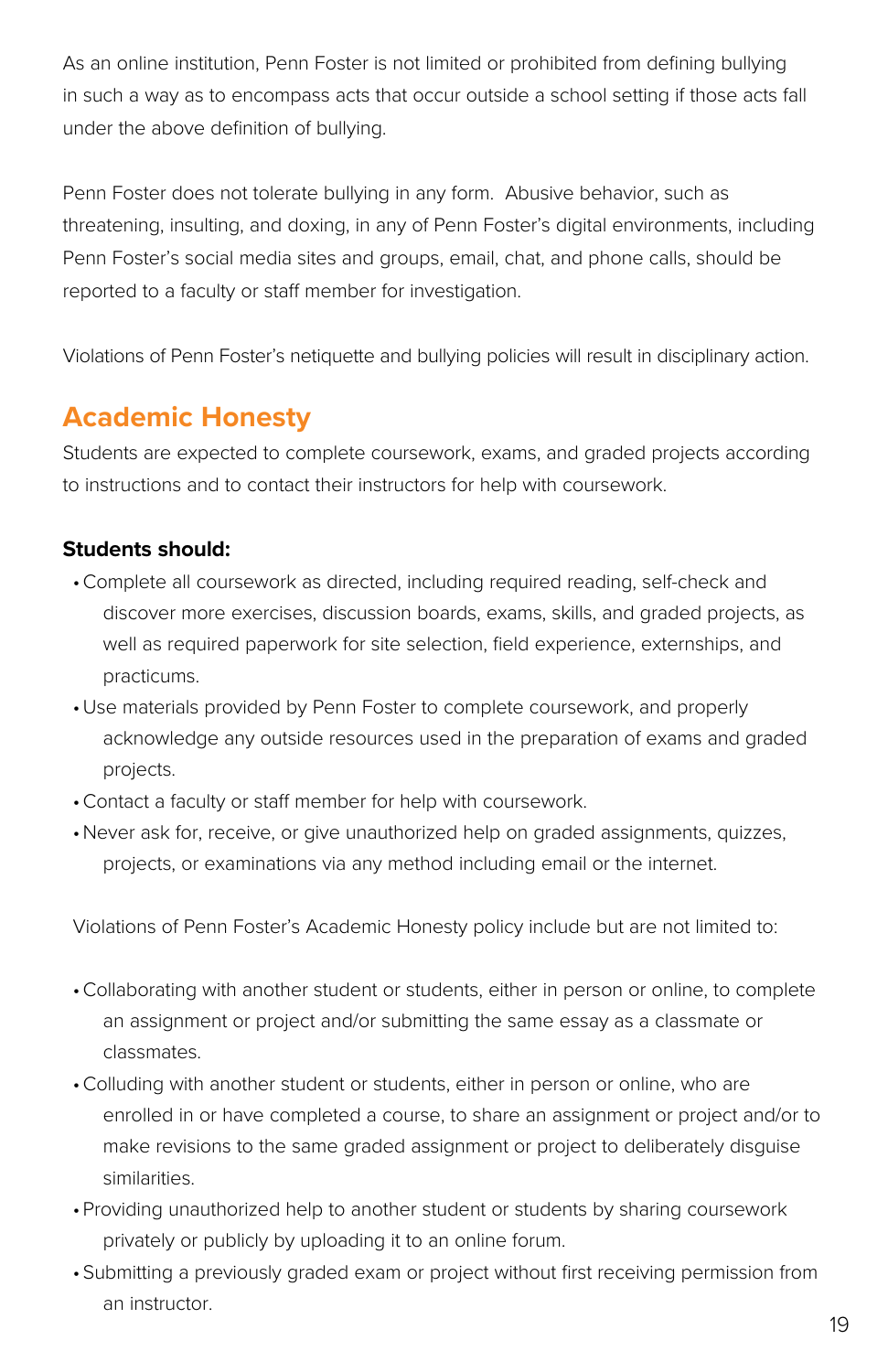- •Submitting documentation that misrepresents qualifications, clearances, and/or authorizations required for site selection, field experience, practicum, or externship.
- •Submitting documentation that misrepresents the amount of time spent at a site and/or the skills or tasks performed during field experience, practicum, or externship.

### **Plagiarism**

Plagiarism is a violation of academic honesty that includes, but is not limited to:

- •Submitting coursework that is not your own, including assignments found at online help or tutoring sites; assignments purchased online, and assignments you have paid someone else to complete for you.
- •Misrepresenting someone else's work as your own.
- Failing to cite and document sources properly.
- •Using online or other resources to alter someone else's work or to disguise the original source.

The Academic Honesty policy applies to all Penn Foster students. An official of Penn Foster may, at his/her discretion, take disciplinary action that ranges from a warning to academic probation to dismissal from the school for failure to comply with the Academic Honesty policy.

### **Program Material Copyright Notice**

Penn Foster or its vendors hold all ownership rights in the Program materials. Students are strictly prohibited from copying and/or providing to any third party all or any part of the Program materials that Penn Foster provides to students without Penn Foster's written consent. If a student violates this prohibition, they may be subject to criminal and civil penalties and fines, as well as disciplinary action up to and including expulsion from the Program.

### **Disciplinary Action**

Any inappropriate behavior can result in disciplinary action ranging from a failing grade on an exam or for a course, to academic probation, to dismissal from Penn Foster. Faculty and staff members will report inappropriate behavior by students to the Academic Review Board (ARB) for review, at which point the student will be asked to respond in writing to the charge. The ARB will then make a final decision regarding the student's standing with Penn Foster.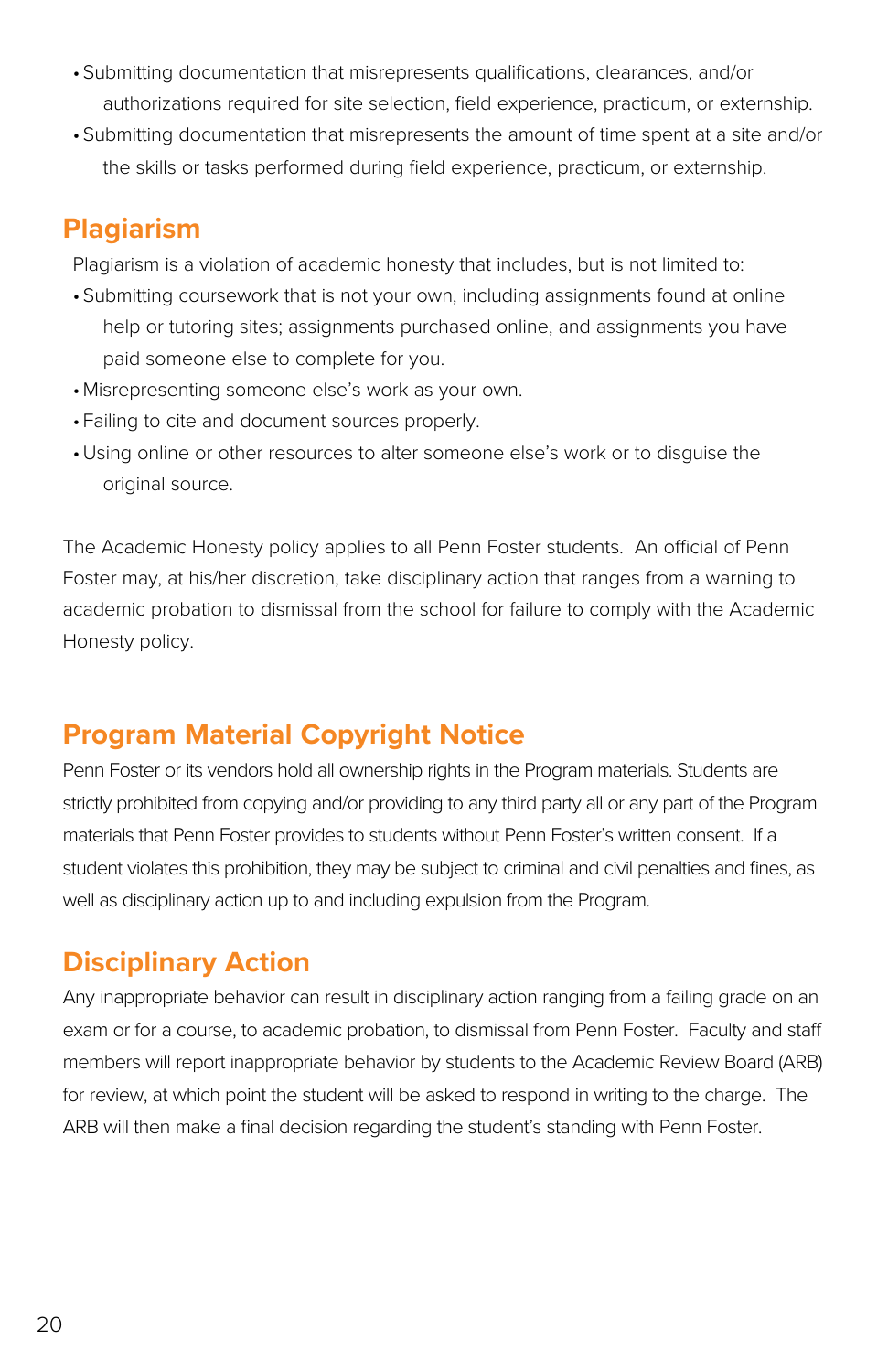## Academic Policies

### **Expectation**

Penn Foster College uses a number-letter system of grading, with number grades being assigned to examinations and letter grades to completed courses. The letter grade for each course is found by counting the average of the lesson examination grades as two-thirds of the course grade and the final exam/project grade as one-third. Letter grades are converted to quality points for the purpose of computing the Quality Point Average (QPA) for each semester and the cumulative Quality Point Average for more than one semester. Quality points range from 4.0 for an "A" grade to 0.0 for an "F" grade.

| <b>Lesson Grade</b><br>(Percentage) | Letter<br><b>Equivalent</b> | Rating           | <b>Lesson Grade</b><br>(Percentage) | Letter<br><b>Equivalent</b> | Rating           |
|-------------------------------------|-----------------------------|------------------|-------------------------------------|-----------------------------|------------------|
| 92-100                              | A                           | <b>Excellent</b> | 90-100                              | A                           | <b>Excellent</b> |
| 81-91                               | в                           | Good             | 80-89                               | в                           | Good             |
| 75-80                               | C                           | <b>Average</b>   | 70-79                               | $\mathbf C$                 | <b>Average</b>   |
| 70-74                               | D                           | <b>Passing</b>   | <b>Below 70</b>                     | F                           | <b>Failing</b>   |
| <b>Below 70</b>                     | F                           | <b>Failing</b>   |                                     |                             |                  |
|                                     |                             |                  |                                     |                             |                  |

#### **(Effective Until April 30, 2012) (Effective May 1, 2012)**

Students may also receive an incomplete ("I") for a course. This means all requirements have not been met. A passing grade ("P") is awarded for certain courses and/or projects. A "P" is required to complete a semester, but does not carry a grade or Quality Point equivalency.

Students who fail a subject must repeat the subject. Students cannot enroll in the next semester until the failed subject is repeated and passed. Students must also meet end-of-semester QPA requirements (refer to admission policies).

Replacement subjects for some courses are available through Penn Foster College. You will be notified of course availability and the cost to repeat the subject if applicable. If a student completes a replacement subject, credit is granted only for the replacement course, if passed. The original course(s) and grade(s) will appear on the transcript, but is not included in the QPA calculation. Students can request grade forgiveness for up to 12 credits. If a student requires more than 12 credits of repeated coursework, additional replacement courses can be arranged; however both the original course grade and the repeated course grade will be computed in the QPA.

### **Exam Submissions**

Students can submit exams online at the school's website, **<http://login.PennFosterCollege.edu>**, by selecting the "Take an Exam" option. Special instructions are available for any essay exams that must be submitted.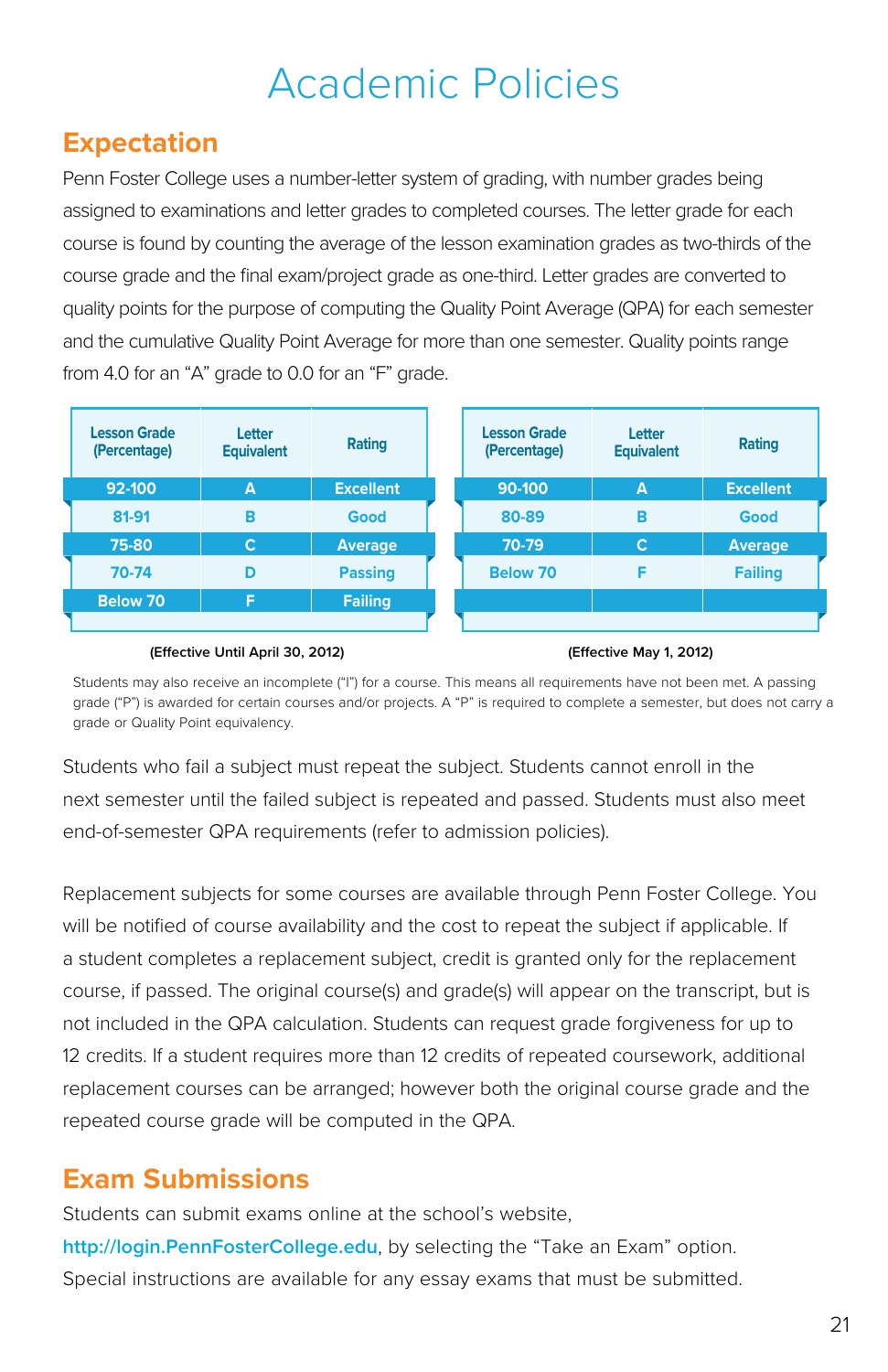### **Proctored Final Examinations**

The degree or certificate candidate completing all lessons for a given semester with an acceptable academic performance will be eligible to take the required proctored final examination on selected subjects.

There will be timed, proctored final examinations at the end of each semester or Certificate program. Proctor's names will be submitted by the student and approved by Penn Foster College.\* Each comprehensive examination will test the student on selected courses completed in the semester covered.

To be eligible to continue as a degree candidate, the student must complete the proctored examination according to the required procedures and must earn a passing grade ("C" or higher) on all courses in the semester. In addition, students must maintain an acceptable Quality Point Average (QPA) in order to be re-enrolled in the next semester. Please refer to page 10 for the required cumulative QPA at the end of each semester. Students who do not achieve the required QPA may be discontinued from the program. Students who do not pass their proctored exams may be required to take a makeup exam.

**Procedure:** When students approach the completion of studies in a semester or Certificate program, the College will notify them of all proctored exam procedures.

The proctored exam process is closely monitored. All procedures must be strictly adhered to. Any instances of inappropriate action on the part of the student or proctor could result in an invalid exam. If an exam is considered invalid, the student will be required to take an alternate exam. The highest grade awarded on that exam would be 70%.

Students will be mailed only the grade results of the exam. Proctored exams are never returned to the student. If a student wishes to discuss results, he/she may contact the instructor, who will discuss the exam in detail.

\* The proctor is someone you know in your own area who holds at least an Associate Degree and is not related to you.

### **Proctored Exam Policy**

A proctored exam is an exam that is supervised by an approved person (a proctor) who ensures the identity of the Penn Foster student and the integrity of the test taking environment. Before you take a paper or online proctored exam, be sure you understand the requirements.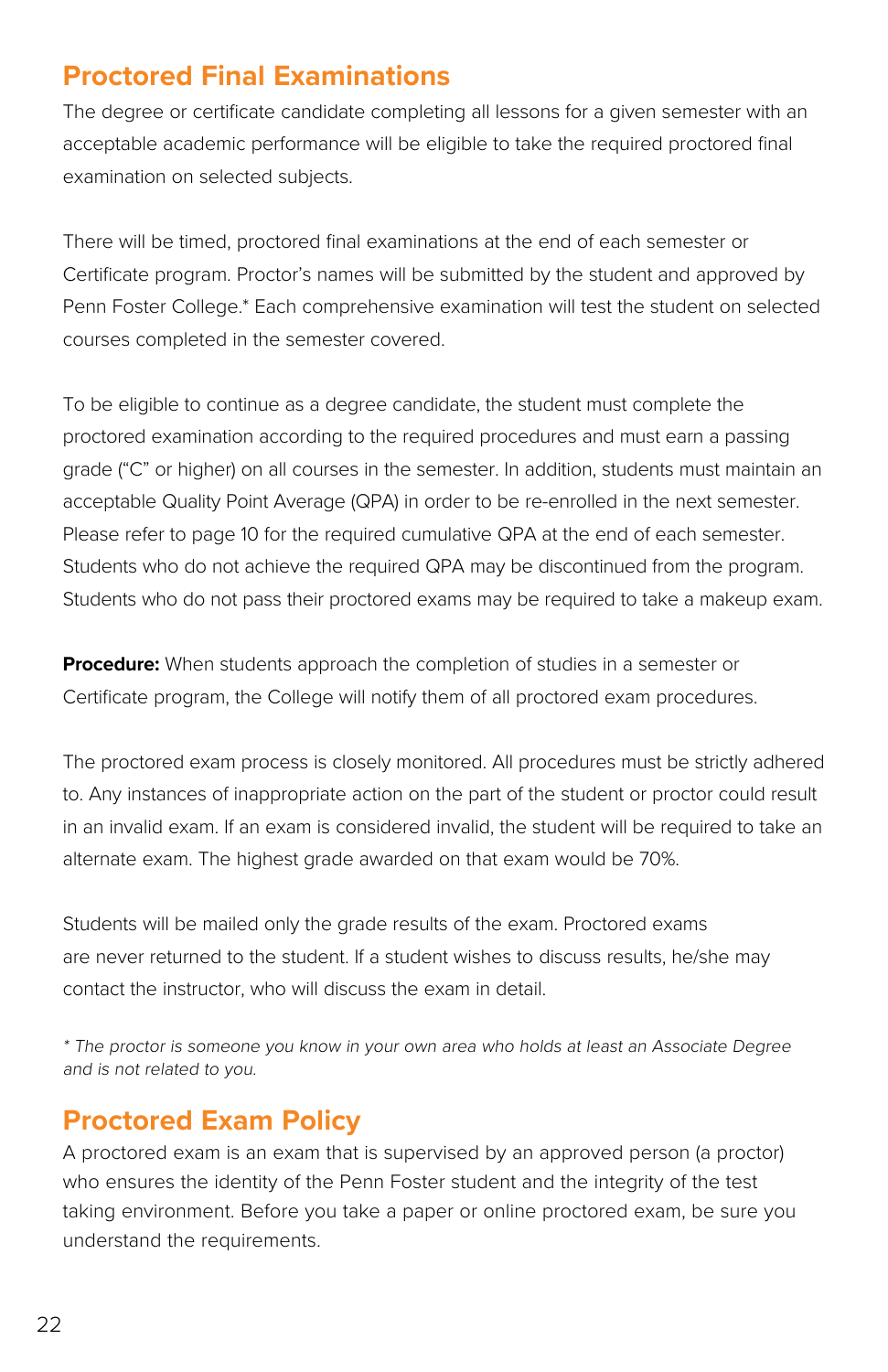| <b>Operating</b><br><b>System</b>    | <b>Required</b><br><b>Plug-ins</b> | <b>Connection</b><br><b>Speed</b>                                                                         | <b>Date and Time</b>                    | <b>Other</b>                          |
|--------------------------------------|------------------------------------|-----------------------------------------------------------------------------------------------------------|-----------------------------------------|---------------------------------------|
| Windows 7.<br>8, 8.1, 10             | <b>Flash</b><br>is NOT<br>required | Minimum 300kb/s<br>upload speed^<br>Satellite and Dial<br>up connections<br>are not supported             | Accurate for<br>your local time<br>zone | Net Framework<br>is NOT required      |
| MAC 10.12,<br>10.13, 10.14,<br>10.15 | <b>Flash</b><br>is NOT<br>required | Minimum 300kb/s<br>upload speed <sup>^</sup><br>Satellite and Dial<br>up connections<br>are not supported | Accurate for<br>your local time<br>zone | Windows OS<br>not supported<br>on MAC |

#### **Computer and Software Requirements for Online Proctored Exams**

Any student taking a paper proctored exam whose exam is invalidated for any of the reasons listed below will be required to complete a retake proctored exam using the online proctored exam solution offered through a third party vendor, PSI. The \$10 fee, as well as any computer and software requirements, for taking this exam will be the student's responsibility.

To complete an online proctored exam, students must have access to a microphone and webcam, take the exam in a quiet room alone, and show proof of identification during the exam. Their computer must also meet the system requirements listed above (up-todate as of 06/04/2020). Please contact PSI at 1-844-644-8250 if you have any questions on system requirements.

The following are examples (not an exhaustive list) of reasons for invalidating a paper proctored exam, which will result in a student being required to take the online proctored exam as the replacement exam:

- Unauthorized use of a computer or other devices during the proctored exam.
- Making copies of the exam question sheets.
- Failing to return the exam question sheets/packet in its entirety.
- Exceeding the time allowed for the proctor exam.
- Completing the exam across multiple sessions/days without an approved accommodation.
- Plagiarizing any part of the proctor exam.
- Using notes that are not the student's to complete the exam.
- Submitting work that includes multiple sets of handwriting.
- Typing exam answers without an approved accommodation.
- Having possession of or taking the exam without direct supervision by your proctor.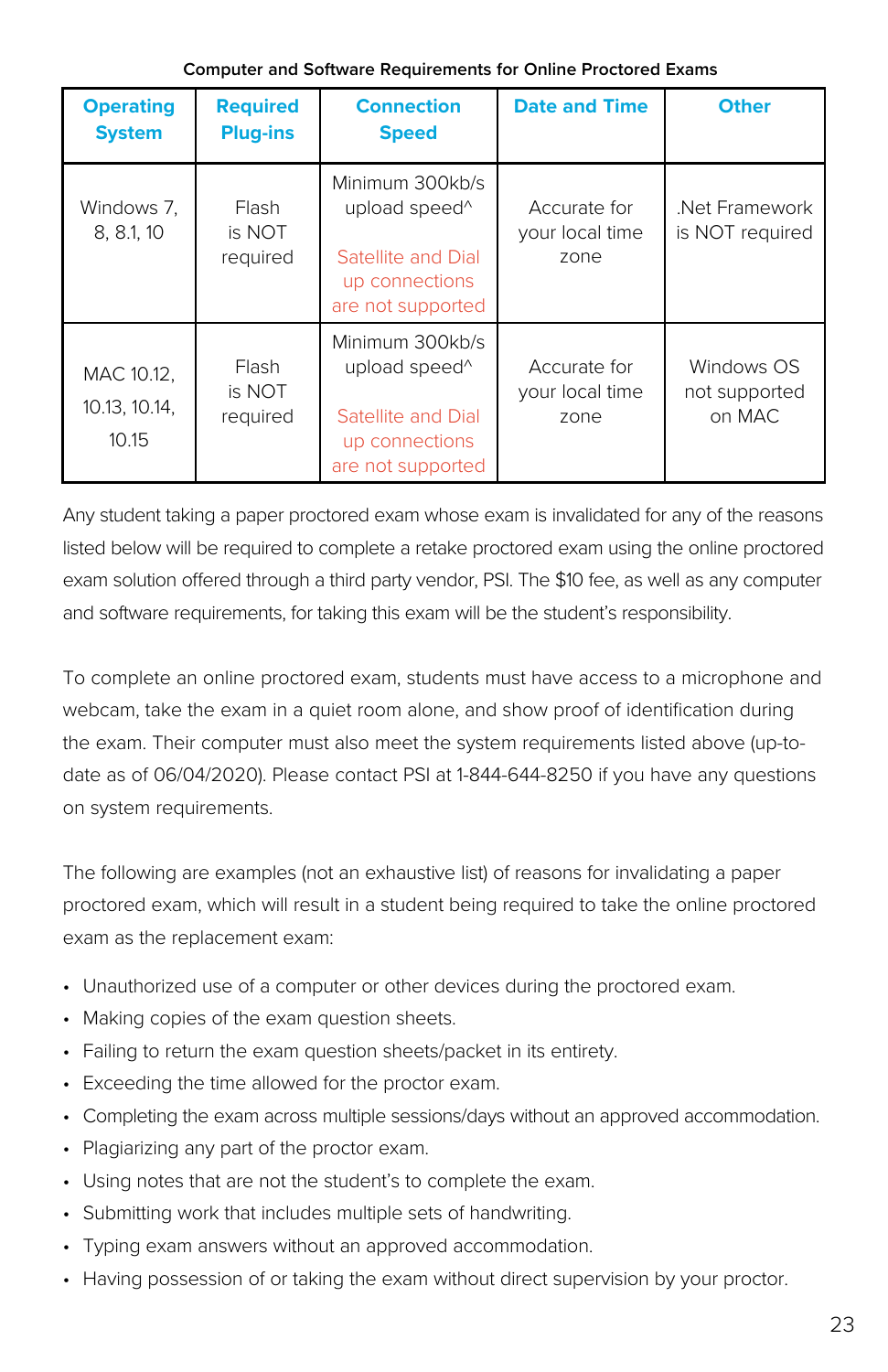- Failing to fully complete and/or writing illegibly on the exam folder.
- Collaborating with another student, previous student, proctor, and/or outside person.

In addition to the above examples (not an exhaustive list), a proctored exam (paper or remote) can be invalidated and will result in a paper or online proctor retake exam for the following reasons:

- Damaged to an extent that interferes with our ability to evaluate it.
- Illegible to the extent that we cannot evaluate it.
- Exam is taken or received outside of the five week exam window.
- Evidence that the exam was accessed and/or completed beyond the permitted time frame.
- Exams that are not completed using blue or black ink.
- Failure to include and/or verify student identification.
- During any Veterinary Academy proctors, if scrap paper or resources are used excluding a simple, four-function calculator.
- If a calculator on your phone is used.

### **Exam Results**

Multiple choice exams are taken online. They are easy to use and give instant feedback. Most essay and project exams will also be submitted online. Students must access the Penn Foster student portal to get evaluations as well as

receive feedback. The evaluations will tell students which answers (if any) were incorrect. If students have a question or problem with the exam evaluation, they should contact the school immediately.

| Exams Taken<br>between May 21, 2013<br>and December 14,<br>2016  | Students may retake the exam whether their score was<br>passing or failing on the first attempt. The retake must be<br>submitted within 30 days of the initial submission, or the<br>first attempt will become the final grade. Students earn the<br>higher of the two grades.                                                                                                                                                              |
|------------------------------------------------------------------|---------------------------------------------------------------------------------------------------------------------------------------------------------------------------------------------------------------------------------------------------------------------------------------------------------------------------------------------------------------------------------------------------------------------------------------------|
| Exams taken between<br>December 15, 2016<br>and October 18, 2017 | Students earning a passing score on the first attempt are not<br>eligible for a retake. If the first attempt score is failing (below<br>70%), students have the option to retake the exam. The<br>highest score a student can earn on a retake exam is 70%. If<br>a student scores below 70% on the retake exam, the student<br>will earn the higher of the two scores.                                                                     |
| Exams taken starting<br>October 19, 2017                         | Students are given two chances to pass each exam. An<br>exam may be retaken as soon as the first attempt has been<br>graded; there is no waiting period. Regardless of whether<br>the first attempt resulted in a passing or failing grade,<br>students are given one opportunity to retake the exam and<br>earn the higher of the two scores. This policy is effective for<br>all open exams on a student's record as of October 19, 2017. |

**Multiple choice Exam Retake Policies**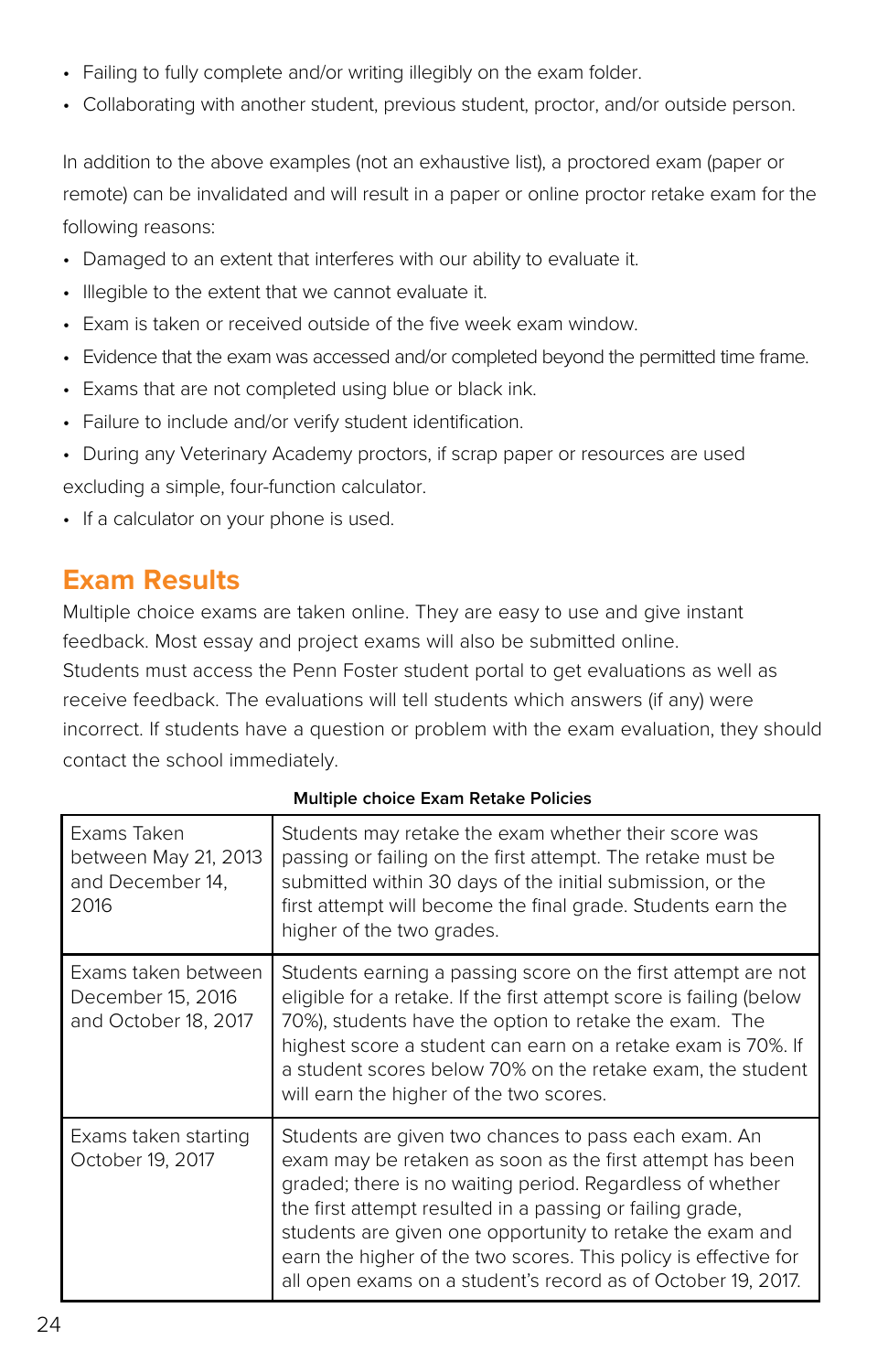Students are presented with a new exam for the retake and must submit the ENTIRE retake online. The retake must be submitted within 30 days of the initial submission, or the first attempt will become the final grade.

For all other exams (subjective, non-multiple choice exams), retakes are required for a failed first attempt, and not offered if the exam was passed. The highest score a student can earn on a retake exam is 70%. The retake grade becomes the final grade. Retakes on proctored exams are only required if the course grade is failing. Each program may contain one or more practical exercises, projects, or externships that must be successfully completed in order to meet the requirements for graduation. Some of these may be graded on a pass/fail basis.

### **Online Discussions/Webinars**

Certain programs require online discussions with faculty members and other students. Such discussions are linked with specific courses and must be completed at the time the student is taking the course. Students who do not participate in these required online discussions will not be allowed to continue with their programs.

Students in certain programs may also be required to attend scheduled online classes in order to pass the course.

### **Dean's List**

Degree students who complete at least nine credits and achieve a 3.4 or higher average in a given semester are included on the Dean's List. Students who provide written permission may appear on our published Dean's List. The Dean's List does not apply to the Certificate programs.

### **Satisfactory Academic Progress Policy**

#### **Standards of Progress:**

Learners are expected to successfully complete each semester before enrolling in the subsequent semester and must repeat any failed subject.

Learners are given one year to complete each semester. Learners may progress more quickly through the semester, but are contractually required to complete it within one year. Time frames may vary for international learners due to shipping times.

Learners may request an extension for a fee, but the entire Associate Degree program must be completed within six years, and the entire Bachelor's Degree program must be completed in eight years. Learners who do not complete a degree program within the required time limit must be re-enrolled and evaluated against the current program for internal transfer credit.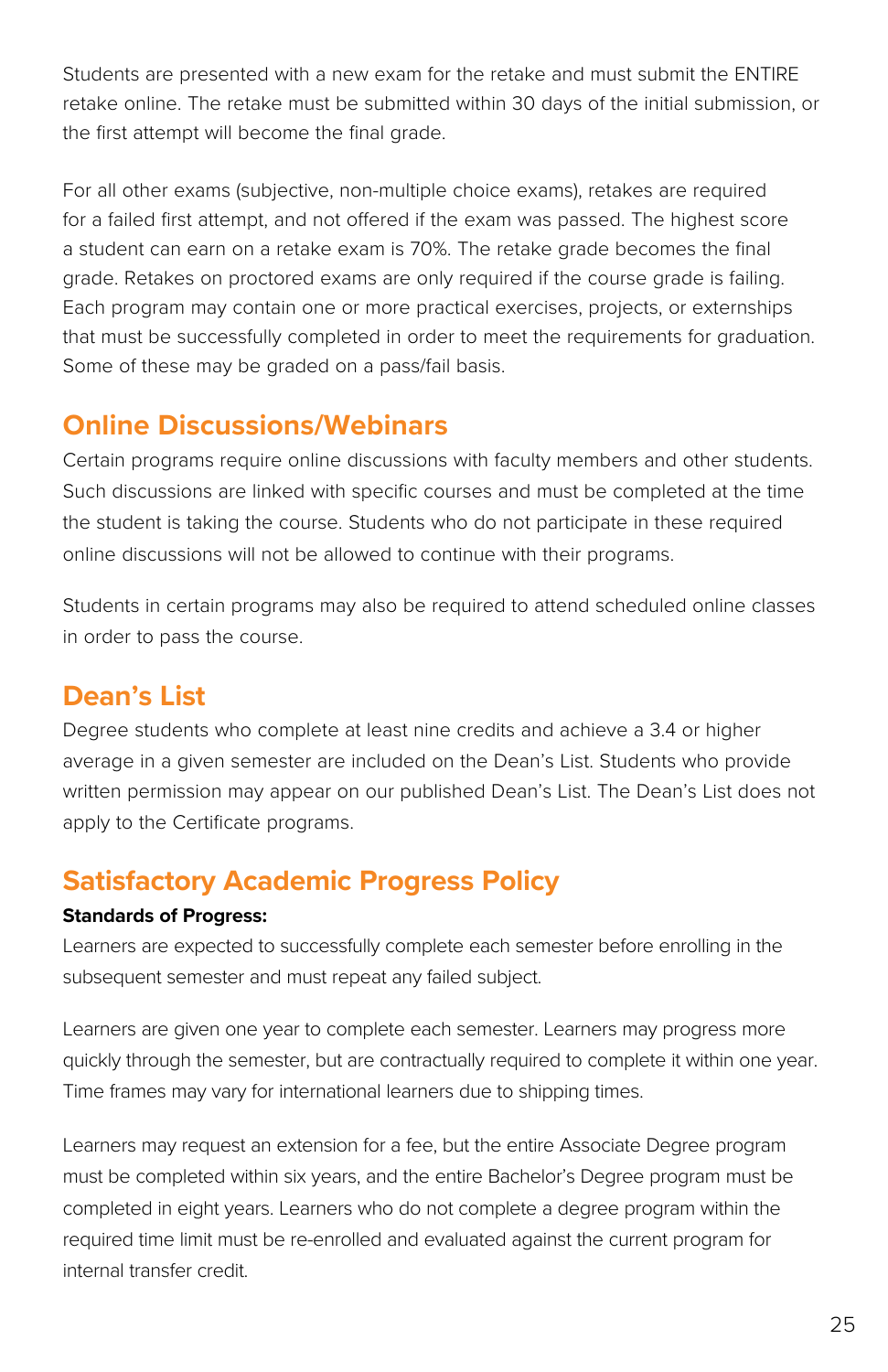Learners who do not demonstrate satisfactory progress may be academically cancelled from the program, or denied admission to the subsequent semester. Re-enrollment in a program is not allowed if the learner was enrolled in the same program and was academically failed. Re-enrollment in another program will require review of previous coursework to determine eligibility.

If a learner is out of school and then re-enters into the current curriculum, the Registrar will evaluate prior earned credits for possible transfer into the new program. If the learner has been out of school for at least one year beyond the expiration of their latest semester, then the lessons from incomplete courses will not transfer into the new program.

#### **Academic Probation/Cancellation**

Learners who continually score below the passing average on exams may be placed on academic probation for a period of time during which grades will be closely monitored. Continued academic failure may result in the learner's record being submitted to the Academic Review Board. The Academic Review Board members will consider the academic progress of the learner and, with the approval of the Vice President of Education and Academic Dean, determine if cancellation is required. If cancelled, the learner will be notified in the mail, and the Refund Policy will be applied.

#### **Semester structure:**

Learners are admitted to the complete program, but enrollments are processed one semester at a time. The application process for each semester after the first is below. As lessons are completed, the next course will be available. After passing all courses in the first semester, learners will receive materials for re-enrollment into the next semester.

#### **Application for subsequent semester:**

- 1. At the end of each semester, students complete a proctored exam for designated courses and final grades for each course are determined. Students must pass all courses with a minimum of a 2.0 Quality Point Average (QPA). If a student fails a course, they must repeat and pass the course before they can enroll into the next semester.
- 2.If all requirements are met, learners will receive a new enrollment application for the appropriate semester.
- 3.A down payment is required to re-enroll in a subsequent semester of any degree program. The learner must also be current in payments.
- 4.Learners submit the application and the college will make their next course available on the learner portal.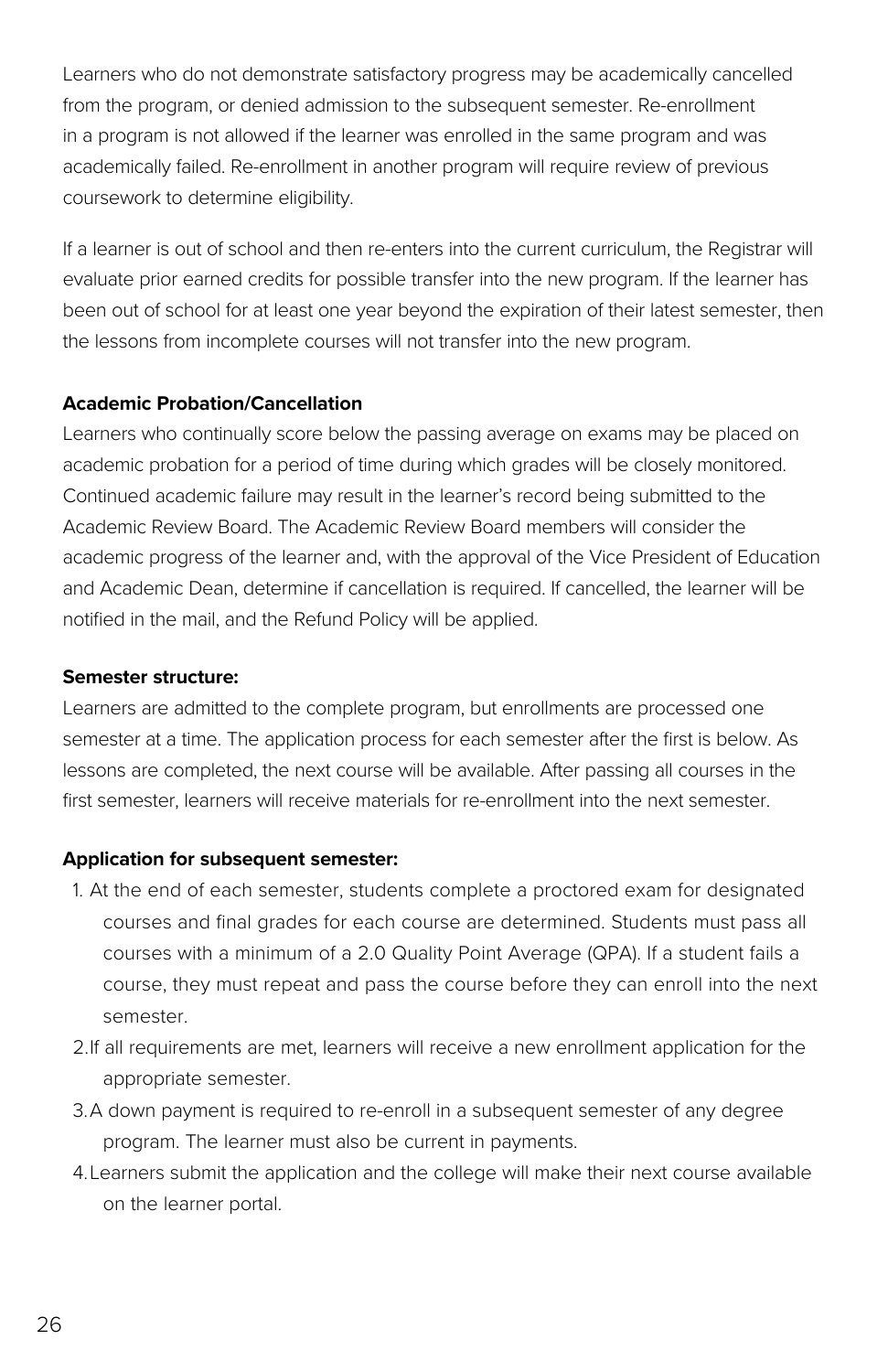### **Veterans Benefits — Standards of Progress**

In order to receive educational benefits from the Veterans Administration, Penn Foster College students must meet minimum standards for Satisfactory Academic Progress (SAP). The minimum standards are measured through attendance, as reflected in the submission and grading of exams and assignments. More specifically, students may not miss more than 30 days during any course if they want to retain their eligibility for VA educational benefits for that course.

Once a student receives a grade for the first lesson in a course, they must continue to submit exams/assignments or complete the discussion boards/webinars for that same course at least once every 30 days or less. Failure to achieve SAP standards (missing 30 days or more in a course) will result in that course not being certified with the Veterans' Administration for benefits. For many students, it may be easier to meet these attendance standards by completing one course at a time.

Course credits will be certified to the VA after a student completes each course and earns a final grade as long as attendance reflects no absence greater than 30 days. Courses that do not include a proctored exam must be completed without a 30-day gap in attendance and receive a final grade in order for it to be certified for benefits. For courses where a proctored exam is required at the end, we will report only your "Dates of Training" to the VA, providing you complete all lessons without a 30-day gap in attendance. We will not include the proctored exam in the VA certification regardless of when you complete it.

Students in danger of not achieving SAP standards will receive notices by the college that their eligibility for VA educational benefits is at risk because of their attendance record.

When a student who receives VA benefits begins submitting lessons for a course, a grade of "I" for incomplete will be assigned to that course until the final exam has been submitted and graded. Then the final grade will replace the incomplete grade. If the student does not complete the course within a year, all remaining exams for that course will receive a grade of "1" which could result in a final grade of "F."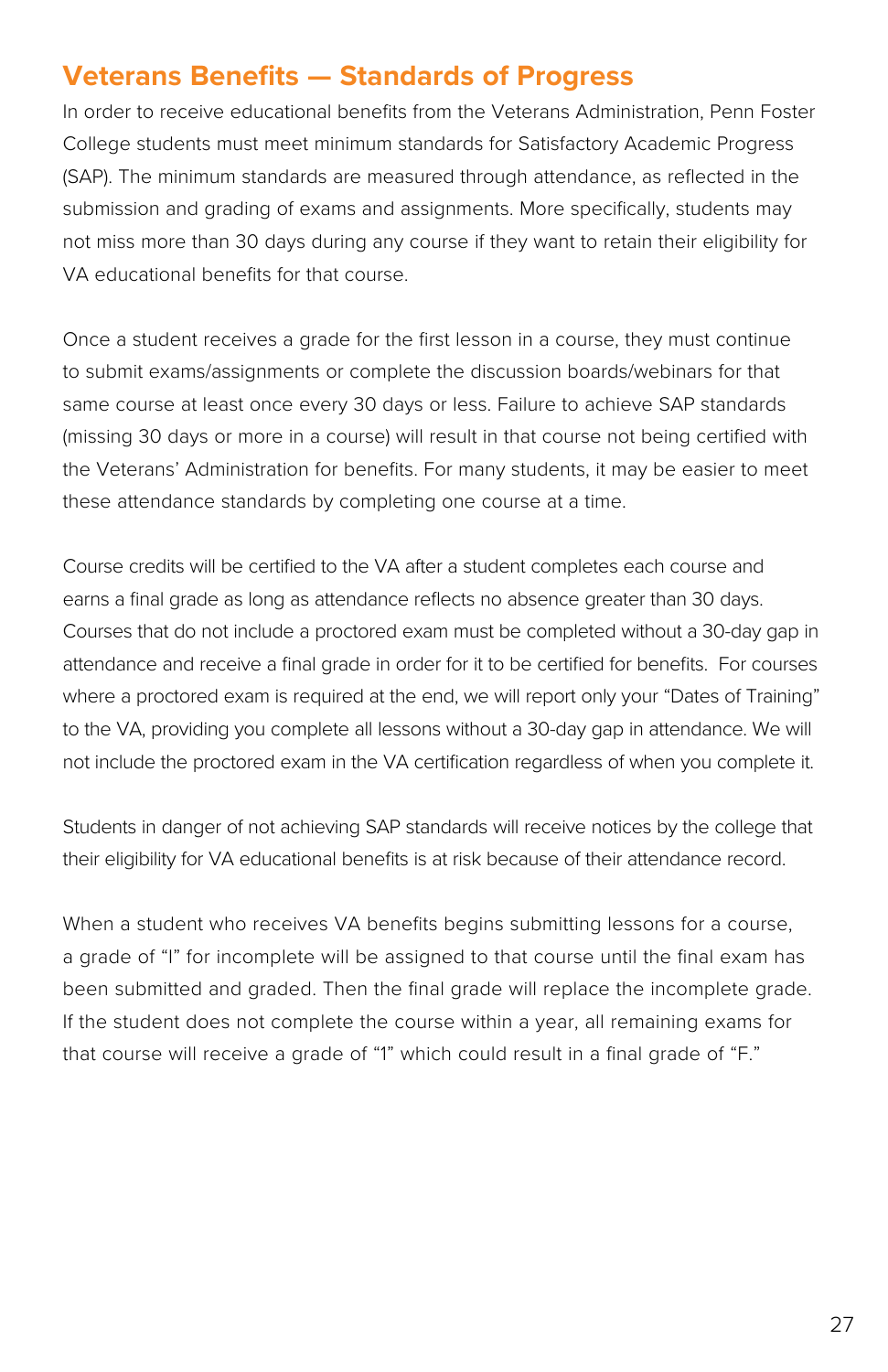### **Student Grievances**

#### **Student Grievance Policy:**

Most student complaints can be handled at first point of contact with the school. Student complaints are addressed using the policies and provisions of the enrollment agreement, student catalog, and academic requirements of the school. Students who have a complaint should contact their instructor regarding academic issues or a Student Services Center supervisor regarding servicing issues. The instructor or Student Services Center supervisor will provide a verbal or written response depending on the student's preferred choice of communication. If the student believes that the complaint has not been properly handled at that point, the student should use the following procedure to register a grievance.

#### **Steps in Grievance Procedure:**

- 1. The student should contact the Academic Team Lead for academic issues or Manager, Student Services either by phone or in writing expressing his/ her concern within 30 days of receiving a response to the original complaint. The Academic Team Lead or Manager, Student Services will respond either by phone or in writing within two weeks of receiving the complaint.
- 2.If the student feels that the issue is still unresolved, he/she has 30 days to express continued concerns either by phone or in writing to the Program Director or Director, Student Services. A response will be sent to the student within 2 weeks.
- 3.If the student still believes the grievance is unresolved, he/she may complete the school's grievance form within 30 days from receiving the response from the Head of Academic Services or Director, Student Service. This form can be obtained by contacting Student Service Center. The form can be emailed, faxed, or mailed to the student.
- 4.All grievance forms will be returned to the Head of Academic Services, who will turn them over to the Dispute Resolution Committee. The Dispute Resolution Committee will meet and render a decision within two weeks of receipt of the grievance form. The decision of the Committee will be final and will be sent to the student in writing.
- 5.All grievance forms and final decision notifications will be filed in the office of the Head of Academic Servicesn.
- 6.If the complaint cannot be resolved after exhausting the institution's grievance procedure, the student may file a complaint with the Arizona State Board for Private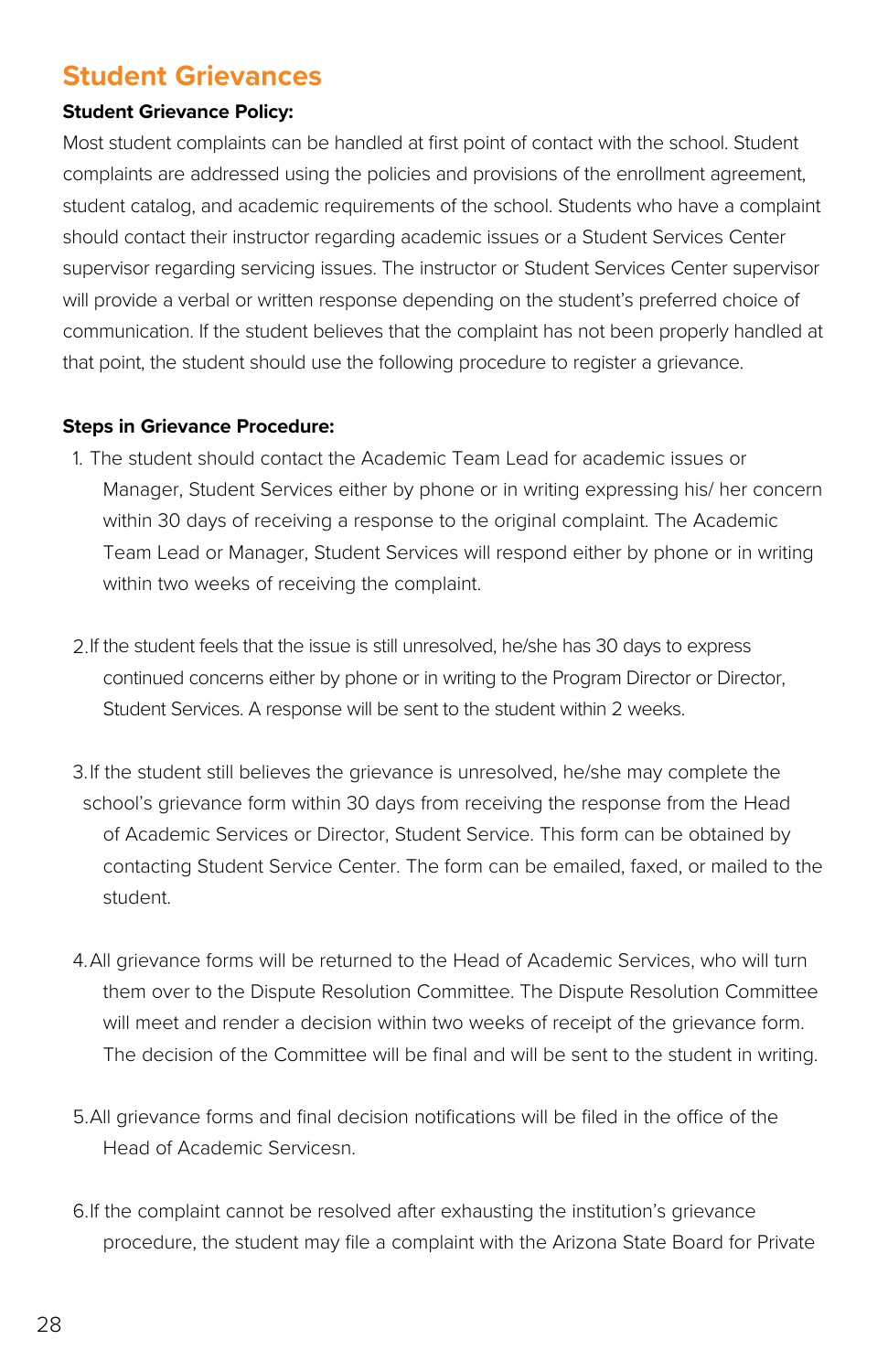Postsecondary Education. The student must contact the State Board for further details. The State Board address is 1740 W. Adams Street, Suite 3008, Phoenix, AZ 85007, phone # 602-542-5709, website address: [http://azppse.state.az.us.](http://azppse.state.az.us)

The student may also contact the DEAC at 1101 17th Street NW, Suite 808 Washington, D.C. 20036 and at [www.deac.org](http://www.deac.org). Telephone: 202-234-5100

7. If the complaint cannot be resolved after exhausting the institution's grievance procedure, the student also may choose to file a complaint in their state of residence.

 Veteran complaint queries can be addressed to our VA Support Team at vafax@pennfoster.edu

### **SARA Complaint Resolution Process**

The Arizona SARA Council has jurisdiction over Arizona SARA-approved institutions, including Penn Foster College, in relation to non-instructional complaints. Instructional complaints, such as grade grievances, are not reviewed by the Council and should not be submitted for review. Prior to registering a non-instructional complaint with the Arizona SARA Council, students must complete the Penn Foster College Grievance Policy shown above and the Arizona State Board for Private Postsecondary Education's complaint process. Non-instructional complaints that have not been resolved through these measures may be submitted to SARA at https://azsara.arizona.edu/content/complaint-process.

### **Complaints Against Faculty**

If a student has a complaint regarding treatment by a member of the faculty or suspects a conflict of interest, the student should report this complaint to the Department Chairman in which the student is enrolled.

If the student has consulted with the appropriate supervisor and still believes that the matter has not been dealt with satisfactorily or equitably, the student should contact the Vice President of Education and Academic Dean If the complaint is still not resolved, the student must submit a formal written signed complaint to the school's Academic Review Board for further consideration.

### **Grade Appeal**

Students who wish to dispute a grade or an answer to a question should contact their instructor. Only an instructor has the authority to change a grade. If the student is not happy with the grade appeal results, he/she should follow the "Student Grievance" procedure listed in this catalog.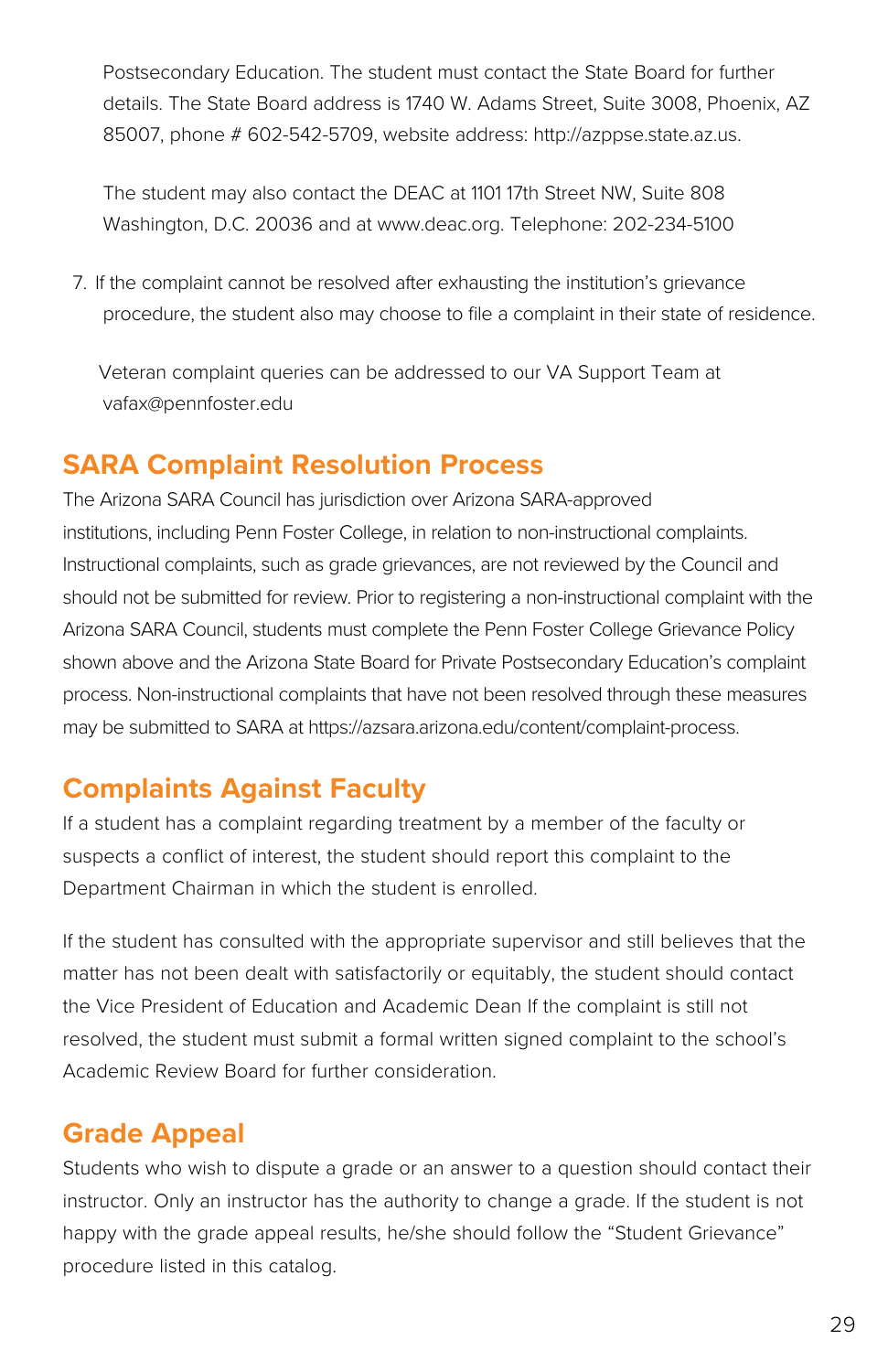

## Graduation Requirements

### **Undergraduate Certificate Requirements**

Students who complete the final proctored exam for the Certificate will be eligible for graduation. To be awarded a Certificate, a candidate must:

- 1. Earn the total number of credits required for the Certificate program.
- 2. Pass all courses.
- 3. Complete a minimum of 25% of the total credit hours through Penn Foster College.
- 4. Achieve a cumulative Quality Point Average (QPA) of 2.0 or higher in all studies.
- 5. Complete all courses required for the Certificate within the required contractual time frame.
- 6. Meet all financial obligations.\*
	- \* All payments must clear before undergraduate certificate will be issued.

### **Associate Degree Requirements**

Students who complete the final proctored exam for the fourth semester will be eligible for graduation. To be awarded an Associate of Science Degree, a candidate must:

- 1. Earn the total number of credits required for the degree program.
- 2. Pass all courses.
- 3. Complete a minimum of 25% of the total credit hours through Penn Foster College.
- 4. Achieve a cumulative Quality Point Average (QPA) of 2.0 or higher in all studies.
- 5. Complete all courses required for the four semesters within six (6) years of enrollment.
- 6. Meet all financial obligations.\*
	- \* All payments must clear before degree will be issued.

### **Bachelor's Degree Requirements**

To be awarded a Bachelor of Science Degree, a candidate must:

- 1. Complete the required number of credits in the program. (Minimum of 120 credits)
- 2. Pass all courses.
- 3. Complete a minimum of 25% of the total credits through Penn Foster College.
- 4. Achieve a cumulative QPA of 2.0, or higher.
- 5. Complete all courses required within eight (8) years of enrollment.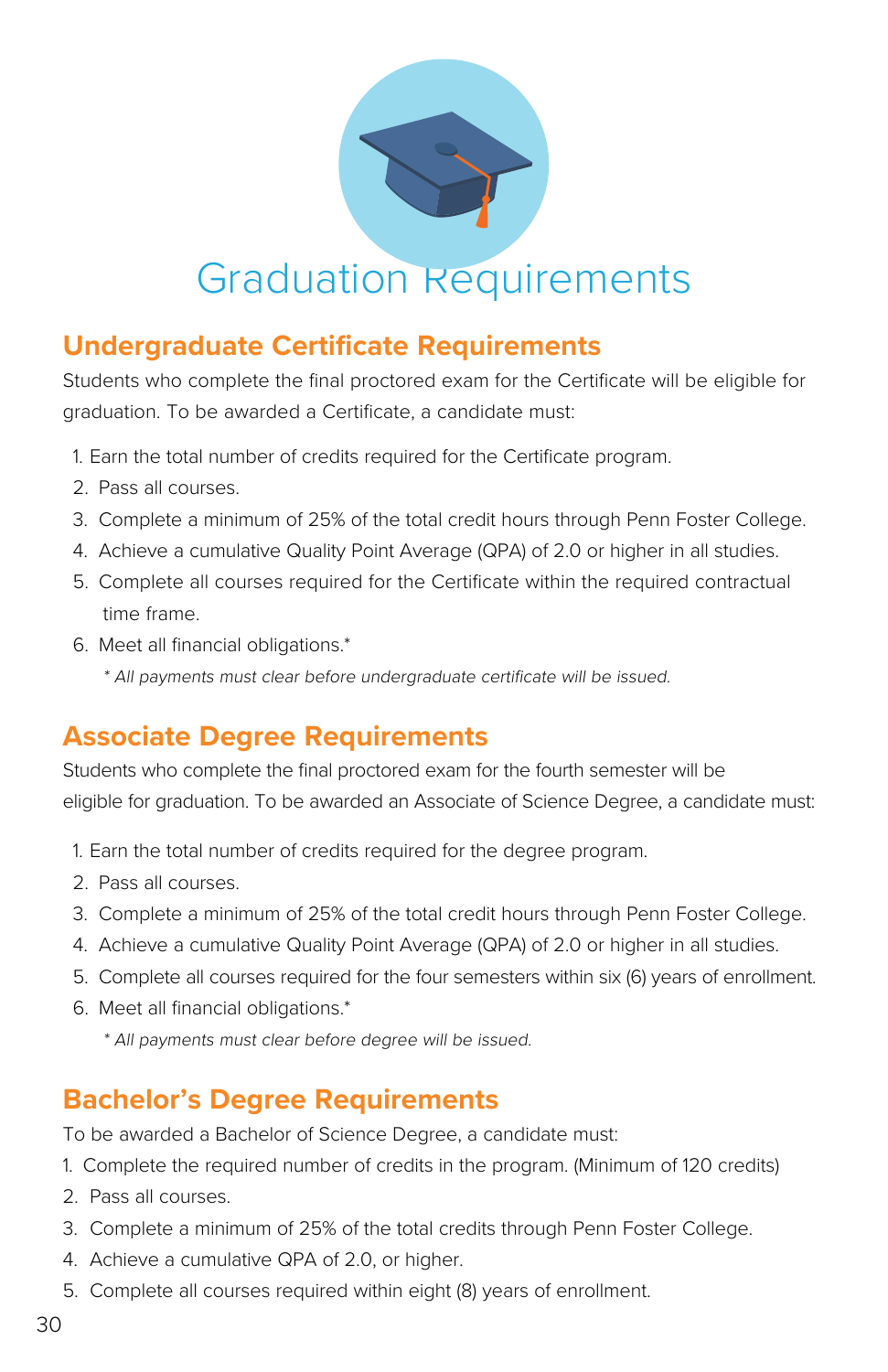6. Meet all financial obligations.\*

\* All payments must clear before degree will be issued.

### **Extensions**

In most programs, students are given 12 months to complete each semester. Students may request two paid six-month extensions per semester as long as the entire program is completed within six (6) years for the Associate Degree or eight (8) years for the Bachelor's Degree. Students who do not complete the program within the required time limit would need to re-enroll in the program that is current at that time. Previous work would be evaluated against the current curriculum to determine which courses could be transferred into the new enrollment. Students in Certificate programs may also request an extension beyond their contract time for a fee.

### **Graduation Honors**

Students who achieve a minimum 3.4 or higher cumulative grade point average upon completion of the program will receive their degrees with the following honors designation:

#### **3.4 Cum Laude 3.6 Magna Cum Laude 3.8 Summa Cum Laude**

### **Honor Society**

Degree students who complete at least 30 credits with Penn Foster College and achieve a minimum 3.4 or higher cumulative quality point average upon graduation will be eligible to join the Delta Epsilon Tau Honor Society. Students who choose to pay a fee can become members of the Alpha Epsilon Chapter of the DET Honor Society. The Honor Society does not apply to Undergraduate Certificate Programs.

## Student Services

### **How the Program Works**

Students receive the following information to begin studying with Penn Foster College:

- **ID Card** The Student ID Card is included with a welcome letter that arrives in the mail.
- **Student Catalog** Special information on the Penn Foster College experience. (Available online)
- **Program Outline** The Program Outline lists all courses in the program and is available online at the student's home page.
- **First Set of Lesson Materials** The first lesson should be read thoroughly. The selftests in each lesson help students prepare for the "open-book" exams. Questions about the lessons can be answered by going to the "Frequently Asked Questions " (FAQ) section of the website.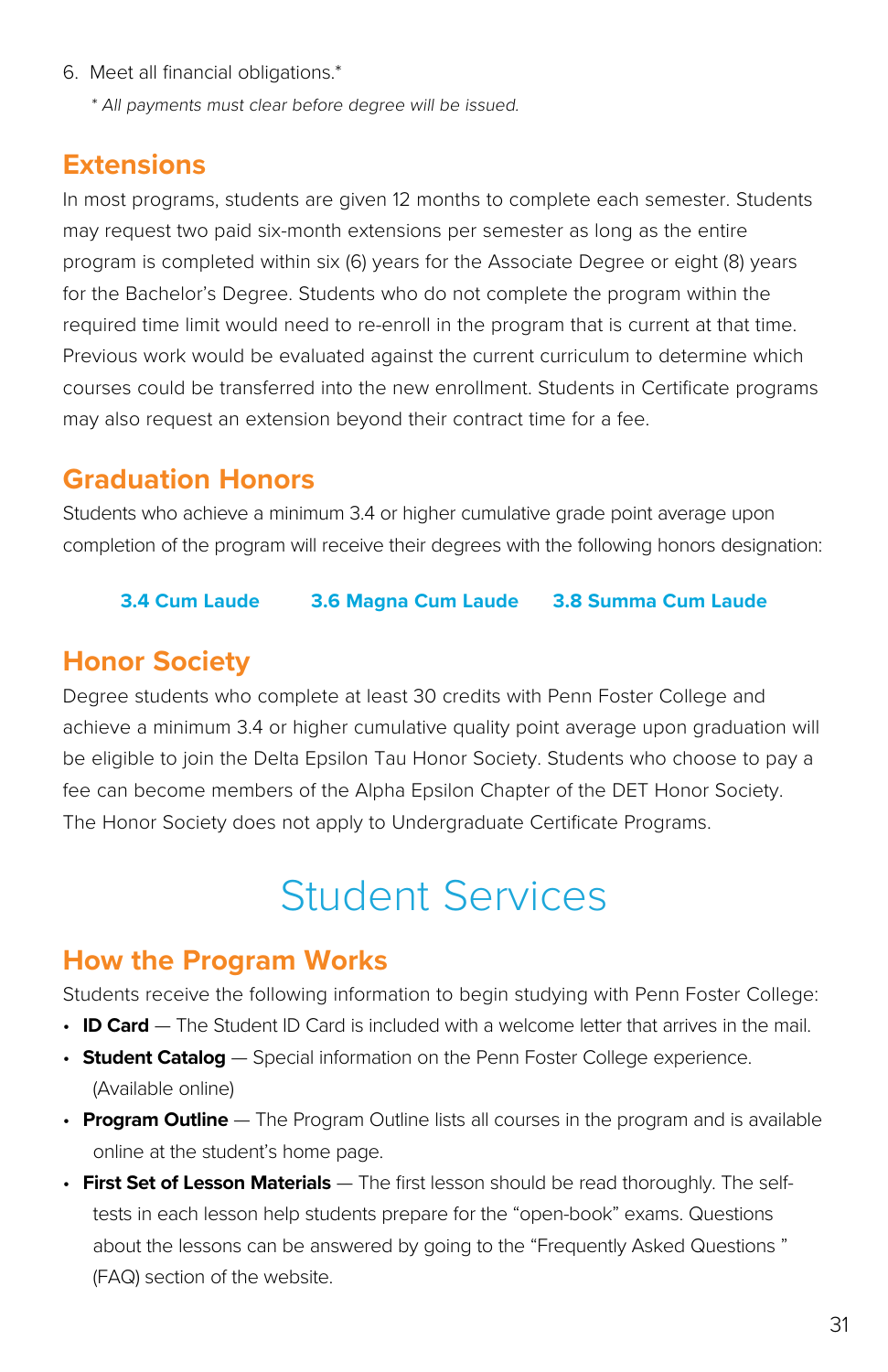All lessons and study guides included in the program are online. Textbooks and learning equipment, if included, will be shipped at the appropriate time.

If students have additional questions about getting started, they should go to http://login.PennFosterCollege.edu or call the Student Service Center at 1-888-427-1000. Students may also fax their request to 480-947-2680.

### **Additional Materials**

As lessons are completed, the next course will be available. Proctored final exams are administered for select courses at the end of the semester. Information on this process can be found in the Proctored Exam Information booklet, available under "View Forms and Handbooks" on the student portal. After passing all courses in the first semester, students will receive materials for re-enrollment into the next semester.

### **Contacting the School**

Courses at Penn Foster College are designed to ensure success. Students who have questions or problems with any course are encouraged to visit the website at http://Login.PennFosterCollege.edu. The Penn Foster College website features information on the school and details on every program offered, as well as links to other educational resources. From the website, students can view their records, take exams, and email instructors (edserv@pennfoster.edu). Visit the site at www.PennFosterCollege.edu.

Students who need to call the college or speak with an instructor can call 1-888-427-0600. Instructors are on duty to answer questions from 7 a.m. to 4 p.m., Mountain Time (9 a.m. to 6 p.m., Eastern Time), Monday through Friday. After that time, and on weekends and holidays, students may leave a message; calls will be returned the next business day. Callers must have their student numbers available.

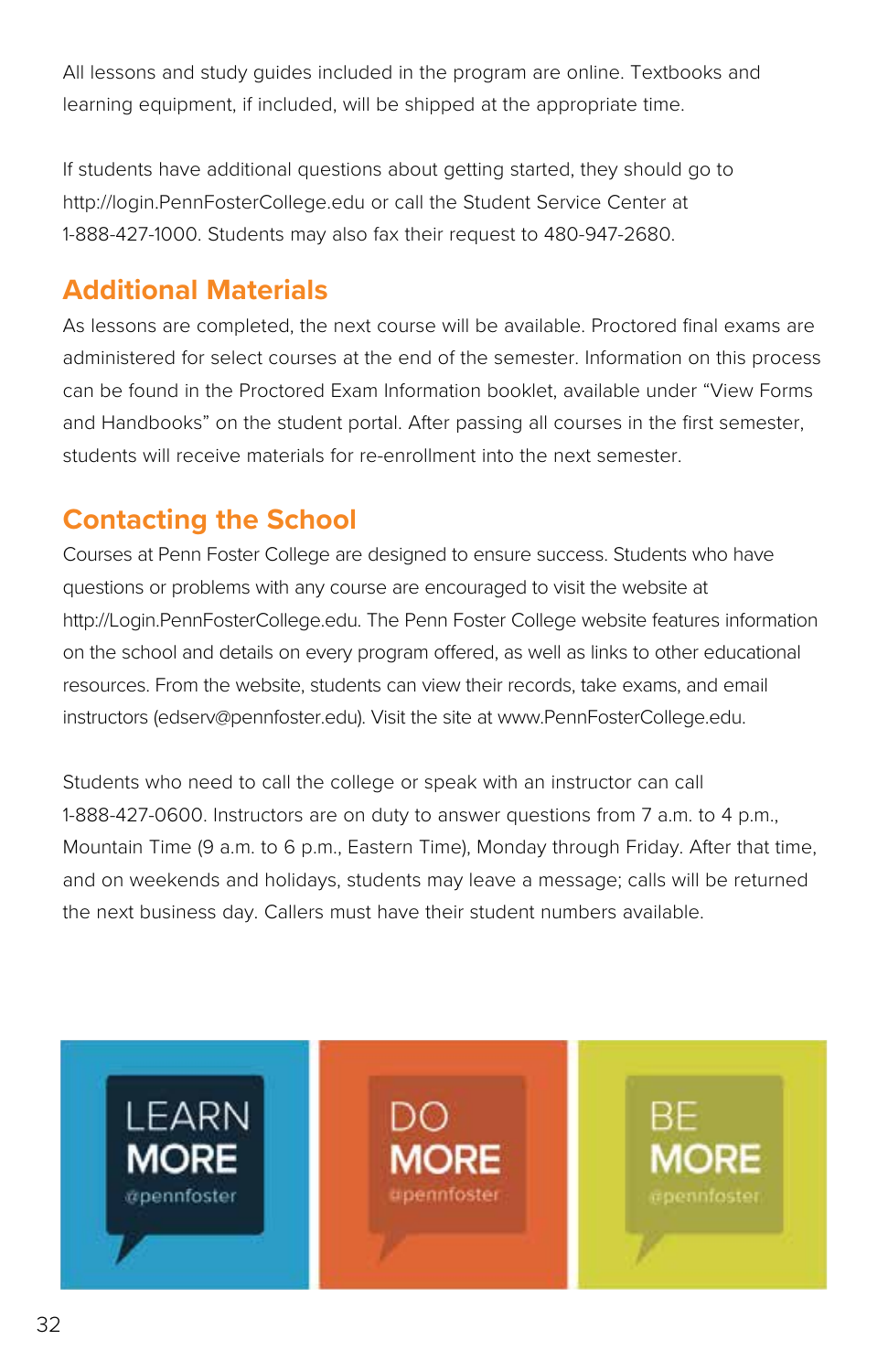### **Online Library**

Students at Penn Foster College will have access to an online library for use during their studies with the school. Students can use this library to do the required research in the courses they complete or can use it for general reference and links to valuable resources. The library contains helpful research assistance, articles, databases, books, Web links, and email access to a librarian. Students can access the library from their home page. A library services manager is available to answer questions on general research-related topics via email and assist students in research activities during their studies in Penn Foster.

### **Payments**

Payments can be made by visiting our website, by phone, or by mail. If mailing payment, please include the appropriate coupon from the payment book to:

### **Student Service Center 925 Oak Street Scranton, PA 18515-0001**

Student numbers must be included on all payment materials. Accounts are updated in approximately one week.

### **Family Educational Rights and Privacy Act (FERPA)**

The Family Educational Rights and Privacy Act (FERPA) provides you with certain privacy rights with respect to student records if (A) you are over the age of 18 or enrolled in a postsecondary program, and (B) you are a parent or legal guardian of a student who is under the age of 18 and not enrolled in a post-secondary program. These rights include:

- 1) The right to inspect and review your or the minor student's education records within 45 days after Penn Foster receives a written request from you for such access.
- 2) The right to request an amendment to your or the minor student's education records if you believe something is inaccurate, misleading, or otherwise in violation of your or the minor student's privacy rights; this does not give you any rights to have your or the minor student's grades changed or similar changes made to the record of your or the minor student's academic performance. You need to provide us with a written request for the change and an explanation for why you think it should be made. If we agree, we will make the correction; if we disagree, we will communicate further with you as to the issue.
- 3) The right to provide written consent before we disclose personally identifiable information (PII) from your or the minor student's education records, except (a) with respect to Directory Information (discussed more below), and (b) in certain defined situations where FERPA authorizes disclosure without consent, including disclosures to school officials and regulatory bodies with legitimate educational interests.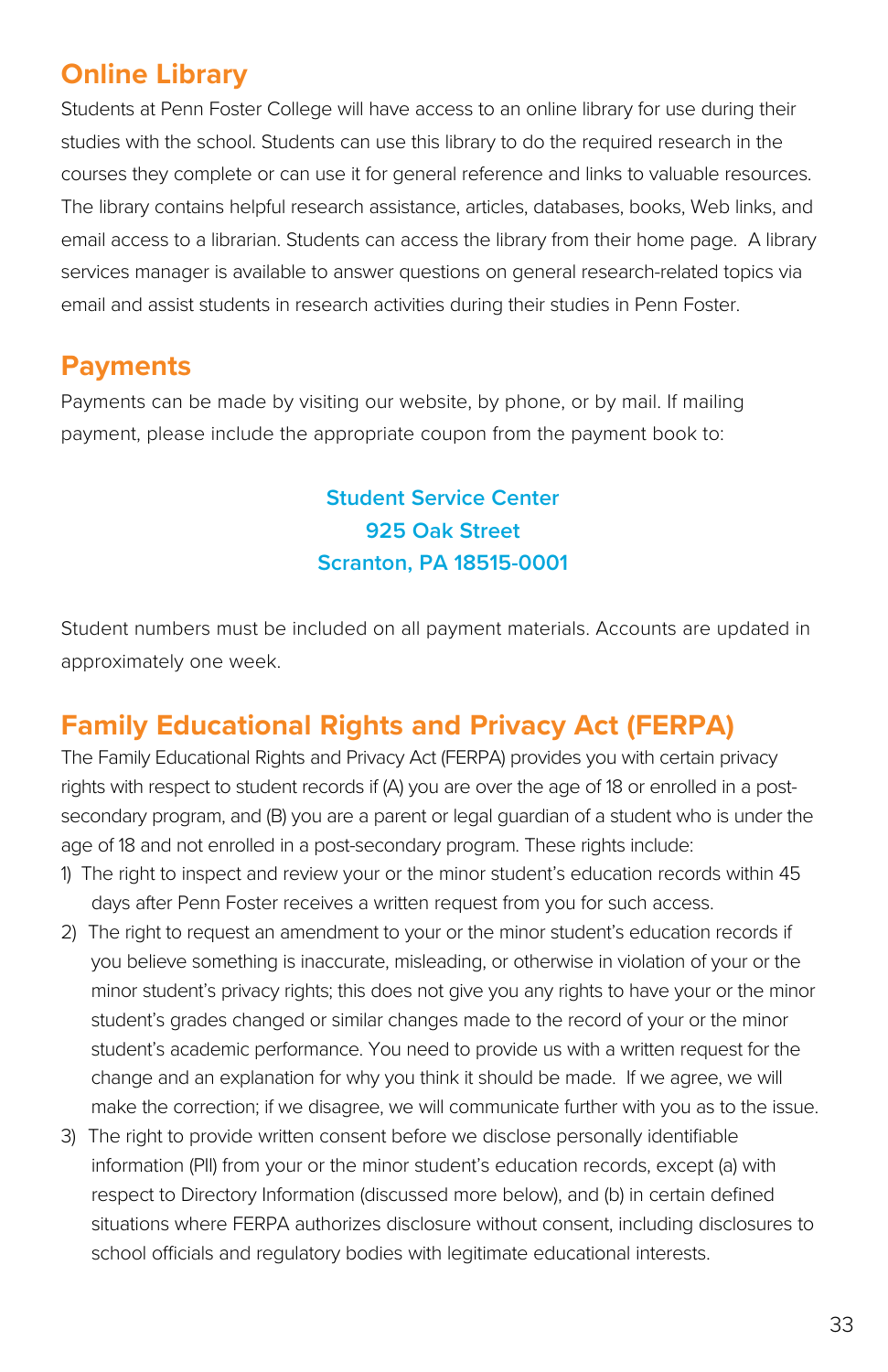4) The right to file a complaint with the Family Compliance Office of the U.S. Department of Education, located at 400 Maryland Avenue, SW, Washington, DC 20202, if you believe Penn Foster has violated your or the minor student's FERPA rights.

For Penn Foster students, Directory Information includes:

- Student name
- Dates of attendance
- Penn Foster program
- Enrollment status (graduate, attending, pending, withdrawn)
- Honors and Awards

Unless you notify Penn Foster in writing that you do NOT want your Directory Information disclosed to anyone without your consent, Penn Foster may disclose these categories of information without your consent. Please send any such "opt out" notice to Penn Foster Student Service Center at 925 Oak Street, Scranton, PA 18515 or via FAX at (570) 961-4888. Your decision to "opt out" will remain in effect unless and until you elect to "opt in." In addition, whether or not you have decided to "opt out," Penn Foster will not disclose any of your Directory Information to any third party during the first two weeks following your enrollment.

If you have any questions about your FERPA rights, you can learn more at the government's helpful website at [https://www2.ed.gov/policy/gen/guid/fpco/ferpa/index.html.](https://www2.ed.gov/policy/gen/guid/fpco/ferpa/index.html)

### **Basic Skills Assessment**

All degree and certificate applicants will be required to complete a basic skills assessment in reading and math to determine the level of readiness for beginning their selected program. Students who demonstrate the need for additional instruction in math or reading will receive developmental course materials to help prepare for the rigor of the program. Students who successfully complete either the assessment or the developmental courses will matriculate and begin the first semester. Students who do not successfully complete the developmental courses will be counseled regarding their enrollment and may not be allowed to continue. Developmental courses will appear on the student transcript but will not carry any credit value and will not enter into a student's QPA.

### **Failed Subject Replacements**

Students who fail a course on the first attempt may be able to repeat the subject if a replacement course is available. Students will be notified of the availability of a replacement subject, if needed, at the time of their final grade calculation.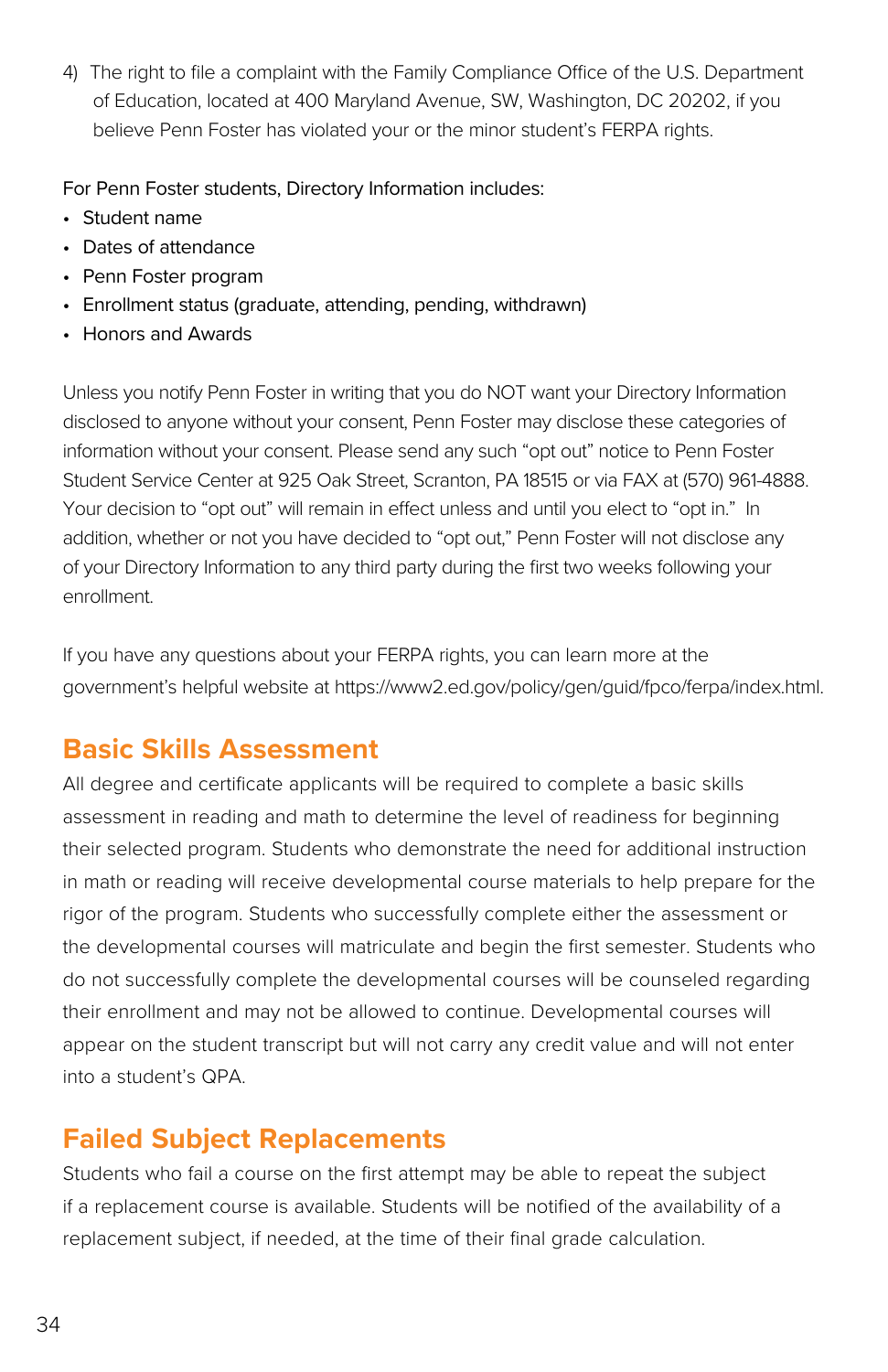### **Accommodating Students with Disabilities**

Penn Foster College believes in opportunity for everyone. Therefore, the school strives to meet the needs of all students by providing instructional support and student services which will enable them to reach their maximum potential. The school does not discriminate on the basis of race, color, gender, religion, national origin, age, or physical disability.

Penn Foster College complies with Section 504 of the Rehabilitation Act of 1973 and the implementing regulations 34 CFR part 104 (barring discrimination on the basis of disability), and the Americans with Disabilities Act (ADA) of 1990 and the implementing regulations in 29 CFR part 1630 (1991). The school will offer a reasonable accommodation for any qualified student with documented disabilities provided the accommodation does not pose an undue hardship on the school or does not force the school to fundamentally alter the educational course, compromise its academic standards, or place the disabled individual in a better than equal position with nondisabled students. Students must complete the ADA form which is available on the student portal and submit it along with documented evidence of disability to ADArequest@pennfoster.edu to be eligible for any accommodations. All completed requests for accommodations will be reviewed by the ADA Review Committee within five (5) business days. Students will receive written communication outlining the decision of the committee.

### **Change of Address**

A change of address may be made by logging on to your student portal at **[http://Login.](http://Login.PennFosterCollege.edu) [PennFosterCollege.edu.](http://Login.PennFosterCollege.edu)** Click Update My Profile (at the bottom of your Personal Homepage). Make the necessary changes and submit.

### **Transcripts**

Along with your degree, you will receive one free copy of your official transcript. If you desire additional copies, they are available at a cost of \$13.00 for an electronic copy or \$15.00 for a paper copy. Utilize the transcript ordering service on your student portal or the Contact Us Page to submit your request. If you want the transcript sent to someone else (i.e., an employer or school), please have the address handy when you call. (You must be current in your payments to receive this service.) If you request your official transcript prior to graduation, it will only be released if certain financial criteria is met.

### **Career Assistance**

Penn Foster offers many resources to current students and alumni to help with career planning and job search efforts. Career Cruising, a self-service employment tool is available to students and alumni and provides various resources on employability, including school/job exploration, employment recommendations, career portfolio development, resume-building, nationwide job search engine, tips and advice on improving job search success, and interview tips. Students and alumni can access Career Cruising through the student portal. Penn Foster's Career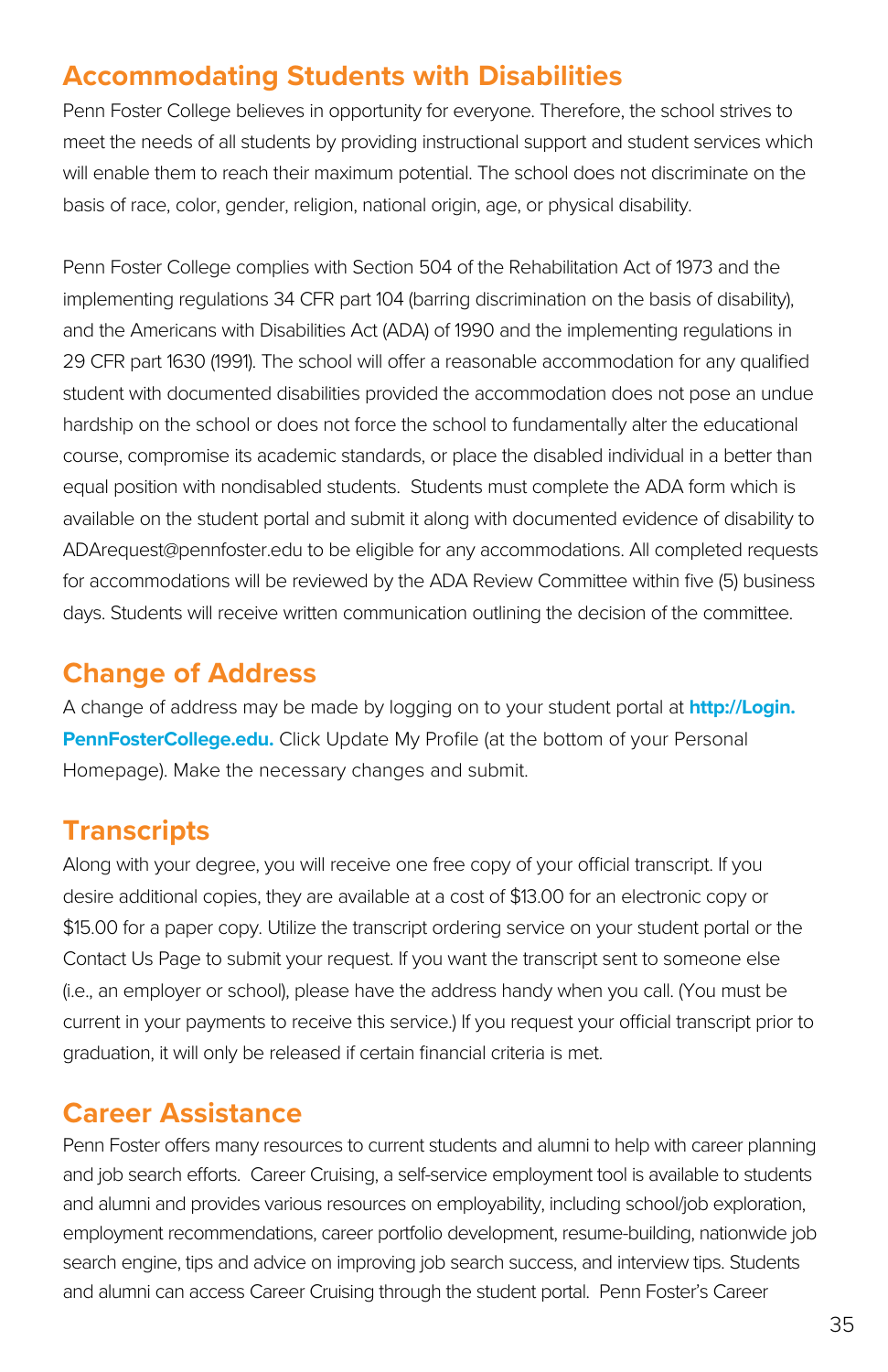Coaches work with students and alumni to assist with career exploration, resume review and revision, social media presence, and mock interviews. The Learning Resource Center, which is located in the library, includes guides for career planning, instructions for writing a winning resume, tips and advice to succeed at a job interview and how to follow-up after the interview, and information on negotiating and understanding compensation levels and offers.

Penn Foster also maintains a job board site where students and graduates are encouraged to search through jobs that are posted directly by employers.

Job placement is not guaranteed to graduates, upon program completion.

### **Transfer of Credits**

Students planning to continue their education with another school after earning a degree or certificate from Penn Foster College should check with that school regarding credit transfer policies. Credits earned at Penn Foster College may transfer to some, but not all, learning institutions. Many of the courses have been reviewed by the ACE College Credit Recommendation Service and are listed in the National Guide to Educational Credit for Training Programs. Many colleges use the recommendations made by ACE to determine credit transfer values. No form of accreditation guarantees that any learning institution will accept credits from any school as transfer credits.

### **School Calendar**

Penn Foster College operates 12 months of the year. The Student Service Center and the instructors are available Monday through Friday from 9:00 a.m. to 6:00 p.m. E.T. The school is closed for 8 holidays during the year. The holidays usually include New Year's Day, Memorial Day, Independence Day, Labor Day, Thanksgiving Day, and Christmas Day. The other days may vary. The school's phones will have a "closed" message on these holidays.



phones will have a "closed" message<br>
"An investm<br>
pays the<br>
<sup>36</sup> "An investment in knowledge pays the best interest."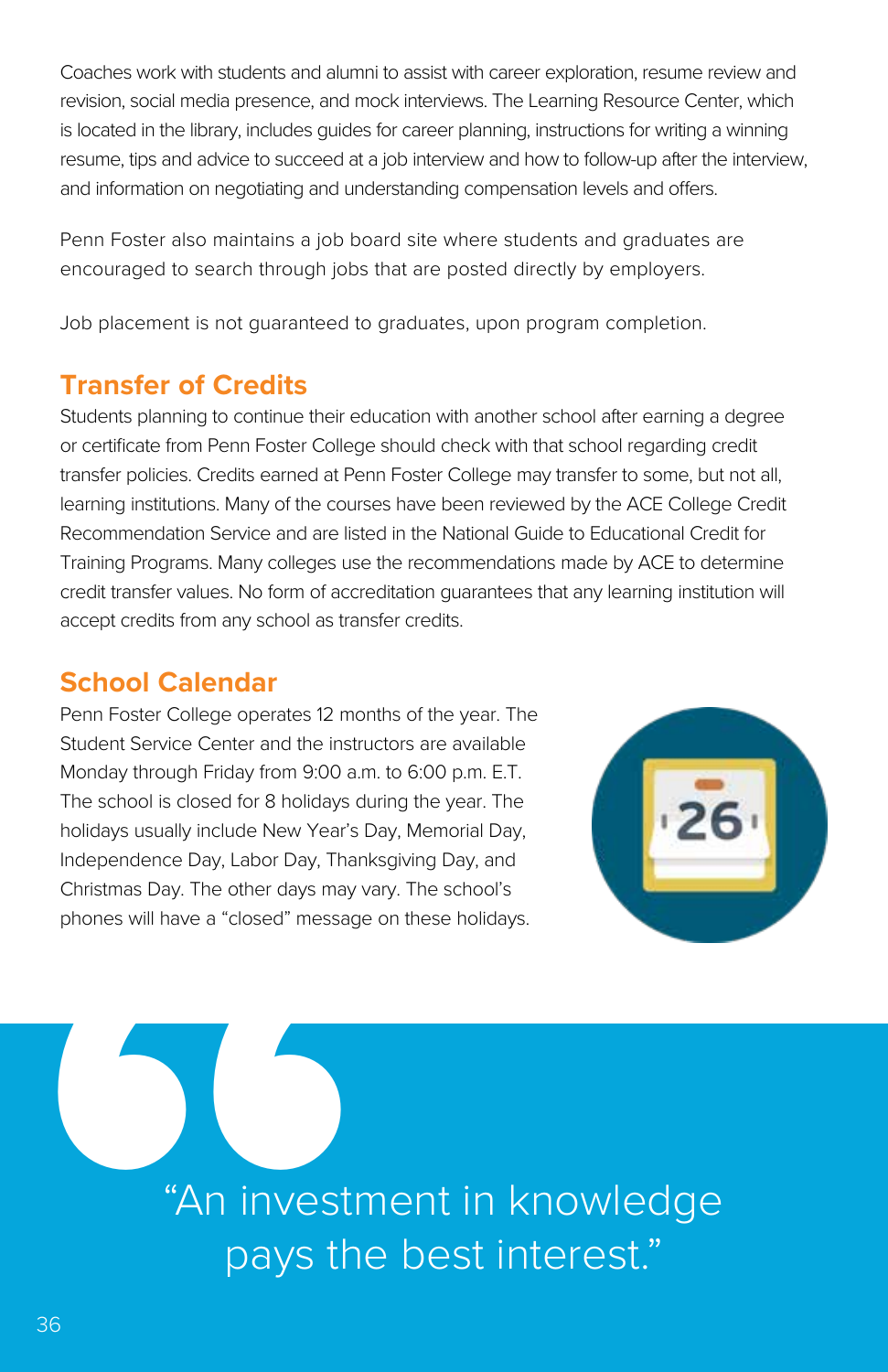# Curriculum

International students may visit:

### **[http://www.pennfostercollegeintl.com/programs\\_degrees.html](http://www.pennfostercollegeintl.com/programs_degrees.html)**

for program and pricing details.

# **General Education Philosophy**

Penn Foster College seeks to provide the students it serves with a core general education component, which is essential as a basis for lifelong learning inside and outside the workplace.

Students should receive a well-rounded education with an appropriate balance between specific skills in their major areas and those skills gained through general education courses that are part of the curriculum. Those courses that are directly related to a specific major are an important part of building a foundation for a successful career. However, these skills are not enough to ensure that students will be successful. Students also need to develop skills that enable them to develop creative solutions, to effectively communicate with others, and to work as a team with fellow employees. Students can also benefit from greater understanding of the world through the appreciation of history, the arts, and the various cultures of the world.

General education courses provide students with quantitative and critical thinking skills, communication skills, and an understanding of society and culture. These are important skills that enable students to be a more vital and productive part of society. Penn Foster College is committed to ensuring the success of all students by forming the core of the programs around various general education courses. Students who complete programs that include a solid general education component are better prepared for success in the future.

The following general education courses are offered either as required subjects in the program or as electives. The curriculum outlines that follow will show the requirements for each program.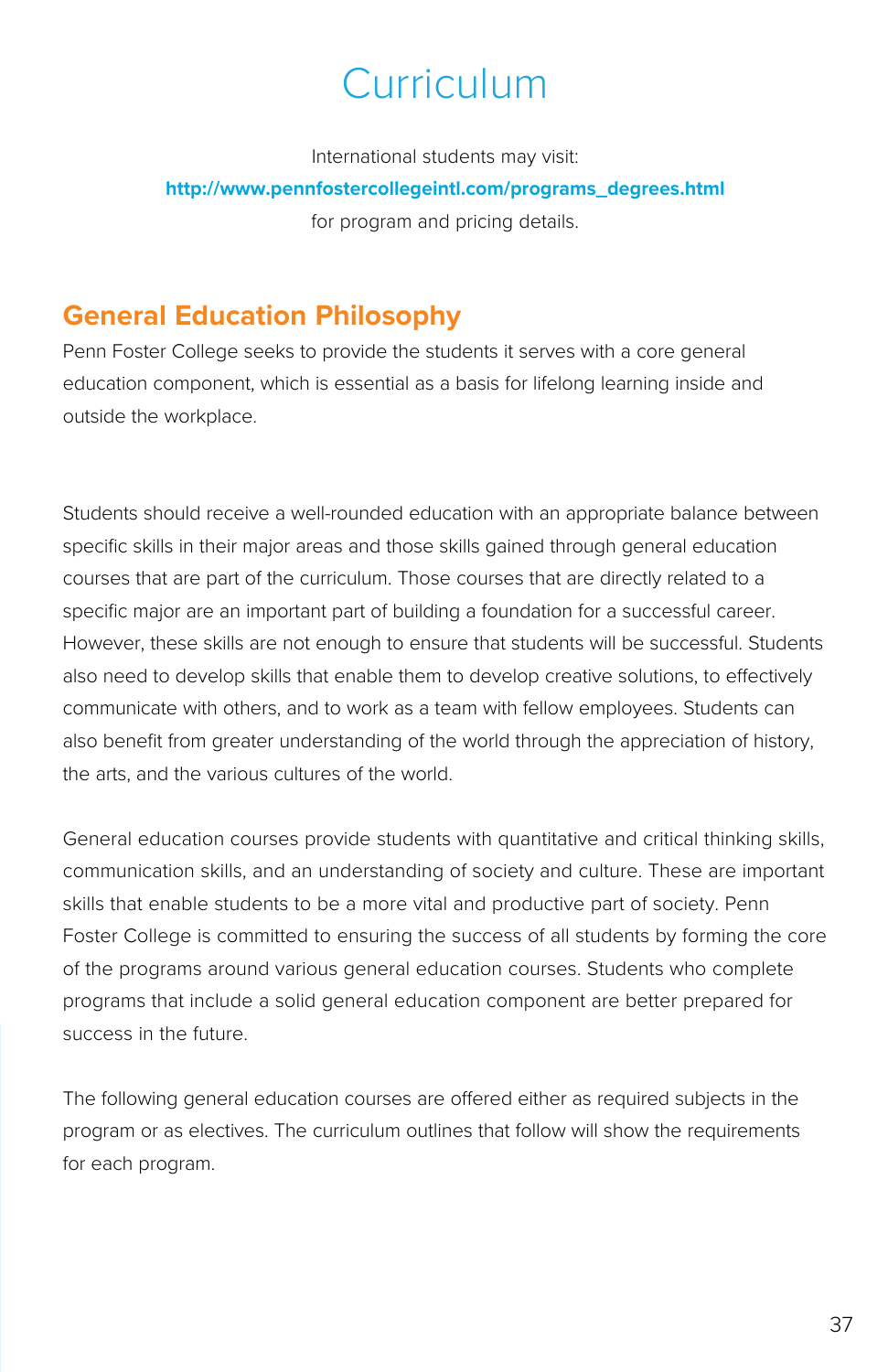# **General Education Courses**

| <b>Arts &amp; Humanities</b><br>Art Appreciation<br>Introduction to Literature<br><b>Music Appreciation</b>                                                                     | <b>Credits</b><br>3<br>3<br>3 |
|---------------------------------------------------------------------------------------------------------------------------------------------------------------------------------|-------------------------------|
| <b>Communications</b><br>Interpersonal Communication<br>Career Readiness<br>Speech                                                                                              | 1<br>1<br>3                   |
| <b>English</b><br><b>Advanced Composition</b><br><b>Business and Technical Writing</b><br><b>English Composition</b><br>Foundation Skills in English<br>Information Literacy    | 3<br>3<br>3<br>3<br>1         |
| <b>Mathematics</b><br><b>Business Statistics</b><br><b>Computer Applications</b><br>Foundation Skills in Math<br>Intermediate Algebra<br>Precalculus<br>Research and Statistics | 3<br>3<br>3<br>3<br>3<br>3    |
| <b>Natural Science</b><br>Earth Science                                                                                                                                         | 3                             |

| Laith Science              |   |
|----------------------------|---|
| Essentials of Biochemistry | 3 |
| Introduction to Biology    | 3 |
| Nutrition                  | 3 |
| <b>Physical Science</b>    | 3 |
|                            |   |

# **Social Sciences**

| Economics 1 (non-business major) | 3 |
|----------------------------------|---|
| Economics 2 (non-business major) | 3 |
| Essentials of Psychology         | 3 |
| Introduction to Sociology        | 3 |
| Organizational Behavior          | 3 |
| Sociology of Diversity           | 3 |
| <b>World Civilizations</b>       | 3 |



# **General Studies Undergraduate Certificate**

This program is appropriate for adults looking to earn credits in general education subjects. Credits earned in this certificate may be used to meet general education requirements in Penn Foster degree programs. Students wishing to transfer credits earned in this certificate to other colleges should check with the college to determine if the credits will be accepted in transfer. For tuition details, please visit the program page on the website at [http://](http://www.pennfoster.edu/programs-and-degrees/general-studies/general-studies-undergraduate-certificate/tuition) [www.pennfoster.edu/programs-and-degrees/](http://www.pennfoster.edu/programs-and-degrees/general-studies/general-studies-undergraduate-certificate/tuition) [general-studies/general-studies-undergraduate](http://www.pennfoster.edu/programs-and-degrees/general-studies/general-studies-undergraduate-certificate/tuition)[certificate/tuition](http://www.pennfoster.edu/programs-and-degrees/general-studies/general-studies-undergraduate-certificate/tuition).

# **Program Goal**

The undergraduate certificate in general studies program prepares students to continue their education in an associate's or bachelor's degree program.

### **Program Outcomes**

- Demonstrate computer & information literacy
- Demonstrate an understanding of the liberal arts, natural sciences, & social sciences
- Demonstrate a high level of inquiry, analytical, & problem-solving skills
- Demonstrate effective written & interpersonal communication skills

| Basic Skills                               |    |
|--------------------------------------------|----|
| CSC 104: Computer Applications             | З  |
| Science Elective (choose one)              | З  |
| SCI 120: Introduction to Biology           |    |
| SCI 110: Earth Science                     |    |
| SCI 140: Nutrition                         |    |
| Social Science Elective (choose one)       | 3  |
| SSC 105: World Civilizations               |    |
| SSC 125: Introduction to Sociology         |    |
| SSC 130: Essentials of Psychology          |    |
| Arts & Humanities Elective (choose one)    | З  |
| HUM 102: Art Appreciation                  |    |
| HUM 104: Music Appreciation                |    |
| <b>ENG 115: Introduction to Literature</b> |    |
| ENG 100: English Composition               | З  |
| Total                                      | 15 |
| <b>Proctored Final Examination</b>         |    |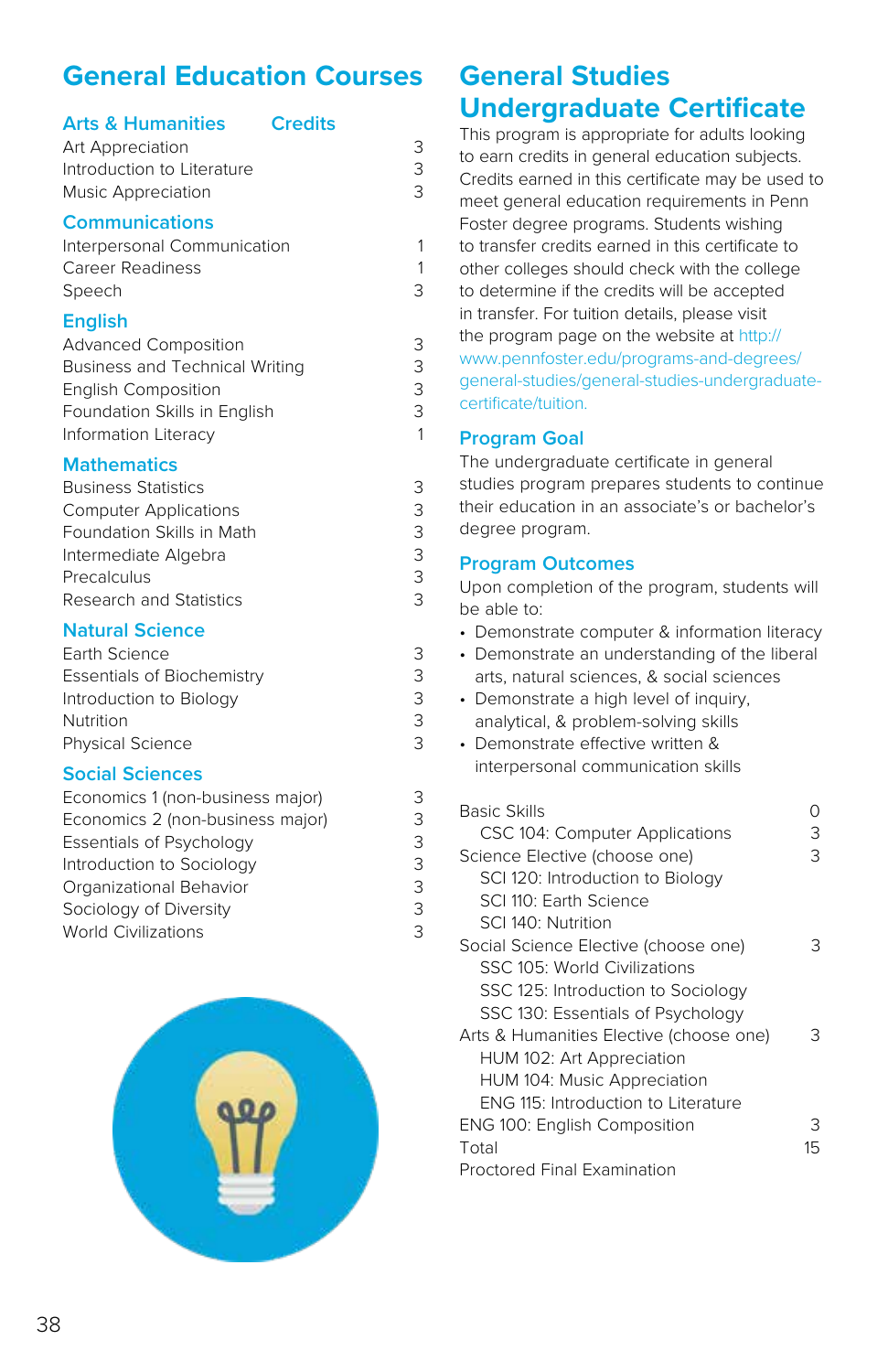# **Business Department**

The Business Department of Penn Foster College offers men and women a variety of career choices: Criminal Justice, Early Childhood Education, Health Information Technology, Paralegal Studies, Accounting, Business Management, Human Resources, Finance, or Marketing. Associate of Science and Bachelor of Science degrees provide the student with the full business background needed in today's complex business environment.

# **Accounting Undergraduate Certificate**

This program is appropriate for adults looking to learn new job skills, refresh or refine existing accounting knowledge used in a current position, or improve the performance of a small business by better understanding the essentials of accounting and finance. In addition, all of the course credits earned with this program are transferable to an Associate of Science Degree in Accounting. For tuition details, please visit the program page on the website at [http://www.pennfoster.edu/programs-and](http://www.pennfoster.edu/programs-and-degrees/accounting-and-finance/accounting-undergraduate-certificate/tuition)[degrees/accounting-and-finance/accounting](http://www.pennfoster.edu/programs-and-degrees/accounting-and-finance/accounting-undergraduate-certificate/tuition)[undergraduate-certificate/tuition](http://www.pennfoster.edu/programs-and-degrees/accounting-and-finance/accounting-undergraduate-certificate/tuition).

#### **Program Goal**

The Accounting Undergraduate Certificate program provides students with the skills to expand existing accounting knowledge for a current or future job, or prepares them for further education at the undergraduate level.

#### **Program Outcomes**

Upon completion of the program, students will be able to:

- Discuss the basic theories, principles and processes involved in various functional areas
- Create financial statements that show an understanding of the accounting cycle, are accurate, and comply with generally accepted accounting procedures
- Explain issues of internal control of cash in balance and cash flow statements and external financial reporting
- List how to create, organize, and maintain financial records
- Outline how to assess financial data and make best-practices recommendations to management

| <b>Basic Skills</b>                  |   |
|--------------------------------------|---|
| <b>BUS 100: Business Orientation</b> |   |
| BUS 101: Introduction to Business    | З |
| MAT 106: Mathematics for Business    |   |
| and Finance                          | 3 |
| ACC 111: Financial Accounting        | 3 |
| ACC 112: Managerial Accounting       | 3 |
| FIN 101: Financial Management        | 3 |
| ACC 201: Intermediate Accounting 1   | 3 |
| ACC 202: Intermediate Accounting 2   | 3 |
| ACC 210: Cost Accounting             | 3 |
| ACC 211: Computer Applications       |   |
| in Accounting                        | 3 |
| BUS 213: Business Law 1              | 3 |
| Total                                |   |

Proctored Final Examination

# **Accounting Associate of Science**

The objectives of the Penn Foster College Accounting Program are to provide the student with an in-depth study of accounting supplemented by a broad acquaintance with related subjects necessary in business and industry. Training in basic computer operations and applications is also included. The student will develop skills in accounting, management, and using a personal computer. A graduate will have the necessary academic background for employment in one of the many careers of the accounting profession. For tuition details, please visit the program page on the website at [http://www.pennfoster.edu/programs-and](http://www.pennfoster.edu/programs-and-degrees/accounting-and-finance/accounting-associate-degree/tuition)[degrees/accounting-and-finance/accounting](http://www.pennfoster.edu/programs-and-degrees/accounting-and-finance/accounting-associate-degree/tuition)[associate-degree/tuition.](http://www.pennfoster.edu/programs-and-degrees/accounting-and-finance/accounting-associate-degree/tuition)

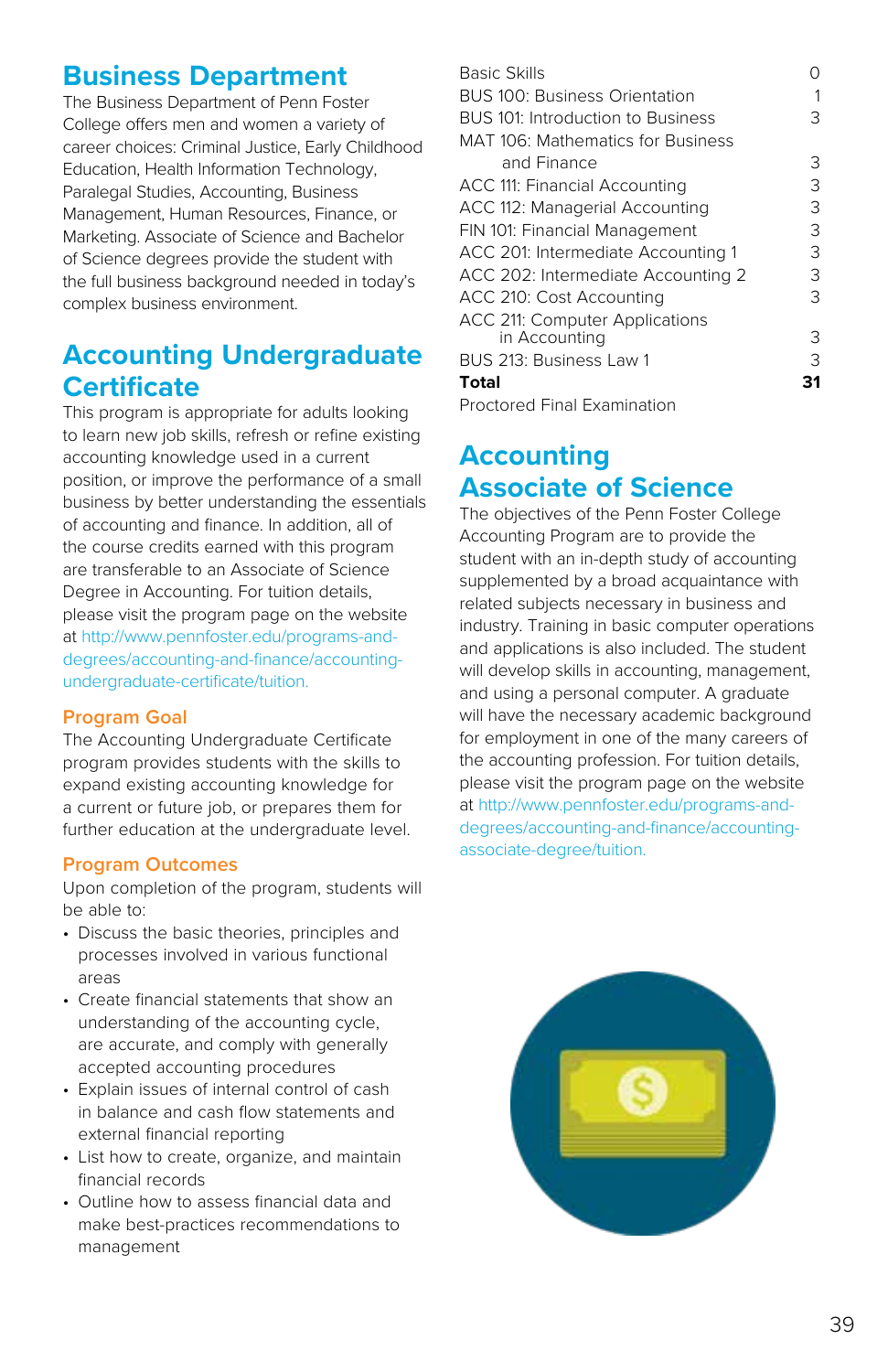### **Program Goal**

The Accounting Associate Degree program is primarily designed to prepare students for opportunities in entry-level positions in the field of accounting but can also be used as a foundation for further training.

#### **Program Outcomes**

Upon completion of the program, students will be able to:

- Demonstrate effective written and interpersonal communication skills
- Demonstrate a high level of inquiry, analytical, and problem-solving skills
- Demonstrate effective quantitative skills
- Demonstrate computer and information literacy
- Demonstrate an understanding of the liberal arts, natural sciences, and social sciences
- Demonstrate an understanding of the principles and processes involved in various functional areas and the need for collaboration among the different functions
- Complete the accounting cycle and create and analyze financial statements to ensure that they are accurate and comply with Generally Accepted Accounting Procedures.
- Explain the key issues of internal control of cash in balance and cash flow statements and external financial reporting
- Create, organize, and maintain financial records
- Discuss and apply ethical and legal standards to the business environment
- Demonstrate an understanding of economic and financial markets and the business economy
- Demonstrate how to assess financial data and make best-practices recommendations to management

#### **Semester 1**

| <b>Basic Skills</b>                  |    |
|--------------------------------------|----|
| <b>BUS 100: Business Orientation</b> | 1  |
| ILS 103: Information Literacy        | 1  |
| BUS 101: Introduction to Business    | 3  |
| HUM 102: Art Appreciation            | 3  |
| MAT 106: Mathematics for Business    |    |
| and Finance                          | 3  |
| ACC 111: Financial Accounting        | 3  |
| <b>Total</b>                         | 14 |
| <b>Proctored Final Examination</b>   |    |

#### **Semester 2**

| CSC 104: Computer Applications          | З  |
|-----------------------------------------|----|
| ACC 112: Managerial Accounting          | 3  |
| ENG 100: English Composition            | 3  |
| BUS 110: Principles of Management       | 3  |
| Arts & Humanities Elective (choose one) | 3  |
| HUM 104: Music Appreciation             |    |
| ENG 115: Introduction to Literature     |    |
| BUS 121: Economics 1                    | 3  |
| Total                                   | 18 |
| <b>Proctored Final Examination</b>      |    |

#### **Semester 3**

| ACC 201: Intermediate Accounting 1      | 3 |
|-----------------------------------------|---|
| FIN 101: Financial Management           | 3 |
| ENG 121: Business and Technical Writing | 3 |
| MAT 115: Intermediate Algebra           | 3 |
| ACC 202: Intermediate Accounting 2      | 3 |
| Science Elective (choose one)           | 3 |
| SCI 120: Introduction to Biology        |   |
| SCI 140: Nutrition                      |   |
| SCI 110: Earth Science                  |   |
| Total                                   | я |
| <b>Proctored Final Examination</b>      |   |

#### **Semester 4**

| ACC 210: Cost Accounting             | З  |
|--------------------------------------|----|
| MAT 210: Business Statistics         | З  |
| BUS 213: Business Law 1              | З  |
| ACC 211: Computer Applications       |    |
| in Accounting                        | З  |
| ENG 200: Speech                      | З  |
| Social Science Elective (choose one) | З  |
| SSC 130: Essentials of Psychology    |    |
| SSC 105: World Civilizations         |    |
| SSC 125: Introduction to Sociology   |    |
| Total                                | 18 |
| <b>Total Credits</b>                 |    |

Penn Foster College reserves the right to change program content and materials when it becomes necessary.

# **Business Management Undergraduate Certificate**

This program is appropriate for adults seeking to learn new job skills, refresh or refine existing business management knowledge used in a current position, or improve the performance of a small business by better understanding the essentials of business and finance. In addition, all of the course credits earned with this program are transferable to an Associate of Science Degree in Business Management. For tuition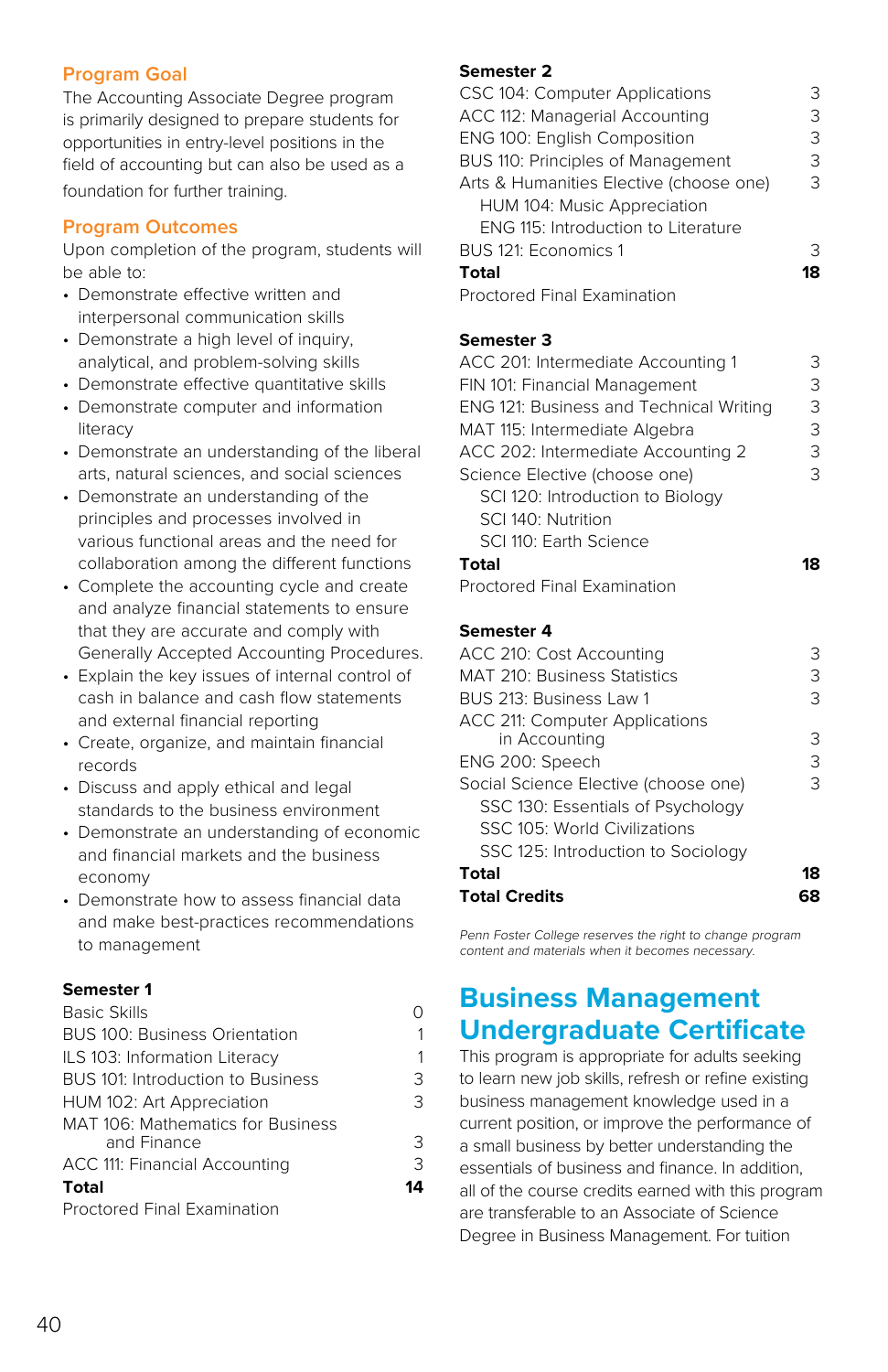details, please visit the program page on the website at [http://www.pennfoster.edu/programs](http://www.pennfoster.edu/programs-and-degrees/business-management/business-management-undergraduate-certificate/tuition)[and-degrees/business-management/business](http://www.pennfoster.edu/programs-and-degrees/business-management/business-management-undergraduate-certificate/tuition)[management-undergraduate-certificate/tuitio](http://www.pennfoster.edu/programs-and-degrees/business-management/business-management-undergraduate-certificate/tuition)n.

#### **Program Goal**

The Business Management Undergraduate certificate program provides students with the skills to expand existing business management knowledge for a current or future job, or prepare for further education at the undergraduate level.

### **Program Outcomes**

Upon completion of the program, students will be able to:

- Understand the Penn Foster distance learning process, the materials used in the program, successful study skills and techniques, individual life goals and steps needed to fulfill them, similarities between personal financial goals and business goals, the basics of setting up a budget and starting up and maintaining a business
- Discuss the various functions of business including competition, economics, accounting, technology and information systems, marketing, management through the phases of starting and growing a business, and management of financial and human resources along with the ethical and social responsibilities of business
- Discuss both the business environment and the manager's role in decision making, planning, organizing, leading, controlling, and developing an ethical perspective
- Demonstrate understanding of basic mathematical operations including percentages, discounts, interest, present worth, sinking funds, installment buying, pricing, depreciation, investments, insurance, use of symbols and their applications, equations and formulas, and the importance of statistics
- Compose professional documents using word processing, spreadsheet, and presentation software, and integrate the applications
- Explain the principles of Financial Accounting including analyzing transactions, completing the accounting cycle, merchandising businesses, inventories, assets, liabilities, stocks, bonds and cash flow
- Explain the law of supply and demand, cost of living, monetary systems, international factors, and short run economic fluctuations

• Discuss managerial accounting including budgeting and performance evaluation, decentralized operations; differential analysis, product pricing, and capital investment analysis, and cost activities

| <b>Basic Skills</b>                            |    |
|------------------------------------------------|----|
| <b>BUS 100: Business Orientation</b>           |    |
| BUS 101: Introduction to Business              | 3  |
| BUS 110: Principles of Management              | З  |
| MAT 106: Mathematics for Business              |    |
| and Finance                                    | 3  |
| CSC 104: Computer Applications                 | 3  |
| ACC 111: Financial Accounting                  | 3  |
| BUS 121: Economics 1                           | 3  |
| ACC 112: Managerial Accounting                 | З  |
| HRM 201: HR Management                         | 3  |
| <b>ENG 121: Business and Technical Writing</b> | 3  |
| BUS 213: Business Law 1                        | 3  |
| Total                                          | 31 |
| <b>Proctored Final Examination</b>             |    |

# **Business Management Associate of Science**

The Business Management Program has been structured to provide a thorough background in the functional areas of business management, finance/ accounting administration, and marketing and operation at the associate degree level. Training in basic computer operations and applications is also included. The program prepares men and women for a management career in business or industry. Typical areas in which a graduate will have the necessary academic background to enter are merchandising, sales management, store management, financial analysis, credit and collection management, operations management, executive administration, and customer service management. For tuition details, please visit the program page on the website at [http://www.pennfoster.](http://www.pennfoster.edu/programs-and-degrees/business-management/business-management-associate-degree/tuition) [edu/programs-and-degrees/business](http://www.pennfoster.edu/programs-and-degrees/business-management/business-management-associate-degree/tuition)[management/business-management-associate](http://www.pennfoster.edu/programs-and-degrees/business-management/business-management-associate-degree/tuition)[degree/tuition](http://www.pennfoster.edu/programs-and-degrees/business-management/business-management-associate-degree/tuition).

#### **Program Goal**

To provide students with the education they need to launch their own business or join an established business in an entry-level position developing the strategies, plans, procedures, and policies that guide a business on both a day-to-day and long-term basis.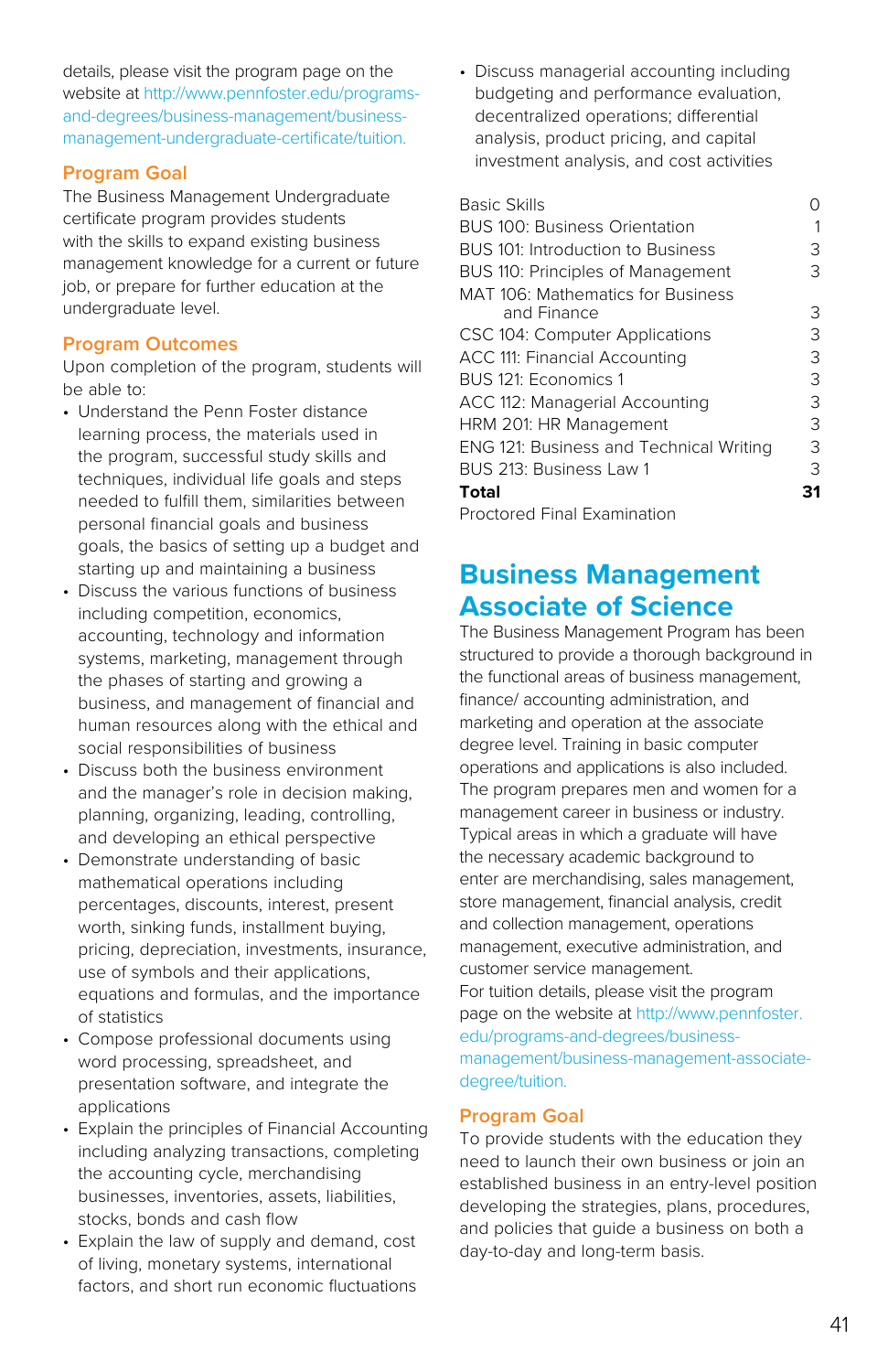# **Program Outcomes**

Upon completion of the program, students will be able to:

- Demonstrate effective written and interpersonal communication skills
- Demonstrate a high level of inquiry, analytical, and problem-solving skills
- Demonstrate effective quantitative skills
- Demonstrate computer & information literacy
- Demonstrate an understanding of the liberal arts, natural sciences, and social sciences
- Demonstrate an understanding of the principles and processes involved in the functional areas and the need for collaboration among the different functions
- Discuss the management function and application to the business organization
- Understand the steps of the accounting cycle and utilize financial document information as a management tool to plan, and track the financial status of a business
- Discuss the factors affecting marketing plans to promote the business's products or services through an understanding of marketing principles and consumer buying habits
- Discuss and apply ethical and legal standards to the business environment.
- Demonstrate an understanding of economic and financial markets & the business economy
- Understand the fundamentals of human resources as it relates to the business environment
- Demonstrate an understanding of the principles and processes involved in the functional areas and the need for collaboration among the different functions

#### **Semester 1**

| <b>Basic Skills</b>                                     | ∩  |
|---------------------------------------------------------|----|
| <b>BUS 100: Business Orientation</b>                    | 1  |
| ILS 103: Information Literacy                           | 1  |
| BUS 101: Introduction to Business                       | 3  |
| BUS 110: Principles of Management                       | 3  |
| HUM 102: Art Appreciation                               | 3  |
| <b>MAT 106: Mathematics for Business</b><br>and Finance | 3  |
| Total                                                   | 14 |
| <b>Proctored Final Examination</b>                      |    |
|                                                         |    |

### **Semester 2**

| CSC 104: Computer Applications | 3 |
|--------------------------------|---|
| ENG 100: English Composition   | 3 |
| ACC 111: Financial Accounting  | 3 |
| MKT 301: Marketing             | 3 |

| ≺ |
|---|
|   |
|   |
|   |
| 3 |
|   |
|   |
|   |
|   |

Proctored Final Examination

#### **Semester 3**

| BUS 121: Economics 1                    | З |
|-----------------------------------------|---|
| ACC 112: Managerial Accounting          | 3 |
| MAT 115: Intermediate Algebra           | 3 |
| ENG 121: Business and Technical Writing | 3 |
| HRM 201: R Management                   | 3 |
| Science Elective (choose one)           | 3 |
| SCI 120: Introduction to Biology        |   |
| SCI 140: Nutrition                      |   |
| SCI 110: Earth Science                  |   |
| Total                                   |   |
| <b>Proctored Final Examination</b>      |   |

#### **Semester 4**

| FIN 101: Financial Management    | 3  |
|----------------------------------|----|
| BUS 213: Business Law 1          | 3  |
| BUS 340: Organizational Behavior | 3  |
| MAT 210: Business Statistics     | 3  |
| ENG 200: Speech                  | 3  |
| Total                            | 15 |
| Proctored Final Examination      |    |
| <b>Total Credits</b>             |    |
|                                  |    |

Penn Foster College reserves the right to change program content and materials when it becomes necessary.

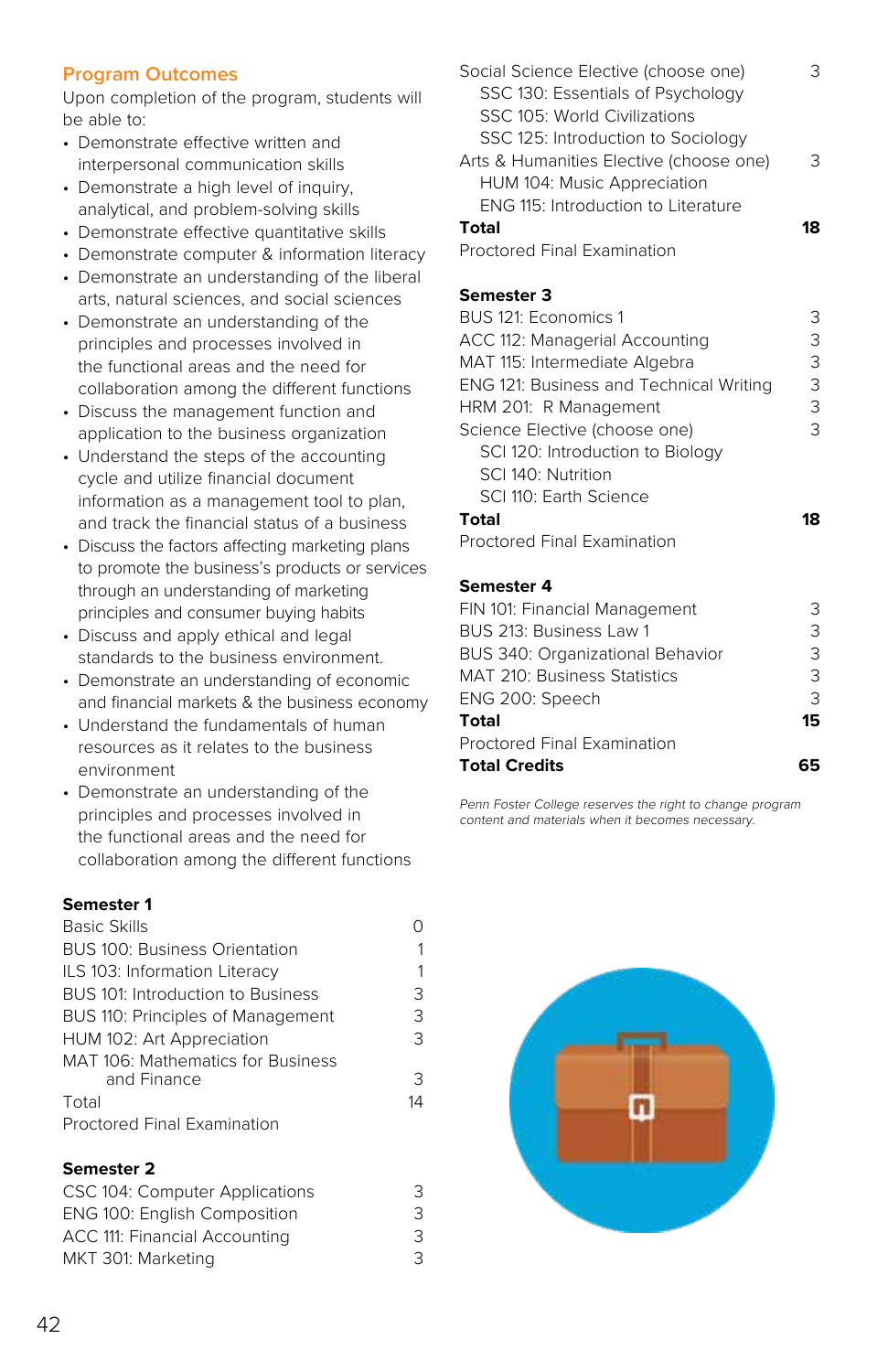# **Business Management Bachelor of Science**

The Business and Legal Studies at Penn Foster College is an Educational Member of the International Assembly for Collegiate Business Education (IACBE), and has affirmed its commitment to excellence in business education. The objective of the BS in Business Management is to prepare students for professional opportunities in management by providing a thorough background in the functional areas of modern business: human resources, finance/ accounting, administration, marketing, and operations. Students will obtain skills they can apply immediately in the business workplace and the professional practices and benefits of general education required for lifelong personal growth in today's global economy. This program also provides a foundation for graduate studies. Students are prepared for a wide variety of entry-level management positions in the for-profit and not-for-profit sector of the economy, including various supervisory, analyst, operations, administrative, and service functions. Students will need access to highspeed internet, a Microsoft® Windows® based computer running Windows 10® or later, or an Apple® Mac® computer running macOS®or later, Microsoft® Office 2019 or 365, and an email account to complete their program with Penn Foster. For tuition details, please visit the program page on the website at [http://www.](http://www.pennfoster.edu/programs-and-degrees/business-management/business-management-bachelors-degree/tuition) [pennfoster.edu/programs-and-degrees/business](http://www.pennfoster.edu/programs-and-degrees/business-management/business-management-bachelors-degree/tuition)[management/business-management-bachelors](http://www.pennfoster.edu/programs-and-degrees/business-management/business-management-bachelors-degree/tuition)[degree/tuition](http://www.pennfoster.edu/programs-and-degrees/business-management/business-management-bachelors-degree/tuition).

# **Program Goal**

The objective of the Business Management Bachelor of Science degree is to prepare students for professional opportunities in management by providing a thorough background in the functional areas of modern business, such as human resources, finance/ accounting, administration, marketing, and operations. Students will obtain skills they can apply immediately in the business workplace and the professional practices and benefits of general education required for life-long personal growth in today's global economy. In addition, this program provides a foundation for further studies.

# **Program Outcomes**

Upon completion of the program, students will be able to:

- Demonstrate effective written and interpersonal communication skills
- Demonstrate a high level of inquiry, analytical, and problem-solving skills
- Demonstrate effective quantitative skills
- Demonstrate computer and information literacy
- Demonstrate an understanding of the liberal arts, natural sciences, and social sciences
- Demonstrate an understanding of the principles and processes involved in the functional areas and the need for collaboration among the different functions
- Discuss the management function and application to the business organization and develop problem solving skills needed for management
- Discuss the steps of the accounting cycle and utilize financial document information as a management tool to plan, and track the financial status of a business
- Discuss the factors affecting marketing plans to promote the business's products or services through an understanding of marketing principles, consumer buying habits, and advertising strategies
- Discuss and apply ethical and legal standards to the Business environment
- Demonstrate an understanding of economic and financial markets and apply financial and economic principles to business decisions
- Discuss the human resources function as it relates to the business environment
- Analyze and evaluate the main structural features of a business or industry and develop strategies to position a firm attractively in the business environment
- Discuss the theories, influences, cultural forces, labor factors and methods of successfully entering international markets
- Discuss the scientific method and approach to a variety of research methods likely to be useful to supporting successful decision making in business

# **Semester 1**

| <b>Basic Skills</b>                  |    |
|--------------------------------------|----|
| <b>BUS 100: Business Orientation</b> |    |
| ILS 103: Information Literacy        | 1  |
| BUS 101: Introduction to Business    | 3  |
| BUS 110: Principles of Management    | 3  |
| HUM 104: Music Appreciation          | 3  |
| MAT 106: Mathematics for Business    |    |
| and Finance                          | 3  |
| Total                                | 14 |
| <b>Proctored Final Examination</b>   |    |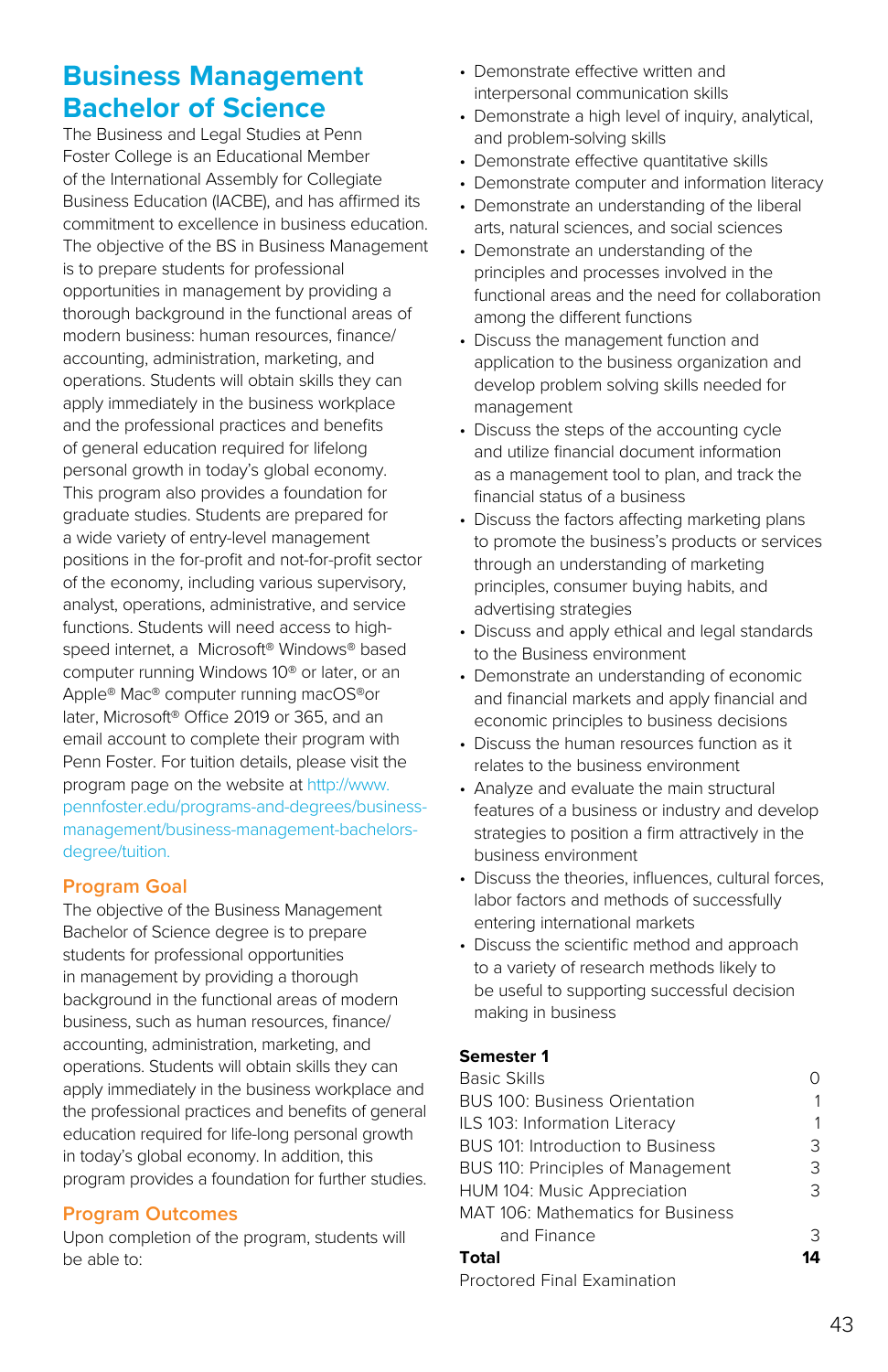| CSC 104: Computer Applications<br>ENG 100: English Composition<br>MAT 115: Intermediate Algebra<br>ACC 111: Financial Accounting<br>SCI 140: Nutrition<br>Total | 3<br>3<br>3<br>3<br>3<br>15 |
|-----------------------------------------------------------------------------------------------------------------------------------------------------------------|-----------------------------|
| <b>Proctored Final Examination</b>                                                                                                                              |                             |
| <b>Semester 3</b>                                                                                                                                               |                             |
| SSC 105: World Civilizations                                                                                                                                    | 3                           |
| ENG 121: Business and Technical Writing                                                                                                                         | 3                           |
| ACC 112: Managerial Accounting                                                                                                                                  | 3                           |
| ENG 200: Speech                                                                                                                                                 | 3                           |
| BUS 121: Economics 1 (Macroeconomics)                                                                                                                           | 3                           |
| Total                                                                                                                                                           | 15                          |
| <b>Proctored Final Examination</b>                                                                                                                              |                             |

#### **Semester 4**

| HUM 102: Art Appreciation             | 3  |
|---------------------------------------|----|
| <b>MAT 210: Business Statistics</b>   | 3  |
| CSC 221: Advanced PC Applications     | 3  |
| BUS 122: Economics 2 (Microeconomics) | 3  |
| Elective (See Table)                  | 3  |
| <b>Total</b>                          | 15 |
| Proctored Final Examination           |    |
|                                       |    |

### **Semester 5**

| SSC 130: Essentials of Psychology    | 3  |
|--------------------------------------|----|
| MKT 301: Marketing                   | 3  |
| <b>ENG 300: Advanced Composition</b> | 3  |
| HRM 201: HR Management               | 3  |
| Elective (See Table)                 | 3  |
| Total                                | 15 |
| <b>Droctorod Einal Evamination</b>   |    |

Proctored Final Examination

### **Semester 6**

| <b>BUS 315: Legal Environment of Business</b> | 3  |
|-----------------------------------------------|----|
| FIN 310: Corporate Finance                    | 3  |
| SCI 120: Introduction to Biology              | 3  |
| <b>Business Elective (See Table)</b>          | 3  |
| BUS 340: Organizational Behavior              | 3  |
| <b>Total</b>                                  | 15 |
| <b>Proctored Final Examination</b>            |    |
| Semester 7                                    |    |
| <b>BUS 415: Business Research Methods</b>     | 3  |
| <b>BUS 400: Business Ethics</b>               | 3  |
| Elective (See Table)                          | 3  |
| <b>Business Elective (See Table)</b>          | 3  |
| <b>BUS 430: International Business</b>        | 3  |
| <b>Total</b>                                  | 15 |
| <b>Proctored Final Examination</b>            |    |

# **Semester 8**

| BUS 425: Strategic Business Management    | 3  |
|-------------------------------------------|----|
| Elective (See Table)                      | 3  |
| <b>Business Elective (See Table)</b>      | З  |
| <b>Business Elective (See Table)</b>      | 3  |
| <b>BUS 450: Senior Capstone: Business</b> | 4  |
| Total                                     | 16 |
| <b>Proctored Final Examination</b>        |    |
| <b>Total Credits</b>                      |    |

Penn Foster College reserves the right to change program content and materials when it becomes necessary.

#### **Electives**

#### **(Course Number/Title/Prerequisites)**

| ACC 201: Intermediate Accounting 1ACC112     |
|----------------------------------------------|
| ACC 202: Intermediate Accounting 2ACC201     |
| ACC 210: Cost Accounting ACC112              |
| ACC 211: Computer Applications in Accounting |
| ACC112                                       |
| HRM 210: Compensation Management HRM201      |
| FIN 101: Financial Management                |
| FIN 210: Personal Financial Management       |
| INT 205: Introduction to the internet CSC104 |
| COM 110: Public Relations 1 ENG300           |
| COM 115: Public Relations 2 COM110           |

# **Business Electives**

# **(Course Number/Title/Prerequisites)** MKT 320: Consumer Behavior MKT301

HRM 350: Labor Relations HRM201 FIN 305: Securities and Investments MKT 310: Advertising Principles MKT301 MKT 340: Retail Management MKT301 HRM 320: Employee Benefits HRM201, HRM210 HRM 355: Training Concepts BUS110, HRM201 BUS 330: Risk Management BUS110

# **Criminal Justice Associate of Science**

The Criminal Justice Program prepares students with an in-depth study of topics necessary for a career in criminal justice such as criminology, criminal law, police studies, private security, organized and white-collar crime, criminalistics, community corrections, security management, and crisis intervention. The program prepares students to obtain entry-level positions in security, prison, or police work. For tuition details, please visit the program page on the website at [http://www.pennfoster.edu/programs](http://www.pennfoster.edu/programs-and-degrees/law-enforcement/criminal-justice-associate-degree/tuition)[and-degrees/law-enforcement/criminal-justice](http://www.pennfoster.edu/programs-and-degrees/law-enforcement/criminal-justice-associate-degree/tuition)[associate-degree/tuition.](http://www.pennfoster.edu/programs-and-degrees/law-enforcement/criminal-justice-associate-degree/tuition)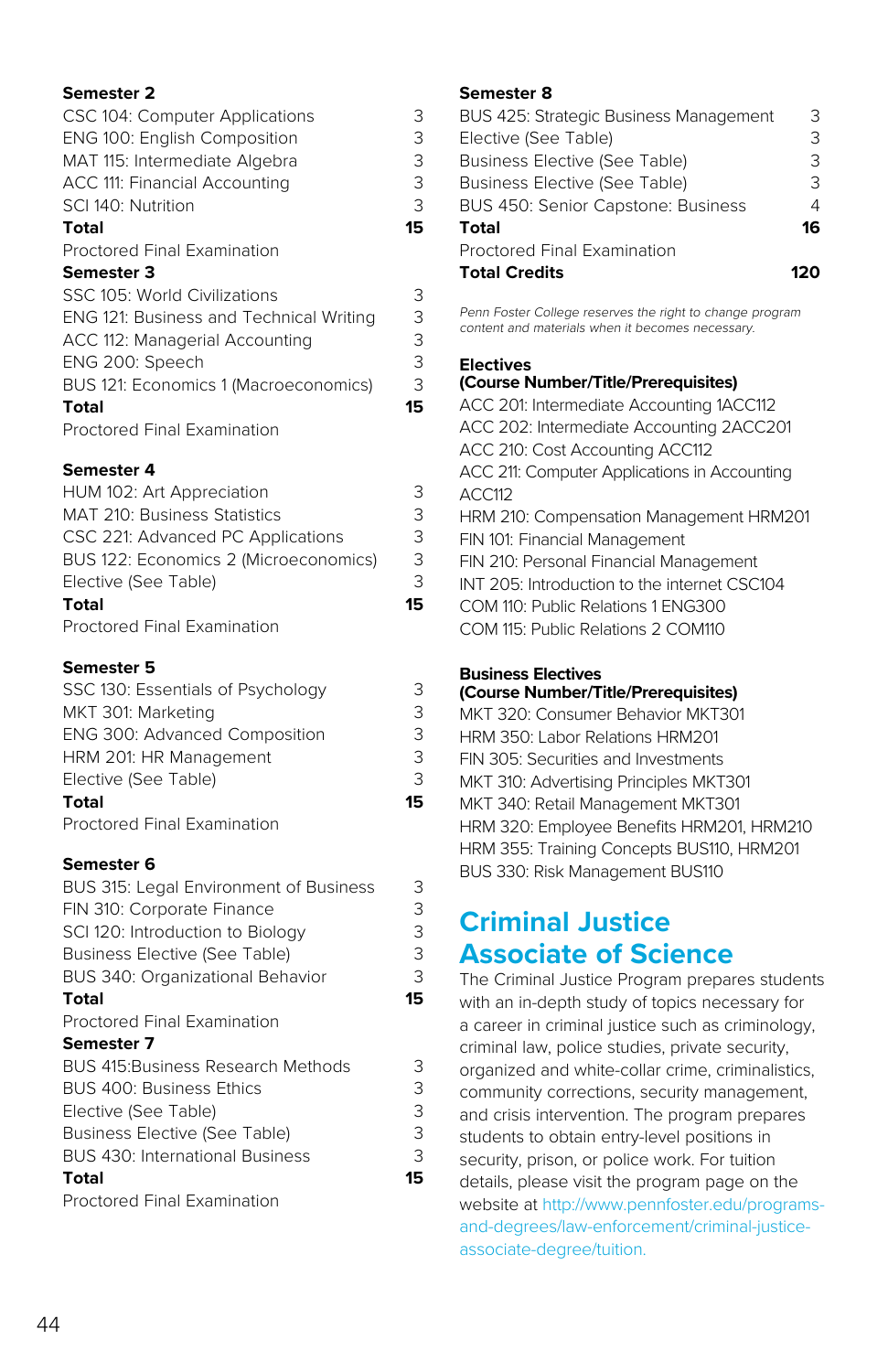# **Program Goal**

To prepare students for professional opportunities in the criminal justice field and for a wide array of entry-level positions in criminal justice, or to prepare for further training.

#### **Program Outcomes**

Upon completion of the program, students will be able to:

- Demonstrate effective written and interpersonal communication skills
- Demonstrate a high level of inquiry, analytical, and problem-solving skills
- Demonstrate effective quantitative skills
- Demonstrate computer and information literacy
- Demonstrate an understanding of the liberal arts, natural sciences, and social sciences
- Discuss the legal system in the United States, including the origins and history of the law, the development of common law, statutory law, constitutional law and how this affects the criminal justice system
- Analyze the substantive and procedural operations of the criminal justice system with focus on the prosecutorial, judicial, and defense functions
- Evaluate issues of justice, professionalism and ethics within law enforcement, the courts, and the private sector security industry
- Examine the external and internal factors that control the dynamics of law enforcement from the police, prosecution, and defense perspectives as they apply to ethical, moral, and legal applications
- Discuss the origins and development of the law of search and seizure on the federal and state levels, the ethical and legal issues surrounding the exclusionary rule as it impacts the Fourth and Fifth Amendments, and the workings of an adversarial system of justice
- Discuss the principles of criminal responsibility and the requirement of culpable mental states, the various defenses used to negate or to mitigate criminal liability, victims' interaction with the criminal justice system, and the prevailing theories and philosophies for criminal punishment including restitution, retribution, rehabilitation.
- Discuss and compare recognized biological, psychological, and sociological theories about the causes of criminal behavior and the types of criminal behavior and methods for predicting future crime.
- Analyze the management and organizational components in the modern police organization and the various methods and theories of

policing, including reactive, proactive, problemsolving, community policing.

#### **Semester 1**

| <b>Basic Skills</b>                       |    |
|-------------------------------------------|----|
| CJS 100: Criminal Justice Orientation     | 1  |
| ILS 103: Information Literacy             | 1  |
| CJS 101: Introduction to Criminal Justice | 3  |
| CJS 123: Courts                           | 3  |
| CSC 104: Computer Applications            | 3  |
| ENG 100: English Composition              | 3  |
| SSC 130: Essentials of Psychology         | 3  |
| <b>Total</b>                              | 17 |
| Proctored Final Examination               |    |
|                                           |    |

#### **Semester 2**

| SSC125: Introduction to Sociology        | 3  |
|------------------------------------------|----|
| C.JS238: Criminal Law                    | 3  |
| CJS105: Ethics in Criminal Justice       | 3  |
| Science Elective (Choose one)            | 3  |
| SCI110: Earth Science                    |    |
| SCI120: Introduction to Biology          |    |
| SCI140: Nutrition                        |    |
| CJS120: Police Studies                   | 3  |
| CJS210: Crime Scene Investigation Basics | 3  |
| <b>Total</b>                             | 18 |
|                                          |    |

Proctored Final Examination

#### **Semester 3**

| CJS203: Criminal Procedures               | 3 |
|-------------------------------------------|---|
| CJS130: Police Management                 | 3 |
| CJS135: Introduction to Private Security  | 3 |
| CJS211: Correctional Institutions         | 3 |
| MAT115: Intermediate Algebra              | 3 |
| Arts & Humanities Elective (Choose one)   | З |
| <b>ENG115: Introduction to Literature</b> |   |
| HUM102: Art Appreciation                  |   |
| HUM104: Music Appreciation                |   |
| Total                                     |   |

Proctored Final Examination

#### **Semester 4**

| CJS235: Multicultural Law Enforcement   | З  |
|-----------------------------------------|----|
| CJS205: Juveniles and the Legal Process | 3  |
| CJS308: Criminology                     | 3  |
| Free Elective                           | 3  |
| Free Elective                           | 3  |
| Free Elective                           | 3  |
| Total                                   | 18 |
| <b>Proctored Final Examination</b>      |    |
| <b>Total Credits</b>                    |    |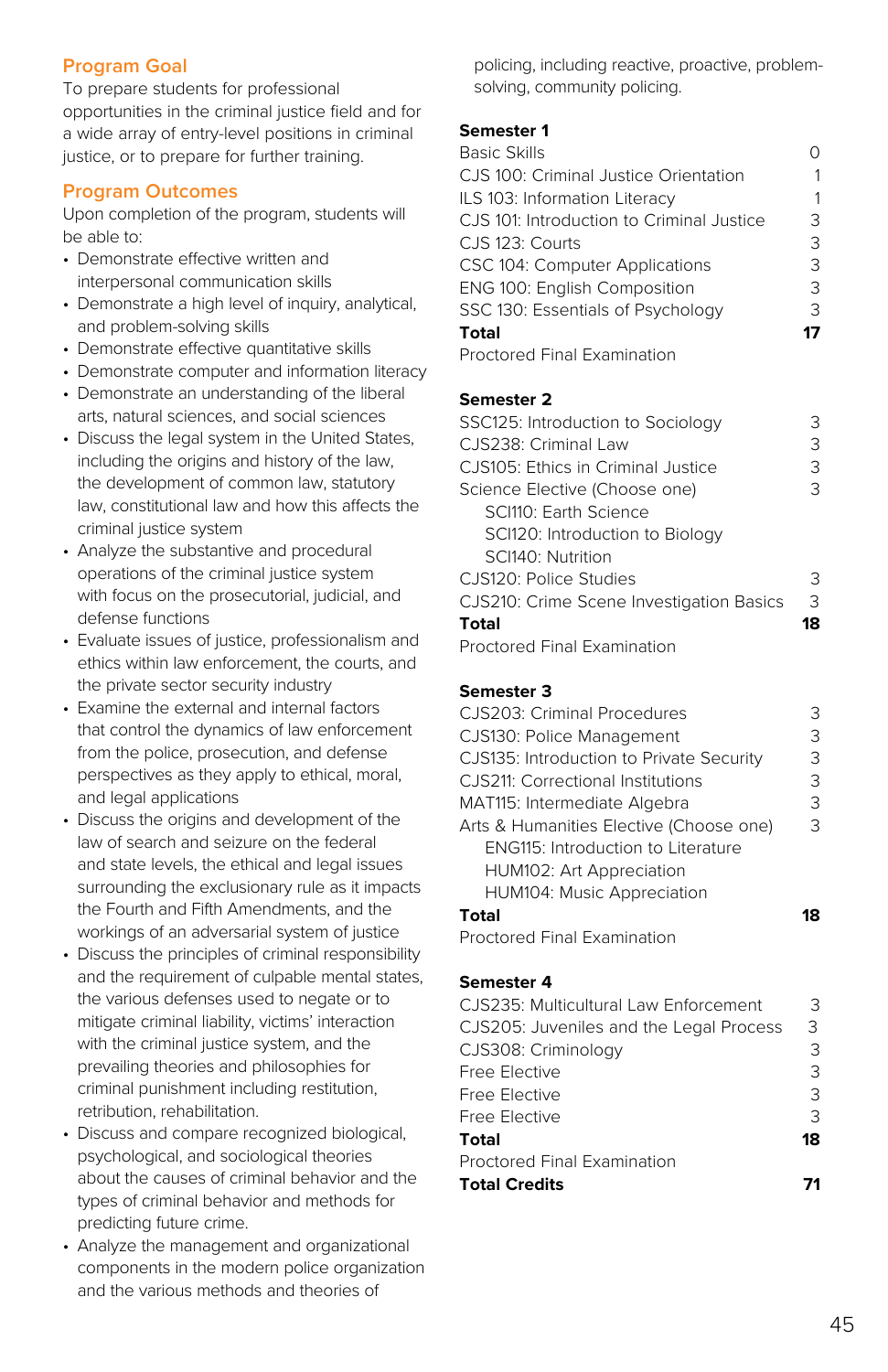# **Free Criminal Justice Electives Credits**

| Course Number                                            | Credits Prerequisites |  |
|----------------------------------------------------------|-----------------------|--|
| CJS215: Terrorism                                        | 3CJS120               |  |
| CJS220: Organized Crime                                  | 3CJS101               |  |
| CJS225: White Collar Crime<br>CJS238                     | 3CJS123.              |  |
| CJS245: Security &                                       | 3CJS135               |  |
| Loss Prevention                                          |                       |  |
| CJS255: Computer-Based                                   | 3CJS101               |  |
| Crime                                                    |                       |  |
| CJS260: Crisis Intervention                              | 3CJS120               |  |
| CJS265: Security Management 3CJS135                      |                       |  |
| CJS307: Victimology                                      | 3CJS101.              |  |
|                                                          | CJS105. CJS238        |  |
| CJS350: Community                                        |                       |  |
| Corrections                                              | 3CJS120               |  |
| Penn Foster College reserves the right to change program |                       |  |

content and materials when it becomes necessary.

Residents of Minnesota will receive an Associate of Applied Science Degree upon completion of this degree program.

# **Criminal Justice Bachelor of Science**

The objective of the BS in Criminal Justice degree program is to prepare students for professional opportunities in the criminal justice field by instilling within the student the knowledge and skills required to understand, appreciate, and function within the diverse area of laws, ethics, and subjects that comprise the criminal justice system. The academic methodology will utilize a multidimensional approach, thereby exposing the student to local, state, and federal processes and institutions. The program will prepare the student for a wide array of entry-level positions in criminal justice, as well as provide a foundation for graduate studies.

Students obtaining their BS degree in Criminal Justice will have the academic and practical skill set needed to pursue a career in the criminal justice field. The most common career paths include law enforcement, investigative, and security positions, in both the public and private sectors, on local, state, and federal levels; administrative positions within the courts; and probation, parole, corrections, and forensic science careers. For tuition details, please visit the program page on the website at [http://www.](http://www.pennfoster.edu/programs-and-degrees/law-enforcement/criminal-justice-bachelors-degree/tuition) [pennfoster.edu/programs-and-degrees/law](http://www.pennfoster.edu/programs-and-degrees/law-enforcement/criminal-justice-bachelors-degree/tuition)[enforcement/criminal-justice-bachelors-degree/](http://www.pennfoster.edu/programs-and-degrees/law-enforcement/criminal-justice-bachelors-degree/tuition) [tuition](http://www.pennfoster.edu/programs-and-degrees/law-enforcement/criminal-justice-bachelors-degree/tuition).

# **Program Goal**

To prepare students for professional opportunities in the criminal justice field and for a wide array of entry-level positions in criminal justice, as well as to provide a foundation for graduate studies.

# **Program Outcomes**

- Demonstrate effective written and interpersonal communication skills
- Demonstrate a high level of inquiry, analytical, and problem-solving skills
- Demonstrate effective quantitative skills
- Demonstrate computer and information literacy
- Demonstrate an understanding of the liberal arts, natural sciences, and social sciences
- Apply the procedures used to obtain, evaluate, and communicate information in a legal environment
- Explain the typical levels of management and organizational components in the modern police organization and other major entities of the criminal justice system and different leadership styles and theories
- Discuss the legal system in the United States, including the origins and history of the law, the development of common law, statutory law, constitutional law and how this affects the criminal justice system
- Analyze the substantive and procedural operations of the criminal justice system with focus on the prosecutorial, judicial, and defense functions
- Evaluate issues of justice, professionalism, and ethics within law enforcement and the courts

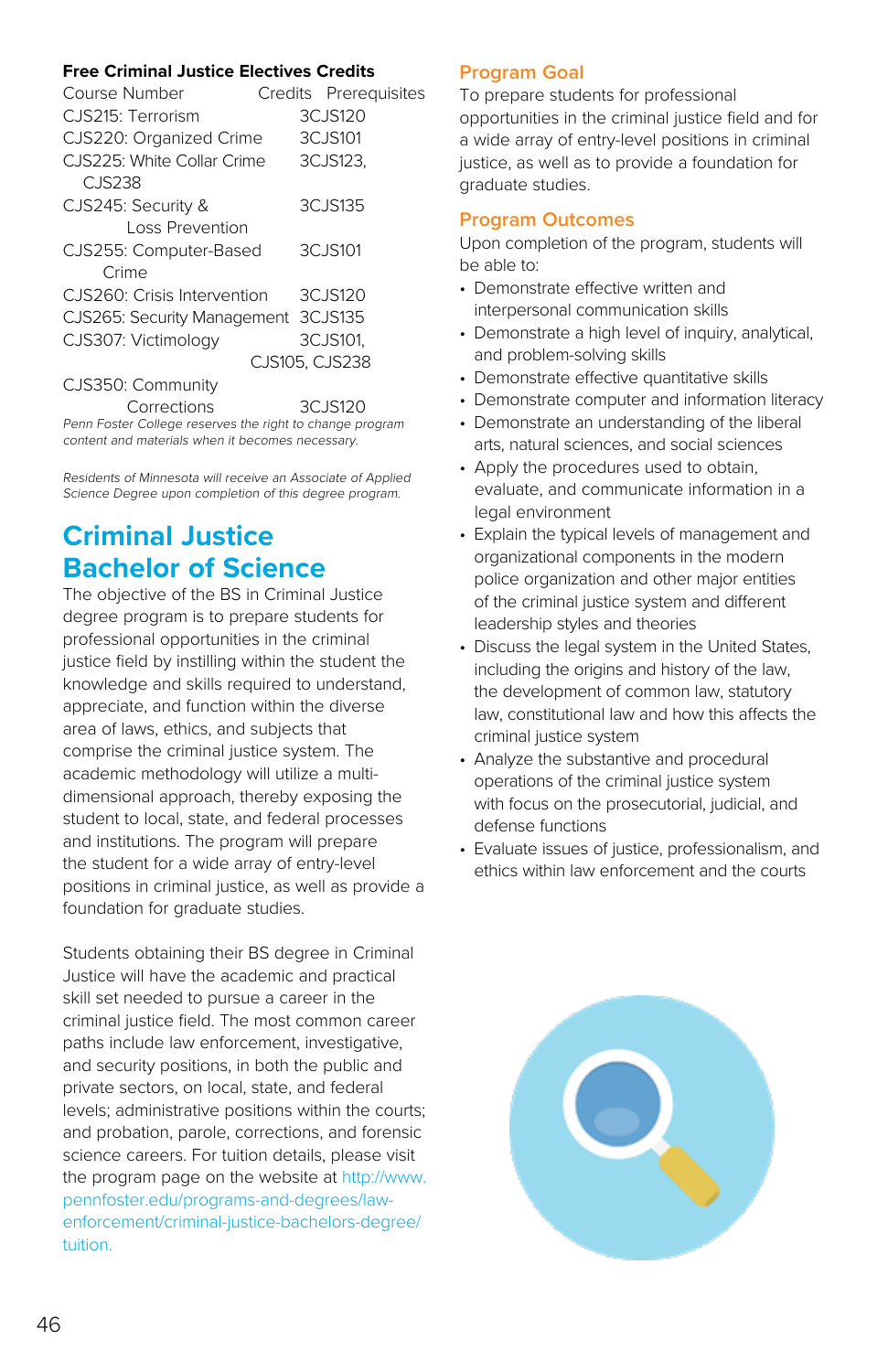- Examine the external and internal factors that control the dynamics of law enforcement from the police, prosecution, and defense perspectives as they apply to ethical, moral, and legal applications
- Discuss the origins and development of the law of search and seizure on the federal and state levels, the ethical and legal issues surrounding the exclusionary rule as it impacts the Fourth and Fifth Amendments, and the workings of an adversarial system of justice
- Evaluate the relationship between victims and the criminal justice system and provide details of the interaction of victims with the police, prosecutors, court, and defense attorneys
- Discuss the principles of criminal responsibility and the requirement of culpable mental states, the various defenses used to negate or to mitigate criminal liability, and the prevailing theories and philosophies for criminal punishment including restitution, retribution, and rehabilitation
- Discuss and compare recognized biological, psychological, and sociological theories about the causes of criminal behavior and the types of criminal behavior and methods for predicting future crime.
- Analyze the various methods and theories of policing, including reactive, proactive, problemsolving, community policing
- Analyze theories of corrections, rehabilitation, and punishment and how they affect correctional management practices
- Describe the juvenile court process, including the rights of juveniles, detention and its alternatives, and how juveniles are processed in adult criminal court
- Analyze the different types of evidence, such as crime scene evidence, documentary evidence, witness testimony, and scientific evidence. Describe the admissibility requirements for the various forms of evidence as well as the attendant ethical and legal issues presented

| <b>Basic Skills</b>                       | Ω  |
|-------------------------------------------|----|
| CJS 100: Criminal Justice Orientation     | 1  |
| ILS 103: Information Literacy             | 1  |
| CJS 101: Introduction to Criminal Justice | 3  |
| SSC 130: Essentials of Psychology         | 3  |
| SSC 125: Introduction to Sociology        | 3  |
| CJS 123: Courts                           | 3  |
| Total                                     | 14 |
| Proctored Final Examination               |    |

#### **Semester 2**

| CSC 104: Computer Applications         | 3  |
|----------------------------------------|----|
| <b>ENG 100: English Composition</b>    | 3  |
| C.J.S. 105: Ethics in Criminal Justice | २  |
| CJS 120: Police Studies                | 3  |
| SCI 140: Nutrition                     | 3  |
| Total                                  | 15 |
| Designed First Freeman and Service     |    |

Proctored Final Examination

### **Semester 3**

| PLS 202: Legal Research and Writing |    |
|-------------------------------------|----|
| CJS 130: Police Management          | 3  |
| HUM 102: Art Appreciation           | 3  |
| MAT 115: Intermediate Algebra       | 3  |
| CJS 238: Criminal Law               | २  |
| Total                               | 16 |
| <b>Droctorod Final Evamination</b>  |    |

Proctored Final Examination

### **Semester 4**

| CJS 203: Criminal Procedures       | З  |
|------------------------------------|----|
| ENG 200: Speech                    | 3  |
| SSC 260: Adolescence and Adulthood | 3  |
| CJS 307: Victimology               | 3  |
| Science Elective (choose one)      | 3  |
| SCI 120: Introduction to Biology   |    |
| SCI 110: Earth Science             |    |
| <b>Total</b>                       | 15 |
| Proctored Final Examination        |    |

# **Semester 5**

| C.J.S. 211: Correctional Institutions<br><b>ENG 300: Advanced Composition</b><br>CJS 205: Juveniles and the Legal Process<br>SSC 265: Introduction to Public Policy<br>CJS 308: Criminology | З<br>3<br>3<br>З<br>3 |
|---------------------------------------------------------------------------------------------------------------------------------------------------------------------------------------------|-----------------------|
| Total                                                                                                                                                                                       | 15                    |
| Proctored Final Examination                                                                                                                                                                 |                       |
| Semester 6                                                                                                                                                                                  |                       |
| CJS 350: Community Corrections                                                                                                                                                              | З                     |
| <b>MAT 210: Business Statistics</b>                                                                                                                                                         | 3                     |
| SSC 310: Sociology of Diversity                                                                                                                                                             | 3                     |
| Elective (See Table)                                                                                                                                                                        | 3                     |
| HUM 104: Music Appreciation                                                                                                                                                                 | 3                     |
| Total                                                                                                                                                                                       | 15                    |
| <b>Proctored Final Examination</b>                                                                                                                                                          |                       |

# **Semester 7**

| BUS 340: Organizational Behavior   |               |
|------------------------------------|---------------|
| CJS 400: Administration of Justice | З             |
| CJS 415: Evidence                  | 3             |
| Elective (See Table)               | $\mathcal{L}$ |
| Elective (See Table)               | 3             |
| Total                              | 15            |
| <b>Proctored Final Examination</b> |               |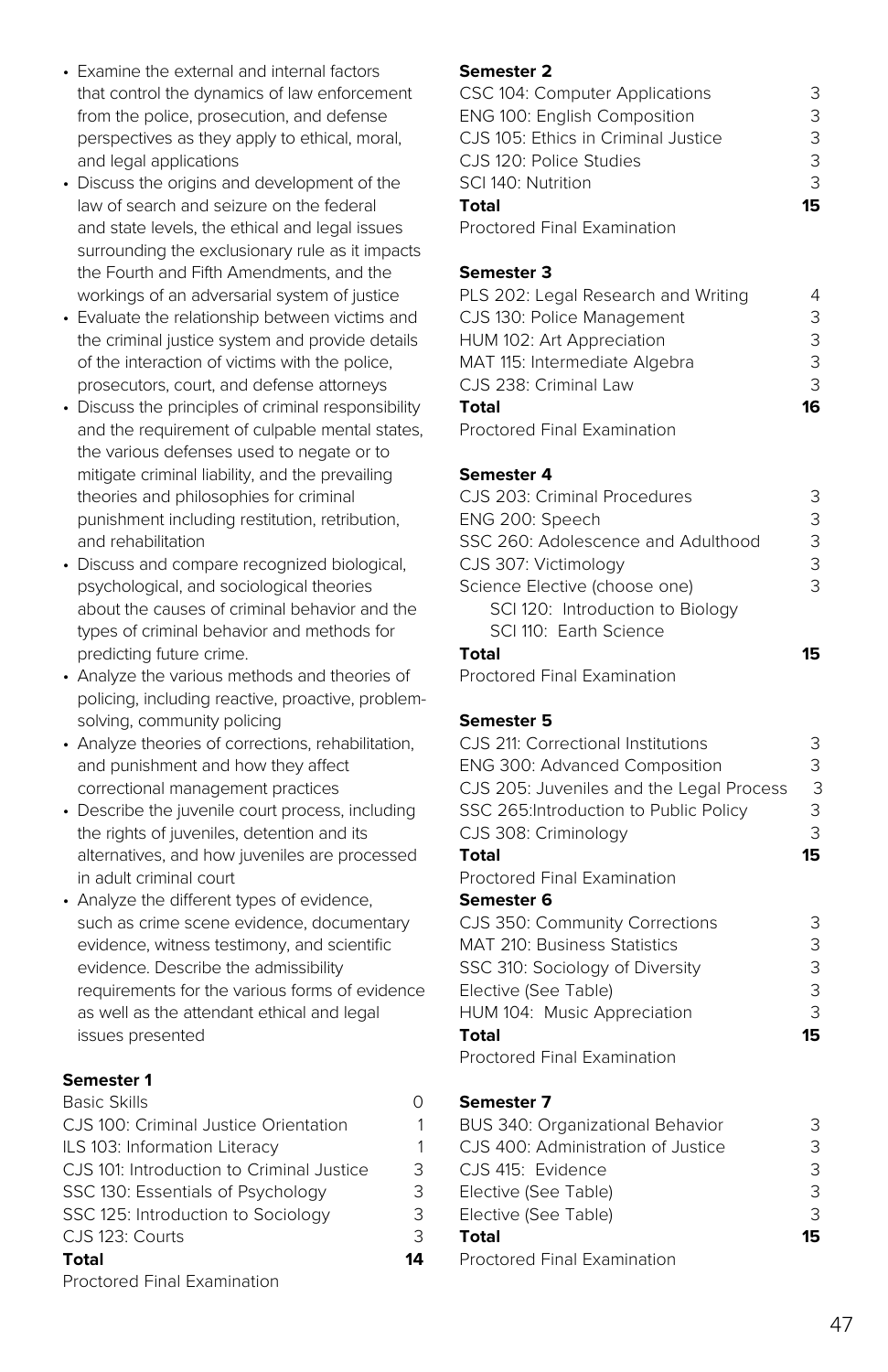| Proctored Final Examination<br><b>Total Credits</b> |    |
|-----------------------------------------------------|----|
| Total                                               | 16 |
| CJS 450: Senior Capstone: Criminal Justice          | 4  |
| Elective (See Table)                                | 3  |
| Elective (See Table)                                | 3  |
| MAT 415: Research and Statistics                    | 3  |
| BUS 350: Supervision and Leadership                 | З  |

#### **Electives**

#### **(Course Number/Title/Prerequisites)**

CJS 220: Organized Crime CJS101 CJS 225: White Collar Crime CJS123, CJS238 CJS 215: Terrorism CJS120, CJS308 CJS 210: Crime Scene Investigation CJS 255: Computer-Based Crime CJS101 CJS 260: Crisis Intervention CJS120 CJS 235: Multicultural Law Enforcement CJS120 PLS 213: Family Law BUS 315: Legal Environment of Business

Penn Foster College reserves the right to change program content and materials when it becomes necessary.

# **CDA Credential Preparation Undergraduate Certificate**

Students can take this certificate to improve their child development knowledge, whether to augment their knowledge for a current job, to advance their career, or to prepare for a new career in a child-care setting. This includes after-school and day care programs, camps or preschool centers, and government agencies or institutions. In addition, starting a child care business is one of the best opportunities in this economy.

After enrolling, students will select a concentration, based on the student's preferred child care setting. This concentration becomes the focus of their studies, guiding the development of items for the portfolio submission, and the selection of a core elective. This program meets the CDA credential requirements for 120 hours of formal education related to professional child care, and for the development of the professional portfolio. For tuition details, please visit the program page on the website at [https://www.pennfoster.edu/](https://www.pennfoster.edu/programs-and-degrees/counseling-and-human-development/cda-undergraduate-certificate) [programs-and-degrees/counseling-and-human](https://www.pennfoster.edu/programs-and-degrees/counseling-and-human-development/cda-undergraduate-certificate)[development/cda-undergraduate-certificate](https://www.pennfoster.edu/programs-and-degrees/counseling-and-human-development/cda-undergraduate-certificate)

### **Program Goal**

This program helps students fulfill the 120 hour educational component and compile the required portfolio of items necessary to obtain the Child Development Associate (CDA) Credential, the most widely recognized credential in Early Childhood Education. The college-level course work and the CDA credential are key stepping stones on the path of career advancement in this field.

# **Program Outcomes**

Upon completion of the program, students will be able to:

- Create a portfolio of collection items to aid in preparing and applying for the CDA Credential
- Identify the requirements needed to establish and maintain a safe, healthy learning environment
- Comprehend methods that will support and advance children's physical and intellectual competence
- Determine how to support children's social and emotional development and to provide positive guidance
- Recognize the guidelines needed to establish positive and productive relationships with families
- Understand the components needed to ensure a well-run, purposeful program responsive to participant needs
- Identify the requirements needed to maintain a commitment to professionalism

| 3 |
|---|
| 3 |
| २ |
| 3 |
|   |
|   |
|   |
|   |

#### **Total 13**

\*Upon enrollment students will select one of three child care settings as a concentration for their studies. The setting also determines the final course they should take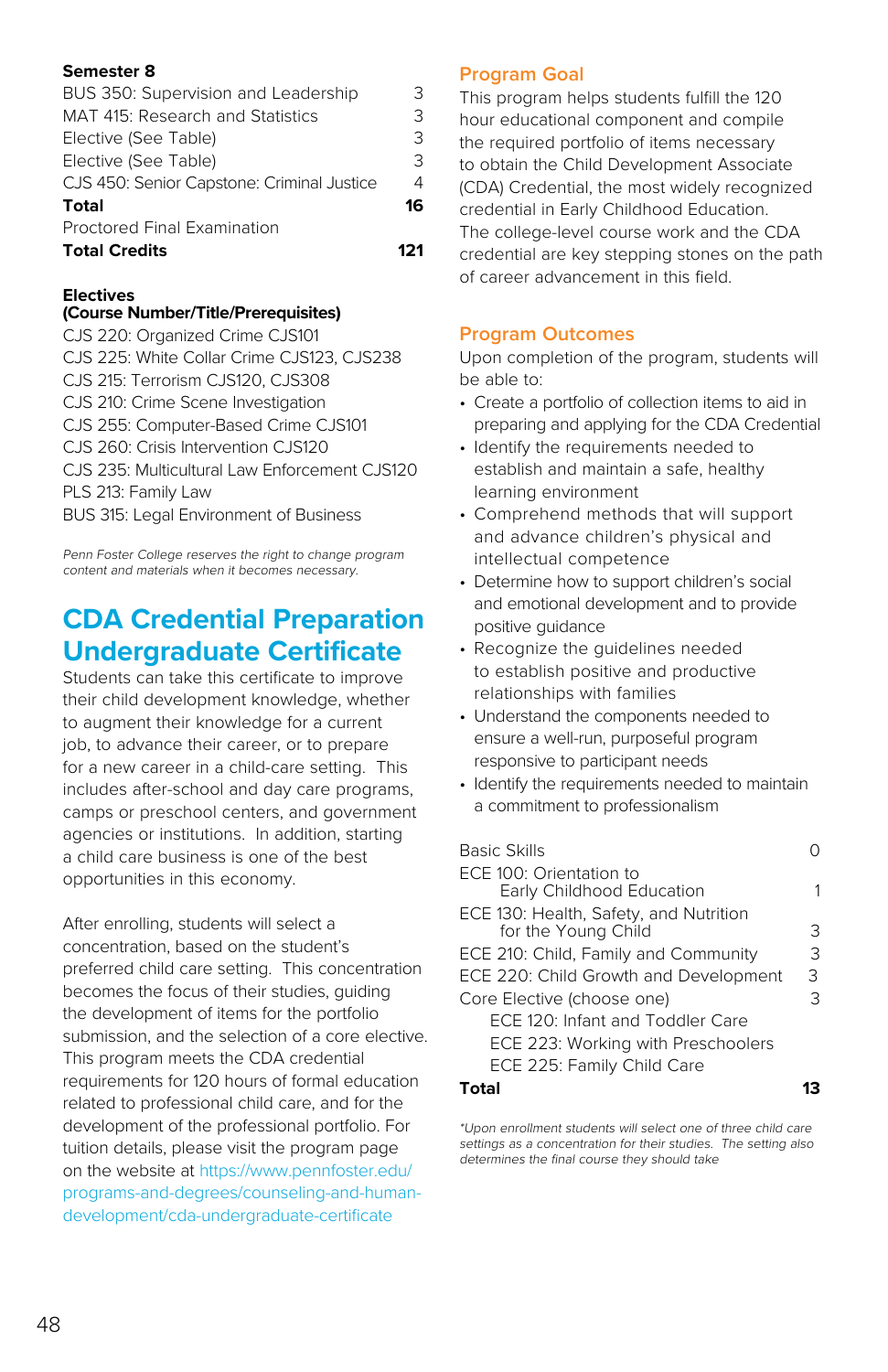# **Early Childhood Education Associate of Science**

The program in Early Childhood Education intends to provide those enrolled with a comprehensive study of the way young children (from birth through preschool age) develop and learn. Our students learn how to guide this development and learning in children from diverse backgrounds and with various needs. Students receive the necessary instruction regarding the appropriate attitudes, environment, and specific content teaching strategies for language, literacy, mathematics, science, and the arts. In addition to developing skills to work with children, students will learn how to cooperate with parents and encourage their participation in the early education of their children.

Graduates will have the necessary academic background for employment as teacher assistants, associate teachers, or as teachers in a developmentally appropriate educational program that serves children from birth to preschool age. Since requirements for employment in this field vary by state, students should check with their applicable licensing body for specific requirements.

Field work is required in each semester and in semester 4 students are expected to complete a minimum of 300 hours in a licensed early childhood center that has a developmentally appropriate program that includes infants, toddlers, and preschoolers. For tuition details, please visit the program page on the website at [http://www.pennfoster.edu/programs-and](http://www.pennfoster.edu/programs-and-degrees/education-and-child-care/early-childhood-education-associate-degree/tuition.)[degrees/education-and-child-care/early](http://www.pennfoster.edu/programs-and-degrees/education-and-child-care/early-childhood-education-associate-degree/tuition.)[childhood-education-associate-degree/tuition.](http://www.pennfoster.edu/programs-and-degrees/education-and-child-care/early-childhood-education-associate-degree/tuition.)



# **Program Goal**

To prepare graduates for employment, but also provide the foundation for entry into Bachelor of Science programs, and includes at least 30 semester credits in general education subjects.

### **Program Outcomes**

Upon completion of the program, students will be able to:

- Demonstrate the ability to apply knowledge of child development and learning in an early childhood setting
- Demonstrate an understanding of the development and execution of family and community relationships
- Apply best practices, observation, and assessment to enhance learning and development
- Plan, evaluate, and design curriculum appropriate for the education of young children
- Demonstrate an understanding of the importance of individuality and cultural diversity to assist in creating a meaningful curriculum
- Demonstrate a commitment to and an awareness of the need for life long professional growth, learning, community involvement and advocacy in regards to current early childhood research, practices and issues
- Demonstrate an understanding and knowledge of foundational concepts in the general education areas including science, mathematics, English composition, and the social sciences

# **Semester 1**

| <b>Basic Skills</b>                    |    |
|----------------------------------------|----|
| ECE 100: Orientation to                |    |
| Early Childhood Education              | 1  |
| ILS 103: Information Literacy          | 1  |
| ECE 130: Health, Safety, and Nutrition |    |
| for the Young Child                    | 3  |
| SSC 130: Essentials of Psychology      | 3  |
| <b>CSC104: Computer Applications</b>   | 3  |
| ECE 011: ECE Site Selection 1          | 0  |
| ECE 111: Fundamentals of Early         |    |
| Childhood Education                    | 3  |
| Total                                  | ıд |
| <b>Proctored Final Examination</b>     |    |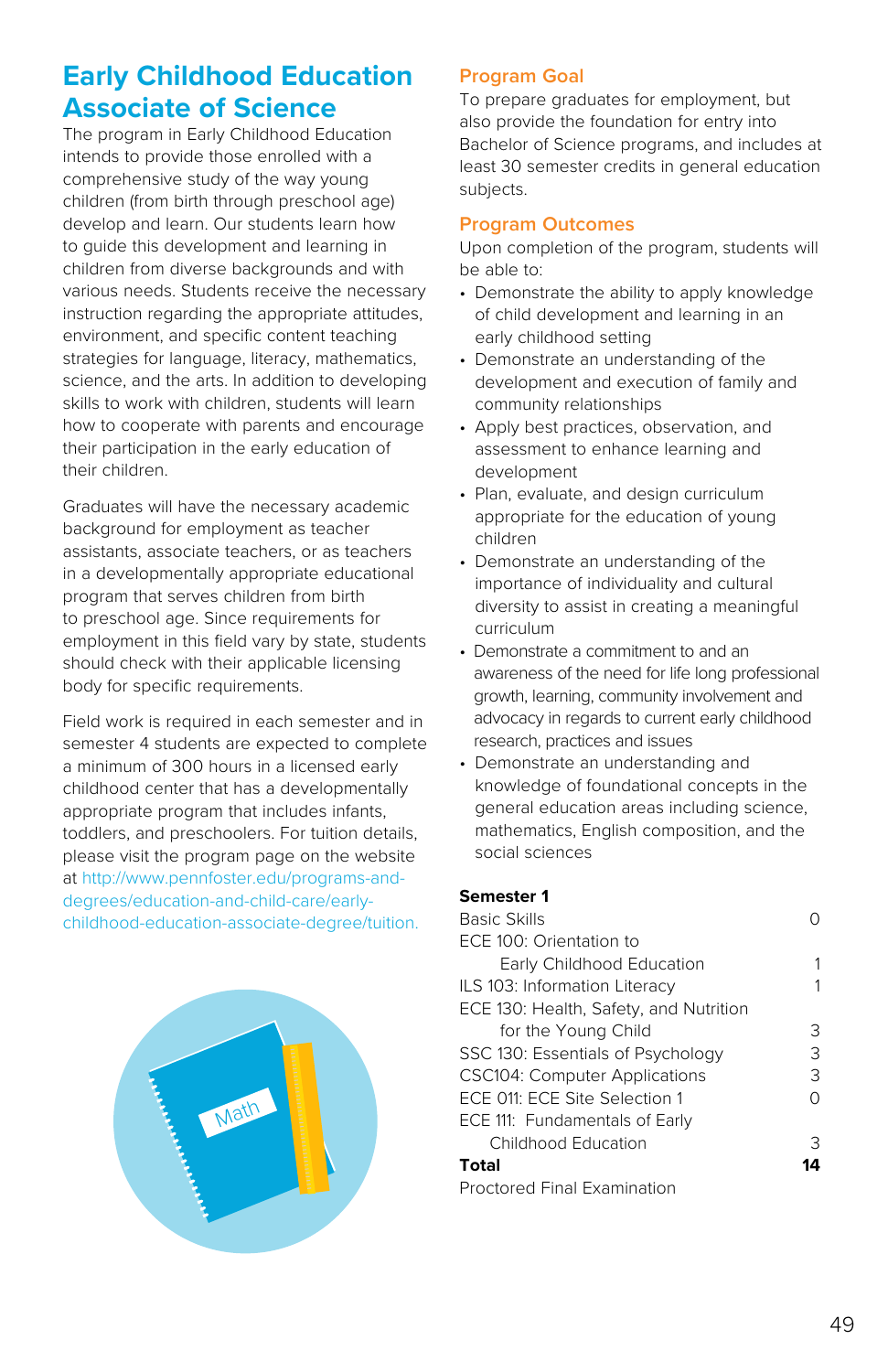| semester <i>z</i>                            |                         |
|----------------------------------------------|-------------------------|
| ECE 012: ECE Site Selection 2                | 0                       |
| ECE 220: Child Growth and Development        | 3                       |
| ECE 215: Curriculum for Early                |                         |
| Childhood Education                          | 3                       |
| ECE Elective (choose one)                    | $\overline{\mathbf{3}}$ |
| ECE 213: Art, Music, and Movement            |                         |
| ECE 216: Language and Literacy               |                         |
| Development in Young Children                |                         |
| ECE 217: Developing Math and Science         |                         |
| Skills in Young Children                     |                         |
| ECE 160: Cultural Diversity in the           |                         |
| Early Childhood Program                      |                         |
| ECE 221: Administration of an Early          |                         |
| Childhood Education Center                   |                         |
| ECE 225: Family Child Care                   |                         |
| ECE 240: Assessment in Early                 |                         |
| Childhood Education                          |                         |
| <b>ENG 100: English Composition</b>          | 3                       |
| Humanities Elective (choose one)             | 3                       |
| HUM 102: Art Appreciation                    |                         |
| HUM 104: Music Appreciation                  |                         |
| Total                                        | 15                      |
| Proctored Final Examination                  |                         |
|                                              |                         |
| <b>Semester 3</b>                            |                         |
| ECE 013: ECE Site Selection 3                | 0                       |
| ECE 223: Working with Preschoolers           | 3                       |
| ECE 120: Infant and Toddler Care             | 3                       |
| Science Elective (choose one)                | $\overline{\mathbf{3}}$ |
| SCI 110: Earth Science                       |                         |
| SCI 120: Introduction to Biology             |                         |
| SCI 140: Nutrition                           |                         |
| HUM 106: Interpersonal Communication         | 1                       |
| ECE 107: Play in the Lives of Young Children | 3                       |
| ECE 203: Working with Children with          |                         |
| Special Needs                                | 3                       |

**Total 16**

Proctored Final Examination

#### **Semester 4**

ECE 014: ECE Site Selection 4 0 ECE 212: Guidance in Early Childhood Education 3 MAT 106: Mathematics for Business and Finance 3 ECE 210: Child, Family, and Community 3 Early Childhood Education Elective (choose one) 3 ECE 213: Art, Music, and Movement ECE 216: Language and Literacy Development in Young Children ECE 217: Developing Math and Science Skills in Young Children ECE 160: Cultural Diversity in the Early Childhood Program ECE 221: Administration of an Early Childhood Education Center ECE 225: Family Child Care

| ECE 240: Assessment in Education |    |
|----------------------------------|----|
| ECE 230: Field Experience        |    |
| Total                            | 18 |
| Proctored Final Examination      |    |
| <b>Total Credits</b>             | 63 |

Penn Foster College reserves the right to change program content and materials when it becomes necessary.

Residents of Minnesota will receive an Associate of Applied Science Degree upon completion of this degree program.

# **Fashion Merchandising Associate of Science**

Penn Foster College is no longer enrolling into this program effective March 15, 2021.

The Fashion Merchandising associate degree program provides a thorough background in the functional areas of retail management, marketing, buying, fashion promotion, product development, textiles, and merchandising at the associate degree level. The program prepares men and women for a fashion merchandising career. Typical areas in which a graduate will have the necessary academic background to enter the field are merchandising, sales management, marketing, e-commerce, and retailing. Students in this program must pass the general education prerequisite credits with a cumulative QPA of 1.6 in order to be admitted to the full program. For tuition details, please visit the program page on the website at [http://www.](http://www.pennfoster.edu/programs-and-degrees/apparel-and-textile/fashion-merchandising-associate-degree/tuition) [pennfoster.edu/programs-and-degrees/apparel](http://www.pennfoster.edu/programs-and-degrees/apparel-and-textile/fashion-merchandising-associate-degree/tuition)[and-textile/fashion-merchandising-associate](http://www.pennfoster.edu/programs-and-degrees/apparel-and-textile/fashion-merchandising-associate-degree/tuition)[degree/tuition](http://www.pennfoster.edu/programs-and-degrees/apparel-and-textile/fashion-merchandising-associate-degree/tuition).

#### **Program Goal**

The Fashion Merchandising Associate's Degree program prepares students for an entry-level position in the field of fashion merchandising and can also be used to prepare for future studies.

### **Program Outcomes**

- Demonstrate effective written and interpersonal communication skills
- Demonstrate a high level of inquiry, analytical, and problem-solving skills
- Demonstrate effective quantitative skills
- Demonstrate computer and information literacy
- Demonstrate an understanding of the liberal arts, natural sciences, and social sciences
- Discuss how the business of fashion works from concept to the consumer
- Apply knowledge of fabrics, embellishments, colors, and style for each garment or accessory to the fashion decision process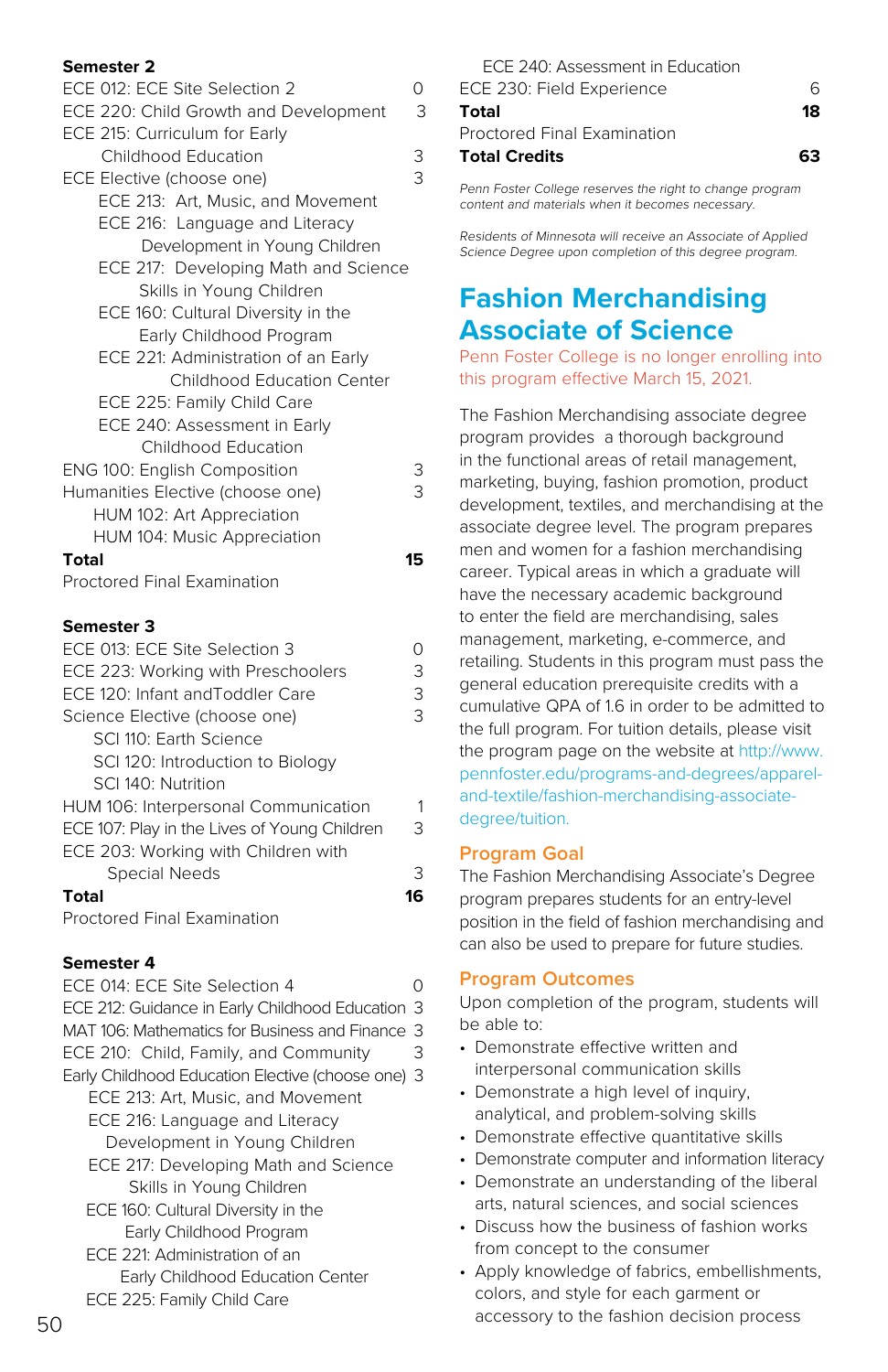- Describe the processes and factors involved in fashion designing, production of textile materials, and purchasing materials from suppliers
- Discuss the importance and methods of marketing and promotion in the fashion industry
- Demonstrate understanding and the use of company financial reports and reports associated with planning, buying and selling fashion merchandise
- Describe the operations of retail stores that sell fashion merchandise

| <b>ENG 100: English Composition</b>     | 3 |
|-----------------------------------------|---|
| ENG 115: Introduction to Literature     |   |
| HUM 104: Music Appreciation             |   |
| HUM 102: Art Appreciation               |   |
| Arts & Humanities Elective (choose one) | 3 |
| SSC 130: Essentials of Psychology       | 3 |
| SCI 110: Earth Science                  |   |
| SCI 140: Nutrition                      |   |
| SCI 120: Introduction to Biology        |   |
| Science Elective (choose one)           | 3 |
| CSC 104: Computer Applications          | 3 |
| ILS 103: Information Literacy           | 1 |
| <b>Basic Skills</b>                     |   |

### **Semester 2**

| FSH 101: Introduction to the Fashion Industry | 3   |
|-----------------------------------------------|-----|
| GRD 105: Color Theory                         | 3   |
| FSH 110: History of Fashion                   | 3   |
| BUS 121: Economics 1                          | 3   |
| MAT 115: Intermediate Algebra                 | 3   |
| Total                                         | 15. |

#### **Semester 3**

| <b>Total</b>                            | 18 |
|-----------------------------------------|----|
| MAT 215: Merchandising Math             | 3  |
| MKT 320: Consumer Behavior              | 3  |
| ENG 121: Business and Technical Writing | 3  |
| MKT 301: Marketing                      | 3  |
| FSH 120: Introduction to Textiles       | 3  |
| ACC 113: Basic Accounting               | 3  |

#### **Semester 4**

| <b>Total Credits</b>                         | 64 |
|----------------------------------------------|----|
| Total                                        | 15 |
| FSH 220: Product Development                 | 3  |
| FSH 205: Fashion Promotion                   | 3  |
| MKT 340: Retail Management                   | 3  |
| INT 114: Internet Marketing and E-commerce 3 |    |
| BUS 310: Merchandising Planning and Buying 3 |    |

Penn Foster College reserves the right to change program content and materials when it becomes necessary.

Residents of Minnesota will receive an Associate of Applied Science Degree upon completion of this degree program.

# **Finance Associate of Science**

Penn Foster College is no longer enrolling into this program effective March 15, 2021.

The objective of the Finance Program is to provide a basic knowledge of finance. In addition, instruction is provided in accounting procedures and basic business principles. The student will not only have a basic knowledge of finance and business but will also develop judgment and reasoning abilities. For tuition details, please visit the program page on the website at [http://www.pennfoster.edu/programs](http://www.pennfoster.edu/programs-and-degrees/accounting-and-finance/finance-associate-degree/tuition)[and-degrees/accounting-and-finance/finance](http://www.pennfoster.edu/programs-and-degrees/accounting-and-finance/finance-associate-degree/tuition)[associate-degree/tuition.](http://www.pennfoster.edu/programs-and-degrees/accounting-and-finance/finance-associate-degree/tuition)

### **Program Goal**

The Finance associate degree program will prepare the student to work as an entry-level financial analyst, financial planner, or financial manager, and will also provide a foundation for further education and training.

#### **Program Outcomes**

- Demonstrate effective written and interpersonal communication skills
- Demonstrate a high level of inquiry, analytical, and problem-solving skills
- Demonstrate effective quantitative skills
- Demonstrate computer and information literacy
- Demonstrate an understanding of the liberal arts, natural sciences, and social sciences
- Demonstrate an understanding of the principles and processes involved in various functional areas and the need for collaboration among the different functions
- Complete the accounting cycle and create and analyze financial statements to ensure that they are accurate and comply with Generally Accepted Accounting Procedures
- Explain the key issues of internal control of cash in balance and cash flow statements and external financial reporting
- Create, organize, & maintain financial records
- Discuss and apply ethical and legal standards to the Business environment
- Demonstrate an understanding of economic & financial markets and the business economy
- Demonstrate how to assess financial data and make best-practices recommendations to management
- Use knowledge of the financial marketplace, financial instruments, and the analysis of financial issues to achieve success in managing personal financial affairs
- Discuss the role capital markets play in world economies, and explain how capital markets are used to achieve financial goals<br>51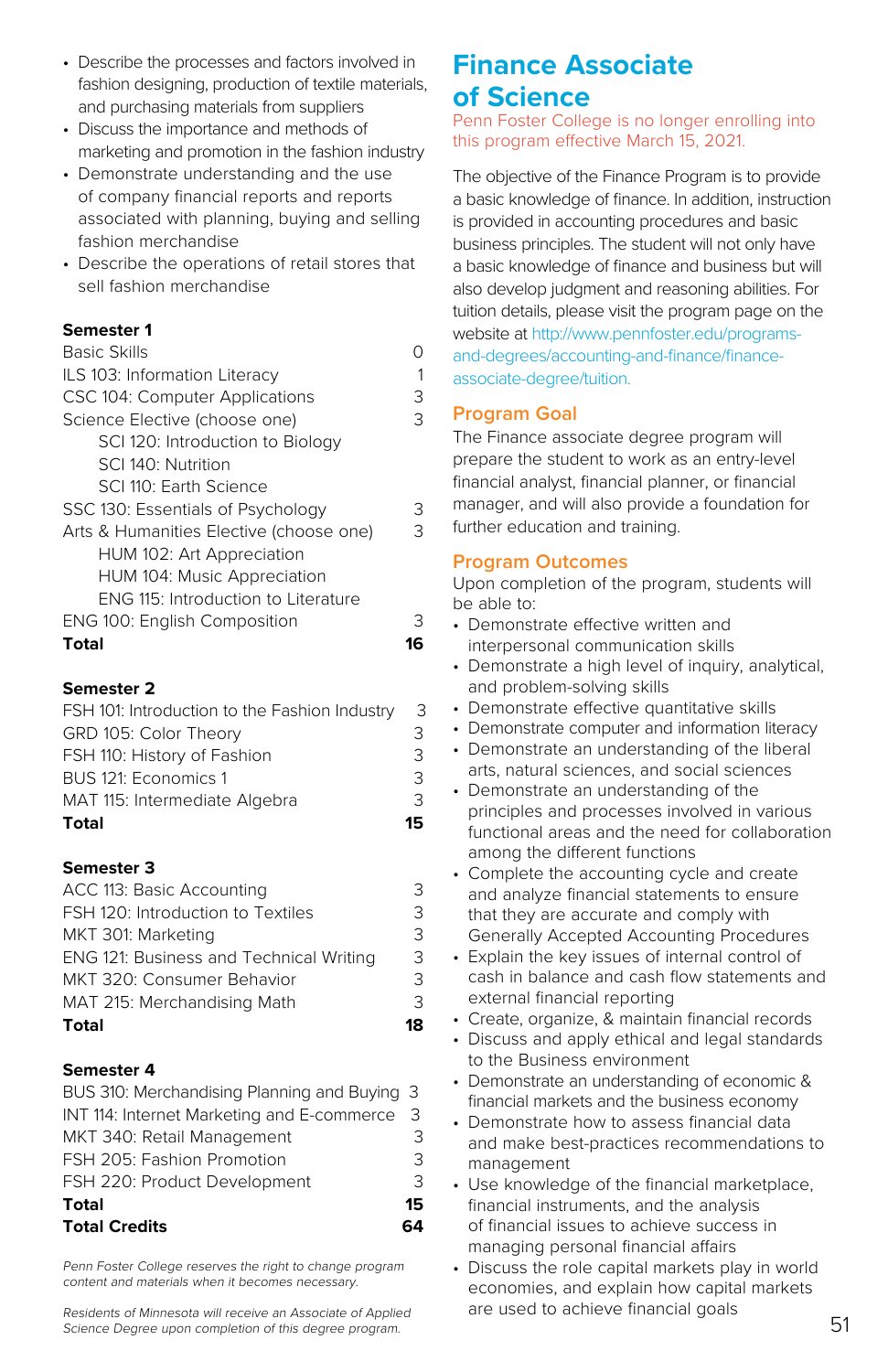| <b>Basic Skills</b>                             |    |
|-------------------------------------------------|----|
| <b>BUS 100: Business Orientation</b>            |    |
| ILS 103: Information Literacy                   |    |
| BUS 101: Introduction to Business               | 3  |
| HUM 102: Art Appreciation                       | 3  |
| MAT 106: Mathematics for Business and Finance 3 |    |
| ACC 111: Financial Accounting                   | 3  |
| Total                                           | 14 |
| Proctored Final Examination                     |    |

### **Semester 2**

| CSC 104: Computer Applications          | 3  |
|-----------------------------------------|----|
| ACC 112: Managerial Accounting          | 3  |
| ENG 100: English Composition            | 3  |
| BUS 110: Principles of Management       | 3  |
| Arts & Humanities Elective (choose one) | 3  |
| HUM 104: Music Appreciation             |    |
| ENG 115: Introduction to Literature     |    |
| BUS 121: Economics 1                    | 3  |
| <b>Total</b>                            | 18 |
| <b>Proctored Final Examination</b>      |    |

### **Semester 3**

| ACC 201: Intermediate Accounting 1      | 3  |
|-----------------------------------------|----|
| FIN 101: Financial Management           | 3  |
| ENG 121: Business and Technical Writing | 3  |
| MAT 115: Intermediate Algebra           | 3  |
| FIN 210: Personal Financial Management  | 3  |
| Science Elective (choose one)           | 3  |
| SCI 120: Introduction to Biology        |    |
| SCI 140: Nutrition                      |    |
| SCI 110: Earth Science                  |    |
| Total                                   | 18 |
| Proctored Final Examination             |    |
|                                         |    |
| Semester 4                              |    |
| <b>MAT 210: Business Statistics</b>     | 3  |
| FIN 305: Securities and Investments     | 3  |
| BUS 213: Business Law 1                 | 3  |
| Business Elective (choose one)          | 3  |
| FIN 310: Corporate Finance              |    |
| ACC 211: Computer Applications in       |    |
| Accounting                              |    |
| ENG 200: Speech                         | 3  |
| Social Science Elective (choose one)    | 3  |
|                                         |    |

| Total                              | 18 |
|------------------------------------|----|
| SSC 125: Introduction to Sociology |    |
| SSC 105: World Civilizations       |    |
| SSC 130: Essentials of Psychology  |    |
|                                    |    |

# Proctored Final Examination **Total Credits 68**

Penn Foster College reserves the right to change program content and materials when it becomes necessary.



# **Healthcare Management Associate of Science**

Upon completion of the program in Healthcare Management, students will be prepared for positions in the medical records departments of hospitals, ambulatory and long-term care facilities, psychiatric facilities, insurance companies, and state and federal agencies. In these venues, students will be prepared to analyze health data for completeness, accuracy, and quality. They will code health data and deal with medical and legal issues regarding health records and quality improvement. A practicum is required in the fourth semester. Students are expected to complete a minimum of 160 hours proctored experience in varied healthcare settings.

# **Penn Foster Healthcare Management Practicum Participation Requirements:**

1. All students are required to have a cumulative average of 70% or higher in this program in order to participate in a Practicum. 2. CPR and AED Certification 3. Medical insurance verification 4. Policy paperwork: review and signature required Students will need access to high-speed internet, a Microsoft® Windows® based computer running Windows 10® or later, Microsoft® Office 2019 or 365, and an email account to complete their program with Penn Foster.

For tuition details, please visit the program page on the website at [http://www.pennfoster.](http://www.pennfoster.edu/programs-and-degrees/medical-and-health-careers/health-care-management-associate-degree/tuition) [edu/programs-and-degrees/medical-and](http://www.pennfoster.edu/programs-and-degrees/medical-and-health-careers/health-care-management-associate-degree/tuition)[health-careers/health-care-management](http://www.pennfoster.edu/programs-and-degrees/medical-and-health-careers/health-care-management-associate-degree/tuition)[associate-degree/tuition.](http://www.pennfoster.edu/programs-and-degrees/medical-and-health-careers/health-care-management-associate-degree/tuition)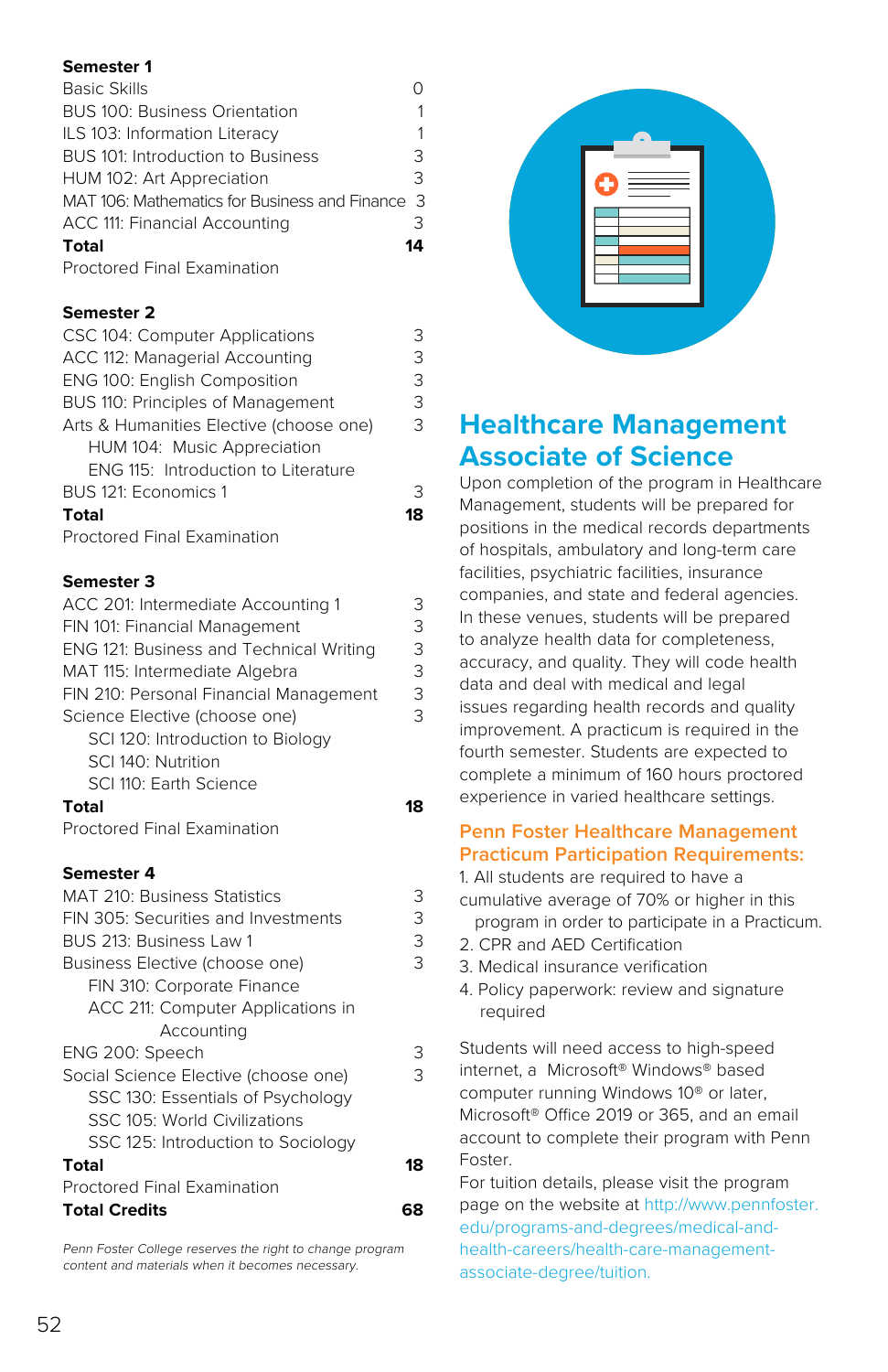### **Program Goal**

The Healthcare Management Associate's Degree program prepares students for an entry-level career in healthcare management in which they'll plan, direct, and coordinate medical and health services.

#### **Program Outcomes**

Upon completion of the program, students will be able to:

- Recognize how to improve efficiency and quality in delivering healthcare services
- Describe why it is important to keep up-todate on new laws and regulations
- Identify how to supervise assistant administrators in facilities that are large enough to need them
- Discuss the management of the facility's finances, such as patient fees and billing
- Explain the creation of work schedules
- Recognize how to represent the facility at investor meetings or on governing boards
- List the steps to keep and organize records of the facility's services
- Recognize appropriate and professional communication concerning members of the medical staff and department heads

#### **Semester 1**

| HIT 100: Introduction to Allied Health        |    |
|-----------------------------------------------|----|
| ALH 105: Law, Ethics,                         | 3  |
| and Confidentiality in Allied Health          |    |
| ILS 103: Information Literacy                 |    |
| ENG 100: English Composition                  | 3  |
| HIT 107: Medical Terminology                  | 3  |
| MAT 106: Mathematics for Business and Finance | -3 |
| CSC 104: Computer Applications                | 3  |
| <b>Total</b>                                  | 17 |
| <b>Proctored Final Examination</b>            |    |
|                                               |    |

#### **Semester 2**

| HUM 106: Interpersonal Communication       | 1 |
|--------------------------------------------|---|
| ALH 225: Healthcare Management             | 3 |
| SCI 135: Anatomy and Physiology 1          | 3 |
| SCI 136: Anatomy and Physiology 2          | 3 |
| ACC 113: Basic Accounting                  | 3 |
| General Education Elective (choose one)    | 3 |
| HUM 102: Art Appreciation                  |   |
| HUM 104: Music Appreciation                |   |
| <b>ENG 115: Introduction to Literature</b> |   |
| Total                                      |   |
|                                            |   |

Proctored Final Examination

#### **Semester 3**

| HRM 201: Human Rsources Management      | З  |
|-----------------------------------------|----|
| HIT 201: Quality Management/Performance |    |
| Improvement                             |    |
| HIT 130: Electronic Medical Records     | 3  |
| HIT 203: Medical Coding                 | Κ  |
| HIT 115: Reimbursement Methodologies    | З  |
| <b>Total</b>                            | 14 |
| <b>Proctored Final Examination</b>      |    |

#### **Semester 4**

| 3  |
|----|
| フ  |
| 3  |
| З  |
|    |
| 4  |
| 15 |
|    |
|    |
|    |

Penn Foster College reserves the right to change program content and materials when it becomes necessary.

Residents of Minnesota will receive an Associate of Applied Science Degree upon completion of this degree program.

# **Human Resources Undergraduate Certificate**

This program is comprised of courses designed to provide participants with comprehensive exposure to the skills necessary for advancement in the human resources job market. Students will learn how to professionally hire, train, retain, and manage the type of employee talent that will help their businesses succeed. In addition to a foundation in HR practice, students also complete courses in compensation management, training, benefits, and labor relations. All of the course credits earned with this program are transferable to an Associate of Science Degree in Human Resources Management. For tuition details, please visit the program page on the website at

[http://www.pennfoster.edu/programs-and](http://www.pennfoster.edu/programs-and-degrees/business-management/human-resources-undergraduate-certificate/tuition)[degrees/business-management/human](http://www.pennfoster.edu/programs-and-degrees/business-management/human-resources-undergraduate-certificate/tuition)[resources-undergraduate-certificate/tuition](http://www.pennfoster.edu/programs-and-degrees/business-management/human-resources-undergraduate-certificate/tuition).

#### **Program Goal**

To gain skills and knowledge related to human resources to prepare for a job or continue education at the undergraduate level.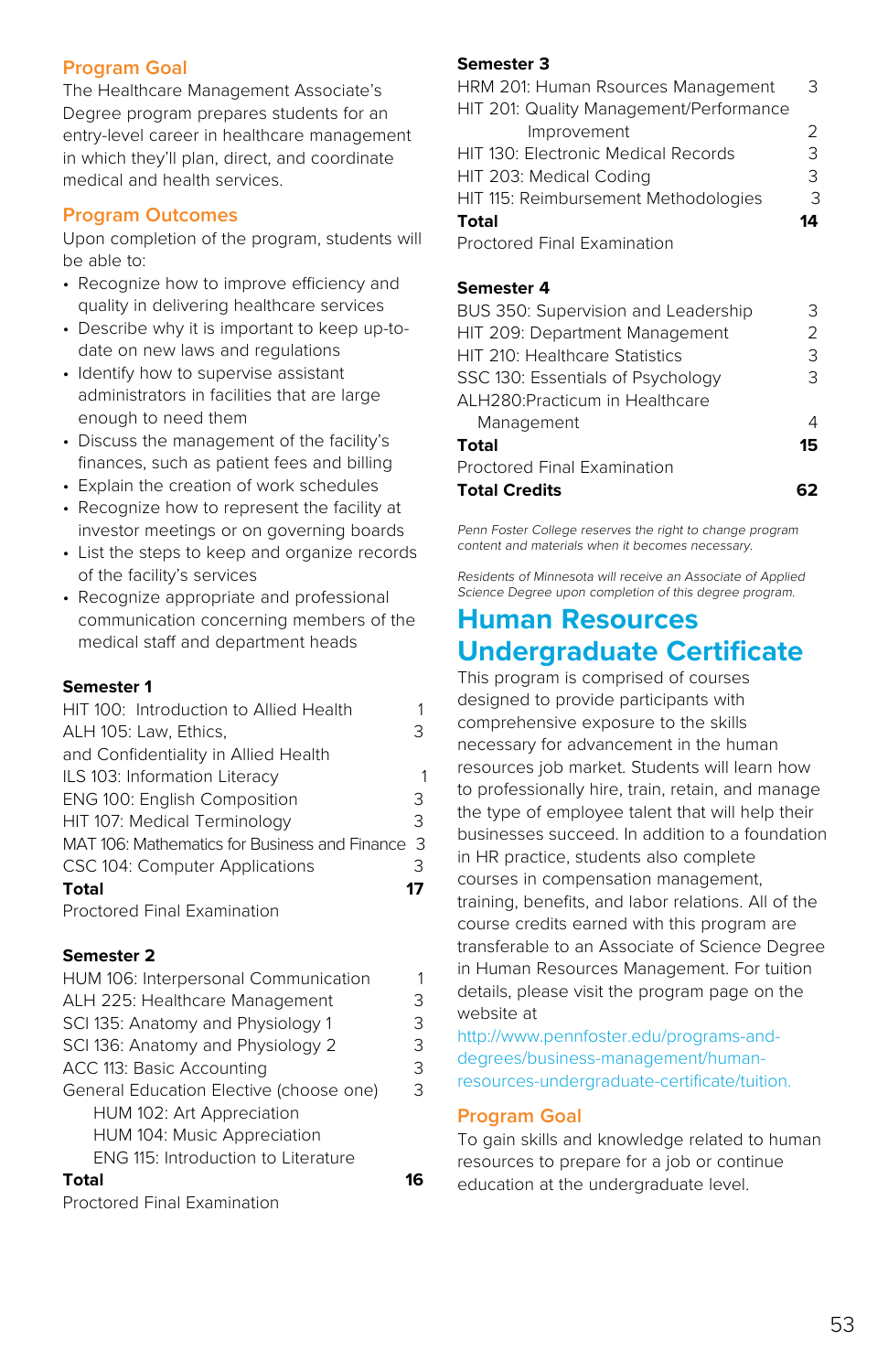# **Program Outcomes**

Upon completion of the program, students will be able to:

- Discuss features, founders, and benefits of various management perspectives, skills required by managers, and the need for an ethical business structure and a diverse business environment
- Explain specific responsibilities of and skills needed for human resource management (HRM), types of illegal discrimination, and techniques to conduct successful interviews and choose prospective employees appropriately
- Discuss features and examples of various compensation strategies, calculate appropriate pay increases, and analyze features of total compensation
- Explain accepted theories regarding training and the management of the training function in organizations, and identify successful and unsuccessful training practices
- Describe the legally required social insurance programs for employees in the United States, the difference between group and individual insurance; the requirements for qualified pension plans and evaluate benefit packages to determine comprehensive plan coverage
- Explain the features of labor organizations, the effects of labor unions on employees and businesses, and how labor organizations fit into the business structure of the United States

| <b>Basic Skills</b>                     |    |
|-----------------------------------------|----|
| <b>BUS 100: Business Orientation</b>    | 1  |
| BUS 110: Principles of Management       | 3  |
| HRM 201: HR Management                  | 3  |
| ENG 121: Business and Technical Writing | 3  |
| HRM 210: Compensation Management        | 3  |
| HRM 355: Training Concepts              | 3  |
| HRM 320: Employee Benefits              | 3  |
| HRM 350: Labor Relations                | 3  |
| Total                                   | フフ |
|                                         |    |

Proctored Final Examination

# **Human Resources Management Associate of Science**

The Human Resources Management Program prepares students to perform administrative duties related to human resources management, including

data entry, preparation of employee catalogs, and research. Graduates will also be able to

classify jobs, interview job applicants, assist in the orientation, train new employees, and administer employee benefits.For tuition details, please visit the program page on the website at [http://www.pennfoster.](http://www.pennfoster.edu/programs-and-degrees/business-management/human-resources-management-associate-degree/tuition) [edu/programs-and-degrees/business](http://www.pennfoster.edu/programs-and-degrees/business-management/human-resources-management-associate-degree/tuition)[management/human-resources-management](http://www.pennfoster.edu/programs-and-degrees/business-management/human-resources-management-associate-degree/tuition)[associate-degree/tuition.](http://www.pennfoster.edu/programs-and-degrees/business-management/human-resources-management-associate-degree/tuition)

### **Program Goal**

To prepare students for entry-level employment in human resources management and provide a foundation for further training.

# **Program Outcomes**

- Demonstrate effective written and interpersonal communication skills
- Demonstrate a high level of inquiry, analytical, and problem-solving skills
- Demonstrate effective quantitative skills
- Demonstrate computer & information literacy
- Demonstrate an understanding of the liberal arts, natural sciences, and social sciences
- Demonstrate an understanding of the principles and processes involved in the functional areas and the need for collaboration among the different functions
- Discuss the management function and application to the business organization
- Understand the steps of the accounting cycle and utilize financial document information as a management tool to plan.
- Discuss and apply ethical and legal standards to the Business environment.
- Demonstrate an understanding of economics and the business economy
- Discuss the fundamentals of human resources as it relates to the business environment
- Describe the basic components, development, implementation, & maintenance of a total compensation package
- Describe the legally required social insurance programs for employees in the United States, the difference between group and individual insurance, and the requirements for qualified pension plans
- Discuss the interaction between organized labor unions and company management pertaining to rights and responsibilities, negotiations, and collective bargaining
- Explain accepted theories regarding training and the management of the training function in organizations, and identify successful and unsuccessful training practices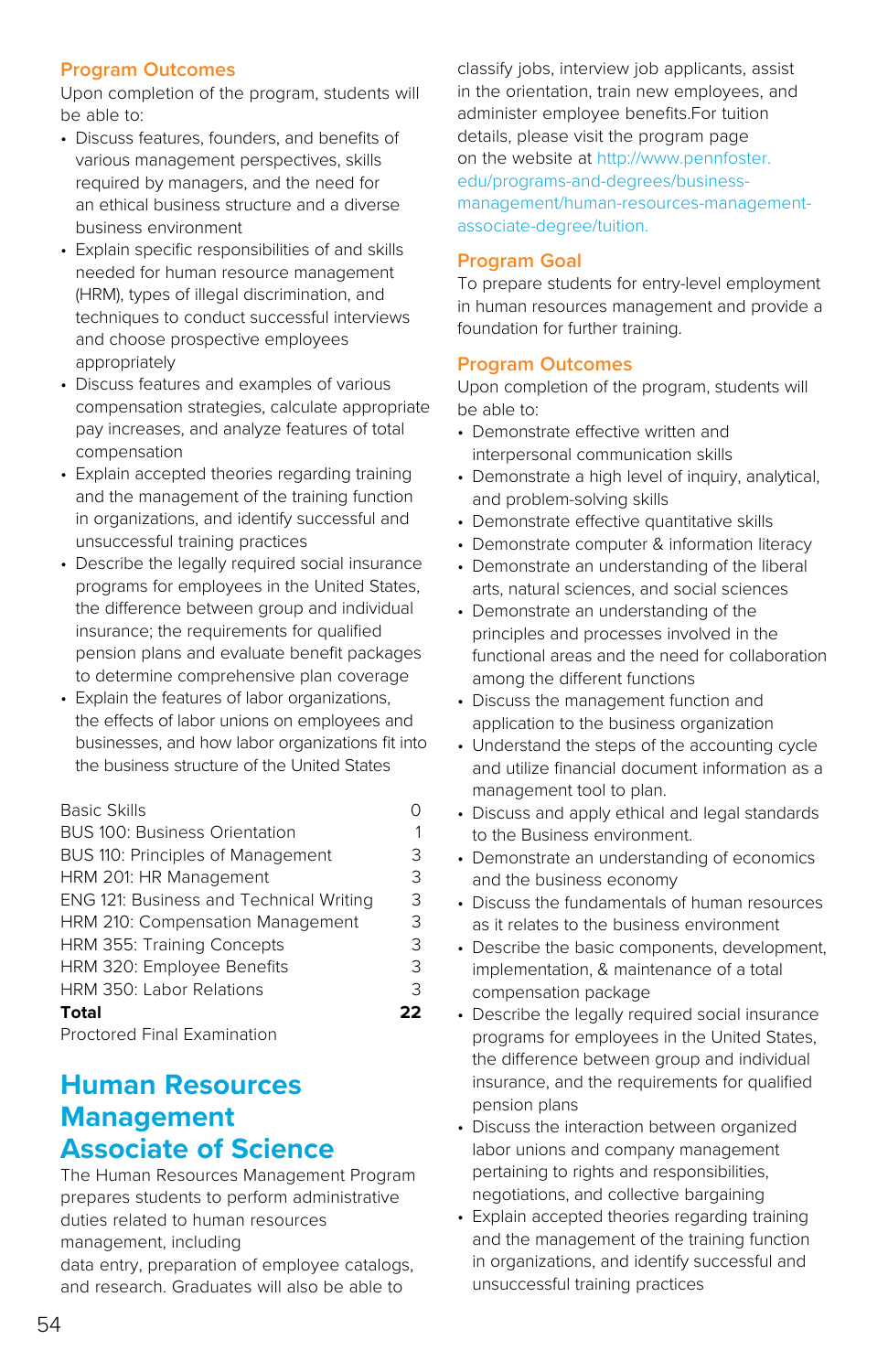| BUS 100: Business Orientation                   | 1  |
|-------------------------------------------------|----|
| ILS 103: Information Literacy                   | 1  |
| BUS 101: Introduction to Business               | 3  |
| BUS 110: Principles of Management               | 3  |
| HUM 102: Art Appreciation                       | 3  |
| HRM 201: Human Resources Management             | 3  |
| MAT 106: Mathematics for Business and Finance 3 |    |
| <b>Total</b>                                    | 17 |
| <b>Proctored Final Examination</b>              |    |

### **Semester 2**

| CSC 104: Computer Applications<br>З     |    |
|-----------------------------------------|----|
| ENG 100: English Composition<br>3       |    |
| Arts & Humanities Elective (Choose one) | 3  |
| ENG 115: Introduction to Literature     |    |
| HUM 104: Music Appreciation             |    |
| Science Elective (Choose one)           | 3  |
| SCI 120: Introduction to Biology        |    |
| SCI 140 <sup>.</sup> Nutrition          |    |
| SCI 110: Earth Science                  |    |
| HRM 355: Training Concepts              | 3  |
| <b>Total</b>                            | 15 |
| <b>Proctored Final Examination</b>      |    |

### **Semester 3**

| <b>Total</b>                            | 18 |
|-----------------------------------------|----|
| BUS 121: Economics 1                    | 3  |
| HRM 320: Employee Benefits              | 3  |
| ENG 121: Business and Technical Writing | 3  |
| HRM 210: Compensation Management        | 3  |
| ACC 111: Financial Accounting           | 3  |
| SSC 130: Essentials of Psychology       | 3  |

Proctored Final Examination

#### **Semester 4**

| MAT 115: Intermediate Algebra          | २  |
|----------------------------------------|----|
| ENG 200: Speech                        | 3  |
| <b>MAT 210: Business Statistics</b>    | 3  |
| HRM 350: Labor Relations               | 3  |
| BUS 315: Legal Environment of Business | 3  |
| BUS 340: Organizational Behavior       | 3  |
| Total                                  | 18 |
| Proctored Final Examination            |    |
| <b>Total Credits</b>                   |    |

Penn Foster College reserves the right to change program content and materials when it becomes necessary.

# **Interior Design Associate of Science**

The Interior Design Program will teach students the drawing, design, and business skills used by Interior Designers. The program provides the entry-level education and training that can be applied toward state licensure as an Interior Designer.

Students will need access to high-speed internet, a Microsoft® Windows® based computer running Windows 10® or later or an Apple® Mac® computer running macOS® or later, Microsoft® Office 2019 or 365, and an email account to complete their program with Penn Foster. For tuition details, please visit the program page on the website at [http://www.](http://www.pennfoster.edu/programs-and-degrees/home-and-garden/interior-design-associate-degree/tuition) [pennfoster.edu/programs-and-degrees/home](http://www.pennfoster.edu/programs-and-degrees/home-and-garden/interior-design-associate-degree/tuition)[and-garden/interior-design-associate-degree/](http://www.pennfoster.edu/programs-and-degrees/home-and-garden/interior-design-associate-degree/tuition) [tuition](http://www.pennfoster.edu/programs-and-degrees/home-and-garden/interior-design-associate-degree/tuition).

### **Program Goal**

The Interior Design Associate Degree program prepares students for an entry level position in the field of Interior Design. This program provides 45 credits towards meeting the educational requirement for the National Council for Interior Design Qualification (NCIDQ) licensing exam. Students must also complete at least 5,280 hours of work experience under the supervision of a licensed and/or NCIDQ-certified designer before becoming eligible to sit for the exam.

# **Program Outcomes**

- Demonstrate effective written and interpersonal communication skills
- Demonstrate a high level of inquiry, analytical, and problem-solving skills
- Demonstrate computer & information literacy
- Demonstrate an understanding of the liberal arts, natural sciences, and social sciences
- Identify architectural periods, styles, features and elements
- Demonstrate the use of line, light, texture and perspective through drawings and sketches and creating a presentation board
- Discuss the fundamental principles of the design process for residential & commercial design
- Identify various textiles and explain how they are used and produced
- Recognize furniture periods, styles, construction, and how they are developed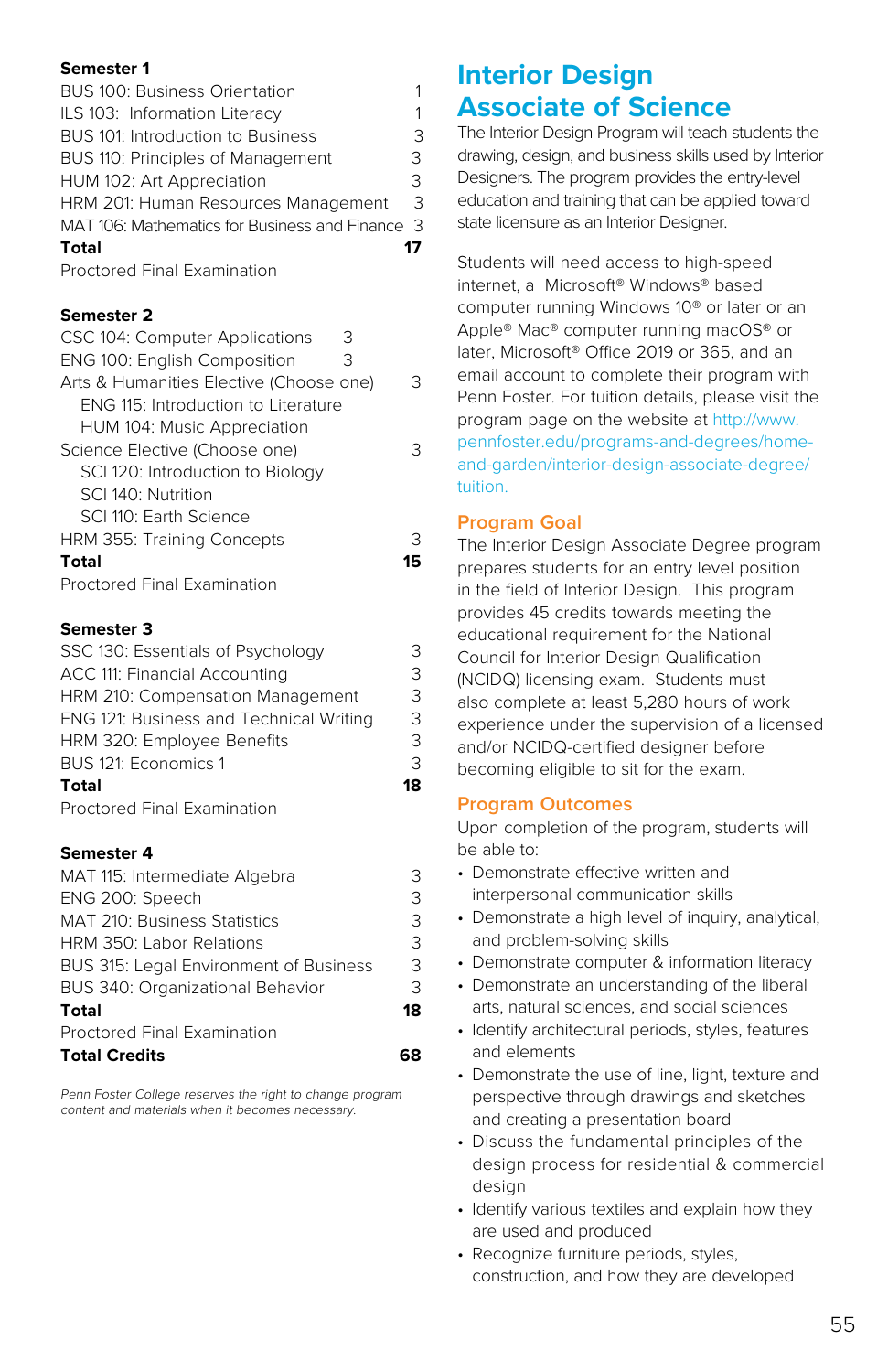- Demonstrate skills required to navigate the computer-aided drafting (CAD) program to prepare 2-dimensional drawings
- Demonstrate the knowledge of various systems such as air quality control, lighting, fire safety, acoustics, and conservation in all types of buildings
- Identify & specify products, properties & uses of non-structural materials. Address environmental concerns & locate manufacturers & distributers of design materials
- Design lighting for specific spaces by comprehending lighting options and applications, create lighting plans, schedules and specifications
- Demonstrate the ability to market ideas, attract clients, budget and manage client relations by creating a mission statement, business card and a PowerPoint presentation of a redesigned space
- Create and coordinate functional and creative residential and commercial interior spaces that include site plans, bubble and blocking diagrams, floor plans, elevations and materials on a presentation board
- Discuss how to adhere to design codes and regulations for interior spaces
- Understand how to establish a business and focus on the details of proper business practices
- Demonstrate understanding of design requirements and processes by specializing in a particular topic area in one of three electives choices

| <b>Basic Skills</b>                 | Ω  |
|-------------------------------------|----|
| ILS 103: Information Literacy       | 1  |
| CSC 104: Computer Applications      | 3  |
| GRD 105: Color Theory               | 3  |
| BCT 101: History of Interior Design | 3  |
| BCT 105: Drawing for Interiors      | 3  |
| HUM 102: Art Appreciation           | 3  |
| <b>Total</b>                        | 16 |
| Proctored Final Examination         |    |

#### **Semester 2**

| ENG 100: English Composition          | 3  |
|---------------------------------------|----|
| BCT 115: Interior Design Fundamentals | 3  |
| BCT 135: Textiles                     | 3  |
| BCT 140: History of Furniture         | 3  |
| Science Elective (choose one)         | 3  |
| SCI 110: Earth Science                |    |
| SCI 120: Introduction to Biology      |    |
| SCI 140: Nutrition                    |    |
| <b>Total</b>                          | 15 |
| Proctored Final Examination           |    |

### **Semester 3**

| BCT 145: CAD for Interiors                      | З  |
|-------------------------------------------------|----|
| BCT 150: Building Systems                       |    |
| for Interior Design                             | 3  |
| BCT 165: Materials for Interiors                | 3  |
| BCT 235: Architectural Lighting Design          | 3  |
| SSC 130:Essentials of Psychology                | 3  |
| BCT 205: Marketing and Sales in Interior Design | 3  |
| <b>Total</b>                                    | 18 |
| <b>Proctored Final Examination</b>              |    |

# **Semester 4**

| <b>BCT 201:Residential Design</b>     | 3  |
|---------------------------------------|----|
| BCT 202:Commercial Design 1           | 3  |
| BCT 215: Codes for Interiors          | 3  |
| <b>BCT 225:Professional Practice</b>  | 3  |
| MAT 115: Intermediate Algebra         | 3  |
| Interior Design Elective (choose one) | З  |
| BCT 230: Kitchen and Bath Design      |    |
| BCT 248: Commercial Design 2          |    |
| Total                                 | 18 |
| <b>Proctored Final Examination</b>    |    |
| <b>Total Credits</b>                  |    |

Penn Foster College reserves the right to change program content and materials when it becomes necessary.

Residents of Minnesota will receive an Associate of Applied Science Degree upon completion of this degree program.

# **Manufacturing Associate of Science**

To prepare students for the opportunity to seek employment or advance their careers in the manufacturing and production industries, specifically related to positions that require college level training

# **Program Goal**

To prepare students for the opportunity to seek employment or advance their careers in the manufacturing and production industries, specifically related to positions that require college level training

# **Program Outcomes**

Upon completion of the program, students will be able to:

- Identify various roles in manufacturing,
- conventional steps of the manufacturing
- process, and the similarities or differences of manufacturing techniques
- Demonstrate effective written and
- interpersonal communication skills
- Demonstrate effective quantitative skills
- Demonstrate proficient computer and information literacy skills

56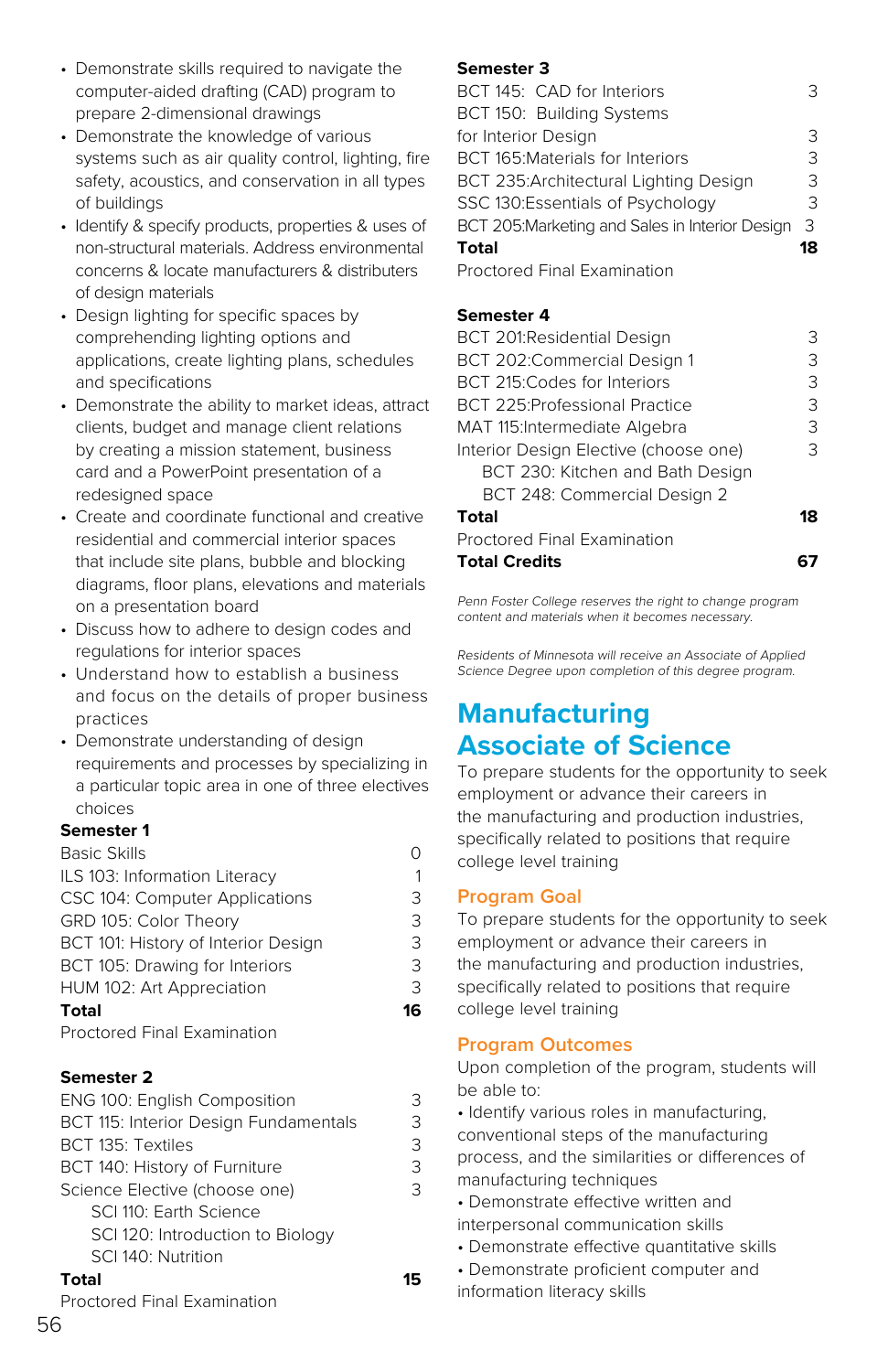• Read and interpret various types of technical drawings, including those used in engineering applications, to understand the basics of computer-aided design (CAD)

• Demonstrate an understanding of the liberal arts, natural sciences, and social sciences

• Describe total quality management (TQM), materials and inventory management, inspection plans, measuring tools that collect quality data, and various statistical process control methods

• List the steps and materials used in the tool design process, including the design of work holding devices, jigs, presses, dies, and gages

• Recognize important safety facts and practices associated with electrical, chemical, fire, material handling, and machine hazards • Discover the symbols to describe a product and ASME codes and standards used in

manufacturing

• Discover CNC systems and machines, operating and programming machining, turning centers, and alternate machining technology

• Identify manufacturing systems and processes, and recognize different materials used in manufacturing and engineering applications

• Define the basics of lean manufacturing and the key lean and continuous improvement (CI) fundamental principles in conjunction with continuous-improvement methods and tools

• Discover other technologies and topics in manufacturing and manufacturing processes

• Discover valuable workplace skills and confidence building in striving for a successful, advancement focused career

### **Semester 1**

| Total                                            | lr |
|--------------------------------------------------|----|
| <b>CSC104 Computer Applications</b>              | 3  |
| <b>SCI167 Physical Science</b>                   | 3  |
| <b>MAT100 Foundation Skills in Math</b>          | 3  |
| <b>EST100 Introduction to Technical Drawings</b> | 3  |
| <b>ENG101 Foundation Skills in Writing</b>       | З  |
| BUS115 Introduction to Manufacturing             | 1  |
| SYP101 Starting Your Program                     |    |

#### **Semester 2**

| IET243 Industrial Safety                     | २   |
|----------------------------------------------|-----|
| MET202 Drafting with AutoCAD                 | 3   |
| <b>EST110 Manufacturing Materials</b>        | 3   |
| and Processes                                |     |
| MAT115 Intermediate Algebra                  | 3   |
| <b>ENG121 Business and Technical Writing</b> | 3   |
| <b>Total</b>                                 | 15. |

#### **Semester 3**

| <b>EST210 AutoCAD Applications-</b>      | 3  |
|------------------------------------------|----|
| <b>Engineering Technology</b>            |    |
| IET248 CNC Technology                    | 3  |
| <b>MET221 Quality Control Systems</b>    | 3  |
| MET243 Tool Design                       | 3  |
| Social Science Elective (Pick 1)         | 3  |
| SSC130 Essentials of Psychology          |    |
| <b>SSC105 World Civilizations</b>        |    |
| SSC125 Introduction to Sociology         |    |
| <b>BUS121 Economics 1</b>                |    |
| Total                                    | 15 |
|                                          |    |
| Semester 4                               |    |
| MET245 Geometric Dimensioning            | 3  |
| and Tolerancing                          |    |
| <b>IET135 Lean Manufacturing</b>         | 1  |
| Arts and Humanities Elective (Choose 1)  | 3  |
| <b>ENG115 Introduction to Literature</b> |    |
| HUM102 Art Appreciation                  |    |
| <b>HUM104 Music Appreciation</b>         |    |
| Technical Elective (Choose 2)            | 6  |
| <b>HRM350 Labor Relations</b>            |    |
| BUS220 Supply Chain Management           |    |
| MKT301 Marketing                         |    |
|                                          |    |
| <b>HUM108 Career Readiness</b>           | 1  |
| Total                                    | 14 |
| <b>Total Credits</b>                     | 61 |



# **Marketing Associate of Science**

Penn Foster College is no longer enrolling into this program effective March 15, 2021.

The Marketing Program provides instruction related to basic marketing skills. The principles and applications of business subjects are provided to the student at the associate degree level. This program includes information on retailing, advertising, business law, finance, business management, and marketing research. A graduate will have the background for an entry-level position in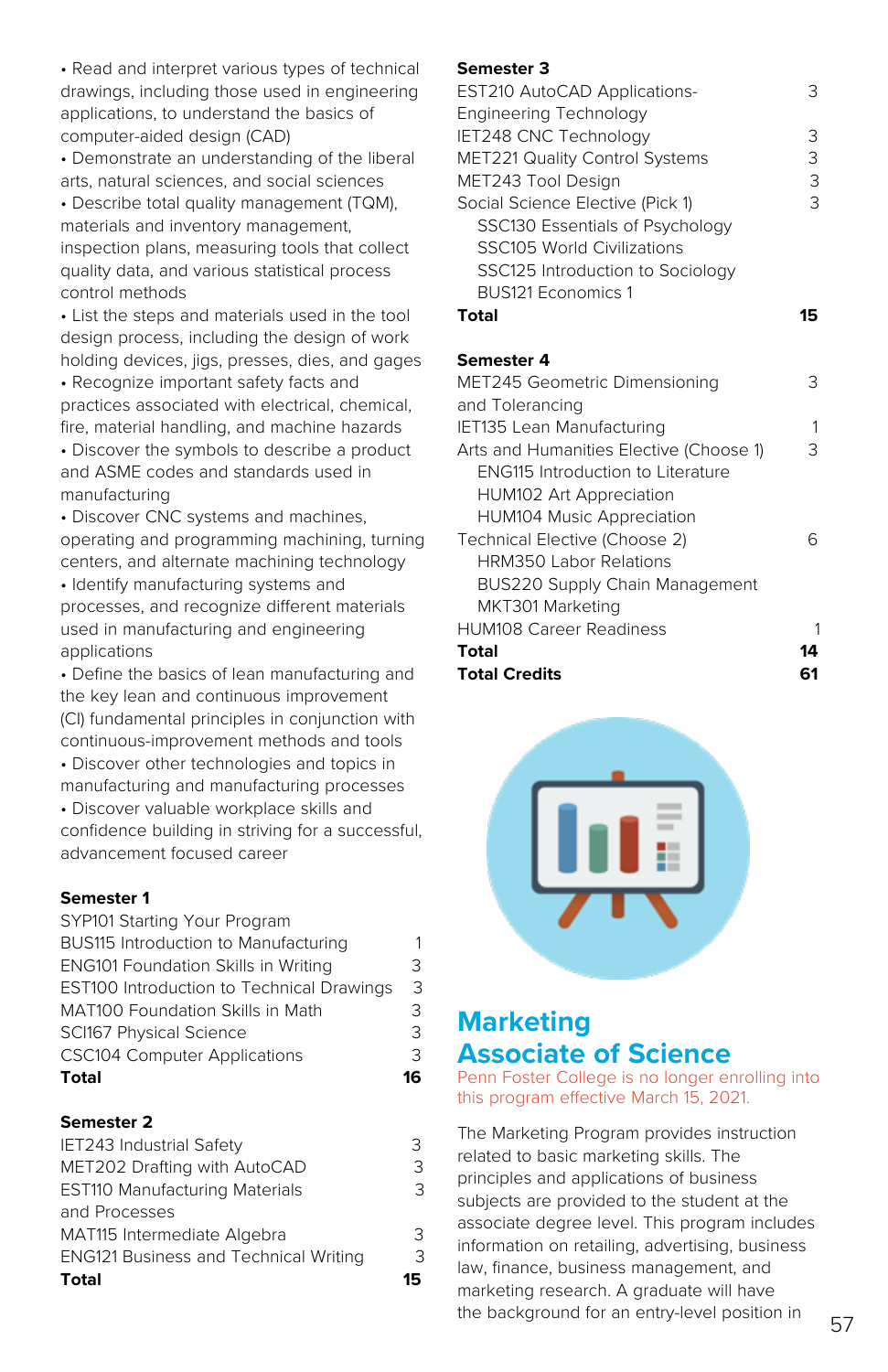marketing, pricing, advertising, sales, customer or dealer relations, marketing management, or marketing research. For tuition details, please visit the program page on the website at [http://www.pennfoster.edu/programs-and](http://www.pennfoster.edu/programs-and-degrees/marketing-and-public-relations/marketing-associate-degree/tuition)[degrees/marketing-and-public-relations/](http://www.pennfoster.edu/programs-and-degrees/marketing-and-public-relations/marketing-associate-degree/tuition) [marketing-associate-degree/tuition](http://www.pennfoster.edu/programs-and-degrees/marketing-and-public-relations/marketing-associate-degree/tuition).

# **Program Goal**

To provide students with the education they need to join an established business in an entry-level capacity, or provide a foundation for further training

# **Program Outcomes**

Upon completion of the program, students will be able to:

- Demonstrate effective written and interpersonal communication skills
- Demonstrate a high level of inquiry, analytical, and problem-solving skills
- Demonstrate effective quantitative skills
- Demonstrate computer & information literacy
- Demonstrate an understanding of the liberal arts, natural sciences, and social sciences
- Demonstrate an understanding of the principles and processes involved in the functional areas and the need for collaboration among the different functions
- Discuss the management function and application to the business organization
- Understand the steps of the accounting cycle and utilize financial document information as a management tool to plan and track the financial status of a business
- Discuss the factors affecting marketing and implementation plans to promote the business's products or services by understanding marketing principles, how relevant marketing information is obtained, consumer buying habits, & retailing methods
- Discuss and apply ethical and legal standards to the business environment
- Demonstrate an understanding of basic economic theory
- Discuss key advertising principles, including how advertising influences consumer buying habits and techniques used to market products and services
- Describe the steps of problem formation, research design, data collection, sampling, analysis and interpretation of data, and report preparation and delivery

#### **Semester 1**

| <b>Basic Skills</b>                           |    |
|-----------------------------------------------|----|
| <b>BUS 100: Business Orientation</b>          |    |
| ILS 103: Information Literacy                 |    |
| <b>BUS 101:Introduction to Business</b>       | 3  |
| BUS 110: Principles of Management             | 3  |
| HUM 102: Art Appreciation                     | 3  |
| MAT 106: Mathematics for Business and Finance | 3  |
| Total                                         | 14 |
| <b>Proctored Final Examination</b>            |    |

# **Semester 2**

| CSC 104: Computer Applications          | 3 |
|-----------------------------------------|---|
| <b>ENG 100: English Composition</b>     | 3 |
| <b>ACC 111: Financial Accounting</b>    | 3 |
| MKT 301: Marketing                      | 3 |
| Arts & Humanities Elective (choose one) | 3 |
| HUM 104: Music Appreciation             |   |
| ENG 115: Introduction to Literature     |   |
| Social Science Elective (choose one)    | 3 |
| SSC 130: Essentials of Psychology       |   |
| SSC 105: World Civilizations            |   |
| SSC 125: Introduction to Sociology      |   |
| <b>Total</b>                            | я |
| <b>Proctored Final Examination</b>      |   |

#### **Semester 3**

| BUS 121: Economics 1                   | З |
|----------------------------------------|---|
| ACC 112: Managerial Accounting         | З |
| MAT 115: Intermediate Algebra          | 3 |
| ENG 121:Business and Technical Writing | 3 |
| MKT 310:Advertising Principles         | 3 |
| Science Elective (choose one)          | 3 |
| SCI 120: Introduction to Biology       |   |
| SCI 140: Nutrition                     |   |
| SCI 110: Earth Science                 |   |
|                                        |   |

Proctored Final Examination

#### **Semester 4**

| <b>MAT 210: Business Statistics</b> | 3  |
|-------------------------------------|----|
| BUS 213: Business Law 1             | З  |
| MKT 320: Consumer Behavior          | 3  |
| MAT 260: Marketing Research         | 3  |
| ENG 200:Speech                      | 3  |
| MKT 340: Retail Management          | 3  |
| Total                               | 18 |
| Proctored Final Examination         |    |
| <b>Total Credits</b>                |    |

Penn Foster College reserves the right to change program content and materials when it becomes necessary.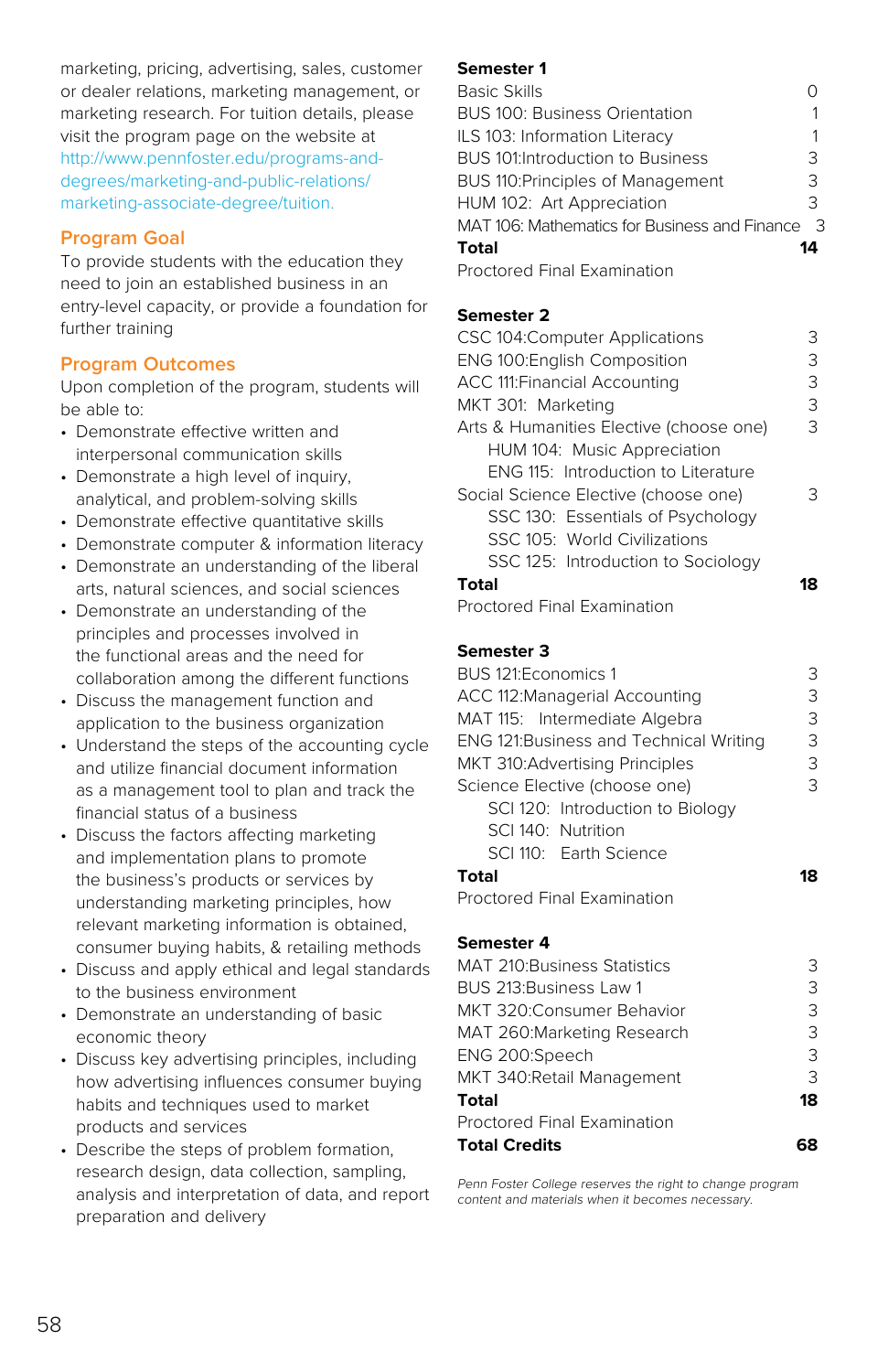# **Medical Assistant Associate of Science**

The Medical Assistant Associate Degree Program will fll the needs of students who are seeking to become Medical Assistants. Under the guidance of a physician/practitioner, medical assistants prep examination rooms, take vital signs, assist in minor surgical procedures, give injections, perform venipuncture, assist in laboratory operations, and administer electrocardiograms. Medical Assistants also perform administrative duties, including patient communications, maintaining patient records, billing, scheduling appointments, ordering supplies, and processing insurance claims.

Students in this program must participate in weekly online classes and discussion board activity. In the fourth semester, students will be required to take a Clinical Procedures Lab course. Each individual skill is documented with an accompanying form. Students are required to record themselves performing the skill or perform the skill under the supervision of an approved proctor. A proctor is needed to validate the blood pressure, pulse, and other types of skills that cannot be verified by videotape alone. Additionally, students will contribute a post to a weekly discussion board, as well as respond to their peers' posts. Each discussion board assignment gives the students the opportunity to perform critical thinking and apply their knowledge to scenarios and real-life issues that medical assistants face today in the workplace.

Students will also be required to complete a medical externship in the fourth semester. When students complete Clinical Procedures Theory, Medical Surgical Procedure, and Clinical Procedures Lab, they will begin externing in a healthcare setting. Students will use knowledge and skills derived from the Medical Assistant Program to demonstrate competencies in the areas of clinical, administrative, and general medical assisting. The externship will require at least 160 hours of practice. Students are encouraged to participate in the selection of externship sites.

Students will need access to high-speed internet, a Microsoft® Windows® based computer running Windows 10® or later,

Microsoft® Office 2019 or 365, and an email account to complete their program with Penn Foster. Student must also have the ability to install software, watch and listen to videos via speakers or headset, and have the ability to connect to Universal Serial Bus (USB) devices on their computer. Students will need to have access to a recording device. Students must have a clear understanding on how to operate the recording devise and the ability to upload recorded files. For tuition details, please visit the program page on the website at [http://www.pennfoster.edu/programs-and](http://www.pennfoster.edu/programs-and-degrees/medical-and-health-careers/medical-assistant-associate-degree/tuition)[degrees/medical-and-health-careers/medical](http://www.pennfoster.edu/programs-and-degrees/medical-and-health-careers/medical-assistant-associate-degree/tuition)[assistant-associate-degree/tuition.](http://www.pennfoster.edu/programs-and-degrees/medical-and-health-careers/medical-assistant-associate-degree/tuition)

# **Program Goal**

The Medical Assistant Associate's Degree program will provide students with the concepts and skills to gain employment in the out-patient setting. Students will be prepared to perform administrative and clinical duties under the direction of a physician, mid-level provider, or licensed nurse.

# **Program Outcomes**

Upon completion of the program, students will be able to:

#### **General Orientation**

Replace all program outcomes with:

- Demonstrate a high-level of proficiency in
- analytical, quantitative, and problem-solving skills
- Demonstrate computer and information literacy
- Demonstrate effective written and interpersonal communication skills using correct medical terminology
- Discuss elements of the liberal arts and social sciences as they relate to human behavior and expression
- Explain the role, responsibilities, scope of practice, standards of care, and credentials of medical assistants
- Using correct terminology, differentiate among the structures and their functions within the six levels of structural organization of the human body
- Explain the importance of diet and nutrition including the elements of a proper diet, nutrition guidelines, and options for patients that require special diets or diet modifications
- Identify etiology, processes, symptoms, and treatments for common diseases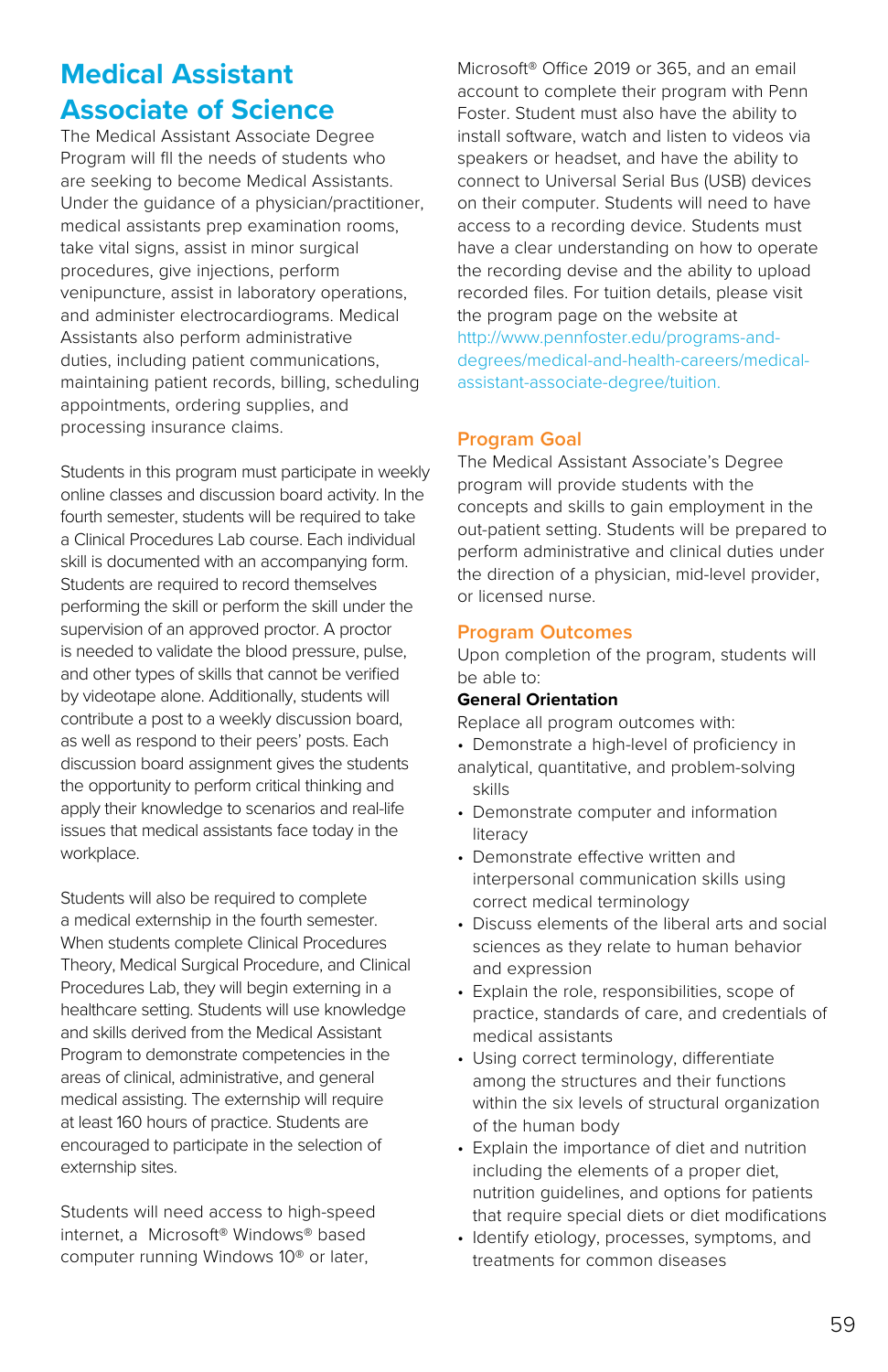- Apply ethical standards and legal responsibilities, including those related to the confidentiality of personal health information, to patient care
- Perform clinical and laboratory procedures applicable to the role of medical assistant in medical office and laboratory settings
- Perform administrative duties applicable to the role of a medical assistant in medical office and laboratory settings.

#### **Anatomy and Physiology**

- Comprehend and explain to the patient the importance of diet and nutrition. Effectively convey and educate patients regarding the proper diet and nutrition guidelines. Identify categories of patients that require special diets or diet modifications
- Identify the body systems, their structure and functions, and common diseases, symptoms, and etiologies
- Apply the knowledge of all body systems, their structure and functions, and common diseases, symptoms, and etiologies
- Explain the disease processes and treatment modalities.

### **Medical Terminology**

- Identify the basic structural parts of a word (i.e., root, prefix, suffix, combinations, spelling and definitions)
- Build medical terms from roots/suffixes to understand the word element combinations that create medical terminology
- Understand the various medical terminology for each specialty
- Identify acceptable medical abbreviations.

# **Medical Law and Ethics**

- Identify federal and state guidelines when documenting and releasing medical records or information
- Follow established policies when initiating or terminating medical treatment
- Identify the importance of maintaining liability coverage once employed in the industry
- Explain risk management procedures
- Comply with federal, state, and local health laws and regulations.

# **Psychology of Human Relations**

- Define abnormal behavior patterns
- Identify appropriate therapeutic communication skills when working/caring for patients with special needs
- Identify common stages that terminally ill patients go through and list organizations/ support groups that can assist patients and family members of patients struggling with

terminal illness

- Identify means of advocating on behalf of family/patients, having ability to deal and communicate with family
- Explain developmental stages of life
- Analyze the effect of hereditary, cultural, and environmental influences.

### **Basic Keyboarding/Computer Concepts**

- Perform basic keyboarding skills including:
	- Locating the keys on a keyboard
	- Typing medical correspondence & basic reports
	- Demonstrate the proper use of office machines, computerized systems, and medical software such as:
	- Efficiently maintain and understand different types of medical correspondence and medical reports
	- Apply computer application skills using a variety of different electronic programs including both practice management software and EMR software.

### **Pharmacology**

- Demonstrate accurate occupational math and metric conversions for proper medication administration
- Properly utilize PDR, drug catalog, and other drug references to identify a drug's classification, usual dosage, usual side effects, and contraindications
- Identify common abbreviations that are accepted in prescription writing
- Identify legal aspects of writing prescriptions. including federal and state laws
- Comply with federal, state, and local health laws and regulations.

# **Medical Office/Business Procedures/ Management**

- Perform basic clerical functions
- Prepare medical records
- Schedule appointments
- Apply concepts for office procedures
- Locate resources and information for patients and employers
- Schedule inpatient and outpatient admissions
- Post entries on a day sheet
- Perform billing and collection procedures
- Perform accounts payable procedures
- Perform accounts receivable procedures
- Post adjustments
- Process credit balances
- Process refunds
- Post non-sufficient funds
- Post collection agency payments
- Apply third-party guidelines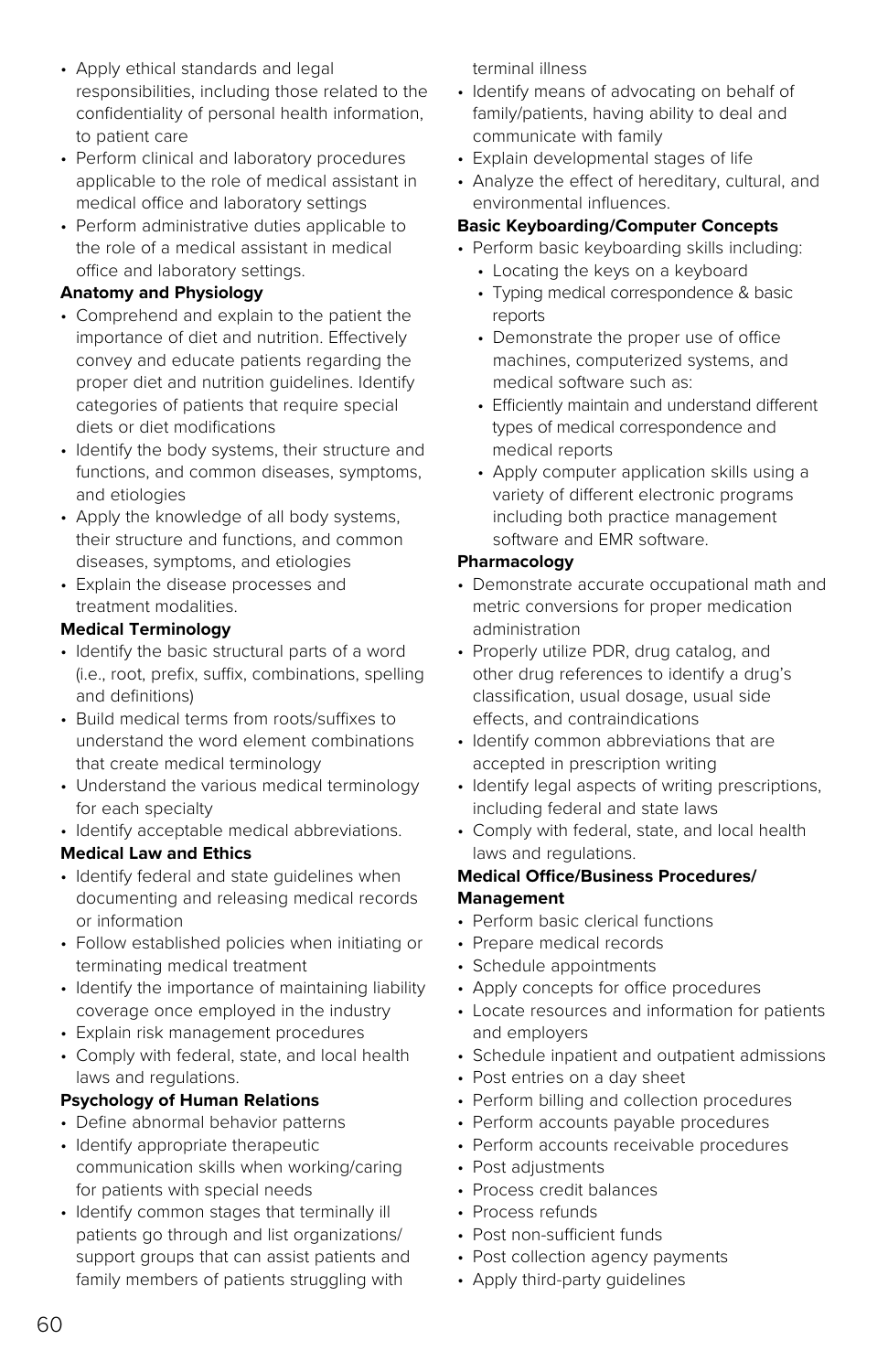- Obtain managed care referrals & precertifications
- Perform diagnostic and procedural coding
- Prepare and submit insurance claims
- Use physician fee schedule
- Use manual or computerized bookkeeping systems
- Maintain medical facility
- Perform routine maintenance of administrative and clinical equipment
- Maintain inventory equipment and supplies
- Recognize effective communication techniques
- Communicate on the recipient's level of comprehension
- Serve as a liaison between physician & others
- Use proper telephone techniques
- Interview effectively
- Use pertinent medical terminology
- Receive, organize, prioritize, and transmit information expediently
- Recognize and respond to verbal and nonverbal communication
- Perform fundamental writing skills including correct grammar, spelling, and formatting techniques when writing prescriptions, documenting medical records, etc.
- Adapt to individualized needs
- Apply electronic technology.

#### **Medical Office Clinical Procedures**

- Obtain chief complaint, recording patient history
- Apply principles of aseptic techniques and infection control
- Take vital signs
- Recognize various treatment protocols
- Recognize emergencies and treatments and minor office surgical procedures
- Screen and follow up patient test results
- Maintain medication and immunization records
- Wrap items for autoclaving
- Use standard precautions
- Prepare oral and parenteral medications as directed by physician
- Administer oral and parenteral medications as directed by physician
- Prepare examination room and treatment area
- Prepare patient for examinations & treatments • Assist physician with routine and specialty
- examinations and treatments
- Assist physician with minor office surgical procedures
- Perform:
	- Electrocardiograms
	- Respiratory testing
	- Telephone and in-person screening
	- Sterilization techniques
	- First aid and CPR
	- Advise patients of office policies and procedures
	- Instruct patients with special needs
	- Teach patients methods of health promotion and disease prevention.

### **Medical Laboratory Procedures**

- Practice quality control
- Perform selected CLIA-waived tests that assist with diagnosis and treatment
- Urinalysis
- Hematology testing
- Chemistry testing
- Immunology testing
- Microbiology testing
- Kit testing
- Pregnancy
- Quick strep
- Dip sticks
- Dispose of biohazardous materials
- Collect, label, and process specimens
- Perform venipuncture
- Perform capillary puncture
- Perform wound collection procedures
- Obtain throat specimens for microbiological testing
- Instruct patients in the collection of a cleancatch mid-stream urine specimen
- Instruct patients in the collection of a fecal specimen.

#### **Career Development**

- Perform the essential requirements for employment such as resume writing, effective interviewing, dressing professionally, and following up appropriately
- Demonstrate professionalism by:
	- Exhibiting dependability, punctuality, and a positive work ethic
	- Exhibiting a positive attitude and a sense of responsibility
	- Maintaining confidentiality at all times
	- Being cognizant of ethical boundaries
	- Exhibiting initiative
	- Adapting to change
	- Expressing a responsible attitude
	- Being courteous and diplomatic
	- Conducting work within scope of education, training, and ability.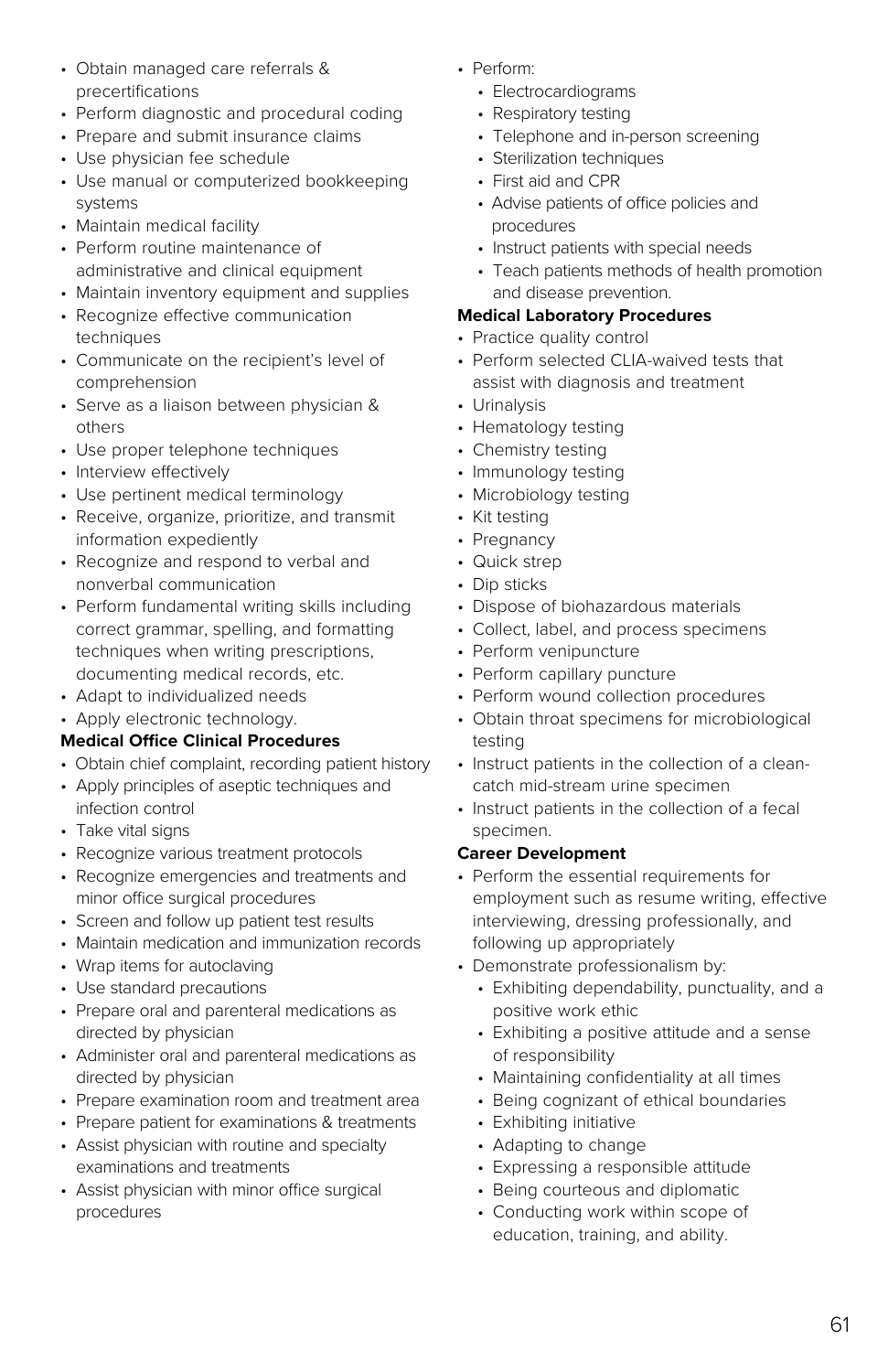| Semester 1<br><b>Credits</b>              |   |
|-------------------------------------------|---|
| HIT 100: Introduction to Allied Health    | 1 |
| 45 Lecture hours                          |   |
| ILS 103:Information Literacy              | 1 |
| 45 Lecture hours                          |   |
| CSC 104:Computer Applications             | 3 |
| 135 Lecture hours                         |   |
| <b>ENG 100: English Composition</b>       | 3 |
| 135 Lecture hours                         |   |
| ALH 105: Law, Ethics, and Confidentiality | 3 |
| in Allied Health                          |   |
| 135 Lecture hours                         |   |
| HIT 107: Medical Terminology              | 3 |
| 135 Lecture hours                         |   |
| Total                                     | Δ |
| Proctored Final Examination               |   |

| SCI 140:Nutrition                         | 3  |
|-------------------------------------------|----|
| 135 Lecture hours                         |    |
| SCI 135: Anatomy and Physiology 1         | 3  |
| 135 Lecture hours                         |    |
| SCI 136: Anatomy and Psychology 2         | 3  |
| 135 Lecture hours                         |    |
| Arts and Humanities Elective (choose one) | 3  |
| HUM 102: Art Appreciation                 |    |
| 135 Lecture hours                         |    |
| HUM 104: Music Appreciation               |    |
| 135 Lecture hours                         |    |
| ENG 115: Introduction to Literature       |    |
| 135 Lecture hours                         |    |
| ENG 121: Business and Technical Writing   | З  |
| 135 Lecture hours                         |    |
| HUM 106: Interpersonal Communication      | 1  |
| 45 Lecture hours                          |    |
| Total                                     | 16 |
| Proctored Final Examination               |    |

#### **Semester 3**

| HIT 115: Reimbursement Methodologies | っ  |
|--------------------------------------|----|
| 135 Lecture hours                    |    |
| HIT 203: Medical Coding              | 3  |
| 135 Lecture hours                    |    |
| HIT 130 Flectronic Medical Records   | 3  |
| 135 Lecture hours                    |    |
| SCI 130: Essentials of Psychology    | 3  |
| 135 Lecture hours                    |    |
| MAT 115: Intermediate Algebra        | 3  |
| 45 Lab hours                         |    |
| Total                                | 15 |
| Proctored Final Examination          |    |
|                                      |    |

#### **Semester 4**

ALH 201:Pharmacology 3 135 Lecture hours

| ALH 210: Clinical Procedures Theory         |    |
|---------------------------------------------|----|
| 135 Lecture hours                           |    |
| <b>MAS 215: Medical Surgical Procedures</b> | З  |
| 135 Lecture hours                           |    |
| MAS 205 Clinical Procedures Lab             | З  |
| 135 Lecture hours                           |    |
| MAS 225: Externship                         | 3  |
| 160 Externship hours                        |    |
| Total                                       | 15 |
| <b>Proctored Final Examination</b>          |    |
| <b>Total Credits</b>                        |    |
|                                             |    |

Length: 2,995 clock hours/208 weeks 65 Semester credit hours is equivalent to 2995 clock hours.

Residents of Minnesota will receive an Associate of Applied Science Degree upon completion of this degree program.

# **Paralegal Studies Associate of Science**

In the Paralegal Studies Program, the goal is to provide students with instruction in the subjects that would be most helpful to them as members of a legal team. Beyond that, the program also provides for general education in areas related to contemporary culture and issues relevant to the business community. Students receive training in office technology, communication, legal writing and research, and legal specialties. Graduates will have the necessary academic background to sit for the National Association of Legal Assistants certification examination, and to obtain an entry-level position as a paralegal with a law firm, corporate legal department, or government office. For tuition details, please visit the program page on the website at [http://www.pennfoster.edu/programs-and](http://www.pennfoster.edu/programs-and-degrees/legal-services/paralegal-studies-associate-degree/tuition)[degrees/legal-services/paralegal-studies](http://www.pennfoster.edu/programs-and-degrees/legal-services/paralegal-studies-associate-degree/tuition)[associate-degree/tuition.](http://www.pennfoster.edu/programs-and-degrees/legal-services/paralegal-studies-associate-degree/tuition)

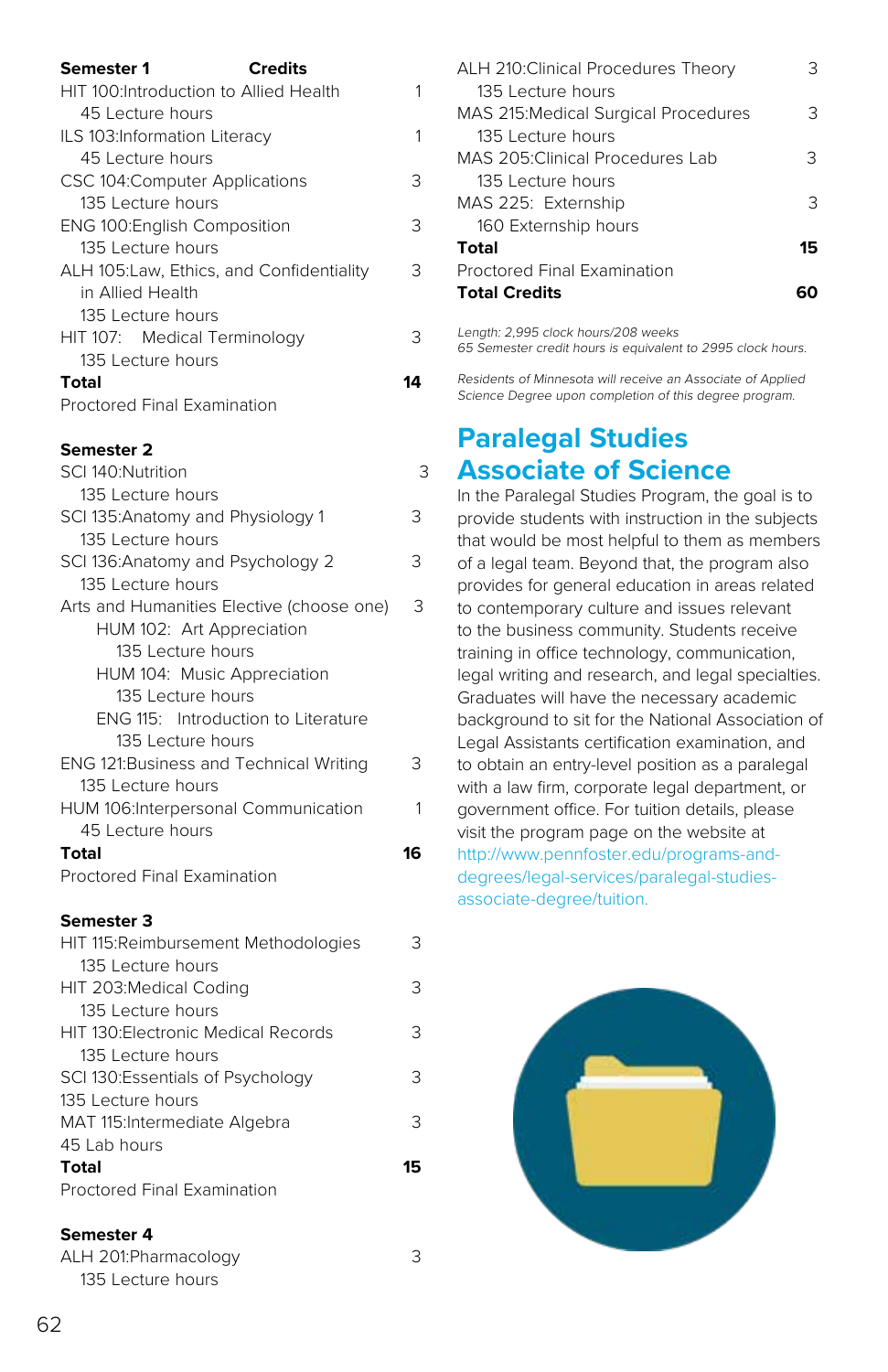# **Program Goal**

To prepare students for entry-level positions as paralegals or legal assistants or to provide a foundation for further training.

# **Program Outcomes**

Upon completion of the program, students will be able to:

- Demonstrate effective written and interpersonal communication skills
- Demonstrate a high level of inquiry, analytical, and problem-solving skills
- Demonstrate effective quantitative skills
- Demonstrate computer & information literacy
- Demonstrate an understanding of the liberal arts, natural sciences, and social sciences
- Discuss the legal system in the United States, including the origins and history of the law and the development of common law, statutory law, and constitutional law
- Understand when communications with clients and others are privileged and how to avoid conflicts of interest
- Recognize and use legal terminology appropriately
- Recognize ethical violations and understand ethical rules that regulate conduct of lawyers and paralegals
- Identify the paralegal's role in the interview process and discuss proper investigation techniques, including interviewing clients and witnesses and understanding types of testamentary evidence
- Discuss torts and defenses to tort actions and understand negligence, liability, and workers' compensation
- Describe different forms of business organization, the elements of contracts and rules pertaining to contracts, ownership of property, creditors and bankruptcy, and the law of agency
- Write an effective legal memorandum; state and characterize facts and legal arguments to best advance a legal position
- Research primary and secondary sources to determine relevant case law, find statutes and other information from appropriate sources using Lexis.com and other internet sources, and correctly cite sources
- Understand jurisdiction, venue, and evidence law; describe some important hearsay exceptions
- Understand how to prepare, file, and serve complaints and motions
- Explain criminal law and procedure, the elements of crimes, criminal defense, and the role of the Constitution
- Discuss the fundamental principles of law dealing with marriage, divorce, and parenthood
- Understand the paralegal's role in real estate transactions, including contracts, title abstraction, deeds, mortgages, closing documents, and leases; prepare preliminary drafts of commonly used documents
- Discuss the responsibilities of practicing paralegals in the field of wills, trusts, and estate administration, including preparing preliminary drafts of wills and trusts

# **Semester 1**

| PLS 101: Introduction to Paralegal Studies |               |
|--------------------------------------------|---------------|
| ILS 103: Information Literacy              |               |
| PLS 105: Legal Terminology                 | 2             |
| PLS 110: Ethics                            | $\mathcal{P}$ |
| CSC 104: Computer Applications             | 3             |
| ENG 100: English Composition               | 3             |
| CJS 123: Courts                            | 3             |
| PLS 114: Investigations and Interviews     | $\mathcal{P}$ |
| <b>Total</b>                               | 17            |
| Drastored Final Evemination                |               |

Proctored Final Examination

# **Semester 2**

| MAT 106: Mathematics for Business and Finance | 3  |
|-----------------------------------------------|----|
| PLS 121: Torts                                | З  |
| ENG 121: Business and Technical Writing       | 3  |
| BUS 121: Economics 1                          | 3  |
| Science Elective (Choose one)                 | З  |
| SCI 110: Farth Science                        |    |
| SCI 120: Introduction to Biology              |    |
| SCI 140: Nutrition                            |    |
| HUM 102: Art Appreciation                     | 3  |
| Total                                         | 18 |
| <b>Proctored Final Examination</b>            |    |

# **Semester 3**

| PLS 202: Legal Research and Writing     |    |
|-----------------------------------------|----|
| Social Science Elective (Choose one)    | 3  |
| SSC 105: World Civilizations            |    |
| SSC 125: Introduction to Sociology      |    |
| SSC 130: Essentials of Psychology       |    |
| PLS 205: Civil Litigation               | З  |
| Arts & Humanities Elective (Choose one) | З  |
| ENG 115: Introduction to Literature     |    |
| HUM 104: Music Appreciation             |    |
| MAT 115: Intermediate Algebra           | 3  |
| Total                                   | 16 |
| Proctored Final Examination             |    |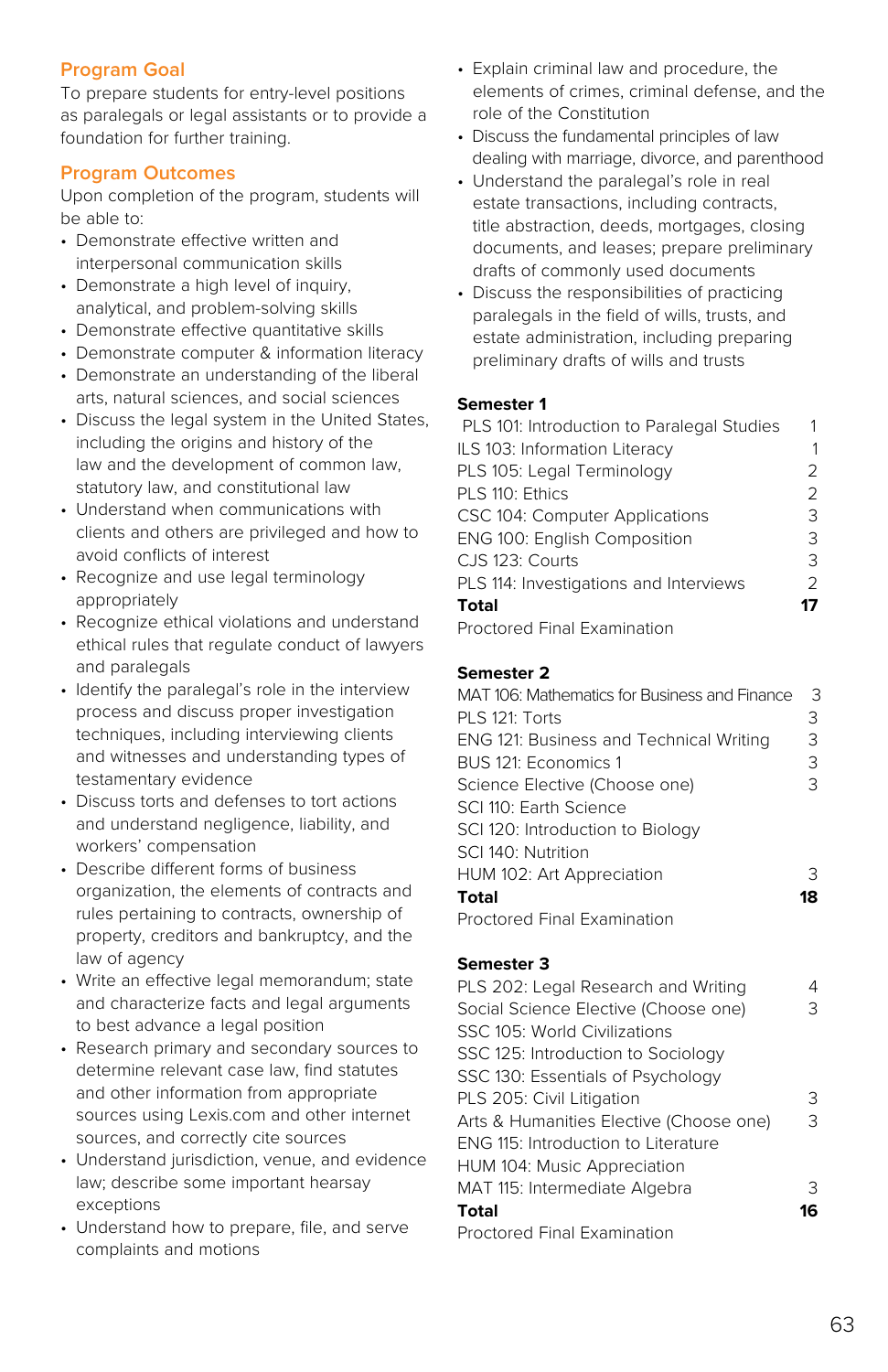| PLS 211: Criminal Litigation                     | 3  |
|--------------------------------------------------|----|
| BUS 315: Legal Environment of Business           | 3  |
| PLS 213: Family Law                              | 3  |
| PLS 215: Real Estate Law                         | 3  |
| PLS 217: Wills, Trusts and Estate Administration | 3  |
| ENG 200: Speech                                  | Κ  |
| Total                                            | 18 |
| <b>Total Credits</b>                             |    |

Penn Foster College reserves the right to change program content and materials when it becomes necessary.

Residents of Minnesota will receive an Associate of Applied Science Degree upon completion of this degree program.

# **Retail Management Associate of Science**

Penn Foster College is no longer enrolling into this program effective March 15, 2021.

The Retail Management Program provides a thorough background in the functional areas of retail management, finance/accounting, marketing, buying, and merchandising at the associate degree level. The program prepares men and women for a retail management career. Typical areas in which a graduate will have the necessary academic background to enter the field are merchandising, sales management, store management, marketing, e-commerce, and supply chain management. For tuition details, please visit the program page on the website at [http://www.pennfoster.edu/](http://www.pennfoster.edu/programs-and-degrees/apparel-and-textile/retail-management-associate-degree/tuition) [programs-and-degrees/apparel-and-textile/retail](http://www.pennfoster.edu/programs-and-degrees/apparel-and-textile/retail-management-associate-degree/tuition)[management-associate-degree/tuition](http://www.pennfoster.edu/programs-and-degrees/apparel-and-textile/retail-management-associate-degree/tuition).

#### **Program Goal**

The Retail Management Associate's Degree program prepares students for an entry-level position in the field of retail management.

#### **Program Outcomes**

Upon completion of the program, students will be able to:

- Demonstrate effective written and interpersonal communication skills
- Demonstrate a high level of inquiry, analytical, and problem-solving skills
- Demonstrate effective quantitative skills
- Demonstrate computer & information literacy
- Demonstrate an understanding of the liberal arts, natural sciences, and social sciences
- Discuss topics such as budgets and develop an understanding of financial statements
- Understand and apply how to develop pricing strategies for products or services marketed to the target customers of a firm
- Discuss the management function and application to the business organization and develop problem solving skills needed for management
- Apply the factors affecting marketing plans to promote the business's products or services through an understanding of marketing principles, consumer buying habits, and advertising strategies
- Demonstrate an understanding of the principles and processes involved in the functional areas and the need for collaboration among the different functions
- Demonstrate an understanding of macroeconomics as well as the modern market economy

#### **Semester 1**

| <b>Basic Skills</b>                           |   |
|-----------------------------------------------|---|
| <b>BUS 100: Business Orientation</b>          |   |
| ILS 103: Information Literacy                 | 1 |
| BUS 101: Introduction to Business             | 3 |
| BUS 110: Principles of Management             | 3 |
| MAT 106: Mathematics for Business and Finance | 3 |
| HUM 102: Art Appreciation                     | З |
| <b>Total</b>                                  |   |

#### **Semester 2**

| MKT 301: Marketing                         |               |
|--------------------------------------------|---------------|
| CSC 104: Computer Applications             | Κ             |
| ENG 100: English Composition               | 3             |
| SSC 130: Essentials of Psychology          | 3             |
| BUS 121: Economics 1                       | $\mathcal{R}$ |
| INT 114: Internet Marketing and E-Commerce | հ             |
| Total                                      | 18            |

#### **Semester 3**

| MAT 115: Intermediate Algebra              | Κ |
|--------------------------------------------|---|
| ENG 121: Business and Technical Writing    | З |
| ACC 111: Financial Accounting              | 3 |
| MKT 320: Consumer Behavior                 | 3 |
| <b>MAT 210: Business Statistics</b>        | 3 |
| General Education Elective (choose one)    | 3 |
| HUM 104: Music Appreciation                |   |
| <b>ENG 115: Introduction to Literature</b> |   |
|                                            |   |

#### **Semester 4**

| MKT 340: Retail Management                   | 3 |
|----------------------------------------------|---|
| BUS 310: Merchandising Planning and Buying 3 |   |
| ENG 200:Speech                               | 3 |
| MKT 260: Marketing Research                  | 3 |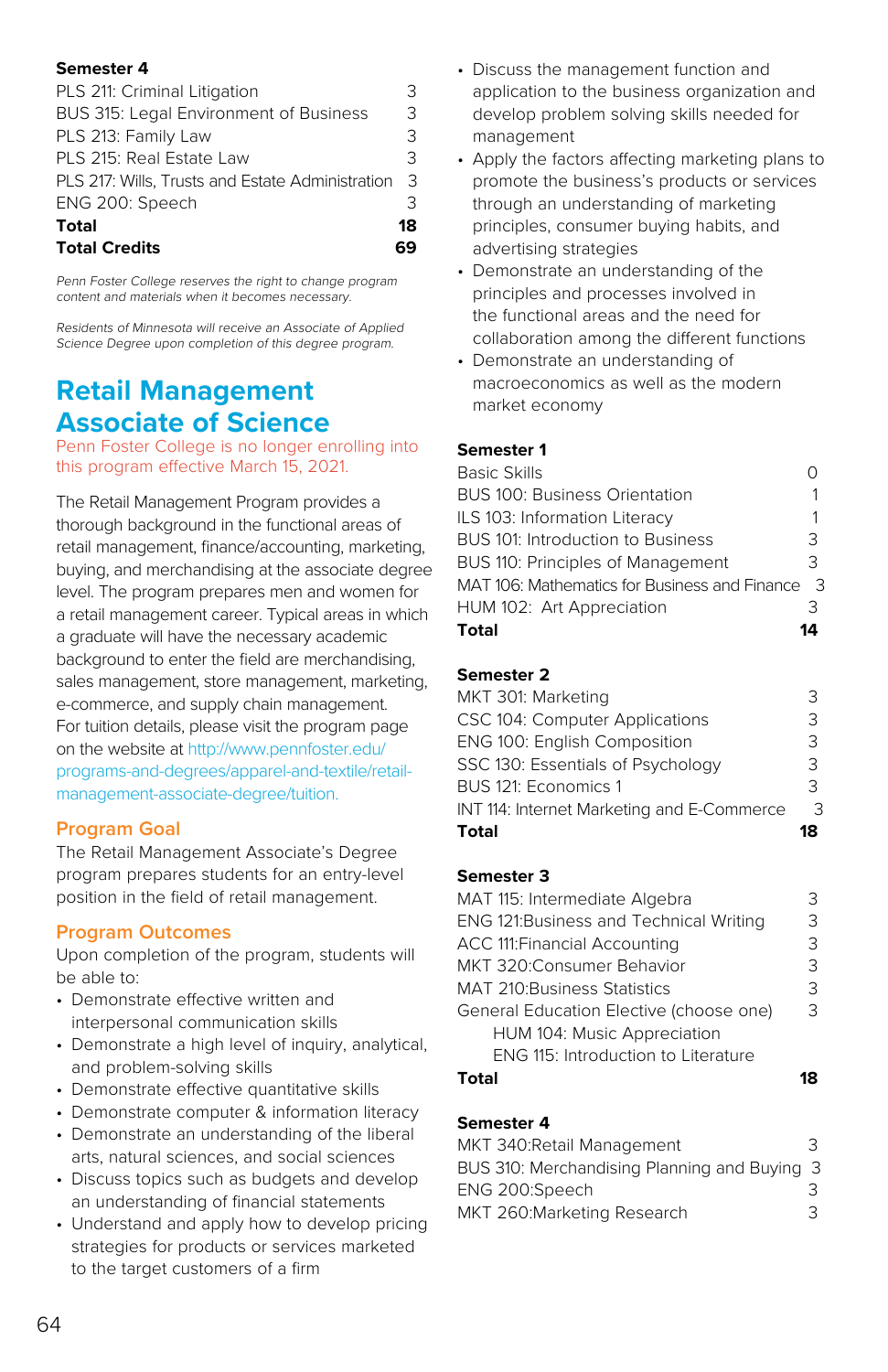| SCI 140: Nutrition              |    |
|---------------------------------|----|
| SCI 110: Earth Science          |    |
| BUS 220:Supply Chain Management | 3  |
| Total                           | 18 |
| <b>Total Credits</b>            |    |

# **Associate of Science Degree Programs**

# **Technology Department**

The Technology Department of Penn Foster College offers men and women a variety of career choices: Engineering Technology, Construction Technology, Industrial Electronics and Electrical Maintenance Technology, PC Maintenance Technology, Graphic Design, and Computer Information Systems. These degree programs provide the student with the full technical background needed to qualify for careers with today's complex technological equipment.

# **Foundation Skills for Technology Undergraduate Certificate Program**

This program provides students with a focused collection of courses designed to promote success in future college-level studies in technology-related fields. This program contains courses in math, writing/ basic English, science, computer technology, and visual communications. This variety of subjects will create a solid academic foundation for students planning to earn an A.S. degree in engineering or other technology-based curriculum. This program meets the prerequisite general-

education component of all Penn Foster A.S. programs in technology. For tuition details, please visit the program page on the website at [http://www.pennfoster.edu/programs-and](http://www.pennfoster.edu/programs-and-degrees/general-studies/foundation-skills-for-technology-undergraduate-certificate/tuition)[degrees/general-studies/foundation-skills-for](http://www.pennfoster.edu/programs-and-degrees/general-studies/foundation-skills-for-technology-undergraduate-certificate/tuition)[technology-undergraduate-certificate/tuition.](http://www.pennfoster.edu/programs-and-degrees/general-studies/foundation-skills-for-technology-undergraduate-certificate/tuition)

# **Program Goal**

To provide foundational knowledge and courses that meet the general education requirements of Penn Foster's technology degree programs.

### **Program Outcomes**

Upon completion of the program, students will be able to:

- Identify work habits and characteristics demonstrated by successful technicians, including the codes and standards that technicians must know
- Demonstrate effective quantitative skills by solving math problems using knowledge of the metric system, mathematical formulas, algebra, geometry, and trigonometry
- Demonstrate effective written and interpersonal communication skills
- Demonstrate proficient computer and information literacy skills and understand how to use the internet, library resources, and search engines, as well as word processing and spreadsheet software
- Explain the process for reading technical and construction drawings, blueprints, and computer-aided designs
- Discuss the principles that define and govern the physical universe in the areas of chemistry, physics, as well as earth and space sciences

| <b>Basic Skills</b>                   |   |
|---------------------------------------|---|
| MET 100:Orientation to                |   |
| <b>Engineering Technology</b>         |   |
| MAT 100: Foundation Skills in Math    | З |
| ENG 101: Foundation Skills in Writing | З |
| CSC 104: Computer Applications        | 3 |
| EST 100:Introduction to               |   |
| <b>Technical Drawings</b>             | Κ |
| SCI 167: Physical Science             | 3 |
| Total                                 |   |

# **Engineering Technology Associate of Science**

The Engineering Technology Associate Degree Program enables students to prepare and qualify for positions as an Engineering Technician in areas such as manufacturing plants, laboratories, construction companies, government agencies, engineering firms, and building contractors. For tuition details, please visit the program page on the website at [http://www.pennfoster.edu/programs-and](http://www.pennfoster.edu/programs-and-degrees/engineering-and-drafting/engineering-technology-associate-degree/tuition.)[degrees/engineering-and-drafting/engineering](http://www.pennfoster.edu/programs-and-degrees/engineering-and-drafting/engineering-technology-associate-degree/tuition.)[technology-associate-degree/tuition.](http://www.pennfoster.edu/programs-and-degrees/engineering-and-drafting/engineering-technology-associate-degree/tuition.)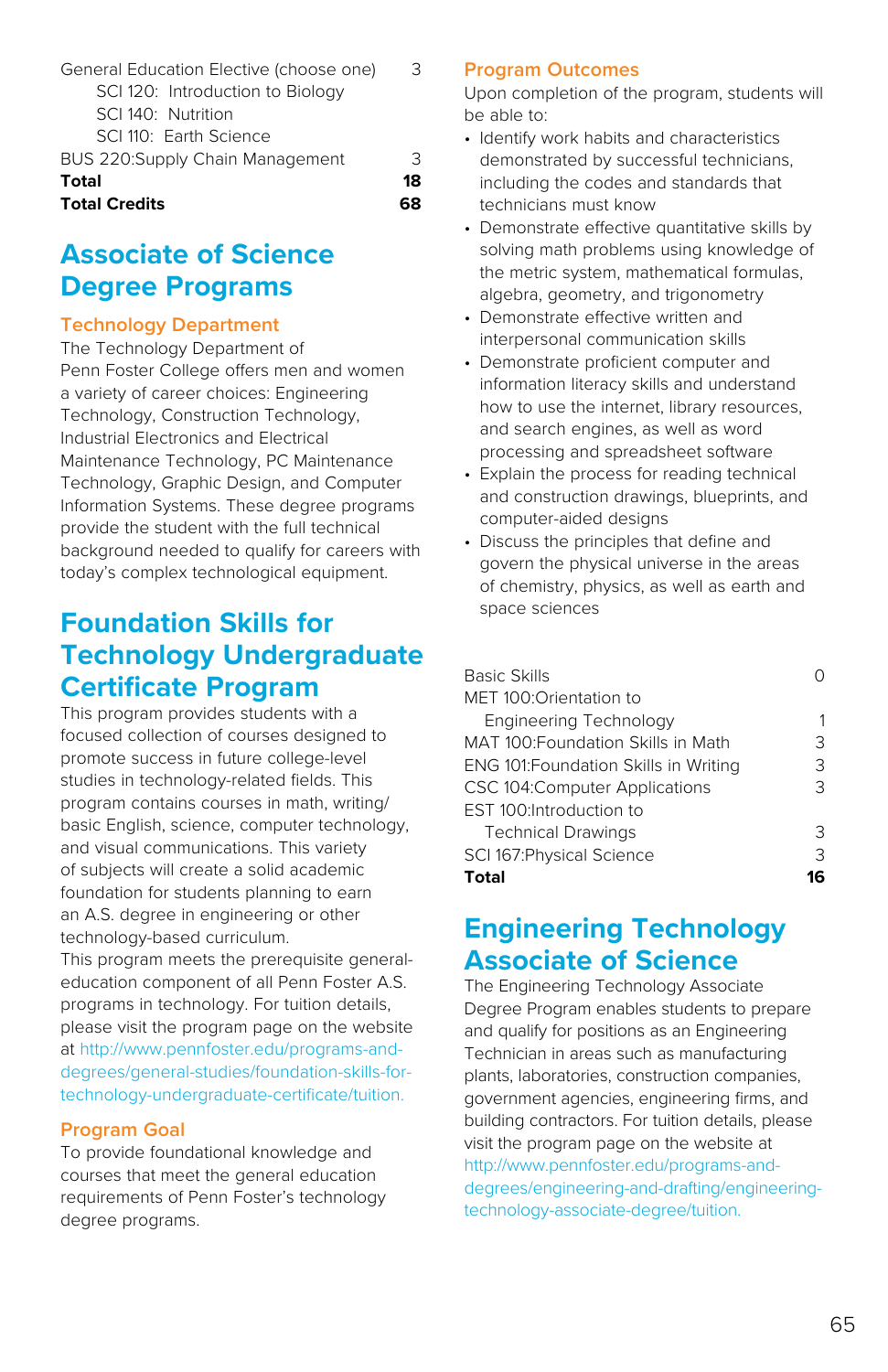# **Program Goal**

The overall program goal for the A.S. in Engineering Technology Degree is to prepare students for entry-level positions as engineering technicians.

### **Program Outcomes**

Upon completion of the program, students will be able to:

- Demonstrate effective written and interpersonal communication skills
- Demonstrate a high level of inquiry, analytical, and problem-solving skills
- Demonstrate effective quantitative skills
- Demonstrate proficient computer & information literacy skills
- Demonstrate an understanding of the liberal arts, natural sciences, and social sciences
- Recognize the work habits and characteristics that are demonstrated by successful technicians, including the codes and standards that technicians must know
- Read and interpret various types of technical drawings, including those used in engineering applications, and understand the basics of computer-aided design (CAD)
- Develop engineering graphics, utilizing orthographic projections, dimensioning, sectioning, tolerance, and threads
- Identify the basic terminology, theories, and applications relating to electricity and electronics, including the components and operation of electrical and electronic systems
- Identify various types of electric motors and describe how they are controlled; list the steps to use when troubleshooting electric motors and controllers
- Explain the methods, laws, and procedures used in engineering mechanics, including the branches of statics, dynamics, kinematics, and kinetics
- Identify manufacturing systems and processes, and recognize different materials used in

manufacturing and engineering applications

- Describe total quality management (TQM), materials and inventory management, inspection plans, measuring tools that collect quality data, and various statistical process control methods
- List the steps and materials used in the tool design process, including the design of workholding devices, jigs, presses, dies, and gages
- Understand the basic concepts of pneumatic systems and how they compare and contrast with hydraulic systems; identify the concepts related to the delivery of compressed air
- Recognize important safety facts and practices associated with electrical, chemical, fire, material-handling, and machine hazards
- Understand the fundamentals of designing machine elements, including developing an awareness of procedures and materials, identifying how forces and stresses affect materials, and recognizing machine components
- Demonstrate common technical skills employed by engineers, such as the use of manufacturing processing equipment, measuring devices and quality control equipment, and skills in the testing of materials

#### **Semester 1**

| <b>Basic Skills</b>                              |    |
|--------------------------------------------------|----|
| MET 100: Orientation to Engineering Technology   | 1  |
| MAT 100: Foundation Skills in Math               | 3  |
| <b>ENG 101: Foundation Skills in Writing</b>     | 3  |
| CSC 104: Computer Applications                   | 3  |
| EST 100: Introduction to                         |    |
| <b>Technical Drawings</b>                        | З  |
| SCI 167: Physical Science                        | 3  |
| Total                                            | 16 |
| Proctored Final Examination                      |    |
| <b>Semester 2</b>                                |    |
| EST 110: Manufacturing Materials and Processes 3 |    |

MAT 115: Intermediate Algebra 3

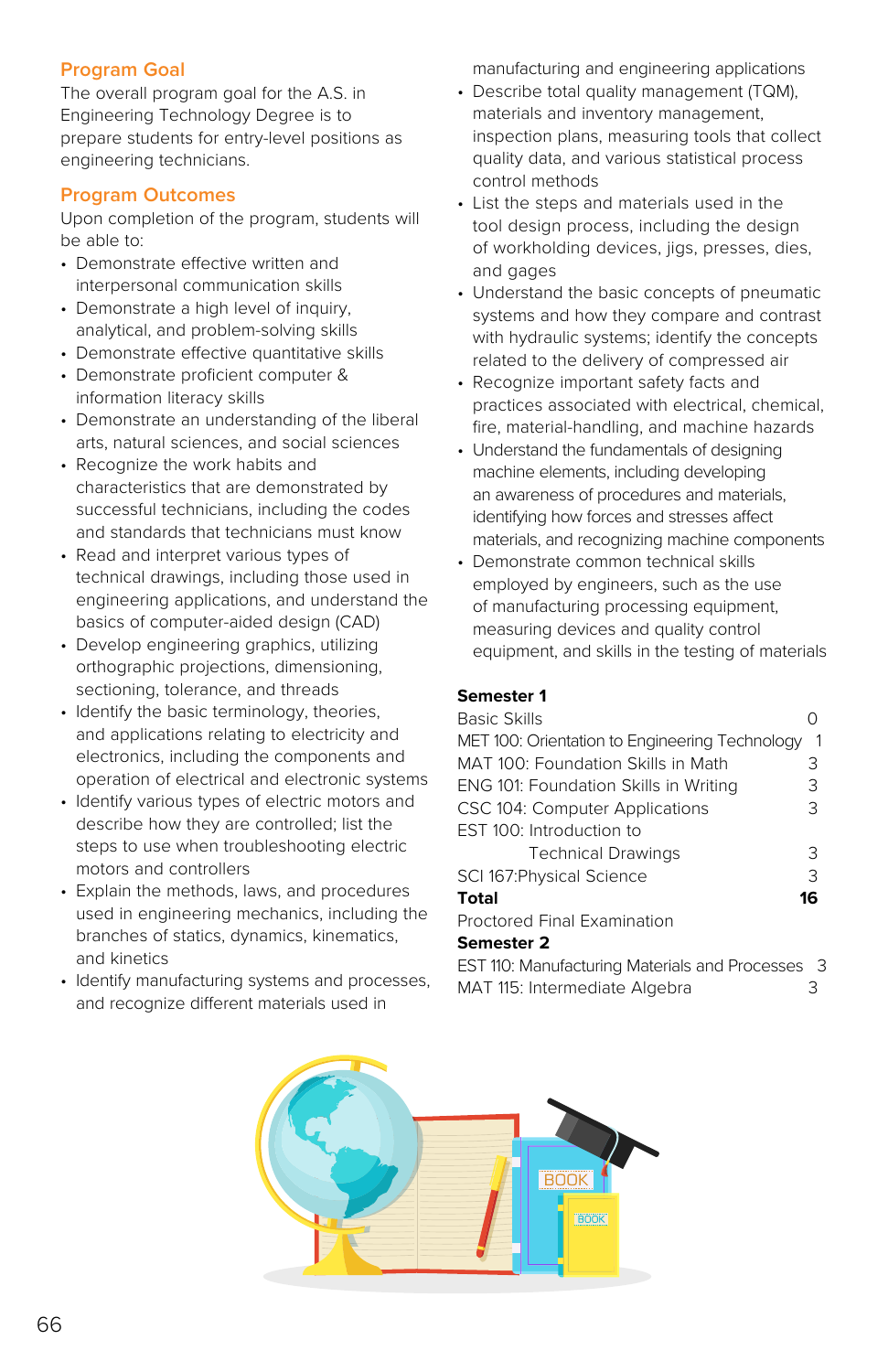| MET 202:Drafting with AutoCAD®          | 3  |
|-----------------------------------------|----|
| ENG 100: English Composition            | 3  |
| EET 115: Electrical-Electronics Theory  | 3  |
| Total                                   | 15 |
| <b>Proctored Final Examination</b>      |    |
| Semester 3                              |    |
| MET 170: Engineering Mechanics          | 3  |
| MET 221:Quality Control Systems         | 3  |
| MAT 222:Precalculus                     | 3  |
| Arts & Humanities Elective (choose two) | 6  |
| ENG 115: Introduction to Literature     |    |
| HUM 102: Art Appreciation               |    |
| HUM 104: Music Appreciation             |    |
| Total                                   | 15 |
| <b>Proctored Final Examination</b>      |    |
| Semester 4                              |    |
| EST 210:AutoCAD® Applications -         |    |
| <b>Engineering Technology</b>           | 3  |
| Technical Electives (choose two)        | 6  |
| EST 200: Fluid Power                    |    |
| IET 232: Programmable Logic Controllers |    |
| IET 237: Materials Management and       |    |
| <b>Inventory Control</b>                |    |
| IET 243: Industrial Safety              |    |
| MET 231: Mechanical Design 1            |    |
| MET 232: Mechanical Design 2            |    |
| MET 240: Electro/Mechanical Control     |    |
| Technology                              |    |
| MET 243: Tool Design                    |    |
| MET 248: Industrial Plastics            |    |
| Social Science Elective (choose two)    | 6  |
| BUS 121: Economics 1                    |    |
| SSC 125: Introduction to Sociology      |    |
| SSC 130: Essentials of Psychology       |    |
| MET 300:Precision Machining             | 3  |
| Total                                   | 18 |
| Proctored Final Examination             |    |
| <b>Total Credits</b>                    | 64 |

Penn Foster College reserves the right to change program content and materials when it becomes necessary.

# **Computer Information Systems Associate of Science**

The Computer Information Systems program will prepare students to obtain careers as entry-level application computer programmers, systems analysts, database administrators, and support specialists. Students will learn to use word processing, spreadsheet, database, and presentation software, HTML coding, programming in Java,™ systems analysis and design, programming with Visual Basic,® internet server environments, internet networking, and database technology. Students will need

access to high-speed internet, a Microsoft® Windows® based computer running Windows 10® or later, Microsoft® Office 2019 or 365, and an email account to complete their program with Penn Foster. For tuition details, please visit the program page on the website at [http://](http://www.pennfoster.edu/programs-and-degrees/computer-programming-and-support/computer-information-systems-associate-degree/tuition) [www.pennfoster.edu/programs-and-degrees/](http://www.pennfoster.edu/programs-and-degrees/computer-programming-and-support/computer-information-systems-associate-degree/tuition) [computer-programming-and-support/computer](http://www.pennfoster.edu/programs-and-degrees/computer-programming-and-support/computer-information-systems-associate-degree/tuition)[information-systems-associate-degree/tuition](http://www.pennfoster.edu/programs-and-degrees/computer-programming-and-support/computer-information-systems-associate-degree/tuition).

# **Program Goal**

The Computer Information Systems Associates Degree program prepares students for an entry-level position in the field of computer and information technology.

# **Program Outcomes**

- Demonstrate the ability to create programs following basic problem solving principles and guidelines common to all programming languages
- Demonstrate the ability to create and integrate documents using word processing, spreadsheet, and presentation software applications
- Demonstrate an understanding of communication systems used by computers to form networks and identify different networking implementation strategies and technologies available
- Demonstrate the ability to create and maintaining a database and how the collected data can be deployed
- Demonstrate an understanding of the system development cycle and the role of the systems analyst in developing business applications
- Demonstrate a high level of inquiry, analytical and problem-solving skills

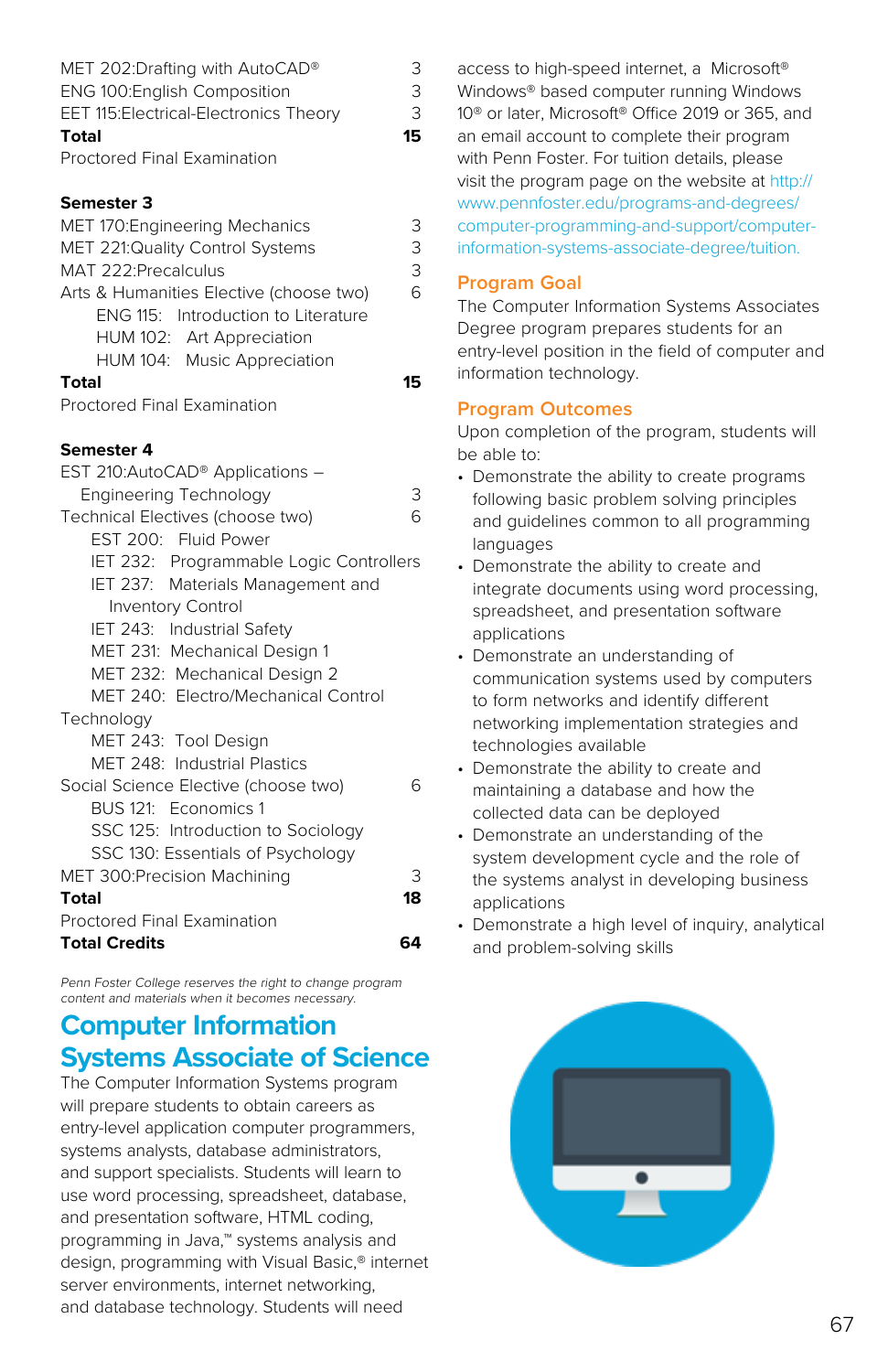- Demonstrate effective written and interpersonal communication skills
- Demonstrate a high level of inquiry, analytical, and problem-solving skills
- Demonstrate effective quantitative skills
- Demonstrate computer and information literacy
- Demonstrate an understanding of the liberal arts, natural sciences, and social sciences

| <b>Basic Skills</b>                      | Λ |
|------------------------------------------|---|
| INT 101: Computer Technology Orientation | 1 |
| ILS 103: Information Literacy            | 1 |
| MAT 115: Intermediate Algebra            | 3 |
| CSC 104: Computer Applications           | 3 |
| CSC 105: Introduction to Programming     | 3 |
| Social Science Elective (choose two)     | 6 |
| SSC 105: World Civilizations             |   |
| SSC 125: Introduction to Sociology       |   |
| SSC 130: Essentials of Psychology        |   |
| Total                                    |   |

# **Semester 2**

| Total                                            | 15. |
|--------------------------------------------------|-----|
| MAT 222: Precalculus                             | 3   |
| INT 128: Network Protocols and Internetworking 3 |     |
| <b>ENG 100: English Composition</b>              | 3   |
| INT 120: HTML Coding                             | 3   |
| CSC 221: Advanced PC Applications                | ੨   |

#### **Semester 3**

| ENG 121: Business and Technical Writing        | 3 |
|------------------------------------------------|---|
| CSC 218: Visual Basic                          | २ |
| INT 225: Introduction to Database Technology 3 |   |
| Science Elective (choose two)                  |   |
| SCI 110: Earth Science                         |   |
| SCI 120: Introduction to Biology               |   |
| SCI 140: Nutrition                             |   |
| Total                                          |   |

# **Semester 4**

| INT 215: Programming in Java™                   |    |
|-------------------------------------------------|----|
| CIS 245: Structured Systems Analysis and Design | -3 |
| Core Elective (choose two)                      | ีค |
| CSC 275: Computer Forensics                     |    |
| INT 114: Internet Marketing and E-Commerce      |    |
| INT 125: Internet Server Environment            |    |
| INT 130: Internet Security                      |    |
| INT 201: Website Project Management             |    |
| INT 205: Introduction to Internet Multimedia    |    |
| INT 210: Creating Web Pages with PHP            |    |
| INT 220: Programming in CGI/Perl                |    |
| INT 238: Multimedia and Interactive             |    |
| INT 242: Advanced Database Technology           |    |

Arts & Humanities Elective (choose two) 6 ENG 115: Introduction to Literature HUM 102: Art Appreciation HUM 104: Music Appreciation

# **Total 18**

# **Total Credits 65**

# **Construction Technology Associate of Science**

The Construction Technology Program enables students to prepare and qualify for more advanced positions in residential and light commercial construction, applying the learned principles of building technologies. The program provides a breadth of theory and knowledge in core subjects, electives, and general-education studies that provide the technical and managerial expertise that will allow for future advancement. For tuition details, please visit the program page on the website at [http://www.pennfoster.edu/](http://www.pennfoster.edu/programs-and-degrees/engineering-and-drafting/construction-technology-associate-degree/tuition) [programs-and-degrees/engineering-and](http://www.pennfoster.edu/programs-and-degrees/engineering-and-drafting/construction-technology-associate-degree/tuition)[drafting/construction-technology-associate](http://www.pennfoster.edu/programs-and-degrees/engineering-and-drafting/construction-technology-associate-degree/tuition)[degree/tuition.](http://www.pennfoster.edu/programs-and-degrees/engineering-and-drafting/construction-technology-associate-degree/tuition)

# **Program Goal**

The overall program goal for the A.S. in Construction Technology Degree is to prepare students to enter positions in residential and light commercial construction, applying the learned technical and managerial expertise that will allow for future advancement.

# **Program Outcomes**

- Demonstrate effective written and interpersonal communication skills
- Demonstrate a high level of inquiry, analytical, and problem-solving skills
- Demonstrate effective quantitative skills
- Demonstrate proficient computer & information literacy skills
- Demonstrate an understanding of the liberal arts, natural sciences, and social sciences
- Recognize appropriate techniques for administering and evaluating construction contracts, documents, and codes
- Estimate costs and quantities, and determine how to evaluate materials for construction projects
- Demonstrate the methods of surveying measurements and perform calculations to determine the strength of various construction materials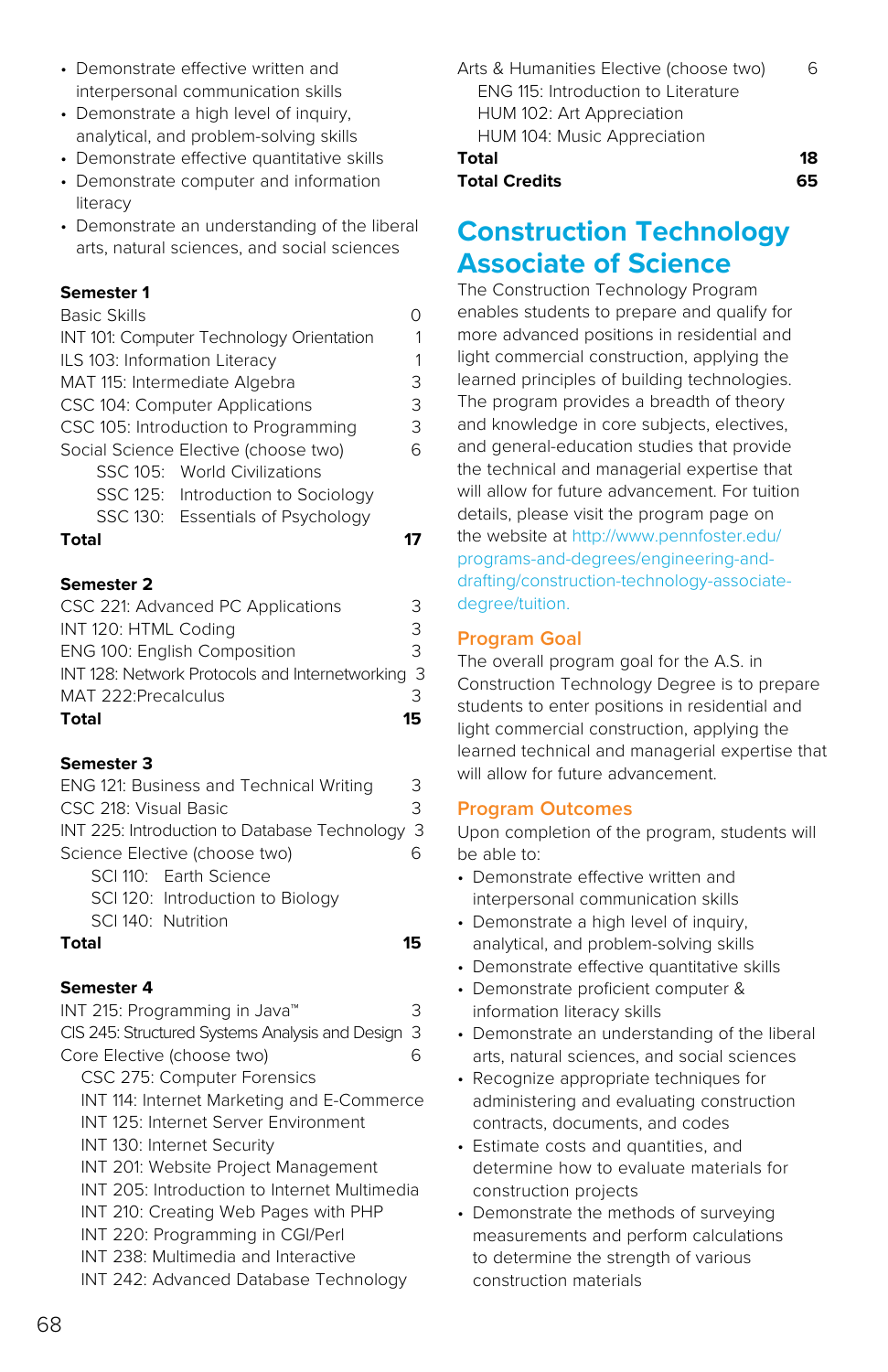- Develop and interpret various types of engineering drawings used in the construction field, including computer-aided design (CAD)
- Describe types of materials and management and building practices used in the construction industry
- Interpret and identify nationally accepted code requirements and industry standards necessary for application of construction materials

| <b>Basic Skills</b>                               |    |
|---------------------------------------------------|----|
| MET 100: Orientation to Engineering Technology    |    |
| MAT 100: Foundation Skills in Math                | З  |
| ENG 101: Foundation Skills in Writing             | 3  |
| CSC 104:Computer Applications                     | 3  |
| <b>EST 100:Introduction to Technical Drawings</b> | 3  |
| SCI 167: Physical Science                         | 3  |
| Total                                             | 16 |
| <b>Proctored Final Examination</b>                |    |

### **Semester 2**

| BCT 110: Introduction to Construction Technology 3 |     |
|----------------------------------------------------|-----|
| MET 202: Drafting with AutoCAD®                    | 3   |
| ENG 121: Business and Technical Writing            | 3   |
| MAT 115: Intermediate Algebra                      | Κ   |
| BCT 125: Construction Materials and Methods        | - 3 |
| Total                                              | 15  |
| Department Final Funnaination                      |     |

Proctored Final Examination

# **Semester 3**

| MAT 222: Precalculus                         |   |
|----------------------------------------------|---|
| BCT 210:Statics/Strengths of                 |   |
| <b>Construction Materials</b>                | 3 |
| BCT 249: Basic Surveying and Measurement     | 3 |
| Social Science Elective (choose two)         | ี |
| SSC 105: World Civilizations                 |   |
| SSC 125: Introduction to Sociology           |   |
| SSC 130: Essentials of Psychology            |   |
| EST 215: AutoCAD Applications - Construction | 3 |
| Total                                        |   |

Proctored Final Examination

# **Semester 4**

Technical Elective (choose two) 6 BCT 160: Architectural Drawing BCT 220: Building Systems BCT 250: Codes and Specifications BCT 280: Architectural Design BCT 260: Construction Estimating BCT 275: Construction Planning and Control BCT 255: Green Building Practices

| Arts & Humanities Elective (choose two)     | h  |
|---------------------------------------------|----|
| ENG 115: Introduction to Literature         |    |
| HUM 102: Art Appreciation                   |    |
| HUM 104: Music Appreciation                 |    |
| BCT 300: Drafting and Engineering Mechanics | -3 |
| Total                                       | 15 |
| Proctored Final Examination                 |    |
| <b>Total Credits</b>                        |    |

# **Graphic Design Undergraduate Certificate**

This program will teach students the essential knowledge and skills needed to use commercial software packages for graphic design in print and web-based applications. Students will learn the basics of graphic design theory and how to apply that theory using industry accepted software packages. The program also includes complimentary courses in typography and corporate and personal portfolio development. All of the course credits earned with this program are transferable to the Associate of Science Degree in Graphic Design. For tuition details, please visit the program page on the website at [http://www.pennfoster.](http://www.pennfoster.edu/programs-and-degrees/web-and-graphic-design/graphic-design-undergraduate-certificate/tuition) [edu/programs-and-degrees/web-and-graphic](http://www.pennfoster.edu/programs-and-degrees/web-and-graphic-design/graphic-design-undergraduate-certificate/tuition)[design/graphic-design-undergraduate](http://www.pennfoster.edu/programs-and-degrees/web-and-graphic-design/graphic-design-undergraduate-certificate/tuition)[certificate/tuition.](http://www.pennfoster.edu/programs-and-degrees/web-and-graphic-design/graphic-design-undergraduate-certificate/tuition)

# **Program Goal**

The Graphic Design undergraduate certificate program prepares students to use Adobe® software for graphic design and production in a current career or to continue their graphic design education.

# **Program Outcomes**

- Identify different career options available to digital artists
- Understand the correct use of color and its effectiveness in creating designs
- Describe the formal elements of design, including line, shape, form, direction, texture, value, color, and composition
- Use Adobe Illustrator® to create graphics illustrations for print, multimedia and the web
- Use Adobe Photoshop® to create high quality photos, graphics for product illustrations, logos, animations, and websites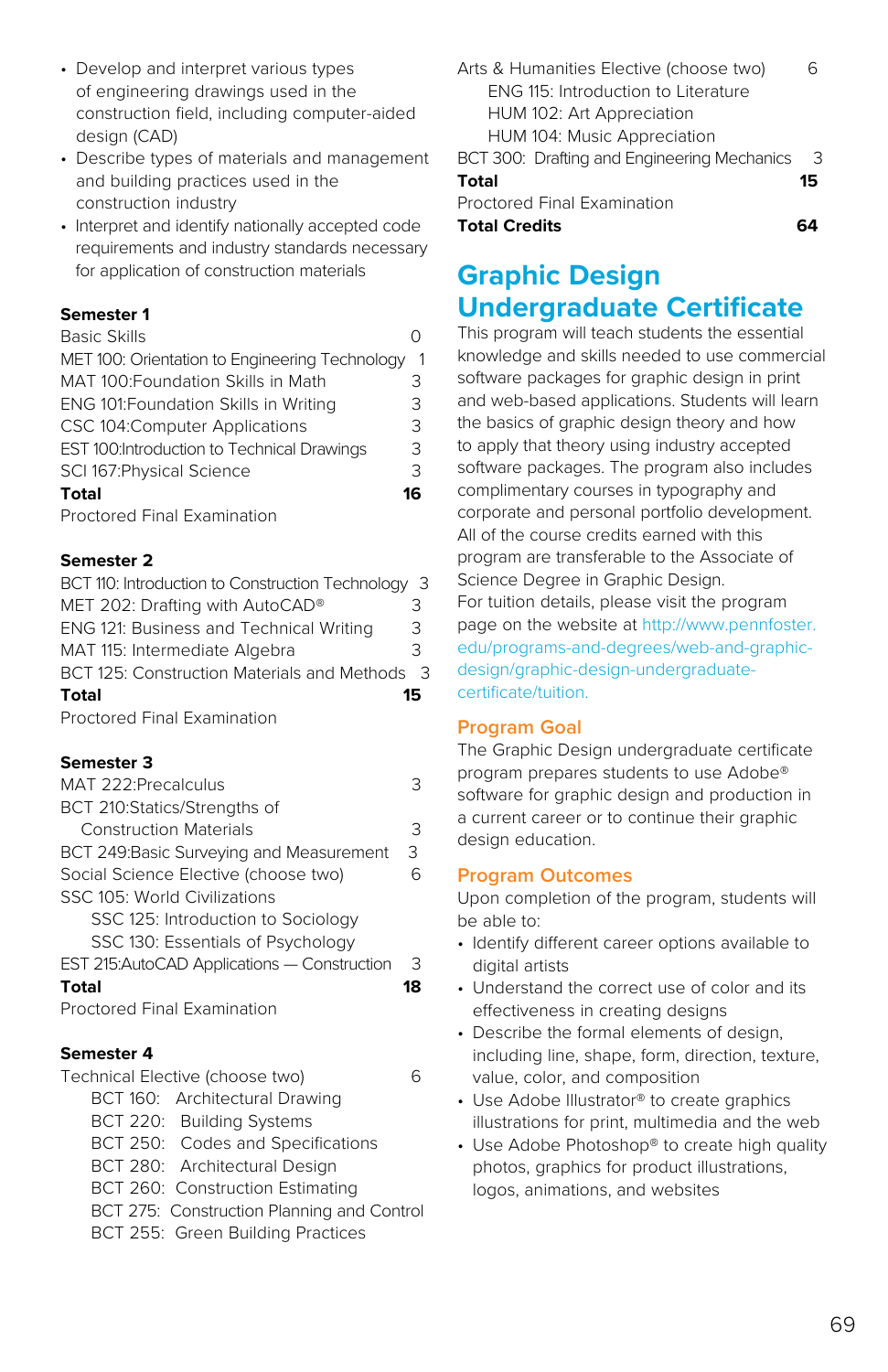- Use Adobe Illustrator® or Adobe Photoshop® to enhance words, phrases or quotations, to communicate effectively with the audience, and use both traditional and contemporary typographic skill
- Use Adobe InDesign® to design an image, brochure, magazine or web page to reach target audiences with printed publications that can be repurposed into interactive digital documents for delivery on the Web and on mobile and tablet devices
- Use brand information to design a package that's appropriate for the target audiences
- Discuss general manufacturing and printing processes related to packaging design
- Create an effective, interactive web-based portfolio to use during a job search

| <b>Basic Skills</b>                       |   |
|-------------------------------------------|---|
| <b>GRD 101:Graphic Design Orientation</b> |   |
| GRD 105:Color Theory                      | З |
| GRD 110: Introduction to Graphic Design   | З |
| GRD 115: Graphic Design and Production    |   |
| (Illustrator®)                            | З |
| GRD 130: Photo Image Editing 1            | 3 |
| GRD 135: Photo Image Editing 2            | 3 |
| GRD 201: Typography                       | 3 |
| GRD 205: Electronic Publishing            | 3 |
| GRD 212: Corporate Design                 | З |
| GRD 220:Web Design                        | 3 |
| GRD 225: Portfolio Development            | З |
| Total                                     |   |

Proctored Final Examination

# **Graphic Design Associate of Science**

Graphic Design will prepare students for careers in the graphics industry as designers, commercial artists, and computer graphic designers. Such positions combine the skills of graphic art, graphic design, Web graphic arts design, and desktop publishing. Students will receive the training and the portfolio necessary to interview for entry-level positions in advertising agencies, design studios, publishing houses, and corporate communications departments. For tuition details, please visit the program page on the website at [http://www.pennfoster.edu/programs-and](http://www.pennfoster.edu/programs-and-degrees/web-and-graphic-design/graphic-design-associate-degree/tuition)[degrees/web-and-graphic-design/graphic-design](http://www.pennfoster.edu/programs-and-degrees/web-and-graphic-design/graphic-design-associate-degree/tuition)[associate-degree/tuition.](http://www.pennfoster.edu/programs-and-degrees/web-and-graphic-design/graphic-design-associate-degree/tuition)

# **Program Goal**

The Graphic Design Degree program prepares students for an entry-level position in the design industry.

# **Program Outcomes**

- Identify different career options available to digital artists
- Understand the correct use of color and its effectiveness in creating designs
- Describe the formal elements of design, including line, shape, form, direction, texture, value, color, and composition
- Use Adobe Illustrator® to create graphics illustrations for print, multimedia and the web
- Use Adobe Photoshop® to create high quality photos, graphics for product illustrations, logos, animations, and websites
- Use Adobe Illustrator® or Adobe Photoshop® to enhance words, phrases or quotations, to communicate effectively with the audience, and use both traditional and contemporary typographic skill
- Use Adobe InDesign® to design an image, brochure, magazine or web page to reach target audiences with printed publications that can be repurposed into interactive digital documents for delivery on the Web and on mobile and tablet devices
- Use brand information to design a package that's appropriate for the target audiences
- Discuss general manufacturing and printing processes related to packaging design
- Design and launch a web page using HTML and XHTML
- Design user friendly and visually appealing web pages that include multimedia features such as animation
- Use Adobe Animate® and basic animation skills to create effective, entertaining, and interactive animations
- Demonstrate effective written and interpersonal communication skills
- Demonstrate a high level of inquiry, analytical, and problem-solving skills
- Demonstrate effective quantitative skills
- Demonstrate computer & information literacy
- Demonstrate an understanding of the liberal arts, natural sciences, and social sciences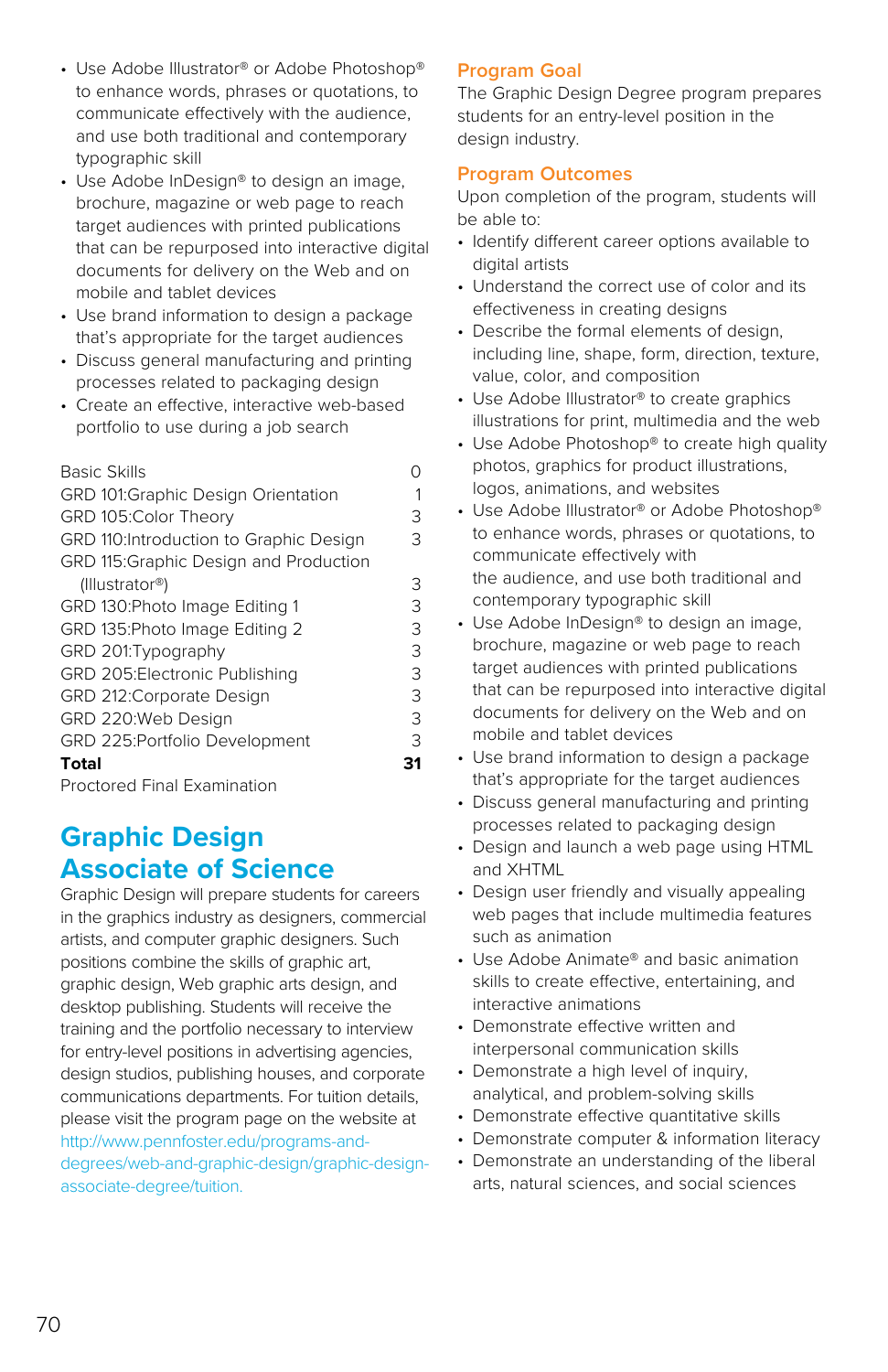| <b>Basic Skills</b>                    | ი  |
|----------------------------------------|----|
| GRD 101:Graphic Design Orientation     | 1  |
| ILS 103:Information Literacy           | 1  |
| CSC 104: Computer Applications         | 3  |
| GRD 105:Color Theory                   | 3  |
| ENG 100: English Composition           | 3  |
| GRD 110:Introduction to Graphic Design | 3  |
| <b>Total</b>                           | 14 |
| Proctored Final Examination            |    |

### **Semester 2**

| Total                                        | 15 |
|----------------------------------------------|----|
| GRD 130: Photo Image Editing 1               | 3  |
| (Illustrator®)                               |    |
| GRD 115: Graphic Design and Production       | 3  |
| INT 205: Introduction to Internet Multimedia | 3  |
| GRD 201: Typography                          | 3  |
| HUM 102:Art Appreciation                     | 3  |

Proctored Final Examination

### **Semester 3**

| GRD 135: Photo Image Editing 2                 | 3  |
|------------------------------------------------|----|
| GRD 212: Corporate Design                      | 3  |
| GRD 205:Electronic Publishing                  | 3  |
| <b>ENG 121: Business and Technical Writing</b> | 3  |
| MAT 115: Intermediate Algebra                  | 3  |
| SSC 130:Essentials of Psychology               | 3  |
| Total                                          | 18 |
| <b>Proctored Final Examination</b>             |    |
| Semester 4                                     |    |
| GRD 220:Web Design                             | 3  |
| Science Elective (choose one)                  | 3  |
| SCI 110: Earth Science                         |    |
| SCI 120: Introduction to Biology               |    |
| SCI 140: Nutrition                             |    |
| INT 120:HTML Coding                            | 3  |
| INT 238: Multimedia and Interactive            | 3  |
| GRD 222:Dreamweaver                            | 3  |
| GRD 225: Portfolio Development                 | 3  |
| Total                                          | 18 |
| <b>Proctored Final Examination</b>             |    |
| <b>Total Credits</b>                           | 65 |

Penn Foster College reserves the right to change program content and materials when it becomes necessary.

Residents of Minnesota will receive an Associate of Applied Science Degree upon completion of this degree program.

# **Industrial Electronics & Electrical Maintenance Technology Associate of Science**

The Industrial Electronics and Electrical Maintenance Technology Associate Degree Program enables students to prepare and qualify for positions where they will be able to help design, troubleshoot, and maintain electrical and electronic equipment. For tuition details, please visit the program page on the website at [https://](https://www.pennfoster.edu/programs-and-degrees/engineering-and-drafting/industrial-electronics-and-electrical-maintenance-technology-associate-degree) [www.pennfoster.edu/programs-and-degrees/](https://www.pennfoster.edu/programs-and-degrees/engineering-and-drafting/industrial-electronics-and-electrical-maintenance-technology-associate-degree) [engineering-and-drafting/industrial-electronics](https://www.pennfoster.edu/programs-and-degrees/engineering-and-drafting/industrial-electronics-and-electrical-maintenance-technology-associate-degree)[and-electrical-maintenance-technology-associate](https://www.pennfoster.edu/programs-and-degrees/engineering-and-drafting/industrial-electronics-and-electrical-maintenance-technology-associate-degree)[degree](https://www.pennfoster.edu/programs-and-degrees/engineering-and-drafting/industrial-electronics-and-electrical-maintenance-technology-associate-degree).

# **Program Goal**

The overall program goal for the A.S. in Industrial Electronics and Electrical Maintenance Technology Degree is to prepare students to enter positions in which they'll help design, troubleshoot, and maintain electrical and electronic equipment.

# **Program Outcomes**

- Recognize the work habits and characteristics that are demonstrated by successful technicians, including the codes and standards that technicians must know
- Read and interpret various types of technical drawings, including those used in electrical/ electronics applications, and understand the basics of computer-aided design (CAD)
- Develop schematics, line drawings, and panel prints used for the design, manufacture, and maintenance of electrical and electronics systems
- Identify the basic concepts, terminology, and applications relating to electricity, including the components and operation of electrical systems
- Recognize the components and applications of circuits, and list how to troubleshoot circuits
- Identify the basic concepts, terminology, and applications relating to electronics, including the components and operation of electronic systems
- Explain how to test and diagnose electrical and electronic equipment using measuring and diagnostic devices, such as multimeters and oscilloscopes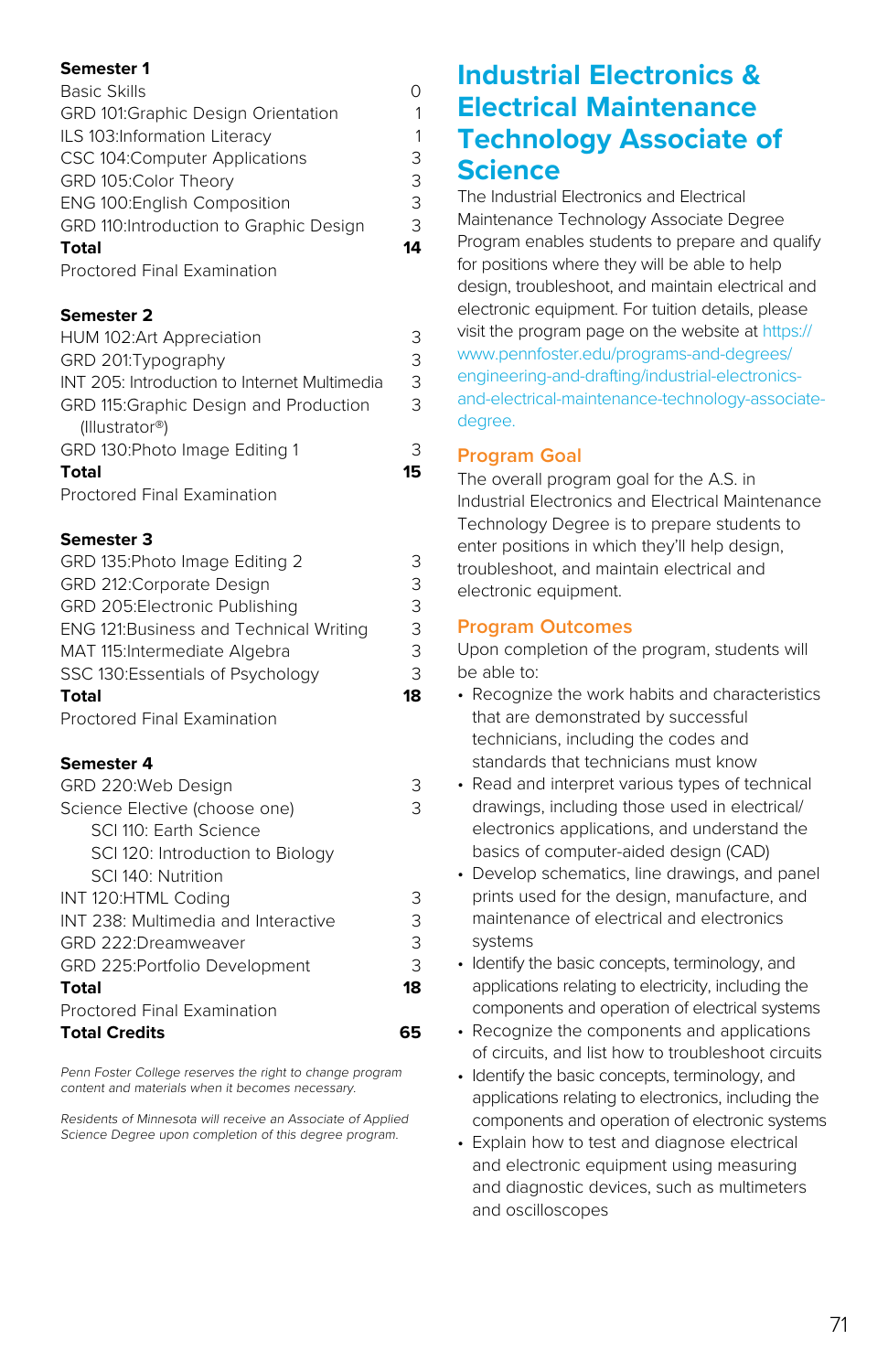- Describe the operation of transformers, and identify various types, including single- and three-phase transformers
- Identify electrical-system installation and design processes, and evaluate sample installations to ensure code compliance
- Identify various types of electric motors & describe how they are controlled; list the steps to use when troubleshooting electric motors & controllers
- Demonstrate an understanding of the handson, technical skills employed by electrical and electronics technicians in a laboratory setting, including the topics of measurements, circuitry, transformers, and motors

#### Basic Skills 0

| MET 100: Orientation to Engineering Technology |    |
|------------------------------------------------|----|
| MAT 100: Foundation Skills in Math             | З  |
| ENG 101: Foundation Skills in Writing          | 3  |
| CSC 104: Computer Applications                 | 3  |
| EST 100: Introduction to Technical Drawings    | 3  |
| SCI 167: Physical Science                      | З  |
| <b>Total</b>                                   | 16 |
| Proctored Einal Evamination                    |    |

Proctored Final Examination

### **Semester 2**

| EET 101: Fundamentals of Electricity | 3  |
|--------------------------------------|----|
| MET 202:Drafting with AutoCAD®       | 3  |
| EET 103: Fundamentals of Electronics | 3  |
| MAT 115: Intermediate Algebra        | 3  |
| <b>ENG 100: English Composition</b>  | 3  |
| <b>Total</b>                         | 15 |
|                                      |    |

Proctored Final Examination

#### **Semester 3**

| EET 105: Electrical/Electronic Measurements |   |
|---------------------------------------------|---|
| and Instruments                             | 3 |
| <b>EET 182: Electronic Circuits</b>         | 3 |
| MAT 222: Precalculus                        | 3 |
| Social Science Elective (choose two)        | հ |
| BUS 121: Economics 1                        |   |
| SSC 125: Introduction to Sociology          |   |
| SSC 130: Essentials of Psychology           |   |
|                                             |   |

Proctored Final Examination

#### **Semester 4**

| EST 220:AutoCAD® Applications -            |    |
|--------------------------------------------|----|
| Electrical/Electronics                     | 3  |
| Technical Electives (choose two)           | հ  |
| EET 210: Electric Motors and Controls      |    |
| EET 214: Interpreting the                  |    |
| National Electrical Code®                  |    |
| EET 215: Electronic Process Controls       |    |
| <b>EET 216: Electrical Installations</b>   |    |
| EET 218: Basic Industrial Computer Systems |    |
| EET 221: Pulse Circuits                    |    |
| EET 235: Digital Electronics               |    |
| IET 232: Programmable Logic Controllers    |    |
| Arts & Humanities Elective (choose two)    | ี  |
| ENG 115: Introduction to Literature        |    |
| HUM 102: Art Appreciation                  |    |
| HUM 104: Music Appreciation                |    |
| EET 300:Drafting Electrical and            |    |
| <b>Electronic Schematics</b>               | З  |
| Total                                      | 18 |
| Proctored Final Examination                |    |
| <b>Total Credits</b><br>64                 |    |

# **Industrial Supervision Associate of Science**

Penn Foster's Industrial Supervision Associate Degree Program consists of 61-credits that are designed for those looking to advance their careers or join the workforce in supervisory roles. For tuition details, please visit the program page on the website at [http://www.pennfoster.edu/](http://www.pennfoster.edu/programs-and-degrees/skilled-trades/industrial-supervision-associate-degree) [programs-and-degrees/skilled-trades/industrial](http://www.pennfoster.edu/programs-and-degrees/skilled-trades/industrial-supervision-associate-degree)[supervision-associate-degree.](http://www.pennfoster.edu/programs-and-degrees/skilled-trades/industrial-supervision-associate-degree)

# **Program Goal**

To provide students the understanding needed to seek employment or advance their careers in supervisory roles in the Industrial space, specifically related to positions that require college-level training.

# **Program Outcomes**

Upon completion of the program, students will be able to:

• Identify key skills for the supervision and leadership of employees and successful work relationships

- Demonstrate effective written and interpersonal communication skills
- Demonstrate effective quantitative skills
- Describe total quality management (TQM),

materials and inventory management, inspection plans, measuring tools that collect quality data, and various statistical process control methods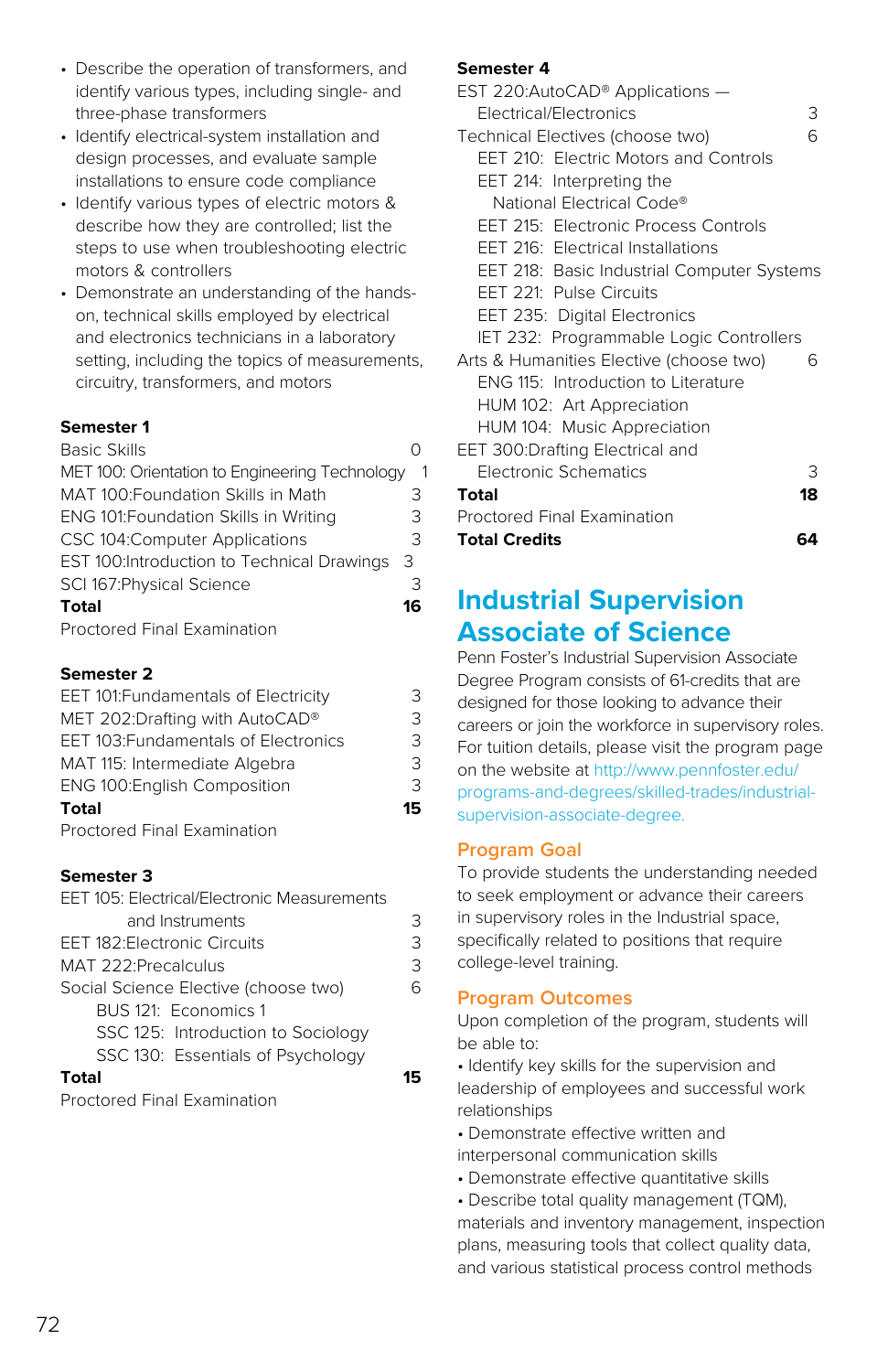• Discover the principles of materials management and inventory control to maximize the use of resources for the required level of customer service

• Recognize important safety facts and practices associated with electrical, chemical, fire, material handling, and machine hazards

• Discuss the steps of the accounting cycle and utilize financial document information as a management tool to plan, and track the financial status of a business

• Define the basics of lean manufacturing and the key lean and continuous improvement (CI) fundamental principles in conjunction with continuous-improvement methods and tools

• Demonstrate computer and information literacy

• Demonstrate an understanding of the principles and processes involved in the functional areas and the need for collaboration among the different functions

• Discuss the steps of the accounting cycle and utilize financial document information as a management tool to plan, and track the financial status of a business

• Demonstrate an understanding of the liberal arts, natural sciences, and social sciences • Discover other topics in supervision and leadership that may apply also in the Industrial **Workplace** 

#### **Semester 1**

| SYP101 Starting Your Program               |   |
|--------------------------------------------|---|
| BUS115 Introduction to Supervision         |   |
| and Leadership                             |   |
| <b>ENG101 Foundation Skills in Writing</b> | З |
| MAT100 Foundation Skills in Math           | 3 |
| <b>SCI167 Physical Science</b>             | 3 |
| <b>CSC104 Computer Applications</b>        | 3 |
| IET243 Industrial Safety                   | 3 |
| ILS103 Information Literacy                |   |
| Total                                      |   |

#### **Semester 2**

| З |
|---|
|   |
| 3 |
| 3 |
| 3 |
|   |
|   |
|   |
|   |
| З |
|   |
|   |

#### **Semester 3**

| <b>BUS110 Principles of Management</b>       | З |
|----------------------------------------------|---|
| <b>ACC112 Managerial Accounting</b>          | З |
| <b>ENG121 Business and Technical Writing</b> | З |
| IET135 Lean Manufacturing                    | 1 |
| Arts and Humanities Elective (Choose 1)      | 3 |
| <b>ENG115 Introduction to Literature</b>     |   |
| <b>HUM102 Art Appreciation</b>               |   |
| <b>HUM104 Music Appreciation</b>             |   |
| <b>BUS105 Customer Service</b>               |   |
| Total                                        |   |
|                                              |   |

#### **Semester 4**

| <b>HRM201 Human Resources</b>            | 3 |
|------------------------------------------|---|
| Management                               |   |
| ENG200 Speech                            | З |
| <b>BUS350 Supervision and Leadership</b> | З |
| BUS340 Organizational Behavior           | З |
| Technical Elective (Pick 1)              | २ |
| <b>HRM350 Labor Relations</b>            |   |
| BUS220 Supply Chain Management           |   |
| MKT301 Marketing                         |   |
| Total                                    |   |

**Total Credits 60**

### **PC Maintenance Technology Associate of Science**

Penn Foster College is no longer enrolling into this program effective March 15, 2021.

The PC Maintenance Technology Program prepares students to use common business software, such as MS office; adapt to changing personal computer software and hardware environments; install, configure, and troubleshoot personal computers and peripheral equipment; and work in personal computer technical areas as multi-user systems.

For tuition details, please visit the program page on the website at [http://www.pennfoster.edu/](http://www.pennfoster.edu/programs-and-degrees/computer-programming-and-support/pc-maintenance-technology-associate-degree/tuition.) [programs-and-degrees/computer-programming](http://www.pennfoster.edu/programs-and-degrees/computer-programming-and-support/pc-maintenance-technology-associate-degree/tuition.)[and-support/pc-maintenance-technology](http://www.pennfoster.edu/programs-and-degrees/computer-programming-and-support/pc-maintenance-technology-associate-degree/tuition.)[associate-degree/tuition.](http://www.pennfoster.edu/programs-and-degrees/computer-programming-and-support/pc-maintenance-technology-associate-degree/tuition.)

#### **Program Goal**

The PC Maintenance Technology associate degree program will prepare the students to work as computer maintenance technicians, teaching such skills as PC hardware and operating systems maintenance, programming, internet security, and database technology.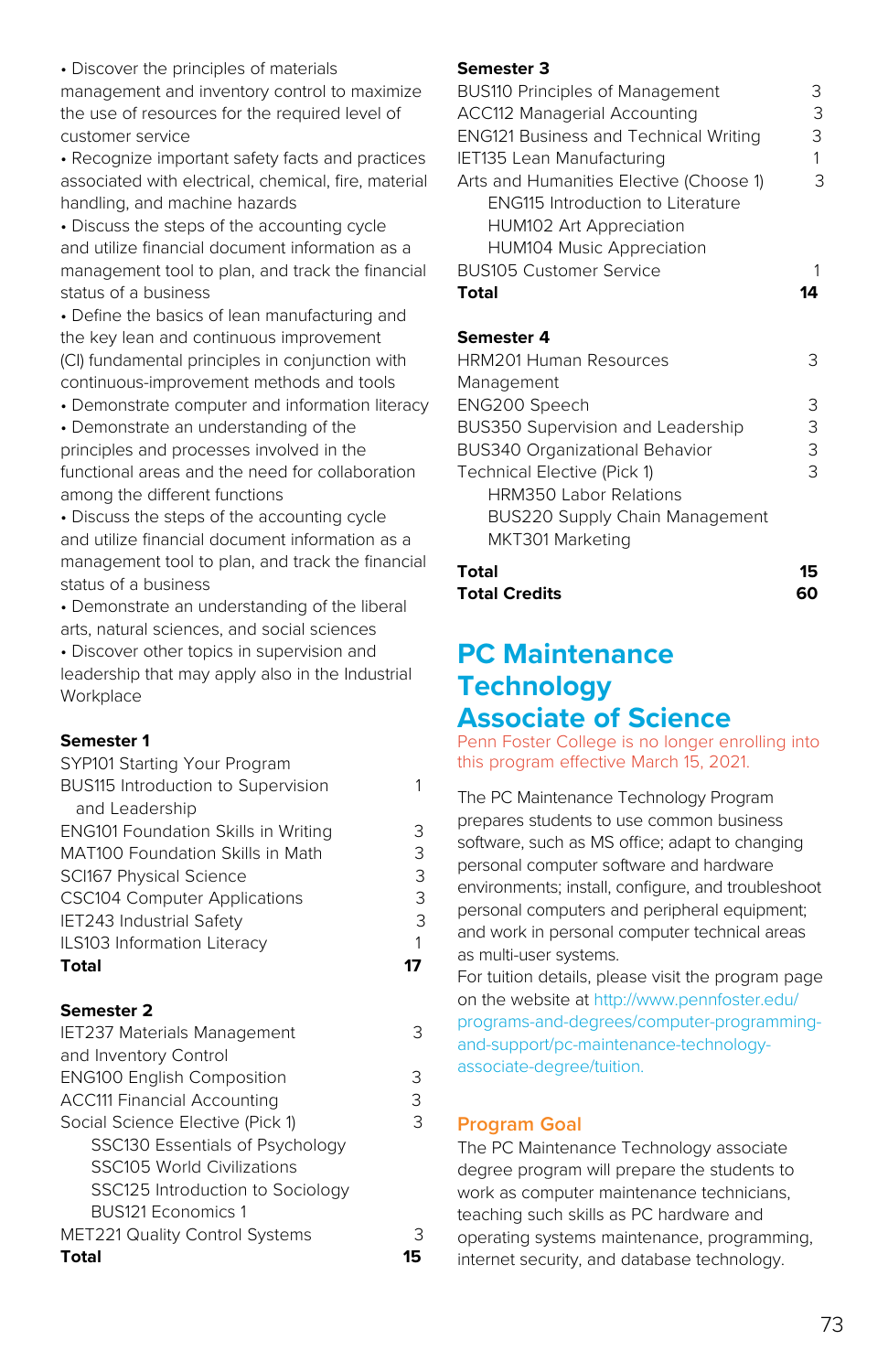#### **Program Outcomes**

Upon completion of the program, students will be able to:

- Demonstrate effective written and interpersonal communication skills
- Demonstrate a high level of inquiry, analytical, and problem-solving skills
- Demonstrate effective quantitative skills
- Demonstrate computer & information literacy • Demonstrate an understanding of the liberal arts, natural sciences, and social sciences
- Describe how to converse with customers to determine the details of equipment problems
- Know how to reassemble computers after making repairs or replacing parts
- Identify and describe computer operating systems, maintenance, and programming
- Explain how to install and configure operating software and peripheral equipment
- Know how to secure the safety of computer, internet, and mobile information
- Discuss the role of database technology in PC maintenance

#### **Semester 1**

| <b>Basic Skills</b>                         |    |
|---------------------------------------------|----|
| PCM 101:Orientation to PC Maintenance       |    |
| Technology                                  |    |
| PCM 103: Introduction to PC Repair          | フ  |
| ILS 103:Information Literacy                |    |
| PCM 105:PC Hardware 1                       | 3  |
| <b>ENG 100:English Composition</b>          | 3  |
| CSC 107: Introduction to Microsoft Windows® | 3  |
| PCM 106:PC Hardware 2                       | 3  |
| Total                                       | 16 |
| <b>Proctored Final Examination</b>          |    |

#### **Semester 2**

| PCM 107: PC Operating Systems                    | っ  |
|--------------------------------------------------|----|
| MAT 115: Intermediate Algebra                    | 3  |
| HUM 106: Interpersonal Communication             |    |
| CSC 104: Computer Applications                   | 3  |
| SCI 167: Physical Science                        | 3  |
| INT 128: Network Protocols and Internetworking 3 |    |
| <b>Total</b>                                     | 16 |
| Proctored Final Examination                      |    |

#### **Semester 3**

| INT 125: Internet Server Environments   | っ |
|-----------------------------------------|---|
| ENG 121: Business and Technical Writing | 3 |
| SSC 130:Essentials of Psychology        | 3 |
| Arts & Humanities Elective (choose two) | 6 |
| ENG 115: Introduction to Literature     |   |
| HUM 102: Art Appreciation               |   |
| HUM 104: Music Appreciation             |   |

#### **Total 15**

Proctored Final Examination

#### **Semester 4**

| <b>ENG 124: Applied Research Skills</b>   | フ |
|-------------------------------------------|---|
| Technical Core Elective (choose one)      | З |
| INT 120: HTML Coding                      |   |
| INT 130: Internet Security                |   |
| INT 215: Programming in Java <sup>™</sup> |   |
| INT 220: Programming in CGI/Perl          |   |
| INT 225: Intro to Database Technology     | 3 |
| INT 242: Advanced Database Technology     | 3 |
| Social Science Elective (choose two)      | 6 |
| BUS 121: Economics 1                      |   |
| SSC 105: World Civilizations              |   |
| SSC 125: Introduction to Sociology        |   |
| Total                                     |   |
| Total Credits                             |   |

Penn Foster College reserves the right to change program content and materials when it becomes necessary.

### **Veterinary Technician Associate of Science**

The Mission Statement of the Veterinary Technician Program here at Penn Foster College is to develop veterinary technicians that have both excellent "people" skills as well as excellent "technical" skills. Our Veterinary Technician Program will challenge students to be the BEST they can be! It will provide them with a balance of academics and clinical skills in both the online classroom as well as the veterinary communities where they live, allowing them to achieve a high degree of knowledge. hands-on technical skills, and people skills. Our program has full accreditation with the American Veterinary Medical Association (AVMA) through their Committee on Veterinary Technician Education and Activities (CVTEA). Graduates of our program will have career opportunities in private veterinary practice, research, industry, government, educational institutions, and more. The program is a four-semester program, with clinical externship experiences occurring at the end of both Semester 2 and 4.

#### **Physical Requirements**

Working as a veterinary technician is physically demanding. Veterinary technicians must be able to walk and stand for long periods of time. The ability to reach, bend, climb, and crouch is needed to perform job responsibilities. Other requirements include the ability to lift and carry 50 pounds without assistance, to see, to speak (in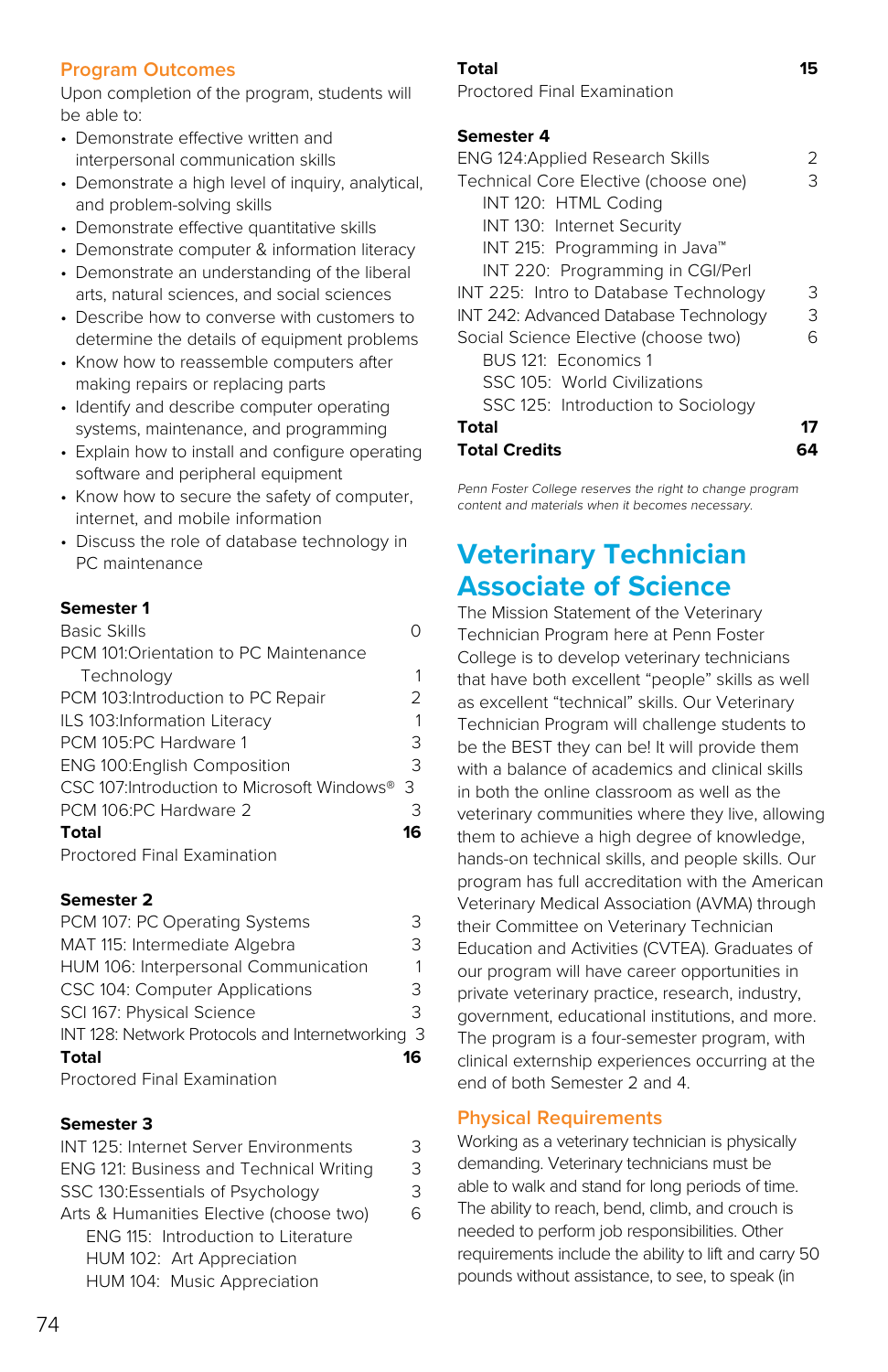English), and to hear well enough to communicate observations about animals, and to possess arm and hand steadiness — as well as finger dexterity — to operate equipment and work with animals. Students will learn many important fundamentals needed in their careers in the following academic courses: animal anatomy And physiology, office management, computer skills, diagnostic imaging, pharmacology, clinical pathology, animal care and management, surgical procedures, anesthesiology, animal parasitology, animal diseases, laboratory animal science, and animal nutrition.

Students are encouraged to prioritize their time schedule while in the program in order to focus on the excellent education they will receive during the program. Graduates will be joining the veterinary technician profession as trained and skilled professionals upon successfully passing the Veterinary Technician National Examination (VTNE) graduates will become credentialed veterinary technicians. And depending on the state lived in, the graduate who successfully passes the VTNE, will either be a licensed veterinary technician (LVT) registered veterinary technician (RVT) or a certified veterinary technician (CVT). To view our VTNE Results [Click Here.](https://www.pennfoster.edu/~/media/files/pdf/vtne-test-results.pdf?v=20170905)

Job opportunities and responsibilities are many. After graduation they include, but are not limited to the following areas: managing a veterinary practice, operating and maintaining a veterinary pharmacy, providing postoperative nursing care and therapeutic support, assisting veterinarians in surgical procedures, administering anesthesia and monitoring anesthetized animals, performing



laboratory tests, and properly handling and restraining all species of animals. For tuition details, please visit the program page on the website at [http://www.pennfoster.edu/programs-and](http://www.pennfoster.edu/programs-and-degrees/veterinary-studies/veterinary-technician-associate-degree/tuition)[degrees/veterinary-studies/veterinary-technician](http://www.pennfoster.edu/programs-and-degrees/veterinary-studies/veterinary-technician-associate-degree/tuition)[associate-degree/tuition.](http://www.pennfoster.edu/programs-and-degrees/veterinary-studies/veterinary-technician-associate-degree/tuition)

#### **Student Health Policies**

Students are responsible for their own medical care and health insurance during Clinical Externship 1 and Clinical Externship 2 in the Penn Foster Veterinary Technology Program. The student is responsible for the costs associated with obtaining medical insurance, and any costs associated with needed medical care. Neither the college nor the program nor the externship site is responsible for needed medical care. Proof of medical insurance will need to be provided to the school as part of the clinical externship documents.

Veterinary Technology students should inform the program faculty immediately if there is any health condition that will interfere with their participation in the Clinical Externships. It is important to note that all students are required to perform all skills in each of the Clinical Externships in order to graduate from the program. Program faculty can discuss the options the student has for waiting to complete the Clinical Externship Course. Students will also need to keep our normal enrollment guidelines in mind. They may have to purchase a study time extension, or re-enroll into the program depending on the length of time that has passed. For our female students there are additional guidelines regarding pregnancy (See Pregnancy Policy below).

Students need to be aware of the risk of zoonotic disease (rabies, ringworm, brucellosis, intestinal parasites, toxoplasmosis, etc.) that is associated with participation in the Clinical Externship courses, and with the veterinary technician profession in general. Zoonotic diseases are diseases that can be passed between animals and people. People working in the veterinary field are generally considered to be at high risk for encountering zoonotic diseases due to their daily interactions with animals. Rabies is one example of a zoonotic disease. Students are strongly encouraged to seek pre-exposure Rabies vaccination prior to their first clinical externship. After discussion with their personal physician, students can elect to waive the rabies vaccination. Students that are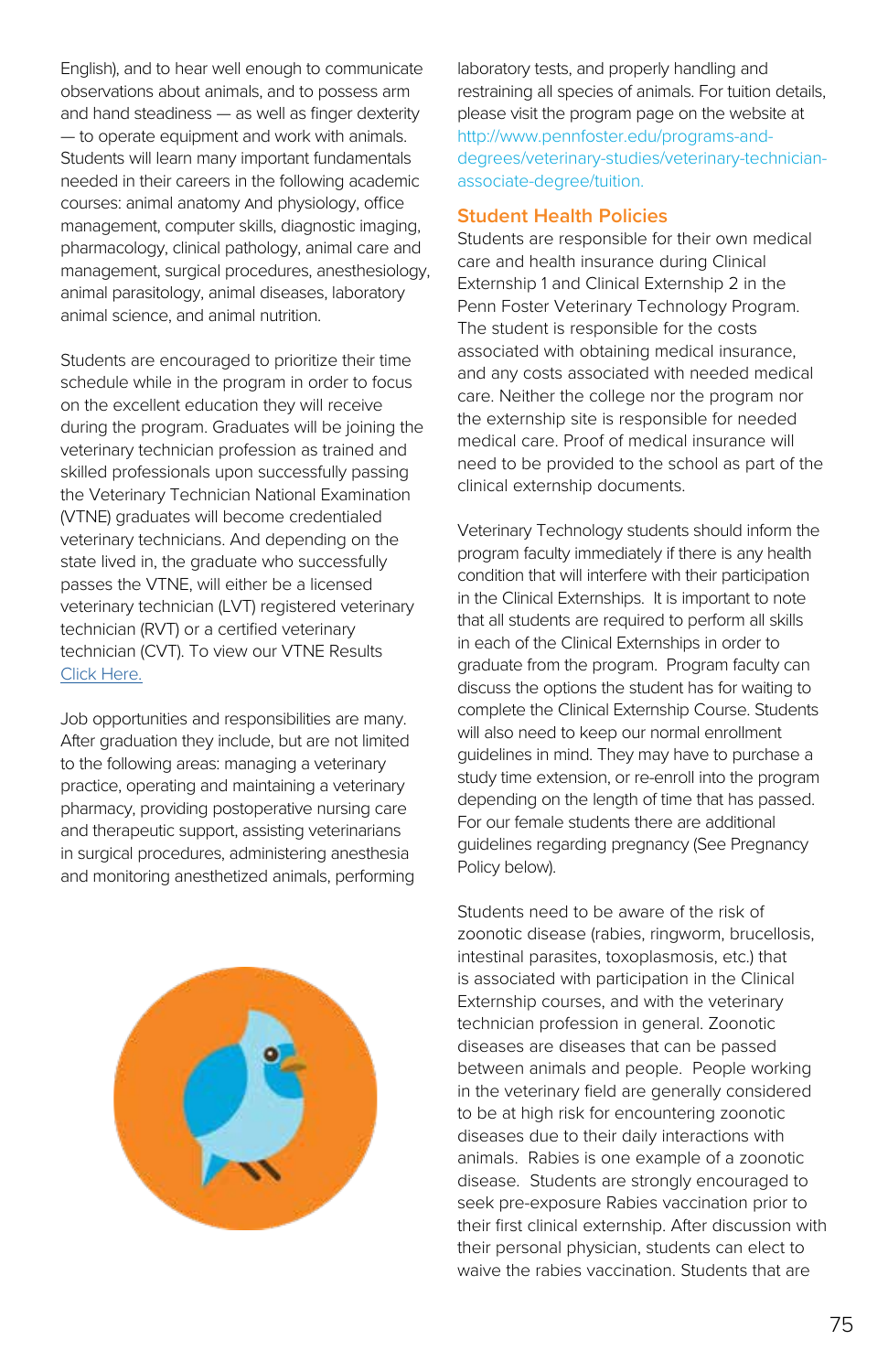not vaccinated will not be allowed to handle non vaccinated animals, or animals of unknown vaccine status, while in their Clinical Externships. Vaccinated students are highly encouraged to handle only animals with a known vaccine status while completing their clinical externships. A rabies vaccination policy form will be provided with the Clinical Externship Course Materials. This will need to be filled out by the student and returned to the school with the rest of the Clinical Externship Documents.

Students will be handling animals during Clinical Externship 1 and Clinical Externship 2. Because of the professional nature of the program, the College is in no way liable for students being bitten or scratched while handling animals during their clinical externship courses. It is our policy that students should not handle aggressive animals during their clinical externships. Students should only be handling non-aggressive animals with a known vaccine history. Even with these policies in place, animals can be unpredictable, and bites, scratches and other injuries can occur. If any injury occurs to a student during their clinical externship, they should follow the clinic's protocol and seek appropriate medical care as soon as possible. Students are then required to inform the program's clinical coordinator about the injury.

#### **Student Pregnancy Policy**

Female students who become pregnant while enrolled in the Veterinary Technology Program have the option to voluntarily inform the program faculty of their pregnancy. This must be given to the program in writing, and must include the expected date of delivery. A student will not be considered pregnant until this written disclosure is received by the program. Upon written disclosure, the student will meet with program faculty to discuss the risks and possible harmful effects of exposure to animals, radiation, anesthetic gases, and other risks to the fetus that are inherent in the practice of veterinary medicine as a technician. Program faculty will discuss the options available to the student to fulfill the educational requirements of the program. The pregnant student must follow the established program policies and meet the same clinical and educational criteria as all other students before graduation from the program.

• The student may remain in the Program if the student is not at the clinical externship 1 or clinical externship 2, and therefore is able to continue with her coursework.

- If the student has reached, but not yet started, clinical externship 1 or clinical externship 2 – they can stop progress in the program. They will be allowed to restart the program in accordance with our normal enrollment guidelines. Students may be required to pay for a study time extension when they are ready to start the program again. If the student is at risk of going beyond the 6 year time limit of the program, they will have to re-enroll into the program according to our normal policies.
- If the student is currently in clinical externship 1 or clinical externship 2 – they can voluntarily stop progress in their externship. They will need to notify the clinical coordinator when they are able to continue with their clinical externship. Students will have to re-apply for the clinical externship, and may be required to restart the clinical externship from the beginning. Students will also need to keep our normal enrollment guidelines in mind. They may have to purchase a study time extension, or re-enroll into the program depending on the length of time that has passed.
- Students may undeclare their pregnancy at any time. This must be done in writing. If she chooses this option, she will be considered not pregnant and be required to complete the coursework as designed (including the clinical externships).
- Although it is both the policy and practice of the program to offer the utmost in safety precaution for its student, Penn Foster College or its affiliates will not be responsible for injury to either the mother or child due to hazard exposure during pregnancy.

All students will be required to sign a form before each clinical externship verifying that they have read and understand this policy.

#### **Penn Foster's Institutional Animal Care and Use Committee (IACUC) Procedures**

The Penn Foster's IACUC mission statement is to provide clinical instructional oversight and evaluation of the veterinary academy program's externships by ensuring compliance with federal regulations related to the proper care, use, and humane treatment of animals used in research, testing, and education. The veterinary technician externships are created in accordance with the American Veterinary Medical Association's (AVMA) Committee on Veterinary Technician Education and Activities' (CVTEA) standards. The veterinary assistant externship is created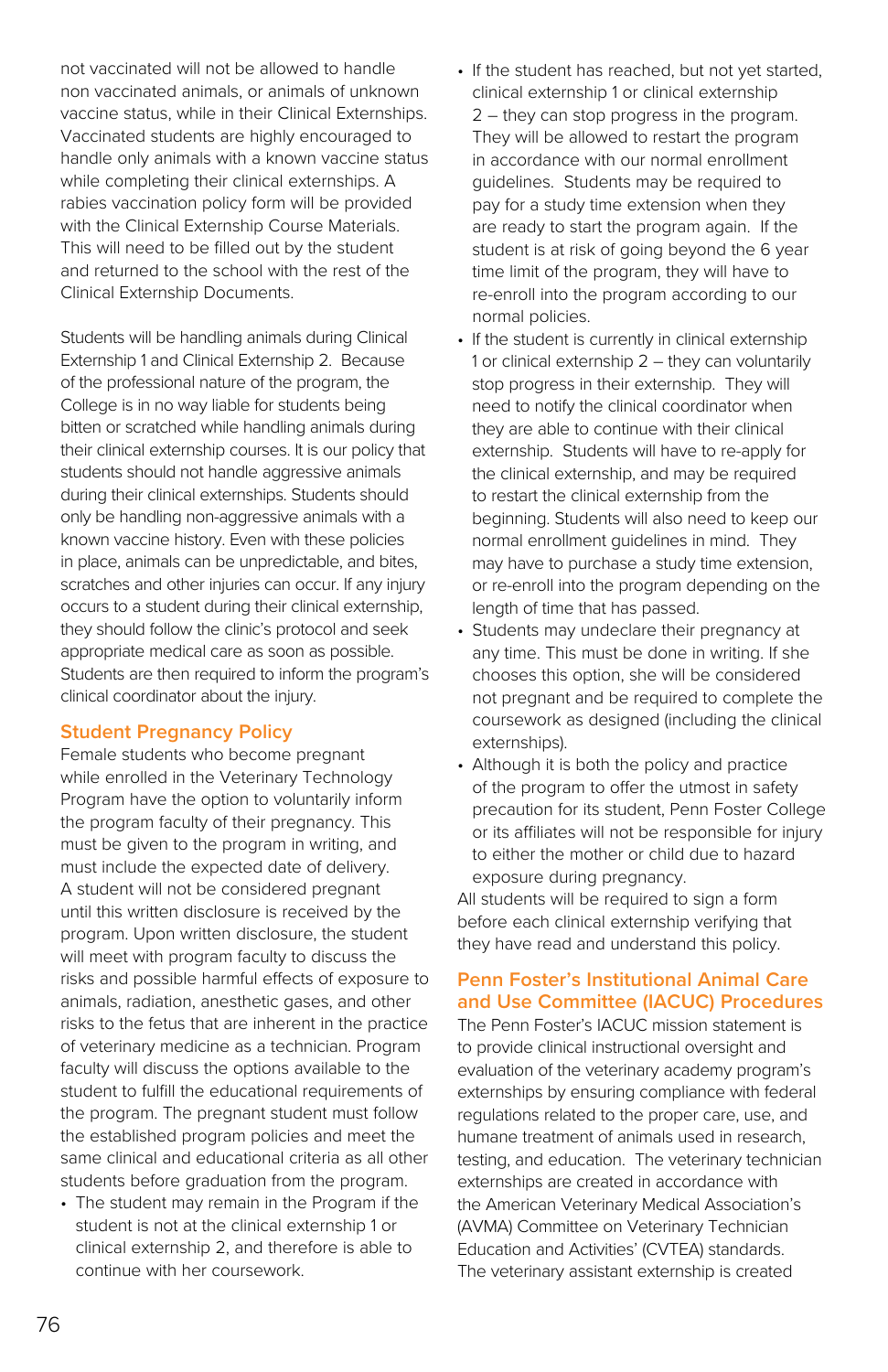in accordance with the National Association of Veterinary Technicians in America (NAVTA) Essential Skills for Assistant Training.

#### **Policy on reporting complaints in regards to Penn Foster's use of animals:**

 1. Penn Foster's Veterinary Academy is committed to the ethical and humane care and use of animals in teaching situations. If a clinical supervisor, student, or faculty member is aware of any potential violation to the stated animal care and use criteria or observes the mistreatment of animals, they are strongly encouraged to report their concerns.

 2. Concerns can be reported directly to the chair and veterinarian by emailing to vettechpracticum@pennfoster.edu Attention: Vicki McLain (Chair).

 3. The chair will compose a written document of the issue, the committee's actions/ recommendations and any other pertinent information.

 4. Tepending on the committee's recommendations, the document may be forwarded to the Institution Official, the Program Director, and the appropriate state veterinary board if deemed necessary.

 5. Any action deemed necessary will be clearly documented and handled as appropriate. All information will be filed with the IACUC documents.

 6. Penn Foster's Veterinary Academy will not tolerate the harassment or any retaliation directed at anyone who reports actual or possible violations. The Penn Foster IACUC will protect the positions and reputations of those, who in good faith make allegations of animal welfare violations. Investigations will be conducted carefully and discreetly as possible.

#### **Meetings**

The IACUC meetings are conducted semiannually. At this time, the committee will discuss animal welfare issues where applicable in the Veterinary Academy. We will evaluate our animal care and use protocols, clinical externships, and ensure compliance with the Animal Welfare Act.

The meeting minutes are kept by the chair, who will prepare and distribute them after the meeting to each committee member, the program director, and the institutional officer (IO). If there is a need to appoint a new member of the IACUC, they must be approved by the CEO and the incoming member must accept the position.

#### **VTNE Policy**

It is our belief that students should wait until after they have completed the program to take the Veterinary Technician National Examination (VTNE). The Clinical Externship 2 Course is like another review course for the VTNE. During your Externship 2 you will need to review information before completing skills, actually perform the skills, and then complete all the materials to be submitted for the skills. These tasks will help prepare you for the VTNE. We are aware that a small number of states will allow students to take the VTNE before graduation if the school can verify the graduation date. Penn Foster is unlike a traditional school. Students study at a pace that is right for them, and students can begin the program at a time convenient for them. Due to this, we are unable to provide exact graduation dates for our students before they have completed the program.

It is our policy that we will only fill out state VTNE Application forms after a student completes the program. A student may petition to have us fill out a form before they have completed the program if they can meet all of the following criteria:

 1. The student is active in Clinical Externship 2. 2. The student has never had an incomplete or failing grade posted for Clinical Externship 2. 3. The student has at least 24 skills accepted by their faculty evaluator in Clinical Externship 2. 4. The student's study time has not expired. 5. The student has not gone beyond the maximum time allowed in the program (see standards of progression in the student handbook).

If a student has met all the criteria, they can petition the Veterinary Academy to have a form completed. The student must provide all necessary forms and information to Penn Foster if they want their request considered. It is the student's responsibility to check with their state licensing agency regarding the application process for the VTNE. Students can find information regarding the VTNE, and links to the various state agencies at www.aavsb.org.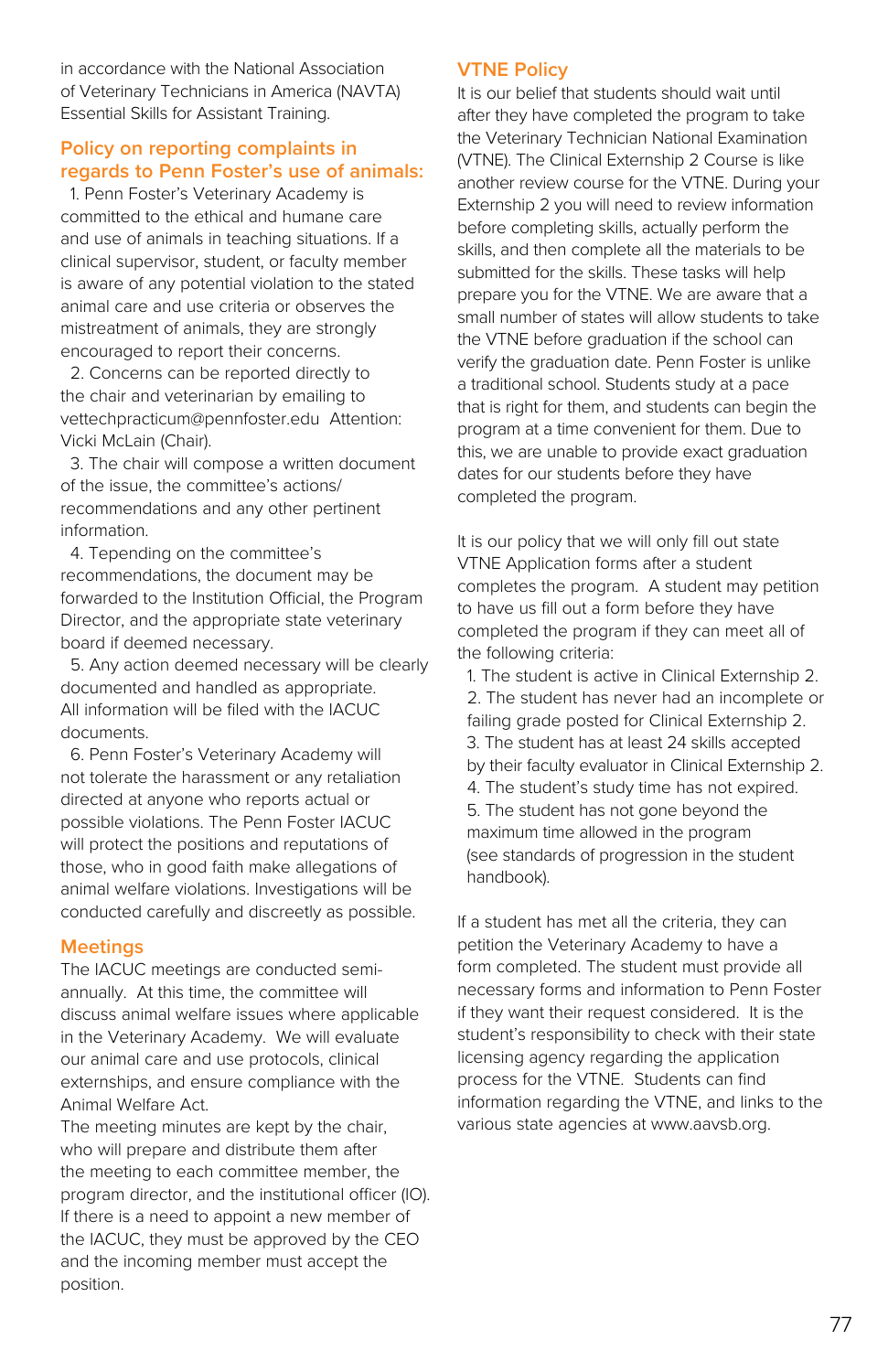#### **Program Goal**

The Veterinary Technician associate degree program will prepare students to work as veterinary technicians in small or large animal hospitals or clinics. The program also prepares students to take the Veterinary Technician National Examination.

#### **Program Outcomes**

Upon completion of the program, students will be able to:

- • Demonstrate effective written and interpersonal communication skills
- Demonstrate effective quantitative skills
- Demonstrate computer & information literacy
- • Demonstrate an understanding of the liberal arts, natural sciences, and social sciences
- • Office and Hospital Procedures, Client Relations, and Communication
- • Participate in facility management utilizing traditional and electronic media and appropriate medical terminology and abbreviations
- • Communicate in a professional manner in all formats—written, oral, non-verbal, and electronic
- • Follow and uphold applicable laws and the veterinary technology profession's ethical codes to provide high quality care to patients.

#### **• Pharmacy and Pharmacology**

- Safely and effectively administer prescribed drugs to patients.
- Accurately dispense and explain prescribed drugs to clients
- **• Nursing**
	- Demonstrate and perform patient assessment techniques in a variety of animal species
	- Understand and demonstrate husbandry, nutrition, therapeutic and dentistry techniques appropriate to various animal species.
- **• Anesthesia**
	- Safely and effectively manage and maintain patients in all phases of anesthesia
	- Safely and effectively select, utilize and maintain anesthetic delivery and monitoring instruments and equipment

#### **• Surgical Nursing**

 • Understand and integrate all aspects of patient management for common surgical procedures in a variety of animal species

 • Understand and provide the appropriate instruments, supplies and environment to maintain asepsis during surgical procedures

#### **• Laboratory Procedures**

- Properly package, handle and store specimens for laboratory analysis
- Properly carry out analysis of laboratory specimens

#### **• Imaging**

 • Safely and effectively produce diagnostic radiographic and non-radiographic images

#### **• Laboratory Animal Procedures**

- Safely and effectively handle common laboratory animals used in animal research
- **• Avian, Exotic, Small Mammals and Fish**  Procedures
	- Understand the approach to providing safe and effective care for birds, reptiles, amphibians, guinea pigs, hamsters, gerbils, and ferrets

Below is an in-depth look at the curriculum in our program:

#### **Semester 1**

| <b>Basic Skills</b>                            | ∩              |
|------------------------------------------------|----------------|
| VET 101: Orientation to Veterinary Technology  | 1              |
| VET 102: Introduction to Veterinary Technology | 2              |
| ILS 103: Information Literacy                  | 1              |
| CSC 104: Computer Applications                 | 3              |
| SCI 120: Introduction to Biology               | 3              |
| VET 113: Animal Anatomy and Physiology 1       | 4              |
| VET 114: Animal Anatomy and Physiology 2       | $\overline{4}$ |
| <b>Proctored Examination</b>                   |                |
| <b>Total</b>                                   | 18             |
| Semester 2                                     |                |
| ENG 100: English Composition                   | 3              |
| VET 106: Veterinary Office Management          |                |
| and Skill with People                          | 3              |
| MAT 102: Mathematical Applications             | 3              |
| VET 110: Medical Nursing for                   |                |
| Veterinary Technicians                         | 3              |
| <b>MAT 140:Medical Mathematics</b>             | 3              |
| VET 124: Pharmacology for Veterinary           |                |
| Technicians                                    | 3              |
| <b>Proctored Final Examination</b>             |                |
| VET 131: Clinical Externship 1                 | 4              |
|                                                |                |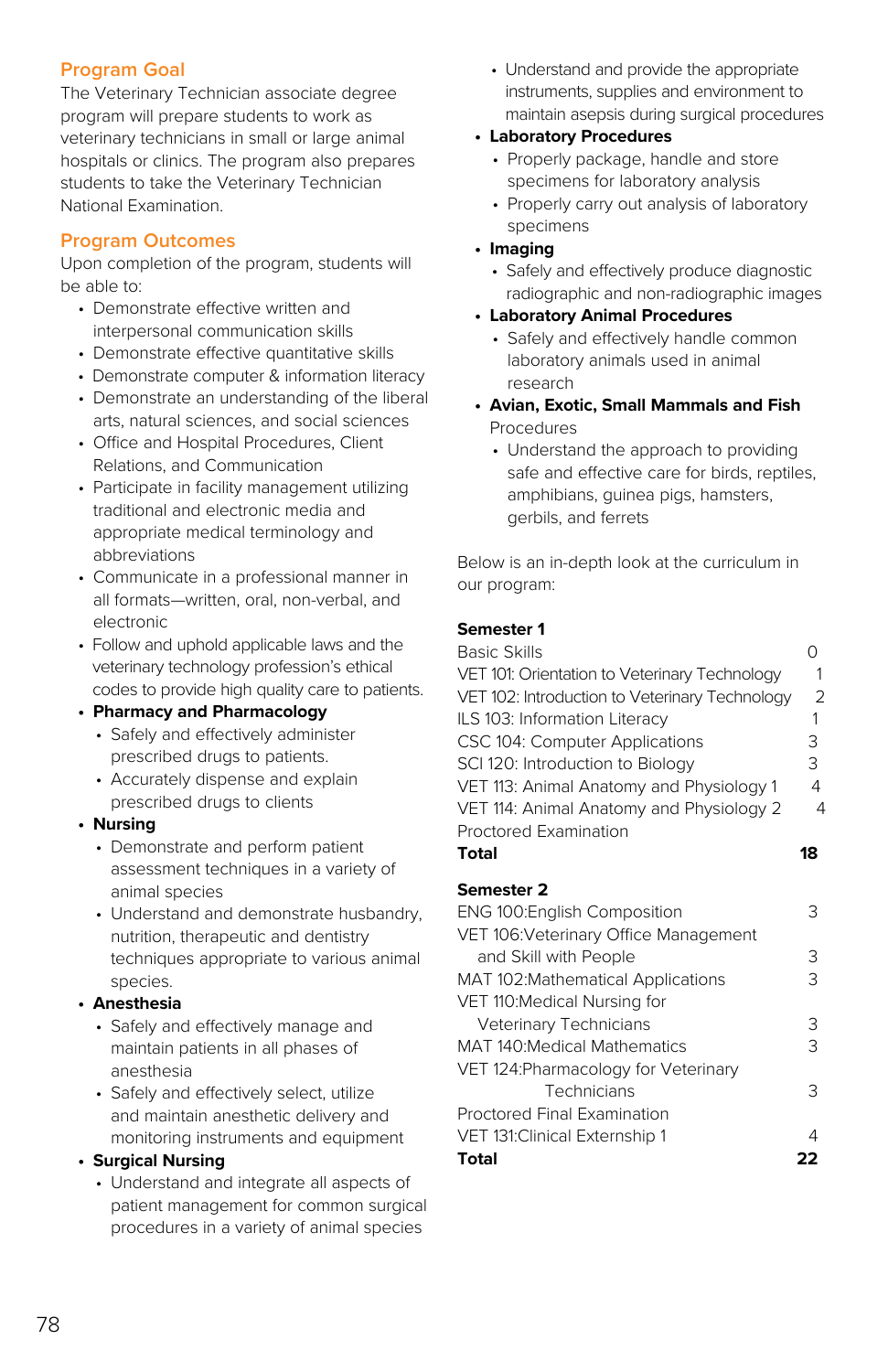#### **Semester 3**

| VET 201: Clinical Pathology 1                  |   |
|------------------------------------------------|---|
| VET 202: Clinical Pathology 2                  | З |
| Arts and Humanities Elective (choose one)      | З |
| HUM 102: Art Appreciation                      |   |
| HUM 104: Music Appreciation                    |   |
| VET 212: Anesthesia for Veterinary Technicians | 3 |
| VET 214: Surgical Nursing for                  |   |
| Veterinary Technicians                         | 3 |
| VET 222: Clinical Parasitology for             |   |
| Veterinary Technicians                         | 3 |
| Proctored Examination                          |   |
| Total                                          |   |

#### **Semester 4**

| VET 220: Radiography for Veterinary Technicians 3 |    |
|---------------------------------------------------|----|
| VET 224: Small and Large Animal Medicine          | 3  |
| SSC 130: Essentials of Psychology                 | 3  |
| VET 225: Animal Nutrition, Reproduction,          |    |
| Genetics, and Aging                               | З  |
| VET 228: Laboratory Animal Medicine and Nursing   | -3 |
| VET 229: Veterinary Technician National           |    |
| <b>Examination Review</b>                         | 1  |
| Proctored Final Examination                       |    |
| VET 231: Clinical Externship 2                    | 4  |
| Total                                             | 20 |
| <b>Total Credits</b>                              |    |

Penn Foster College reserves the right to change program content and materials when it becomes necessary.

Residents of Minnesota will receive an Associate of Applied Science Degree upon completion of this degree program.

### **Veterinary Practice Management Undergraduate Certificate**

The Penn Foster Veterinary Practice Management Undergraduate Certificate will provide you with the education to develop strategies, procedures, policies, and management skills to run the daily operations of a veterinary business and to satisfy the college semester hours required for CVPM certification. A Veterinary Practice Manager is an individual who is responsible for the day-to-day business operations of the veterinary practice. For tuition details, please visit the program page on the website: [www.VeterinaryMgmtCert.PennFosterCollege.edu.](http://www.VeterinaryMgmtCert.PennFosterCollege.edu)

#### **Program Goal**

To prepare students to seek a Veterinary Practice Manager position by providing them with the education to develop strategies, procedures, policies and management skills to run the daily operations of a veterinary business and to satisfy the college semester hours required for CVPM certification.

#### **Program Outcomes**

Upon completion of the program, students will be able to:

- Identify individual life goals and steps needed to fulfill them, similarities between personal financial goals and business goals, the basics of setting up a budget and starting up and maintaining a business
- Discuss both the business environment and a manager's role in decision making, planning, organizing, leading, controlling, and developing an ethical perspective Comprehend the management of the facility's finances, such as patient fees and billing
- Discover the importance of understanding and implementing laws and requirements in a veterinary practice.
- Examine how to provide exceptional customer service to their clients while helping the veterinary practice to grow financially
- Describe the human resources function as it relates to the business environment
- Examine the factors affecting marketing plans to promote the business's products or services through an understanding of marketing principles, consumer buying habits, and advertising strategies
- Discover the importance and methods of marketing and promotion for a veterinary practice
- Summarize the ethical and legal standards in the business environment
- Analyze relevant business ethics issues when confronted with a new decision situation in a veterinary practice.

#### **Semester 1**

| Total                                    |   |
|------------------------------------------|---|
| <b>BUS 400: Business Ethics</b>          | 3 |
| MKT 301: Marketing                       | 3 |
| HRM 201: Human Resources Management      | 3 |
| VET 250: Veterinary Practice Management  | 3 |
| ACC 113: Basic Accounting                | 3 |
| <b>BUS 110: Principles of Management</b> | 3 |
| <b>BUS 100: Business Orientation</b>     |   |
| <b>Basic Skills</b>                      |   |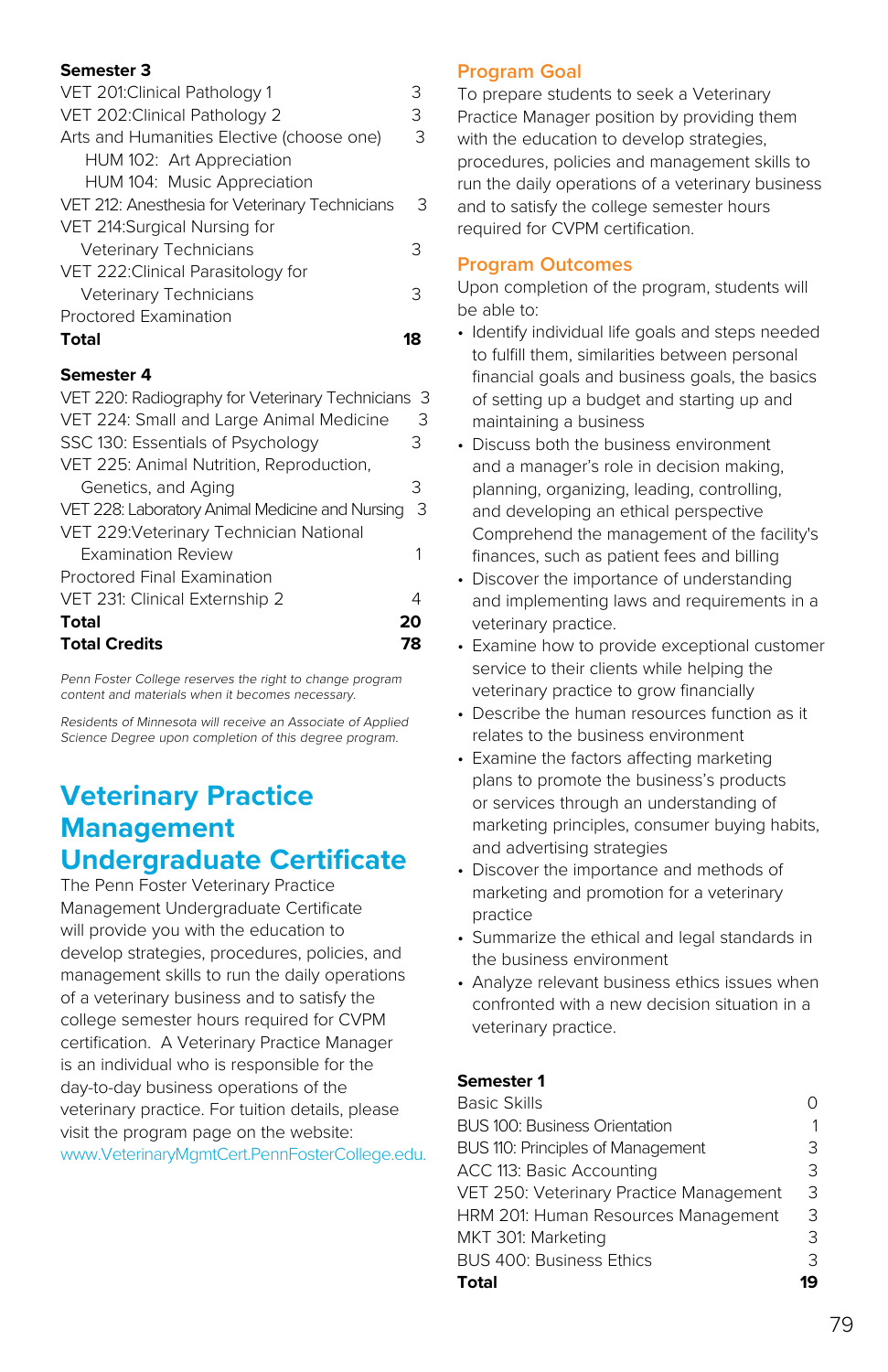### **Veterinary Technology Bachelor of Applied Science**

#### **Program Goal**

To prepare students for additional career pathway opportunities above and beyond the entry level general practice opportunities afforded by an Associate Degree in Veterinary Technology. These would include both additional clinical opportunities as well as hospital management opportunities.

The Bachelor of Applied Science Degree in Veterinary Technology is a Bachelor's completion degree program. Students must have an Associate's degree from an AVMA accredited program in order to enroll into program. Students are required to transfer in 60 credits from an AVMA accredited program. The program consists of 61 credits. The student will complete the program with 121 credits.

#### **Program Outcomes**

Upon completion of the program, students will be able to:

- Demonstrate effective written communication skills
- Demonstrate effective interpersonal communication skills in a professional manner in all formats – written, oral, non-verbal, and electronic
- Demonstrate a high level of analytical, problem-solving, and critical thinking skills
- Understand and integrate all aspects of patient surgical management in a variety of animal species
- Understand and integrate all aspects of patient preventative healthcare as well as medical management in a variety of animal species
- Demonstrate an understanding of a Veterinary Technician Specialty (VTS) or of a Certified Veterinary Practice Manager (CVPM)
- Demonstrate an understanding of leadership and management skills as a manager of a veterinary practice or a research/corporate institution

#### **Semester 1**

| <b>HUM 108: Career Readiness</b> |  |
|----------------------------------|--|
| VET 302: Understanding the       |  |
| Human-Animal Bond                |  |

| ENG 300: Advanced Composition             | - ⊱ |
|-------------------------------------------|-----|
| Mathematics Elective (choose one)         | 3   |
| MAT 115: Intermediate Algebra             |     |
| MAT 210: Business Statistics              |     |
| VET 305: Advanced Veterinary Pharmacology | 3   |
| BUS 110: Principles of Management         | 3   |
| Total                                     |     |

#### **Semester 2**

| VET 307: Introduction to Research in             |   |
|--------------------------------------------------|---|
| Veterinary Technology                            |   |
| SCI 300: Essentials of Biochemistry              | З |
| ACC 113: Basic Accounting                        | З |
| General Education Elective (choose one)          | З |
| ENG 200: Speech                                  |   |
| FIN 210: Personal Financial Management           |   |
| SSC 310: Sociology of Diversity                  |   |
| BUS 340: Organizational Behavior                 |   |
| CSC 221: Advanced PC Applications                |   |
| <b>BUS 315: Legal Environment of Business</b>    |   |
| VET 303: Preventive Healthcare and Integrative 3 |   |
| VET 250: Medicine for Animals Veterinary         | 3 |
| Practice Management                              |   |

#### **Total 16**

#### **Semester 3**

| VET 304: Advanced Animal Medicine and           | 3  |
|-------------------------------------------------|----|
| Domestic Animal Species Nursing                 |    |
| VET 306: Safety and Regulatory Compliance in    | 1  |
| Veterinary Medicine                             |    |
| <b>BUS 350: Supervision and Leadership</b>      | З  |
| VET 402: Veterinary Emergency and Critical Care | 3  |
| HRM 201: Human Resources Management             | 3  |
| General Education Elective (choose one)         | 3  |
| ENG 200: Speech                                 |    |
| FIN 210: Personal Financial Management          |    |
| SSC 310: Sociology of Diversity                 |    |
| BUS 340: Organizational Behavior                |    |
| CSC 221: Advanced PC Applications               |    |
| BUS 315: Legal Environment of Business          |    |
| Total                                           | 16 |
|                                                 |    |
|                                                 |    |

#### **Semester 4**

| <b>Total Credits</b>                    | 61            |
|-----------------------------------------|---------------|
| Total                                   | 13            |
| VET 450: Veterinary Technology Capstone | 4             |
| <b>BUS 400: Business Ethics</b>         | $\mathcal{R}$ |
| and Surgical Nursing                    |               |
| VET 403: Advanced Animal Anesthesia     | २             |
| MKT 301: Marketing                      |               |

Penn Foster College reserves the right to change program content and materials when it becomes necessary.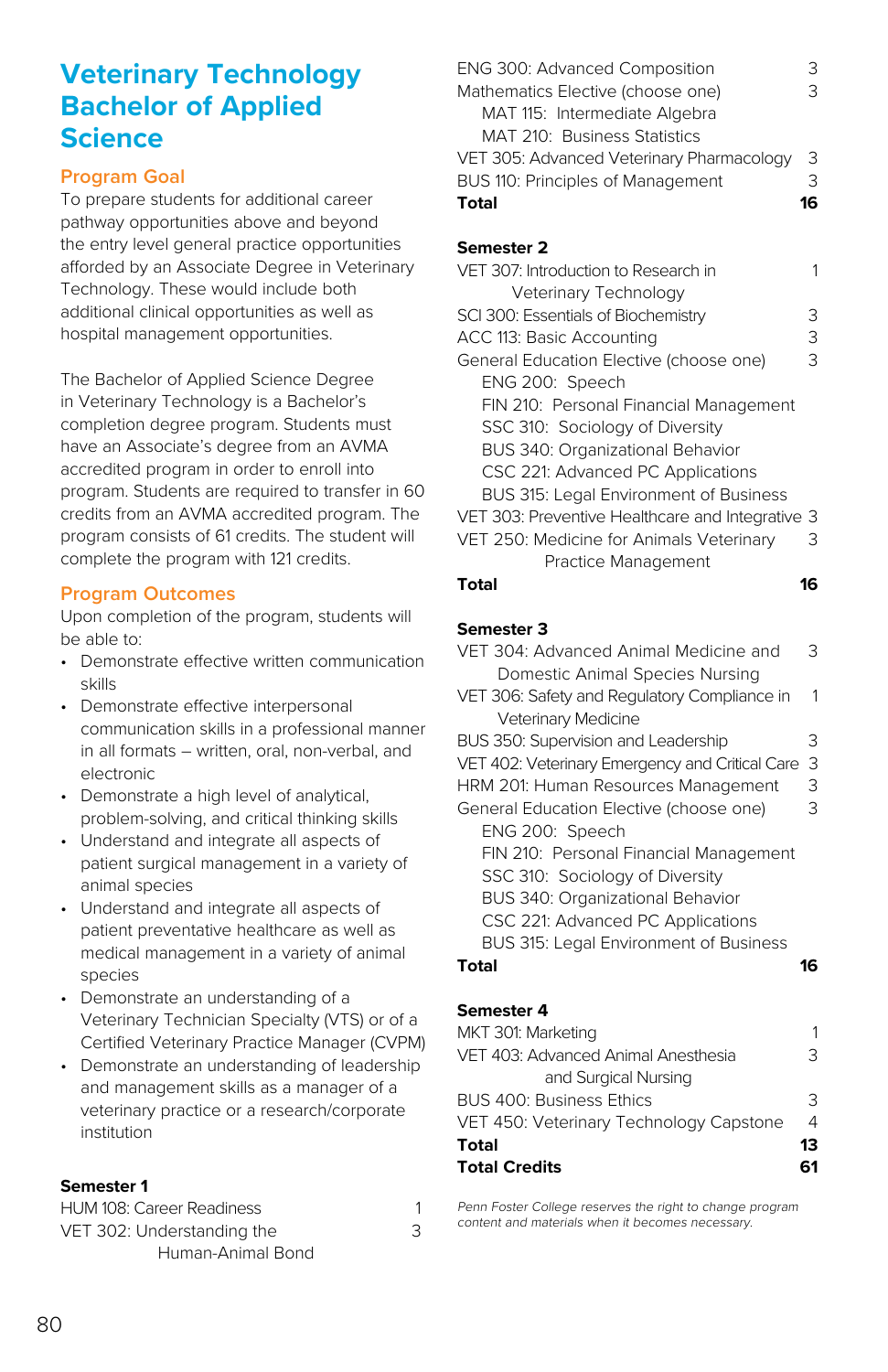# Course Descriptions

### **Accounting**

#### **ACC111 Financial Accounting (3 credits)**

This course will provide students with a basic understanding of the principles of Financial Accounting. Topics covered include analyzing transactions; completing the accounting cycle; merchandising businesses; inventories, assets, and liabilities; and corporations, stocks, bonds, and cash flow. PREREQ: None

#### **ACC112 Managerial Accounting (3 credits)**

This course provides an introduction to managerial accounting; analysis: C-V-P and management; budgeting and performance evaluation; decentralized operations; differential analysis and product pricing; capital investment analysis, and cost activities. PREREQ: Financial Accounting

#### **ACC113 Basic Accounting (3 credits)**

This course meets the needs of students who need to understand accounting language but aren't planning on becoming accountants. Students will learn what accounting information is, what it means, and how it's used. Topics covered include financial statements, return on investment, bookkeeping process, cost accounting, and report systems. PREREQ: None

#### **ACC201 Intermediate Accounting 1 (3 credits)**

This course will provide students with the knowledge to apply accounting theory, concepts, and procedures to financial problems. Topics covered include: computing earnings per share; lease transactions; income tax accounting; cash flow information; pension and benefit information; financial statement analysis. PREREQ: Managerial Accounting

#### **ACC202 Intermediate Accounting 2 (3 credits)**

This course will provide students with an expansion on materials presented in Intermediate Accounting 1. Topics examined and discussed include: inventories; investments; intangible assets; current, contingent, and estimated liabilities; premium and discount on long-term debt; stockholder's equity. PREREQ: Intermediate Accounting 1

#### **ACC210 Cost Accounting (3 credits)**

Students will be able to use cost data in budgeting and capital planning for various types of manufacturing operations and use a personal computer to perform various accounting functions. Topics covered include timekeeping and payroll procedures; setting overhead rates; accounting for spoiled and defective goods; development of cost analysis; process cost accounting; job-order cost accounting. PREREQ: Managerial Accounting

#### **ACC211 Computer Applications in Accounting (3 credits)**

Builds on concepts learned in Financial and Managerial Accounting and covers Sage 50 Accounting. Combines real-world accounting systems and examples with computer-based solutions. The course is a blend of problem solving, reading, case projects, and computer applications to problems encountered in today's accounting environment. PREREQ: Computer Applications, Financial Accounting, Managerial Accounting

### **Allied Health**

#### **ALH201 Pharmacology (3 credits) 135 Lecture hours**

Introduces the students to the essentials of drugs and pharmaceuticals. The course covers drug classifications, dosage calculations, mechanisms of action, therapeutic effects, and adverse reactions to drugs commonly used in medical offices. PREREQ: None

#### **ALH209 Clinical Procedures Theory 1 (1 credit) 45 Lecture hours**

Students are introduced to Clinical Procedures Theory. Topics include an overview of the medical assisting profession, healthcare settings and the healthcare team, the history of medicine, therapeutic communication skills, coping skills for the medical assistant, the therapeutic approach to the patient with a life-threatening illness, legal considerations, ethical considerations emergency procedures and first aid, infection control and medical asepsis, the patient history and documentation,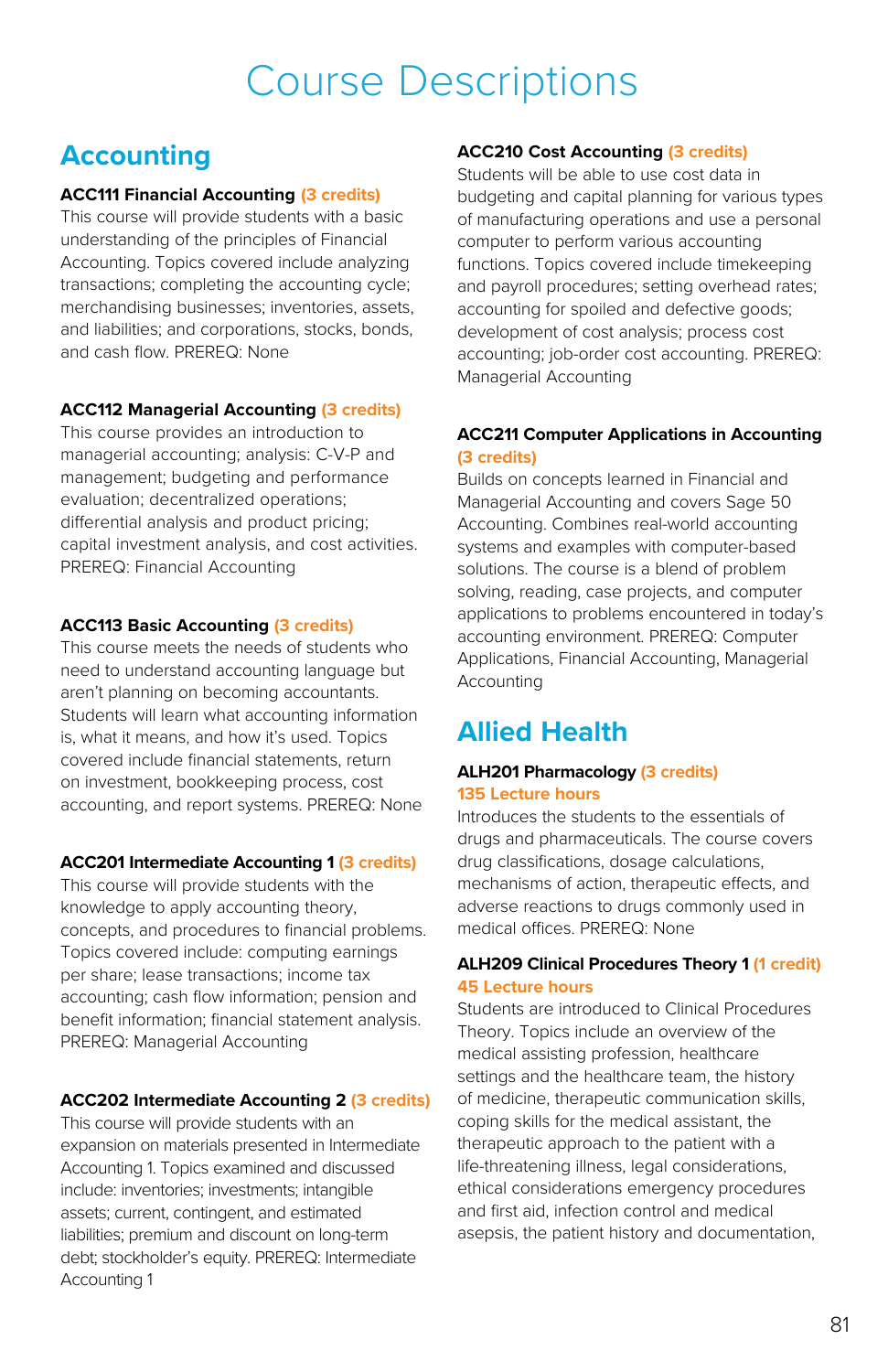vital signs and measurements, the physical examination, basic pharmacology, the calculation of medications, and dosage and medication administration. PREREQ: Pharmacology, Anatomy and Physiology 1, Anatomy and Physiology 2

#### **ALH210 Clinical Procedures Theory**

#### **(3 credits) 135 Lecture hours**

The role of pathogenic organisms in disease; how to control and prevent infection; assessing patients; the three components of patient examination; assessing vital signs; diagnostic tests; treatment procedures; major drug and medication categories. PREREQ: Anatomy and Physiology 1 and 2; Pharmacology

#### **ALH211 Clinical Procedures Theory 2 (2 credits) 90 Lecture hours**

Students will finish the final portion of Clinical Procedures Theory. Topics covered include obstetrics and gynecology, pediatrics, gerontology, male reproductive system, examinations and procedures of body systems, assisting with office/ambulatory surgery, diagnostic imaging, rehabilitation and therapeutic modalities, nutrition in health and disease, electrocardiography, safety and regulatory guidelines in the medical laboratory, introduction to the medical laboratory, phlebotomy, venipuncture, capillary puncture, hematology, urinalysis, basic microbiology, specialty laboratory tests, the medical assistant as an office manager, the medical assistant as a human resource manager, preparing for medical assisting credentials, and employment strategies. PREREQ: Pharmacology, Anatomy and Physiology 1, Anatomy and Physiology 2

#### **ALH215 HIPAA Compliance (3 credits) 135 Lecture hours**

The HIPAA Compliance course gives healthcare professionals and those involved with privacy and security a better understanding of the Health Insurance Portability and Accountability Act as well as the implications of HIPAA legislation on healthcare organizations. Students will learn the purpose and key features of HIPAA along with those affected by HIPAA as well as the impact of the privacy rules on the healthcare industry. Students will also learn the implementation of dates for compliance and penalties for noncompliance to HIPAA regulations.

### **ALH225 Healthcare Management (3 credits)**

The Healthcare Management course begins with an overview of management, focusing on the supervisor's role and continuing with decision making, planning, and organizing. Additional topics include human resources management, labor relations, budgeting, and leadership.

#### **ALH280 Practicum in Healthcare Management (4 credits)**

A comprehensive overview designed to prepare the Healthcare Management student to perform functions and demonstrate competencies related to healthcare management services in a variety of settings. Students will be tested on healthcare management knowledge, perform project and research work, practice skills, and gain workplace experience in a variety of settings under the supervision of an externship site supervisor.

### **Business**

#### **BUS100 Business Orientation (1 credit)**

Introduction to distance learning; study skills and techniques; reading textbooks and study guides; reviewing for examinations. Four basic life goals; individual life goals and steps needed to fulfill them; similarities between personal financial goals and business goals; determining personal financial goals; setting up a budget; researching, planning, starting up, and maintaining a business. PREREQ: None

#### **BUS101 Introduction to Business (3 credits)**

This course outlines the elements of business and the challenges businesses face in a global environment, such as competition and economic factors. You'll learn why accounting, technology and information systems, marketing, and management are essential to starting and growing a business. You'll also learn the basics of managing financial and human resources and the ethical and social responsibilities required of a successful manager. PREREQ: None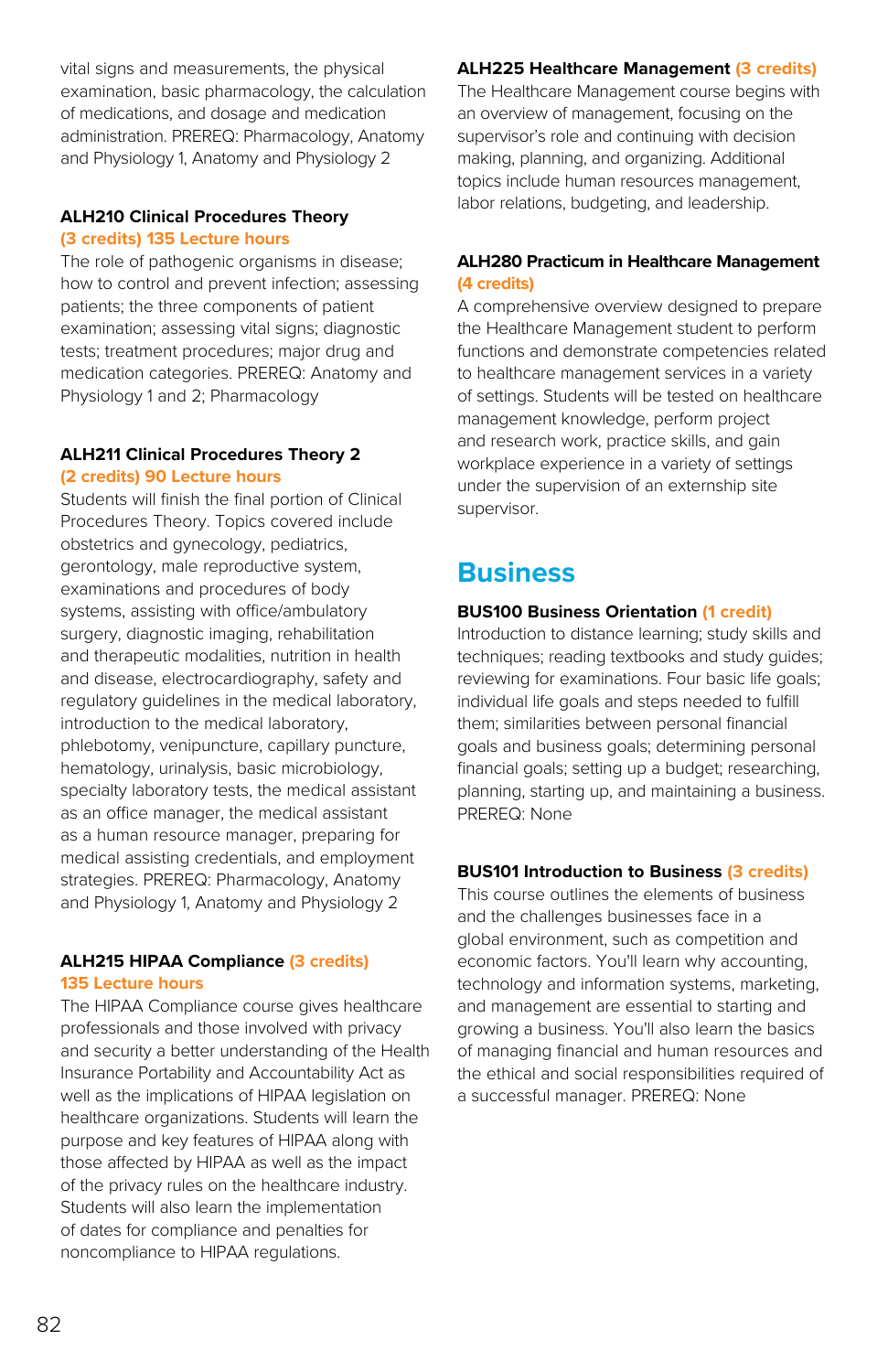#### **BUS105 Customer Service (1 credit)**

Customer service is presented as an integral part of any career, in terms of understanding what customer service encompasses and why it is essential, recognizing, understanding and meeting customer needs, and communicating with customers, including verbal and nonverbal messages, active listening skills, dealing with hostility and necessary skills in various mediums such as internet and telephone. PREREQ: None

#### **BUS110 Principles of Management (3 credits)**

This course familiarizes the student with both the business environment and the manager's role within it. It covers decision making, planning, organizing, leading, and controlling, as well as developing an ethical perspective. PREREQ: None

#### **BUS115 Introduction to Supervision and Leadership (1 credit)**

This course introduces the student to effective leadership and interpersonal skills needed to succeed in a supervisory position. This course provides students with an understanding of the significance of the supervisor, including key opportunities available in the industrial sectors. Students will learn the importance of effective communication, problem-solving to overcome obstacles, creating successful working relationships among team members, and the skills required to successfully hire, manage, and terminate employees. PREREQ: Economics 1

#### **BUS121 Economics 1 (3 credits)**

This course will provide an overview of macroeconomics and the modern market economy. Law of supply and demand, cost of living, monetary systems, international factors, and short run economic fluctuations will be examined and discussed. PREREQ: None

#### **BUS122 Economics 2 (3 credits)**

This course will provide an overview of microeconomics and the modern market economy. Supply and demand; the role of government; public sector; tax system design; firm behavior; organization of industry; and labor markets will be examined and discussed. PREREQ: Economics 1

#### **BUS213 Business Law 1 (3 credits)**

This course is an introduction to the legal environment of business. Topics covered include American court practice and procedure; torts; employment law; international law; environmental law; contract law. PREREQ: None

#### **BUS214 Business Law 2 (3 credits)**

This course is a continuation of Business Law 1. Topics covered include sales; consumer law; negotiable instruments; personal and real property law; wills and trusts; insurance; secured transactions; bankruptcy, and torts and crimes. PREREQ: Business Law 1

#### **BUS220 Supply Chain Management (3 credits)**

This course teaches the planning and the control of materials that move into, through, and out of stores. It covers transportation planning, inventory control, warehouse management, development of customer service standards, as well as the design and operation of supply and distribution systems. This course also discusses how the internet and information systems support the previous activities. PREREQ: Principles of Management; Economics 1

#### **BUS310 Merchandising Planning and Buying (3 credits)**

Methods, practices, and operations conducted to promote and sustain certain categories of commercial activity; principles and procedures used in planning, selecting, pricing, and selling goods in retail stores; domestic and foreign market purchasing; assessing product needs. Students will learn merchandising systems, assortment plans, and inventory control methods. PREREQ: Introduction to Business; Mathematics for Business and Finance

#### **BUS315 Legal Environment of Business (3 credits)**

The nature and sources of law, the U.S. court systems, litigation and alternative methods of dispute resolution, constitutional and administrative law; tort law and product liability; contract law; agency law; business organizations; business ethics and social responsibility; and property rights for both personal and real property. PREREQ: None

#### **BUS330 Risk Management (3 credits)**

This course provides students with a framework for managing the effects of risk and a basic understanding of risk management and insurance. Topics include an introduction to the objective of risk management; general theory of insurance markets; personal insurance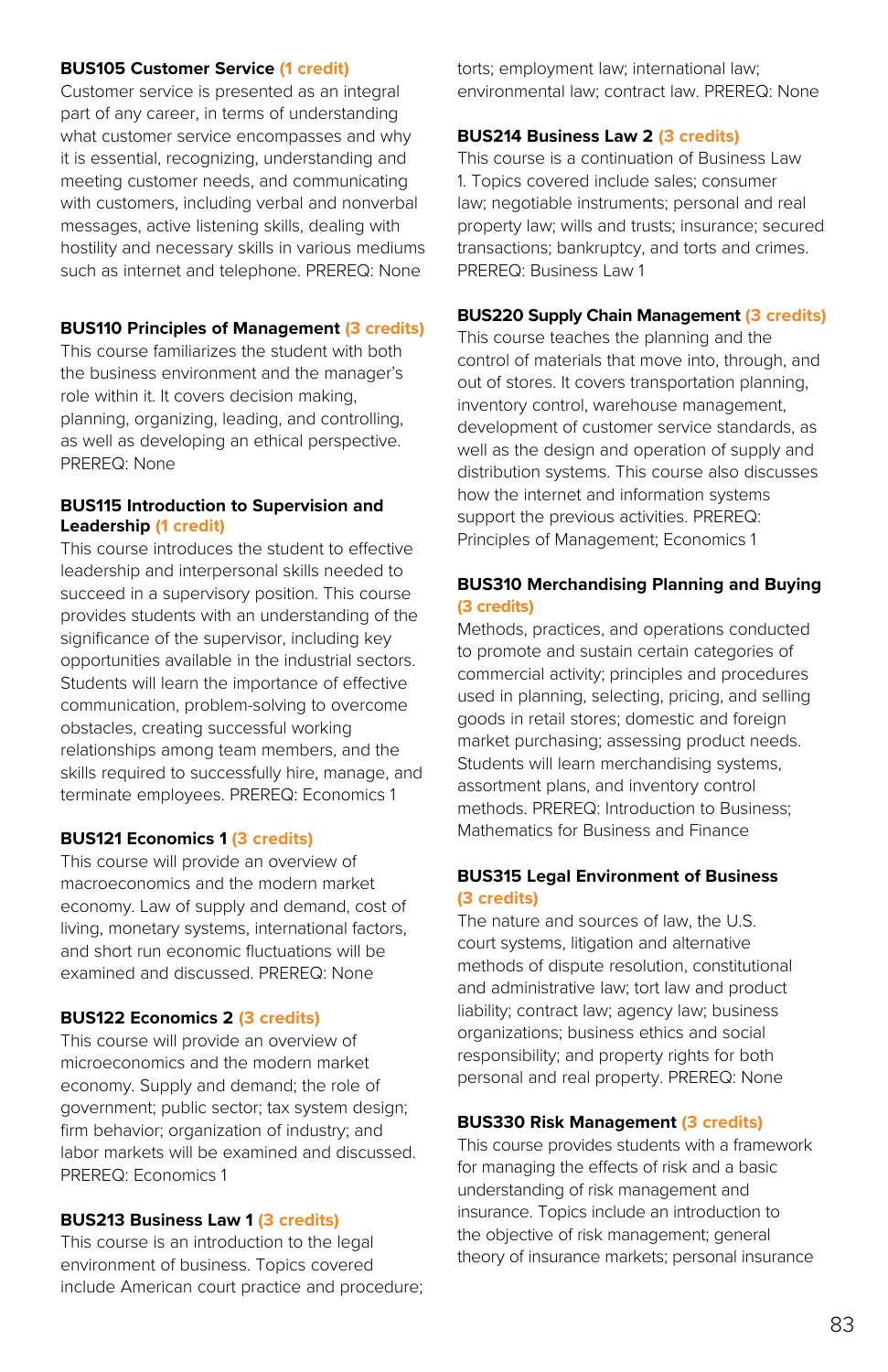issues; employee-employer risk; business risk management; and contracts for risk management. PREREQ: MAT210 Business Statistics

#### **BUS340 Organizational Behavior (3 credits)**

This course covers management approaches; human decision making; conflict management; communication in groups; power and influence; organizational environment, structure and design; and fundamental forces of change. PREREQ: Principles of Management or similar management course

#### **BUS350 Supervision and Leadership (3 Credits)**

Students will learn supervisory leadership perspectives and practices as well as the knowledge and skills needed to apply them in contemporary organizations. The course provides perspective on the challenges of guiding and leading a workforce in today's complex society. PREREQ: Essentials of Psychology; Introduction to Sociology

#### **BUS400 Business Ethics (3 credits)**

This course explores the ethical and moral responsibilities of businesses in a capitalist system. It examines different approaches to ethics and morality, including the principles of egoism, utilitarianism, Kant's categorical imperative, and Rawls's theory of justice. The course also focuses on how different moral philosophies might best be applied to business organizations and their activities. Many examples and case studies are used to explain how the ethical issues facing businesses ultimately affect all of us. PREREQ: Business Law 1 or Legal Environment of Business

#### **BUS415 Business Research Methods (3 credits)**

This course is an overview of concepts on business research methods covering variables, types of variables, literature review, conceptual framework, research questions, hypothesis, research design; elements of research design, concepts of measurement; reliability and validity in measurement; survey research methods review; secondary data sources; questionnaire design; qualitative techniques; sampling technique, data collecting, data coding, and data analysis. PREREQ: Intermediate Algebra; Business Statistics; Advanced Composition; Advanced PC Applications

#### **BUS425 Strategic Business Management (3 credits)**

This course establishes the foundation necessary to understand strategic business management in today's economy. Students will integrate knowledge from this course with skills acquired in previous courses to make sound management decisions. PREREQ: Principles of Management; Corporate Finance; Marketing; Legal Environment of Business

#### **BUS430 International Business (3 credits)**

This course is an introduction to the opportunities and risk of doing business outside the U.S. Students will learn about country-market differences, trade and investment patterns, the international- financial environment; issues in business-government relations and strategies for international business are also covered. PREREQ: Introduction to Business; Principles of Management; Marketing; Corporate Finance

#### **BUS450 Senior Capstone: Business (4 credits)**

Students use real fact patterns, real data and the expertise they acquired from courses completed throughout their business curriculum to complete two business case projects. Students will estimate the market size and market share required to break even, and in a separate case they will execute the quantitative analysis of financial data. This course also includes a lab experience designed to expose students to real-world business activities in their community. PREREQ: Business Statistics; Intermediate Algebra; Computer Applications; Managerial Accounting; Business Research Methods

## **Civil Engineering**

#### **CET111 Basic Surveying 1 (3 credits)**

Tapes and accessories; electronic measurements; use of transit and theodolite; adjustment of instruments; angle measurements; trigonometric leveling; error of closure; computation of area by latitudes and departures or planimeter. PREREQ: Foundation Skills in Math

#### **CET112 Basic Surveying 2 (3 credits)**

Tangents and horizontal curves; grades and vertical curves; transition curves; field layout of simple, compound, and spiral curves; elevations on vertical curves. PREREQ: Basic Surveying 1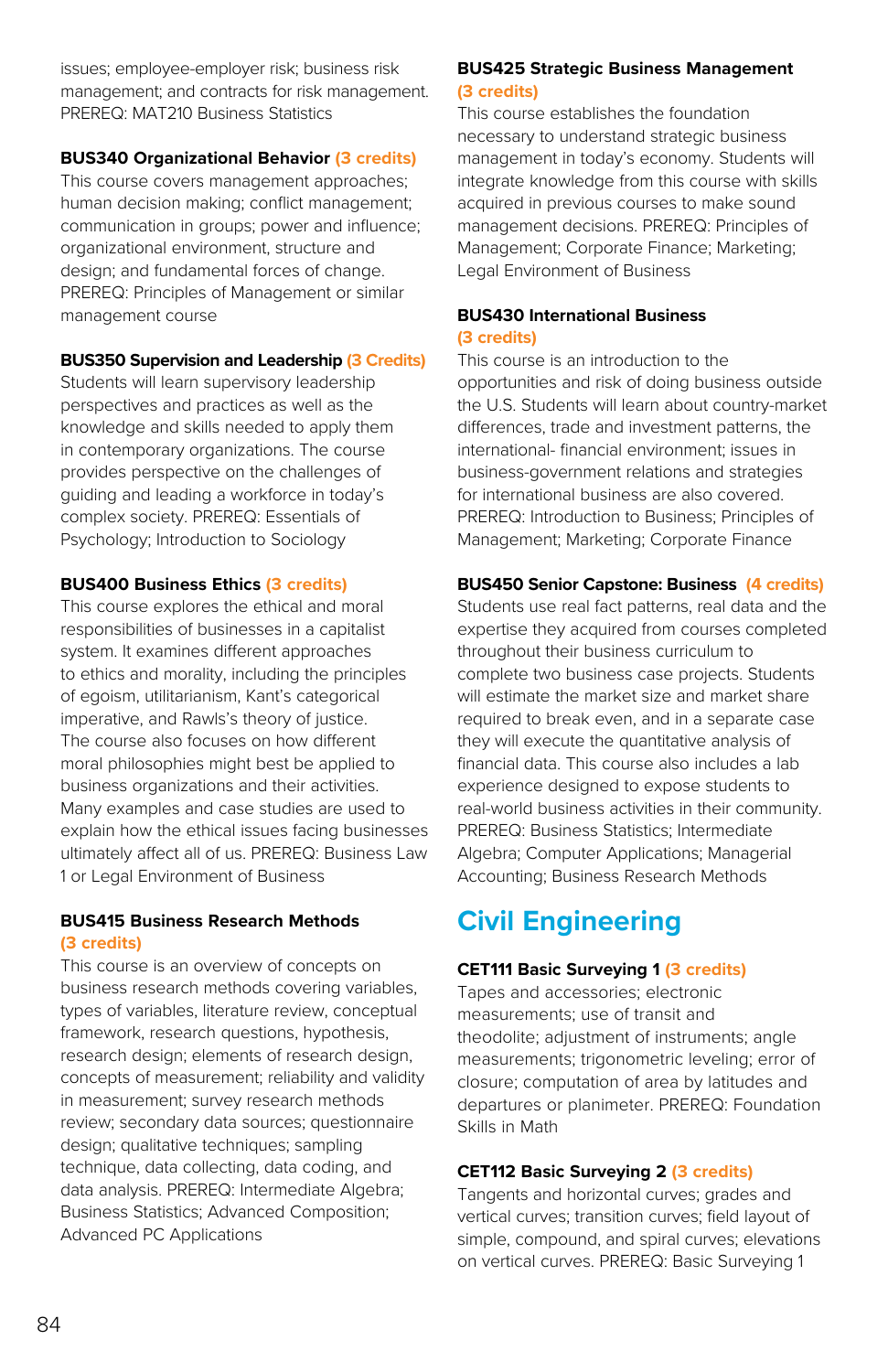#### **CET115 Land Surveying (3 credits)**

Determination of true meridian; latitudes and longitudes; subdivision of townships and sections; legal descriptions. PREREQ: Basic Surveying 2

#### **CET120 Concrete (2 credits)**

Production of concrete; design of concrete mixes; test for concrete; field methods in concrete construction. PREREQ: Foundation Skills in Math

#### **CET123 Topographic Drawing and Surveying (5 credits)**

Use of drafting instruments; plotting traverses; plotting cross sections and profiles; city and village maps; plane table surveying; topographic maps; methods of control. PREREQ: Basic Surveying 1

#### **CET127 Earthwork (1 credit)**

Surveys for determining grade; crosssectioning; formation of embankments; shrinkage and swell; moving cut to fill mass diagrams. PREREQ: Basic Surveying 2

#### **CET223 Geodetic Surveying (3 credits)**

Monuments and markers; triangulation surveys; methods of projection; subdivision of city blocks into lots. PREREQ: Topographic Drawing and Surveying; Land Surveying

#### **CET236 Structural Steel Design (3 credits)**

Allowable unit stresses; design of connections; composite design of steel and concrete; design of column base plates. PREREQ: Mechanics of Materials

#### **CET239 Reinforced Concrete Design (2 credits)**

Investigation and design of rectangular beams; T-beams; double-reinforced beams, and continuous beams; design of processed concrete beams. PREREQ: Mechanics of Materials

#### **CET241 Highway Construction and Design 1 (3 credits)**

Soil studies; subgrades and drainage; location surveys; volume and speed studies; signs. PREREQ: Topographic Drawing and Surveying

#### **CET242 Highway Construction and Design 2 (2 credits)**

Stabilized soil-bound surfaces; design of concrete pavements; design of pipe culverts. PREREQ: Basic Surveying 2; Concrete

### **Communication**

#### **COM110 Public Relations 1 (3 credits)**

Public Relations 1 begins by introducing students to the role of public relations writers, including their ethical and legal responsibilities. Some of the general topics covered include persuasion, research skills, the public relations planning process, writing clearly and simply, and using proper grammar, spelling, and punctuation. Specifically, the course covers writing styles and processes for emails, memos, letters, reports, proposals, news releases, broadcasts, ad copy, material for the internet, speeches, newsletters, brochures, magazines, and annual reports. The course concludes with an examination of how to communicate information during a crisis. PREREQ: Advanced Composition

#### **COM115 Public Relations 2 (3 credits)**

Public Relations 2 begins with an overview of public relations, including such topics as ethics, professionalism, public relations departments and firms, research techniques, planning and evaluating a public relations program, and the communication process. The course also includes the preparation and handling of news releases, media alerts, and pitch letters. Finally, the course covers topics that affect a public relations employee: conflict management, public opinion, new technologies in public relations, corporate public relations, public relations and the government, global public relations, and public relations for nonprofit organizations. PREREQ: Public Relations 1

### **Computer Information Systems**

#### **CIS235 Structured Systems Analysis (3 credits)**

The system development cycle; information gathering and reporting activities on the analysis phase; interaction of various participants in the systems process. PREREQ: Introduction to Computers; Business Computer Systems and Applications or equivalent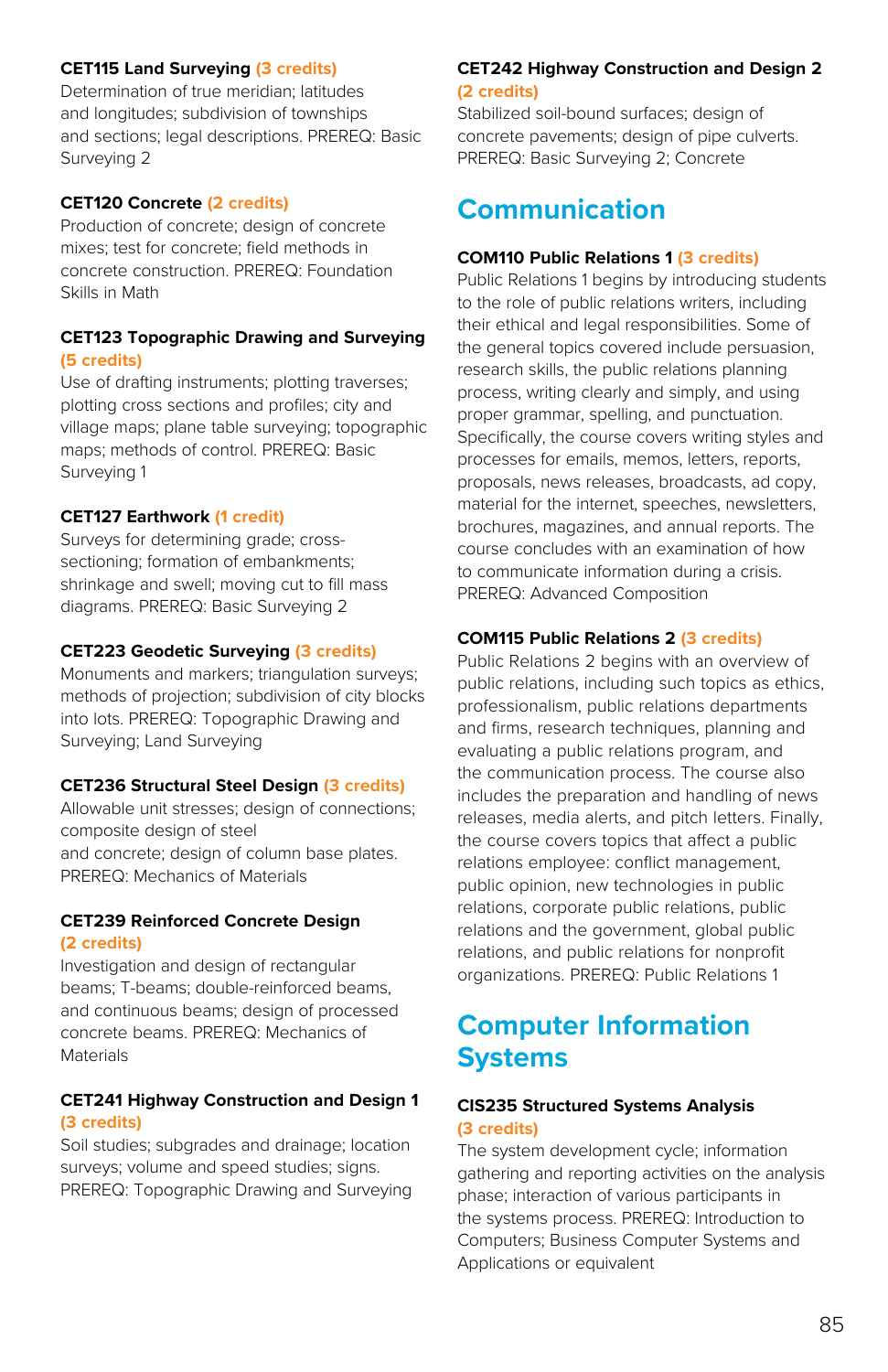#### **CIS240 Systems Design (3 credits)**

Role of the systems analyst in developing business applications; hierarchy charts; IPO; decision tables; structured English. PREREQ: Structured Systems Analysis.

#### **CIS245 Structured Systems Analysis and Design (3 credits)**

This course begins with the planning process for software development and then shows the students how to convert the user's business needs into a computer information system. PREREQ: Introduction to Computers; Business Computer Systems and Applications or equivalent.

### **Computer Science**

#### **CSC101 Computer Literacy (3 credits)**

Hardware and software; computer networks; information systems; personal computer systems; legal and ethical dilemmas. PREREQ: None

#### **CSC103 Introduction to Computers (3 credits)**

Hardware and software; computer networks; information systems; personal computer systems; legal and ethical dilemmas. Software applications include creating a resume, spreadsheet, and slide presentation. PREREQ: None

#### **CSC104 Computer Applications (3 credits) 135 Lecture hours**

Students will learn about PC applications in word processing, spreadsheets, and presentation software, as well as create documents, spreadsheets, and presentations. Students will also learn how to integrate the applications. PREREQ: None

#### **CSC105 Introduction to Programming (3 credits)**

Examines the basic logic common to all programming languages; shows students how to create their own programs not based on any particular programming language; concentrates on the basic guidelines and best practices for developing good programming skills. PREREQ: Introduction to Computers or equivalent

#### **CSC107 Introduction to Microsoft® Windows® (3 credits)**

This course gives the student a complete overview of the Windows® operating system, including an introduction, hands on applications, managing and supporting tips, and more advanced techniques. PREREQ: Computer Literacy

#### **CSC108 Essential Computer Skills (3 Credits)**

This course includes material about internet basics, computer hardware, online library resources, and search engines, as well as PC applications in word processing and spreadsheet software. PREREQ: None

#### **CSC110 The Microcomputer and its Application (3 credits)**

The course gives the student an understanding of the fundamentals of PC applications software. Students gain proficiency in word processing, spreadsheets, and presentation software applications. PREREQ: None

#### **CSC111 PC Applications (3 credits)**

The course gives the student an understanding of the fundamentals of PC applications software. Students gain proficiency in word processing, spreadsheets, and presentation software applications. PREREQ: None

#### **CSC218 Visual Basic® (3 credits)**

This course takes students through the basics of writing software, to working with data structures, using XAML, and building Windows applications. Students learn debugging, structured error handling, how to build class libraries and register assemblies, programming with SQL Server and ADO.NET, and develop Windows 8 applications. PREREQ: PC Applications or equivalent

#### **CSC221 Advanced PC Applications (3 credits)**

Database applications; integrating word processing, spreadsheet, and presentation software applications. PREREQ: PC Applications or equivalent

#### **CSC246 Visual C#® (3 credits)**

Building C# applications; input devices and using timers; dialog boxes and menus; adding graphics and ActiveX controls to applications; document interfacing; toolbars, status bars, and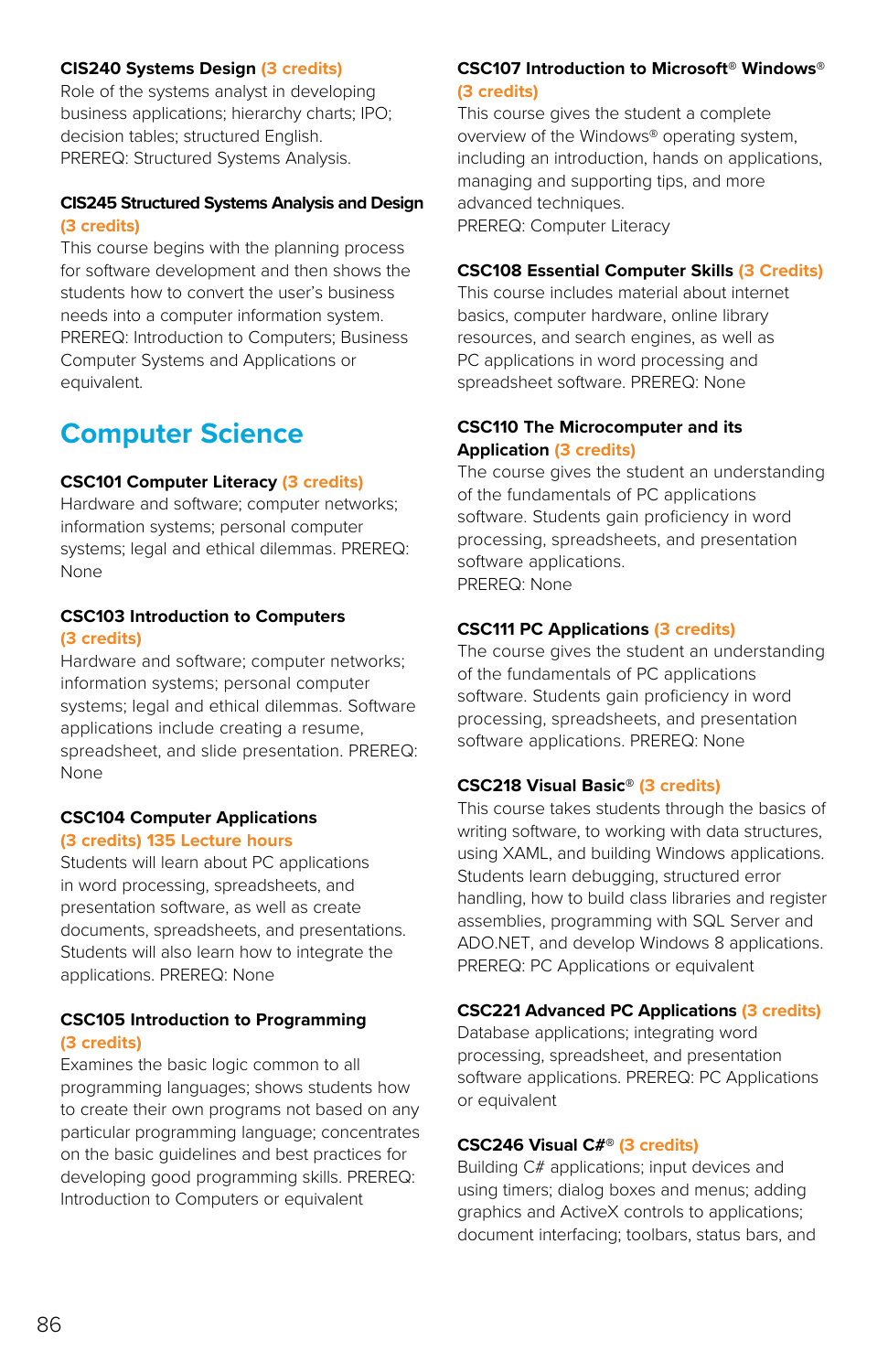working with files; ADO applications, classes, modules, DLLs, and multitasking; ActiveX controls and internet applications. PREREQ: Visual Basic® or equivalent

#### **CSC 275 Computer Forensics (3 credits)**

This course teaches how to conduct a high-tech investigation, from acquiring digital evidence to reporting the findings. Coverage includes how to set up a forensics lab, how to acquire the necessary tools, and how to conduct an investigation and subsequent digital analysis. Featured in the textbook are free downloads of several forensics software programs for students to become familiar with the tools of the trade. PREREQ: Visual Basic® or equivalent

### **Construction Technology**

#### **BCT110 Introduction to Construction Technology (3 credits)**

This course introduces management and building practices used throughout the construction industry. Site planning and excavating processes are described, followed by construction methods that apply to foundations, steel and wood frames, concrete, and masonry. Students obtain an overview of the challenges often faced by construction managers, including scheduling, cost-control, contracting process, safety, and productivity improvement. PREREQ: None

#### **BCT125 Construction Materials and Methods (3 credits)**

Students will gain a comparative knowledge of material properties and applications in construction. The course provides an overview of materials used in construction; the fundamental principles of structural, physical and long-term performance; material and product manufacturing techniques and common construction methods. PREREQ: None

#### **BCT160 Architectural Drawing (3 credits)**

An introduction to the basic drafting skills required for the development of a set of architectural drawings. Students learn line technique, lettering, dimensioning and symbols and how these concepts apply to drawings for construction. The course also covers site plans, foundations, walls, wall sections, floors, roof design, stairs, elevations, sections, and construction details. PREREQ: Drafting with AutoCAD®

#### **BCT210 Statics/Strengths of Construction Materials (3 credits)**

Students learn the basic principles of vector analysis, equilibrium of force systems, friction, sectional properties, stress/strain, and deformation as they apply to construction materials. Lessons cover the support characteristics of trusses, frames, beams, columns, connections, and combined stresses. Students learn to analyze the integrity of simple structures.PREREQ: Technology Orientation

#### **EST215 AutoCAD® Applications – Construction (3 credits)**

Students are presented with a broad introduction into 2-dimensional and 3-dimensional Computer-Aided Design (CAD) focused on constructionspecific applications. Students will use AutoCAD® in hands-on exercises, assignments and projects. PREREQ: Drafting with AutoCAD®

#### **BCT220 Building Systems (3 credits)**

This course provides students with technical information related to the mechanical and electrical systems used in various types of buildings. Topics covered include design, installation, and operation of building systems including HVAC, plumbing, fire-protection, electric, lighting, and communication systems. PREREQ: None

#### **BCT240 Basic Surveying and Measurement (3 credits)**

This course instructs students on the principles of elementary surveying including leveling, angle measurement, bearings and azimuths, traversing, topographic mapping, and areas and volumes. Students learn traditional and GNSS (Global Navigational Satellite System) surveying methods. PREREQ: Intermediate Algebra

#### **BCT250 Codes and Specifications (3 credits)**

Students learn the essentials of construction specifications and how they relate to national, state, and local building codes. The course also provides in-depth coverage of job safety and OSHA regulations as they apply to the modern construction environment. PREREQ: None

#### **BCT255 Green Building Practices (3 credits)**

Students learn building techniques and practices aimed at reducing the consumption of traditional fossil fuels and energy sources.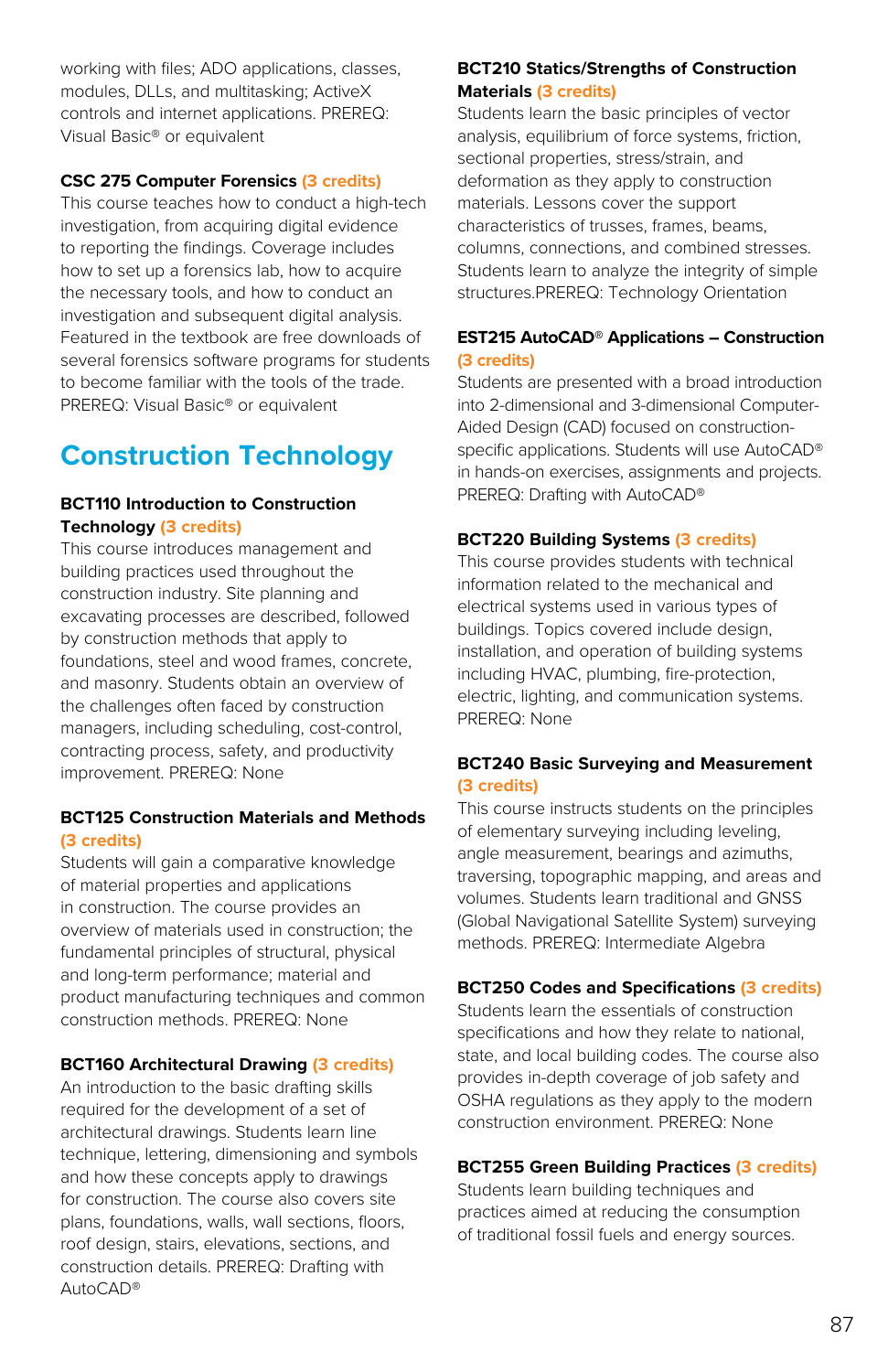The course includes focused units on improved insulation practices and materials, alternative energy adaptations for residential and small commercial buildings and efficiency adaptations to traditional HVAC systems. PREREQ: None

#### **BCT260 Construction Estimating (3 credits)**

This course covers unit-price cost estimating, quantity takeoff, labor, material, mechanical and electrical systems; equipment unit pricing and computer-aided estimation applications. Students will also examine bidding strategies, worker and equipment productivity, and value engineering. PREREQ: None

#### **BCT275 Construction Planning and Control (3 credits)**

In this course, students learn to review and analyze requirements and preparation of construction planning and scheduling. The course covers scheduling techniques, resource and equipment allocation, timecost relationships, as well as monitoring and controlling the work progress. Students learn PC applications for scheduling and planning. PREREQ: None

#### **BCT280 Architectural Design (3 credits)**

Students are introduced to the basic fundamentals of architectural design. Concepts include proportion, relationship of masses, figure, ground, shades, color and symmetry with emphasis on the physical properties of architectural design. Students will also learn the basic relationships of spaces and specific program requirements governing the creation of these spaces. PREREQ: Drafting with AutoCAD®

### **Criminal Justice**

#### **CJS100 Criminal Justice Orientation (1 credit)**

Discusses the strategies for completing the criminal justice studies program as an independent learner as well as the role of criminal justice in society. PREREQ: None

#### **CJS101 Introduction to Criminal Justice (3 credits)**

This course examines the purpose and functions of the criminal justice system with attention paid to the police, courts, and corrections on the local, state, and federal levels. It explains the limitations of a system initially designed to

respond to the needs of Colonial America. The course also focuses on individuals' involvement in the criminal justice system, as citizens and as actors, and how that involvement affects the system. PREREQ: None

#### **CJS105 Ethics in Criminal Justice (3 credits)**

Begins the study of ethics from the larger issues of what constitutes morality and moral behavior; looks at how ethics develop; discusses the issues of ethics and specific aspects of criminal justice, including justice, law enforcement, courts, punishment and corrections, and management; reviews the consideration of professionalism and of ethics for everyone in society. PREREQ: Introduction to Criminal Justice

#### **CJS120 Police Studies (3 credits)**

Looks at the role of policing in America; discusses the existence of a police subculture, the role of management and the nature of patrolling; considers different strategies for investigating and solving problems; includes a discussion about ethics, civil liability, and possible directions for policing in the future. PREREQ: Introduction to Criminal Justice; Criminology

#### **CJS123 Courts (3 credits)**

This course looks at the relationship among the judiciary, defense, and prosecution involved in the United States Courts system. You're studies start with an overview of the basic structures of courts. You'll also look to the successive steps involved in prosecutions and cover topics such as plea bargains, trials, juries, sentencing, and appeals. PREREQ: Introduction to Criminal Justice

#### **CJS238 Criminal Law (3 credits)**

Reviews the history of criminal law, from its start in the common law (and the principles of applying case law) to its contemporary forms of statutory and regulatory law; looks at crimes and their underlying elements, thereby teaching what a prosecutor needs to show, beyond a reasonable doubt, to secure a conviction; considers the traditional form of criminal law as well as strict liability and victimless crimes; discusses range of criminal offenses, such as inchoate and property-based crimes, to crimes of violence and administrative crimes, and of the excuses, justifications, and defenses to prosecution of such activities. PREREQ: Introduction to Criminal Justice; Courts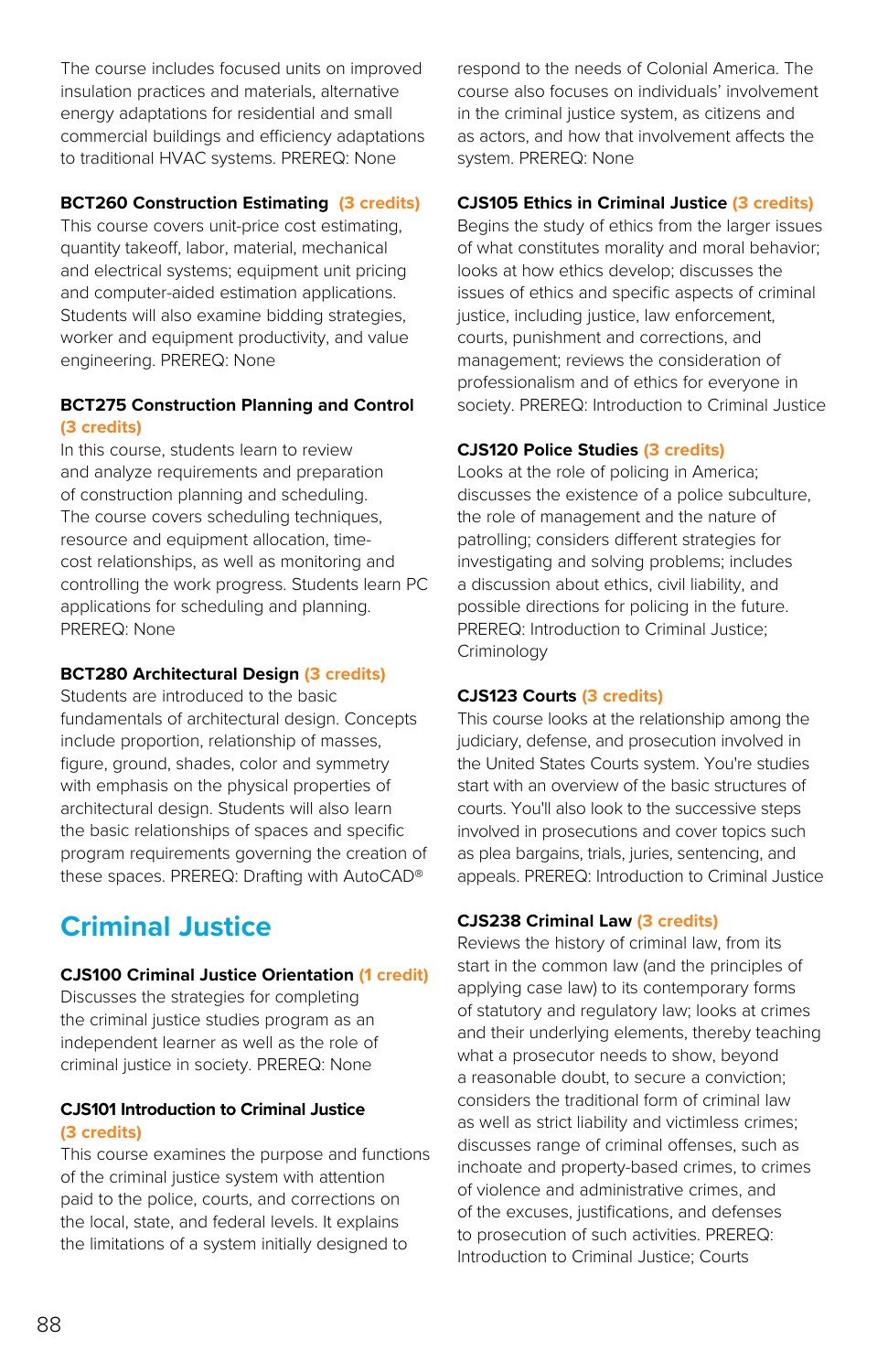#### **CJS130 Police Management (3 credits)**

Considers the development of the police subculture and how that has shaped different strategies for police management; proceeds to examine those basic organizational concepts unique to policing; looks at the different responsibilities and how to satisfy those responsibilities within the context of policing; studies the image that collective bargaining has on management of police.PREREQ: Introduction to Criminal Justice; Ethics in Criminal Justice; Police Studies

#### **CJS135 Introduction to Private Security (3 credits)**

Examines the history and development of private security; reviews the state of private security today, including, but not limited to, liability and the relationship between public and private security; focuses on issues regarding prevention and loss control; looks at investigation and prosecution; discusses trends in security, including the contemporary development of security systems and approaches toward security in light of recent events. PREREQ: Introduction to Criminal Justice

#### **CJS203 Criminal Procedures (3 credits)**

Examines issues involved in the search and arrest of individuals as well as issues dealing with self-incrimination and access to counsel through the lens of the Bill of Rights protections that focus on prosecution; presents the rationale underlying decisions like the Miranda warning and the Terry stop and frisk. PREREQ: Introduction to Criminal Justice; Police Studies; Courts; Criminal Law

#### **CJS205 Juveniles and the Legal Process (3 credits)**

Considers the difference in mission and goals between juvenile and nonjuvenile courts; focuses on how this court's different mission reflects society's views towards the care and management of juveniles; looks at situations where juveniles can and do face the possibility of prosecution in traditional courts and looks at the roles that different actors can play in processing juveniles; it then considers how many of the new issues a society faces first come to the attention of society through juvenile court proceedings. PREREQ: Introduction to Criminal Justice; Courts; Criminal Law

#### **CJS210 Crime Scene Investigation Basics (3 credits)**

This course provides an understanding of the scientific theory as well as the actual practices and techniques used to process a crime scene. The student will learn how crime scene professionals protect themselves and the evidence at a crime scene and the different roles law enforcement professionals execute at the scene of a crime. The course also describes the many types of evidence and how evidence is collected and secured before it is processed by a crime lab. PREREQ: CJS120-Police Studies

#### **CJS211 Correctional Institutions (3 credits)**

Focuses on what the public generally believes is the most common punishment: incarceration in a correctional institution; presents the early attempts at rehabilitating offenders in secure, custodial facilities; focuses on the different types of correctional facilities that have developed, with an eye towards how issues of safety can literally shape the facility; considers issues relating to the management and operation of such facilities; explains the Supreme Court's philosophy towards "prisoners' rights" in the context of issues, such as access to counsel; looks to how treatment strategies differ based upon the nature and needs of certain groups. PREREQ: Introduction to Criminal Justice; Courts; Criminal Law

#### **CJS215 Terrorism (3 credits)**

Discusses the most pressing topic for law enforcement: terrorism; reviews some of the theories advanced to account for acts of terror; considers history and how some groups have used acts of terror to accomplish their goals; looks at foreign and domestic acts of terror and the political agendas of those engaged in such acts; and looks to pressing issues, such as the forms that acts of terror can take. PREREQ: Police Studies

#### **CJS220 Organized Crime (3 credits)**

Course opens with a consideration of how organized crime has developed and the structure of organized crime; looks at the different types of criminal activity typical to organized crime; reviews international organized crime as the principles underlying organized crime would naturally lead to expansion. Course closes with a consideration of the tools and means available to law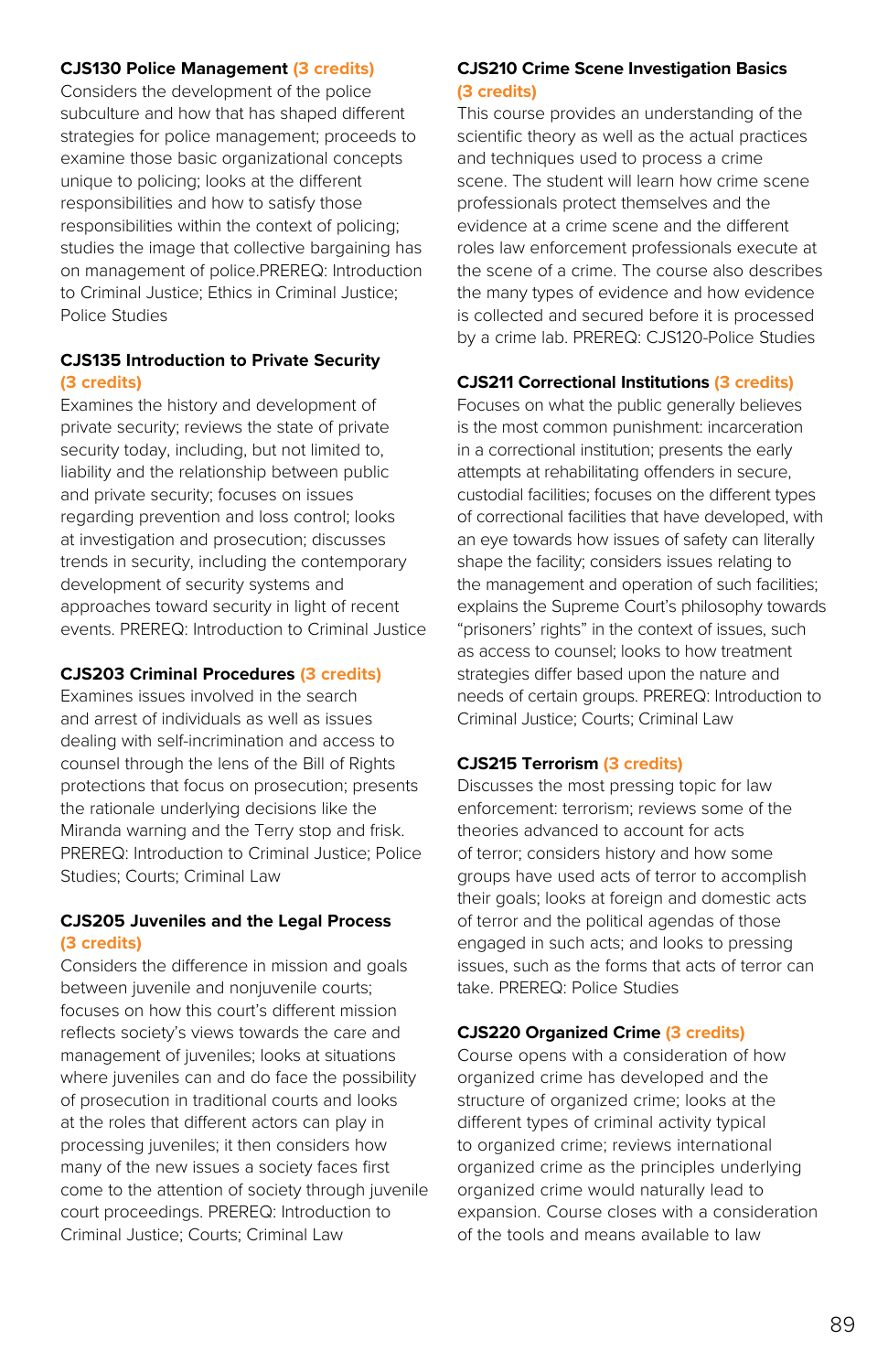enforcement to battle organized crime. Each chapter includes links to internet sites where students can go to find more information on the subject matter covered in the chapter. PREREQ: None

#### **CJS225 White Collar Crime (3 credits)**

Presents the distinctions between crimes of violence and property-based crimes; specifies what constitutes white collar crime; explores how criminal activity often causes more damage to society than do crimes of violence; looks at the laws involved in prosecuting such crimes; and how to detect and gather evidence of such crimes. Also looks at corporate crime and political crime. PREREQ: Courts; Criminal Law

#### **CJS230 Criminalistics (3 credits)**

Focuses on forensic science and its application during investigations; looks at the range of types of evidence present and considers the methods for analyzing that evidence; covers the gamut of physical evidence as well as nonphysical evidence, such as evidence on the internet. PREREQ: Criminology

#### **CJS235 Multicultural Law Enforcement (3 credits)**

Provides a comprehensive review of the impact that race, gender, and ethnicity have on criminal justice; includes research on police practices, sentencing, and corrections, with attention paid to racial profiling and how certain ethnic groups receive disparate treatment; discusses how discrimination affects criminal justice. PREREQ: Police Studies

#### **CJS238 Criminal Law (3 credits)**

With this course, you'll review the history of criminal law, from its start in the common law (and the principles of applying case law) to its contemporary forms of statutory and regulatory law. You'll look at crimes and their underlying elements, consider what a prosecutor needs to show in order to secure a conviction beyond a reasonable doubt, examine the traditional form of criminal law as well as strict liability and victimless crimes, discuss a range of criminal offenses, such as inchoate and property-based crimes, crimes of violence and administrative crimes, and consider the excuses, justifications, and defenses to the prosecution of such activities.

#### **CJS245 Security and Loss Prevention (3 credits)**

Begins with a review of issues involving private security systems and then looks at zones of protection, that theoretical area between private and public security issues; discusses issues involving risk management and loss control; considers principles of crime prevention involving a threat environment; considers issues relating to legal aspects of private security. PREREQ: Introduction to Private Security

#### **CJS255 Computer-Based Crime (3 credits)**

Begins with a review of issues involving information, security, and the privacy of information; and proceeds to examine a broadening range of additional criminal threats, based upon actual cases. Includes a consideration of cybercrime, systems abuse, and the hacker culture; looks to issues of prevention and information security, with an emphasis on the need to take immediate steps against this likely criminal activity. PREREQ: Security and Loss Prevention

#### **CJS260 Crisis Intervention (3 credits)**

Presents the latest research, theories, and techniques of what to do in a crisis, along with case material based on real crisis situations; presents the skills and strategies needed to take crisis intervention theory and technique out of the classroom and onto the street; details a six-step model to give practitioners a systematic way of dealing with people in crisis (Defining the Problem, Ensuring Client Safety, Providing Support, Examining Alternatives, Making Plans, and Obtaining Commitment). Throughout the textbook, the model is applied to many different crisis situations, such as suicide, domestic violence, sexual assault, addiction, posttraumatic stress disorder, and school violence. PREREQ: Police Studies

#### **CJS265 Security Management (3 credits)**

Examines the range of issues involved in security management, across disciplines and around the world; includes a consideration of industrial security in light of business concerns; examines the context for security and legal aspects of security management and prevention; presents specific security applications and the investigational intelligence gathering used to assess security systems. PREREQ: Introduction to Private Security; Security and Loss Prevention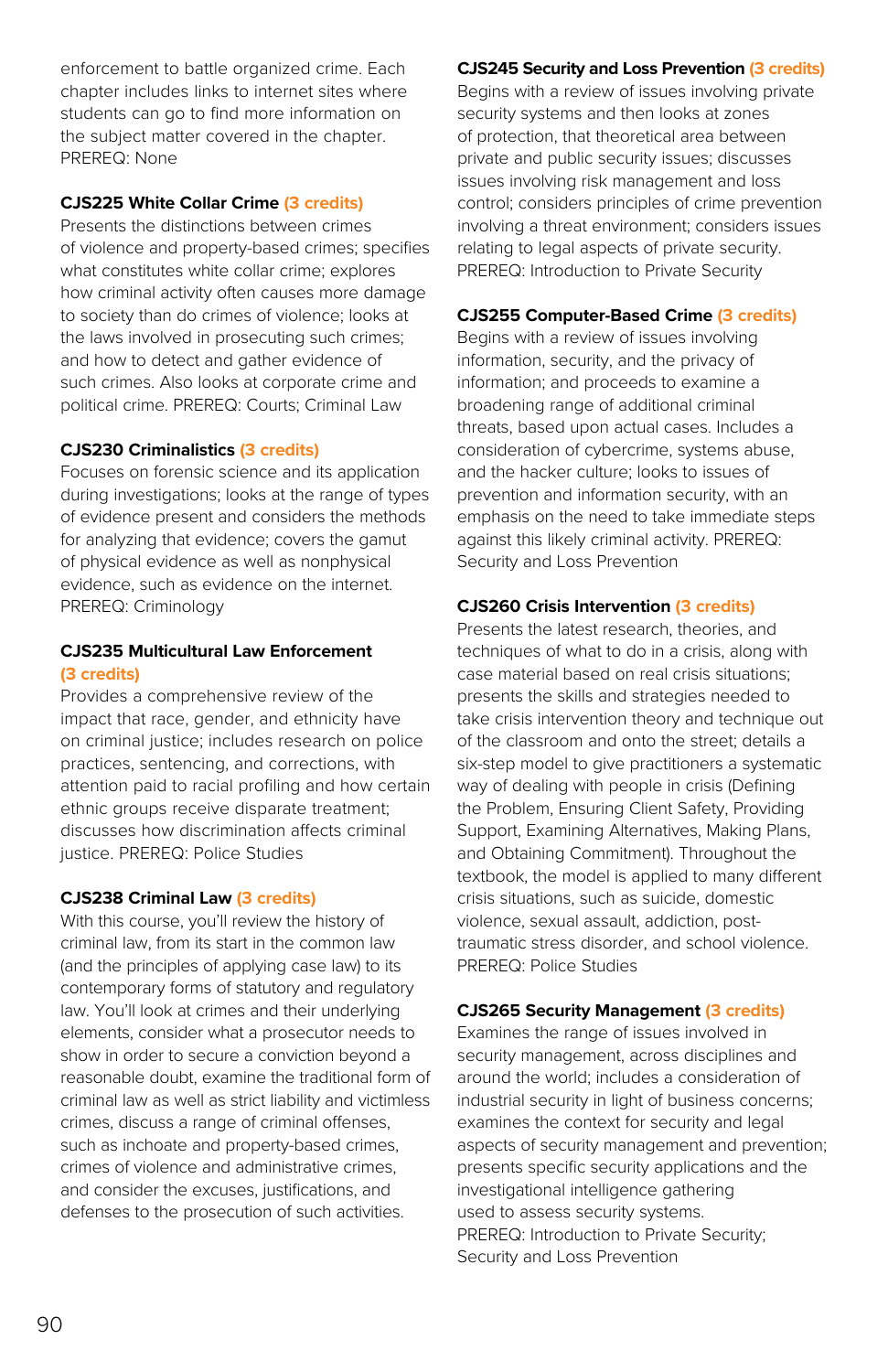#### **CJS308 Criminology (3 credits)**

Criminology is the discipline that studies crime and criminal behavior. In this course, you'll study the causes of crime, reactions, and different forms of criminal behavior. Criminology is focused on the study of the phenomena of crime and criminality. The study of crime (criminology) is interesting because it's a topic that relates to everyone. Various theories explain the causes of crime. As you read the textbook, you'll be able to see the many interrelationships of the criminal enterprise, the criminal justice system, and the study of the reasons for criminality. At the end of this course you'll have a far greater, deeper understanding of the intricacies of crime.. PREREQ: Introduction to Criminal Justice

#### **CJS307 Victimology (3 credits)**

Looks to how criminal justice has responded to the heightened interest of society paying more attention to the victims of crime in the last few decades; presents the laws designed to support victims, including but not limited to programs and services; examines the growing Victim Rights Movement; explores a range of kinds of victimization, its origins, and will consider what segments of society have been most vulnerable to certain crimes. PREREQ: Introduction to Criminal Justice; Ethics in Criminal Justice; Criminal Law

#### **CJS350 Community Corrections (3 credits)**

Looks at the role that community corrections plays in the criminal justice process; deals largely with corrections outside of prison and includes issues involving diversion and pretrial release; teaches the evolution of the field, the range and type of different community correction options, and future trends for the field. PREREQ: Police Studies

#### **CJS400 Administration of Justice (3 Credits)**

This course will focus on the most common agencies involved in running the criminal justice system on both the state and federal level. The organization of each agency will be examined with a detailed review of its function, administrative procedures, personnel, planning, budgeting, and record keeping. PREREQ: Criminology; Introduction to Public Policy; Criminal Law

#### **CJS415 Evidence (3 credits)**

This course examines the fundamental rules of evidence from inception, preservation, and admission at trial. All types of evidence will be studied including the historical development of the hearsay and exclusionary rules, together with their permitted exceptions. PREREQ: Criminal Law; Criminology

#### **CJS450 Senior Capstone: Criminal Justice (4 Credits)**

In order to provide the students with an understanding of the practical application of the criminal justice system in their respective jurisdictions, they will undertake a comprehensive research project. The research project will be based on a topic assigned by the instructor and allow the students to conduct detailed research and writing in a relevant area of the law of their jurisdictions. The research project will be reviewed and supervised from inception through final submission. PREREQ: Advanced Composition; Criminology; Research and Statistics; Legal Research and Writing

### **Early Childhood Education**

#### **ECE100 Orientation to Early Childhood Education (1 credit)**

This course provides a snapshot of contemporary child day care and the need for professionals, as well as strategies for completing the Early Childhood Education Program as an independent learner. PREREQ: None

#### **ECE107 Play in the Lives of Young Children (3 credits)**

A study of play that provides current perspectives on culture and gender differences in play through a blend of research, theory, and practical applications. Topics include brain research and information on how and why play is important for children. The course attempts to illustrate the need to understand play and children with disabilities, integrate play into classroom curricula, and be aware of special places for play. PREREQ: Fundamentals of Early Childhood Education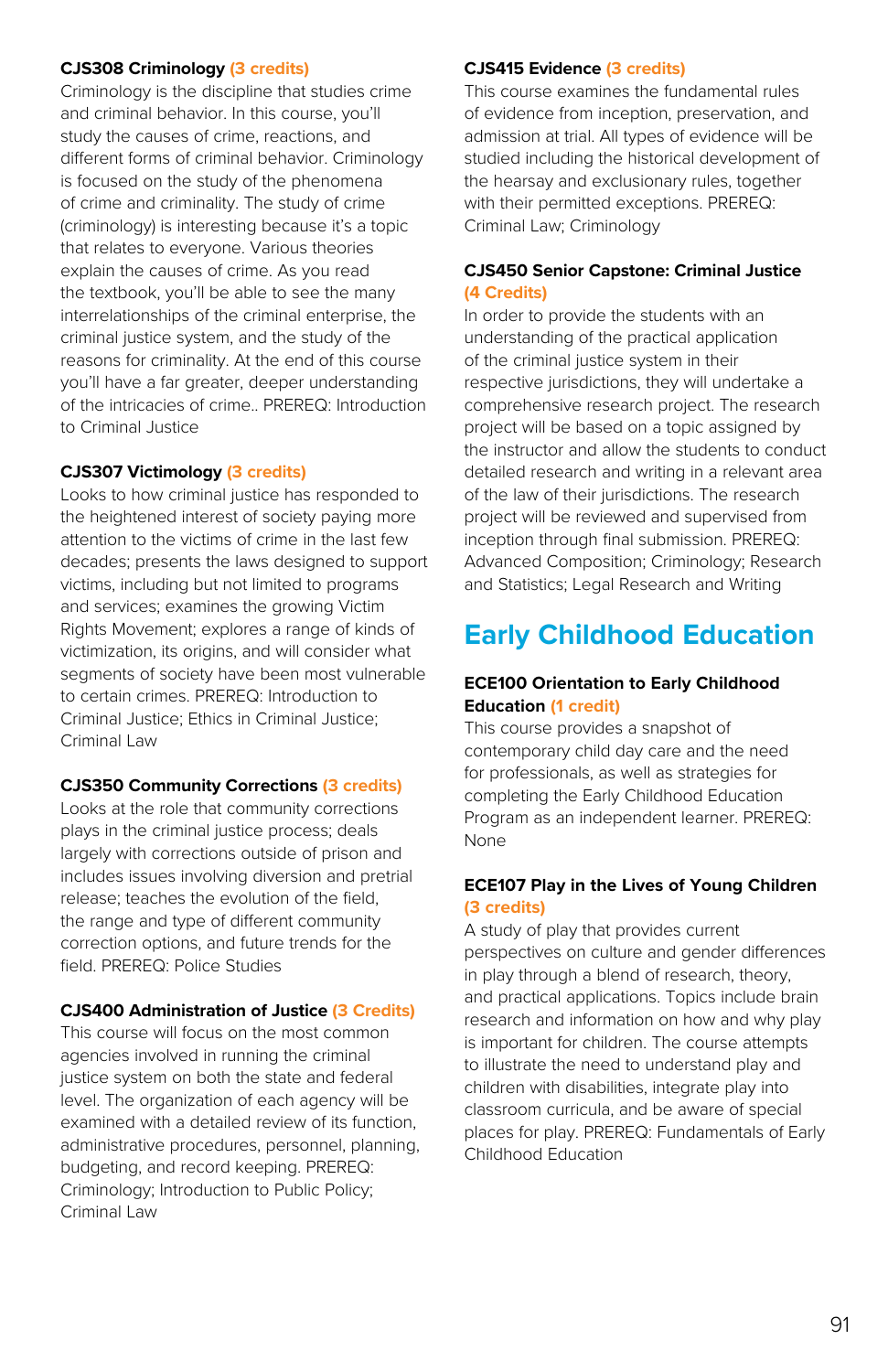#### **ECE111 Fundamentals of Early Childhood Education (3 credits)**

A survey course which discusses the similarities and differences in young children, the components of quality early childhood education programs, and the role of the professional early childhood educator. PREREQ: None

#### **ECE120 Infant and Toddler Care (3 credits)**

The course focuses on trust and mutual respect as the basic building blocks of all future development. Infants who can trust that they'll be cared for and who are treated with respect and love develop into healthy, curious, affectionate toddlers. PREREQ: Orientation to Early Childhood Education; Child Growth and Development

#### **ECE130 Health, Safety, and Nutrition for the Young Child (3 credits)**

This course presents information on the importance of health, safety, and nutrition as crucial factors in the development of young children. Provides strategies for the monitoring of standards in the care environment and development of good habits in young children. PREREQ: None

#### **ECE160 Cultural Diversity in the Early Childhood Program (3 credits)**

This course focuses on how cultural influences affect professional practices and the children and families educators interact with.The major focus is on the areas of language and communication, social skills, school readiness, and emergent literacy. PREREQ: Fundamentals of Early Childhood Education; Curriculum for Early Childhood **Education** 

#### **ECE203 Working with Children with Special Needs (3 credits)**

This course is designed to give the student a broad overview of special education, including research and laws that authorize and fund early education and preschool special education programs. Content also includes the design of buildings, rooms, and outdoor facilities to accommodate children with special needs, as well as the use of technology to enhance the special education environment. PREREQ: Orientation to Early Childhood Education; Child Growth and Development

#### **ECE210 Child, Family, and Community (3 credits)**

This course serves as a guide for students of early childhood education to the body of current research on interactions between families, schools, and communities. PREREQ: None

#### **ECE212 Guidance in Early Childhood Education (3 credits)**

Guidance is the use of positive strategies to teach children the skills they need to succeed by helping them solve problems and handle confusing emotions as well as teaching them developmentally appropriate expectations. This course will explore the many ways that teachers can work with children and families, using effective guidance strategies in a variety of settings. PREREQ: Fundamentals of Early Childhood Education; Curriculum for Early Childhood Education.

#### **ECE213 Art, Music, and Movement (3 credits)**

This course explores the ideas of art, music, and movement and their roles within a child's development. By tailoring teaching strategies, assessment techniques, and environments to the creative needs of students, teachers reach one of the most important goals of teaching: to make learning fun. PREREQ: Fundamentals of Early Childhood Education; Curriculum for Early Childhood Education

#### **ECE215 Curriculum for Early Childhood Education (3 credits)**

Defines and explores the fundamental components of the early childhood curriculum, including creativity, sensory experience, curiosity, exploration and discovery, growth in literacy, and concepts of mathematics, science, and social science. PREREQ: Fundamentals of Early Childhood Education

#### **ECE216 Language and Literacy Development in Young Children (3 credits)**

This course is designed to provide early childhood education professionals with a new approach to teaching early literacy skills with a multicultural perspective. The multicultural approach to literacy presented in this course provides an understanding of how children develop literacy skills and cultural awareness. The four major components of communication—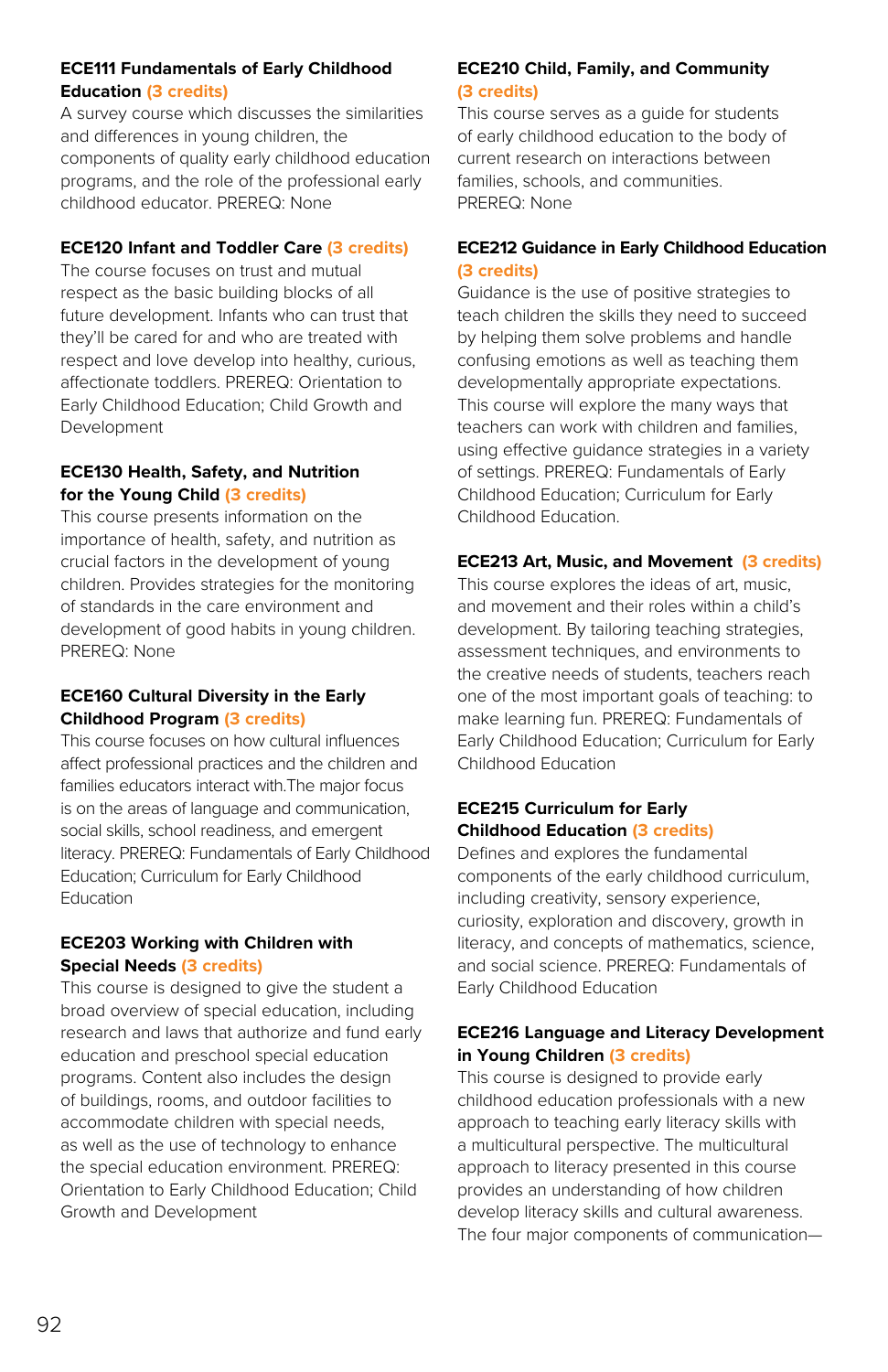speaking, listening, writing, and reading—are fully explored with each age group. PREREQ: None

#### **ECE217 Developing Math and Science Skills in Young Children (3 credits)**

This course emphasizes the integration of mathematics and science with the other content areas for young children from preschool though the primary grades. It follows the guidelines of the National Association for the Education of Young Children. Developmentally appropriate assessment is explained. PREREQ: Fundamentals of Early Childhood Education and Curriculum for Early Childhood Education

#### **ECE220 Child Growth and Development (3 credits)**

This course presents a variety of theoretical viewpoints to provide students with a wellbalanced view of a child's developmental process. Current studies and research provide students with an understanding of the principal topics of child psychology as well as recent trends in socially relevant problem areas. PREREQ: None

#### **ECE221 Administration of an Early Childhood Education Center (3 credits)**

A comprehensive view of the procedures involved in establishing and administering a child care education program. Administrators will need to have the knowledge, skills, and dispositions to work with communities, families, and staff in providing high-quality early childhood education. PREREQ: None

#### **ECE223 Working with Preschoolers (3 credits)**

This course is packed with ideas that will help early childhood professionals to establish an effective and developmentally appropriate learning environment, built with interest centers that allow for individualization. PREREQ: Orientation to Early Childhood Education, Child Growth and Development

#### **ECE225 Family Child Care (3 credits)**

This course includes the practical consideration of issues and responsibilities in providing family child care for infants and young children. Topics include developmental domains, developmentally appropriate practices, curriculum and creating a successful

environment. PREREQ: Orientation to Early Childhood Education; Child Growth and Development

#### **ECE230 Field Experience (6 credits)**

During the fourth semester students will spend 300 hours in an approved early childhood center that includes infants, toddlers, and preschoolers in order to observe and participate in the direct application of theory. Students will have specific assignments during this time.

They will have a maximum of six months to complete the field experience. PREREQ: Students must be enrolled in Semester Four of the Early Childhood Education Program

#### **ECE240 Assessment in Early Childhood Education (3 credits)**

In this course, students will learn the purpose of observation and assessment in the early childhood classroom; describe the process of collecting and recording observations; foster child development in each learning area and share their observations with the children's family members. PREREQ: None

## **Electricity and Electronics**

#### **EET101 Fundamentals of Electricity (3 credits)**

This course introduces to the basic concepts, terminology, and applications relating to electricity such as circuits, capacitors and inductors, magnets and electromagnets, conductors, and cells and batteries. It also covers motors and generators, alternating current, alternators, and the overall electrical system. PREREQ: None

#### **EET103 Fundamentals of Electronics (3 credits)**

This course introduces the basic concepts, terminology, and applications relating to electronics such as rectification, basic semiconductor components, switching devices, electron tubes, optoelectronics and fiberoptic components. The course also covers electronic hardware, power supplies, amplifiers, oscillators, and modulation and demodulation. PREREQ: Fundamentals of Electricity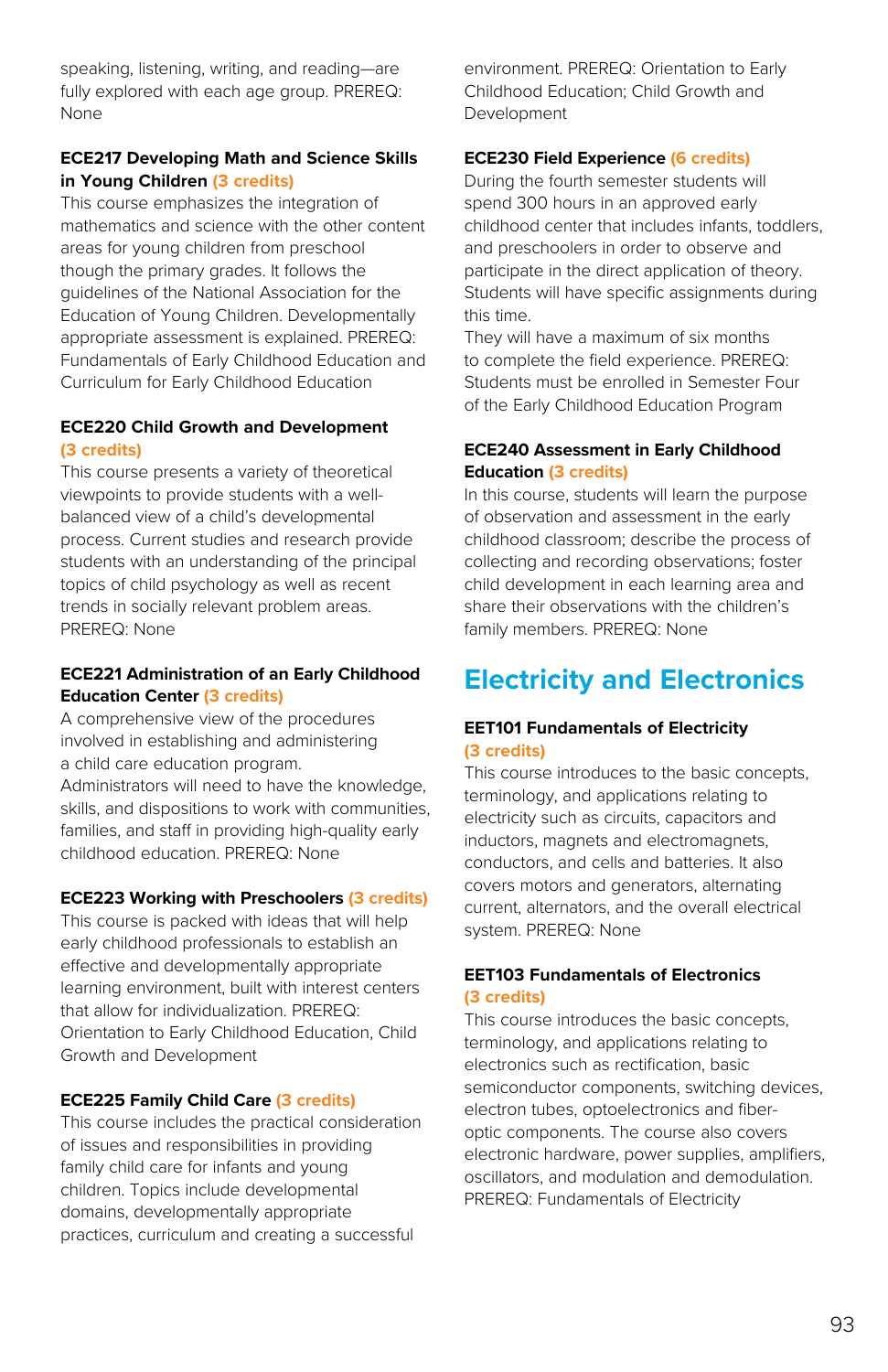#### **EET105 Electrical/Electronic Measurements and Instruments (3 credits)**

Transformer fundamentals; checking simple circuits; troubleshooting with basic meters; how a voltmeter works; how an ammeter works; AC measuring instruments; multi-purpose test instruments; oscilloscopes; component testers; digital test equipment. PREREQ: Fundamentals of Electricity; Fundamentals of Electronics

#### **EET115 Electrical-Electronics Theory (3 credits)**

This course provides a foundation in electrical and electronics terminology, theory, and concepts essential for students in a wide range of technology programs. Students learn the basic principles of electricity and the fundamental applications of Ohm's law to circuit analysis, as well as magnetism and electromagnetism, and alternating current theory and circuit applications. The student also learns theory and applications of most basic components, devices, and machines including capacitors, inductors, batteries, DC and AC motors, conductors, insulators and basic rectification devices. PREREQ: None

#### **EET160 Introduction to Microprocessor (2 credits)**

Introduction to computers; introduction to microprocessor applications; microprocessor basics. PREREQ: None

#### **EET182 Electronic Circuits (3 credits)**

Electronic systems; electronic devices and amplifications; audio and rf circuits; oscillators; feedback; electronic power supply systems; industrial receivers, transmitters and video systems; servo and control systems; pulse and logic circuits; troubleshooting electronic equipment and systems; logical troubleshooting methods; measuring techniques; interpreting data and results. PREREQ: Fundamentals of Electronics

#### **EET210 Electric Motors and Controls (3 credits)**

Principles of generator and motor operation; principles of induction motors and synchronous motors; performance and speed control; principles of motor control systems; solid-state drive systems; SCRs as AC to DC converters; installation and maintenance of drive systems. PREREQ: Fundamentals of Electricity; Fundamentals of Electronics

#### **EET212 Electrical Equipment (3 credits)**

Sizing and selecting conductors, raceways, devices, and controls incorporated in electrical systems; identifying key characteristics of electrical equipment including circuit protection, outlets, control devices; creating ladder logic relay diagrams. PREREQ: None

#### **EET214 Interpreting the National Electric Code® (3 credits)**

Locating the applicable code section to identify specific electrical installation requirements; interpreting and applying code specifications during the electrical-system design process; evaluating sample installations to ensure code compliance. PREREQ: None

#### **EET215 Electronic Process Control (3 credits)**

Students will learn the basics of electronic control technology, the fundamentals of motor-control theory, process control and instrumentation, and applications of sensors, programmable controls, and motion controls. PREREQ: Fundamentals of Electricity, Fundamentals of Electronics

#### **EET216 Electrical Installations (3 credits)**

How electricity is generated and distributed; interpreting blueprints that represent various types of electrical systems; evaluating industrial electrical system requirements; specifying the correct equipment, conductor type and capacity for electrical systems; the role of each major component in a utility's electrical distribution system; the basic design characteristics of underground distribution systems. PREREQ: Fundamentals of Electricity

#### **EET218 Basic Industrial Computer Systems (3 credits)**

Programmable controllers found in motorcontrol and other industrial systems; hexadecimal and binary number systems; basic commands for PLCs; the role of computers in telecommunications systems; an introduction to common computer network installations, their key components and the role they play. PREREQ: Fundamentals of Electronics

#### **EET221 Pulse Circuits (3 credits)**

Pulse Circuits; pulse techniques; pulse generators; timing and synchronization; troubleshooting pulse circuits. PREREQ: Fundamentals of Electronics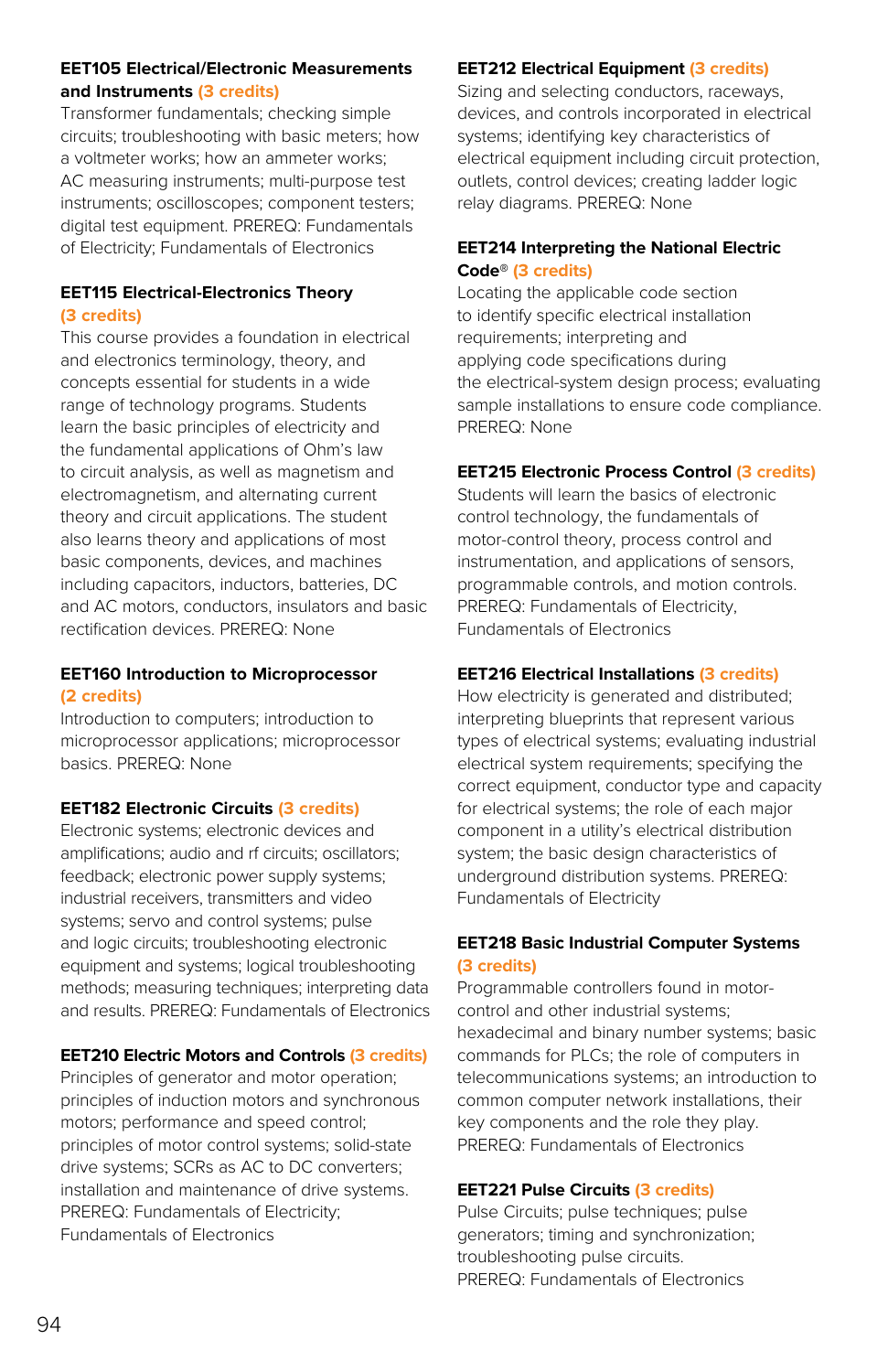#### **EET222 Logic Circuits (3 credits)**

Logic devices and diagrams; logic families; troubleshooting logic circuits. PREREQ: Fundamentals of Electronics

#### **EET233 Telecommunications 1 (3 credits)**

History and impact of telecommunications technology; transmission and reception of amplitude modulated signals; frequency modulation technology; single-sideband technology; telephone technology; network systems; digital communications coding and transmission. PREREQ: Fundamentals of **Electronics** 

#### **EET234 Telecommunications 2 (3 credits)**

Design of transmission lines; wave propagation; antennas; radar systems; microwave communications systems; laser communications; fiber optic technology. PREREQ: Fundamentals of Electronics

#### **EET235 Digital Electronics (3 credits)**

Digital Electronics provides in-depth coverage of number and logic systems, the essentials of Boolean algebra including OR gate applications, adders and collections gates, flip-flops and shift registers, counting and timing circuits, including D/A and A/D conversions and the application of these concepts to modern circuit designs. PREREQ: Fundamentals of Electricity; Fundamentals of Electronics

#### **EET236 Power Plant Operations (3 credits)**

Primary operating systems of coal or natural gas fired steam power plant; fundamental science behind power generation; fuel flow paths; water treatment systems; steam flow paths; boiler, station electrical power, and other auxiliary equipment. PREREQ: Fundamentals of Electronics

#### **EET300 Drafting Electrical and Electronic Schematics (3 credits)**

In this course you'll learn basic skills for DC theory and AC theory related to circuits, learn the electrical measurement skills needed to build a circuit, as well as learn how to create schematic drawings using AutoCAD.

### **Engineering Science Technology**

#### **EST100 Introduction to Technical Drawings (3 Credits)**

This course provides students with an overview of visual communication skills necessary to successfully complete the wide range of courses in technology programs that require learning to read and interpret technical drawings. Students learn print reading, interpretation of symbols and abbreviations, dimensioning, tolerancing, and the application of these skills to actual print reading. The course also contains an overview of computer-aided drawing and its role in modern technology.

#### **EST110 Manufacturing Materials and Practices (3 credits)**

This course covers a comprehensive collection of manufacturing and materials processing techniques. Students learn the historical perspectives and basic science of manufacturing and its related materials, specific manufacturing methods as they are applied to specific materials, and the theory of the automation of today's manufacturing environment, productivity and quality improvement systems. PREREQ: None

#### **EST200 Fluid Power (3 credits)**

This course is a comprehensive overview of hydraulics and pneumatics, including the basic scientific principles and concepts necessary for understanding the operation and applications of hydraulic and pneumatic components and systems. Students learn power system controls, system schematics, and essential troubleshooting practices. PREREQ: None

#### **EST210 AutoCAD® Applications – Engineering Technology (3 credits)**

Principles of generator and motor operation; principles of induction motors and synchronous motors; performance and speed control; principles of motor control systems; solid-state drive systems; SCRs as AC to DC converters; installation and maintenance of drive systems. PREREQ: None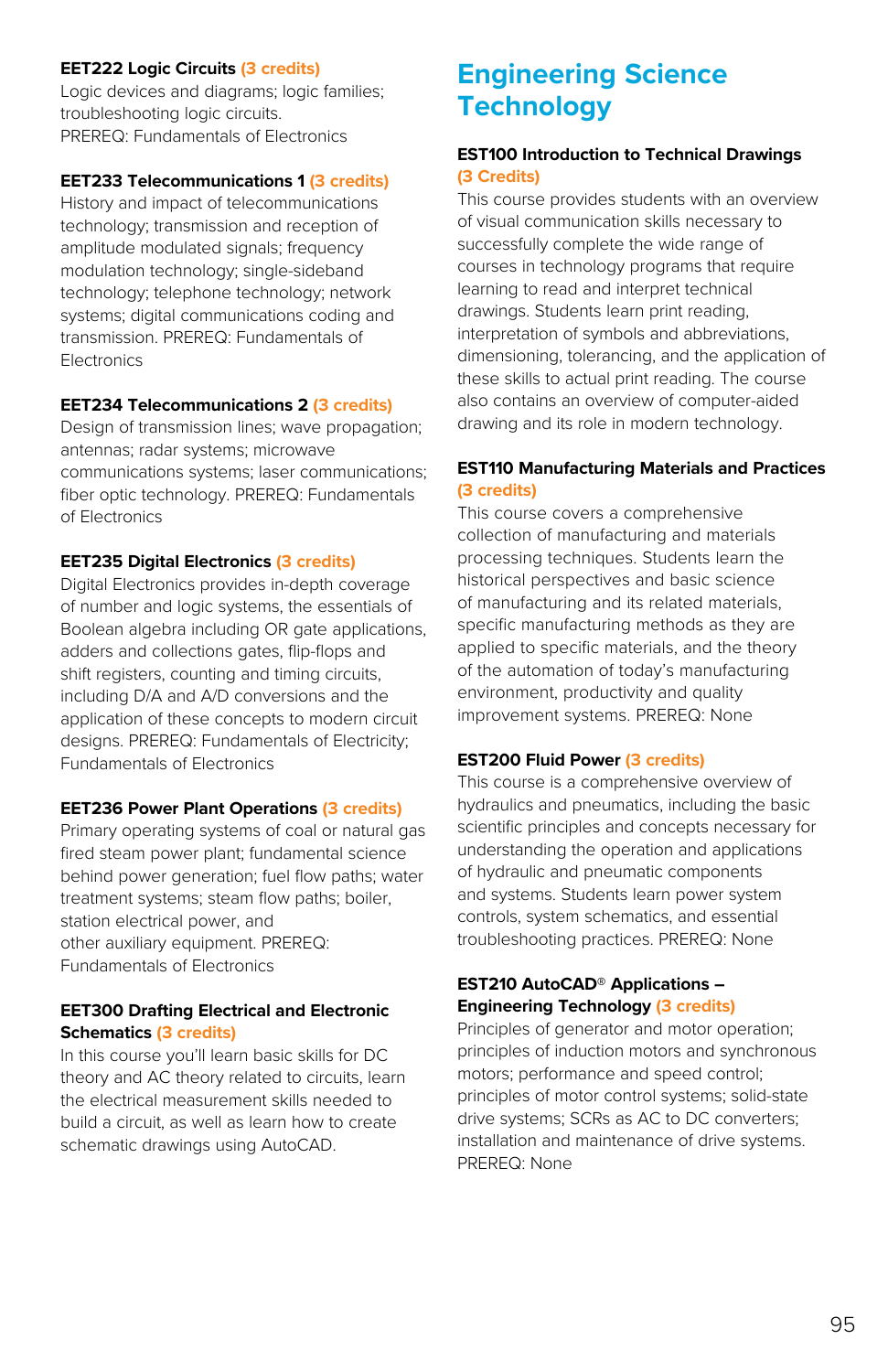#### **EST220 AutoCAD® Applications – Electrical/Electronics (3 credits)**

Students are presented with a broad introduction into 2-dimensional and 3-dimensional Computer-Aided Design (CAD) focused on electrical/electronics - specific applications. Students will use AutoCad® in hands-on exercises, assignments, and projects. PREREQ: Drafting with AutoCAD®

## **English**

#### **ENG100 English Composition (3 credits) 135 Lecture hours**

This course teaches the skills and techniques of effectively developing, drafting, and revising college-level essays toward a specific purpose and audience: active reading, prewriting strategies, sentence and paragraph structure, thesis statements, varied patterns of development (such as illustration, comparison and contrast, and classification), critical reading toward revision of structure and organization, editing for standard written conventions, and use and documentation of outside sources. Students submit two prewriting assignments and three essays (process analysis, comparison and contrast, and argumentation).PREREQ: None

#### **ENG101 Foundation Skills in Writing (3 Credits)**

This course provides an overview of writing styles for technology applications. Students will review basic grammar, including parts of speech, active and passive voices, sentence structure, and paragraph construction. The course also includes practical information on writing memos and emails and organizing material. PREREQ: None

#### **ILS103 Information Literacy (formerly ENG 103) (1 credit) 45 Lecture hours**

This course introduces students to the techniques and strategies necessary to research

successfully in a cyber environment. Topics include the need for information literacy and how to formulate a search statement, navigate online search engines, cite sources, and organize and use information honestly and responsibly. PREREQ: None

#### **ENG115 Introduction to Literature (3 credits) 135 Lecture hours**

This course will allow you to develop your critical thinking skills and broaden your knowledge of the main genres of literature fiction, poetry, and drama. PREREQ: None

#### **ENG121 Business and Technical Writing (3 credits)**

This course provides an introduction to the various methods of organizing material for a professional setting. Students will compose business documents using the ABC method. These include: memos, emails, outlines, reports and proposals, descriptions, and organizing materials. Students also work on honing their grammar skills. PREREQ: None

#### **ENG122 Technical Writing (3 credits)**

Specialized training is offered in writing of proposals, reports, instructions, letters, abstracts, résumés, and more. PREREQ: None

#### **ENG124 Applied Research Skills (2 credits)**

Directed research on topics related to employment searches. Access to the internet is required. PREREQ: None

#### **ENG200 Speech (3 Credits)**

This course provides students with a foundation in the basic concepts of public speaking. Students will learn how to research, organize, and write effective speeches; incorporate presentation aids; and rehearse and deliver speeches effectively. Students will prepare, rehearse, record, and submit speeches in a number of rhetorical styles to be graded. PREREQ: None

#### **ENG300 Advanced Composition (3 Credits)**

Course begins with an introduction on how to plan a paper with sources, find sources, take notes, and write a paper; students are guided through the processes as they write a literary analysis, an extended definition, an analysis of a short story, an argumentation essay, and a final paper. PREREQ: English Composition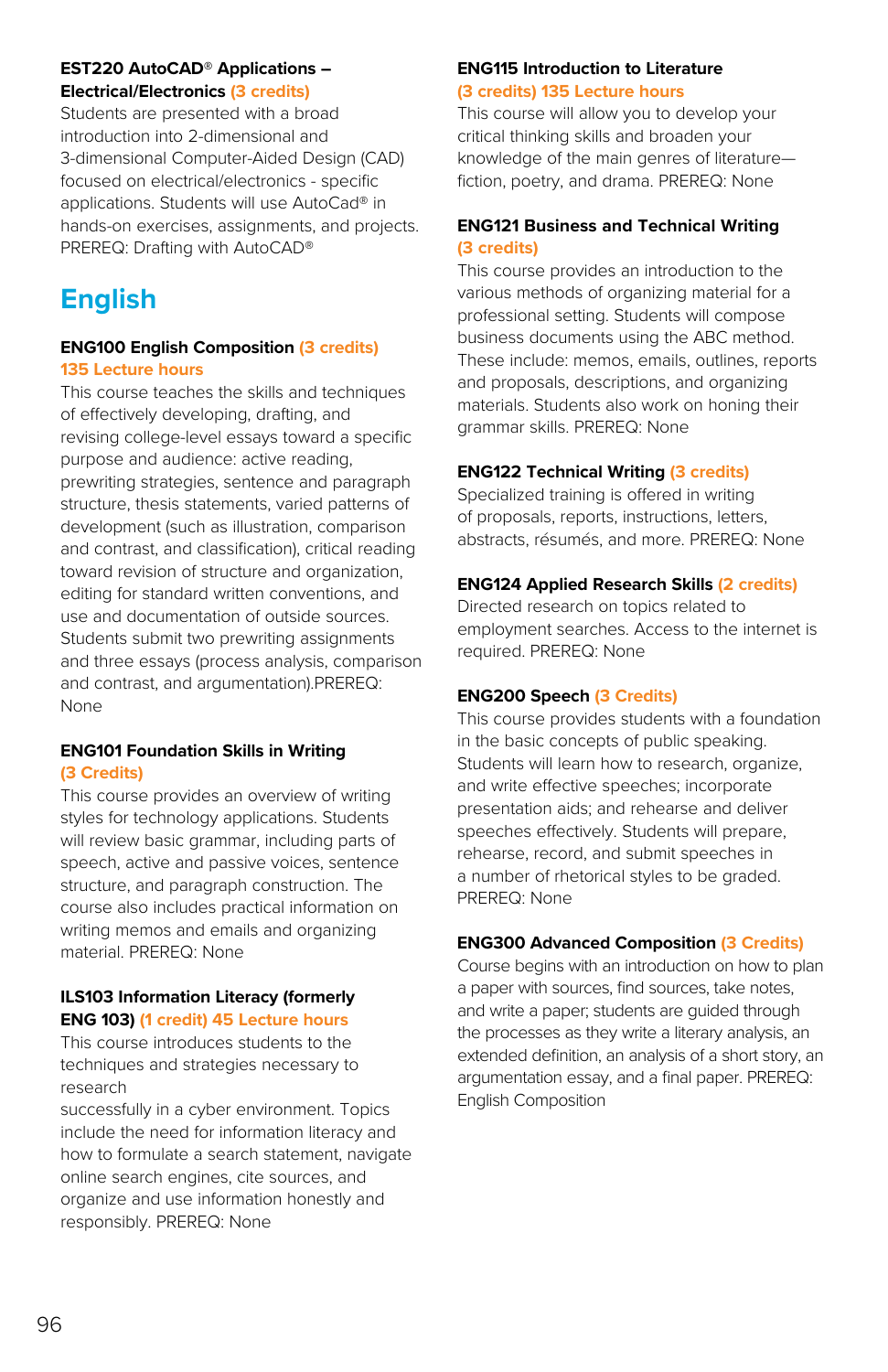## **Fashion**

#### **FSH101 Introduction to the Fashion Industry (3 credits)**

Traces the development of fashion and the fashion industry; shows how consumer demand affects fashion marketing; explains fashion change and consumer acceptance; covers market research and analysis; traces the development, production, and marketing of raw materials; covers international fashion centers as well as retailing, merchandising, and marketing. PREREQ: None

#### **FSH110 History of Fashion (3 credits)**

This course presents the history of costume in the West. Beginning with ancient times, it covers the dress of each era in the context of historical events, societal values, and technology that influenced clothing and its production, how the organization and function of the fashion industry changed as it became more complex is also covered. PREREQ: None

#### **FSH120 Introduction to Textiles (3 credits)**

Introduces students to textiles in a non-technical way; covers laws and regulations of the textile industry; identifies yarns, fabric formation, coloration, and finishes; examines the properties of fibers. PREREQ: Introduction to the Fashion Industry; Color Theory

#### **FSH205 Fashion Promotion (3 credits)**

Students will learn the process of promotion, as well as the tools available for creating successful campaigns. Emphasis is on the changing nature of promotion in a global marketplace; promotion strategies and techniques, personal and nonpersonal; covers the role and organizational structure of promotion and advertising and the creative elements involved. PREREQ: Introduction to the Fashion Industry; Marketing

#### **FSH220 Product Development (3 credits)**

This course takes the students through the preproduction processes of apparel product development. Students will learn how to coordinate planning, forecasting, fabricating, developing silhouettes and specifications, pricing, and sourcing. Also covers the evolving partnerships among textile suppliers, product developers, manufacturers, and retailers. PREREQ: Introduction to the Fashion Industry

### **Finance**

#### **FIN101 Financial Management (3 credits)**

This course will introduce students to the world of finance, including financial concepts, instruments, and financial decision making. Topics covered include financial assets; investing in long-term assets; capital structure and dividend policy; financial planning and working capital management. PREREQ: None

#### **FIN210 Personal Financial Management (3 credits)**

This course will introduce students to the fundamental concepts and importance of personal financial management, including analysis and management of personal assets and financial instruments. PREREQ: None

#### **FIN305 Securities and Investments (3 credits)**

In this course, you'll gain an understanding of the steps in making investment decisions, the nature of securities and markets, how technical analysis is performed, and how to set up a portfolio. PREREQ: None

#### **FIN310 Corporate Finance (3 Credits)**

This course addresses one of the most important components of every business operation — financial decision making. All business decisions have some financial implications, either directly or indirectly. Many of the financial concepts addressed in this course arise and may be applied to personal financial and economic decisions. It is very important, therefore, to develop a broad, basic understanding of the study of finance and corporate finance. PREREQ: Mathematics for Business and Finance

### **Graphic Design**

#### **GRD101 Graphic Design Orientation (1 credit)**

The Graphic Design Orientation course discusses the computer as an artistic medium and the tools of computer art, as well as the strategies for completing the graphic design technology course as an independent learner. PREREQ: None

#### **GRD105 Color Theory (3 credits)**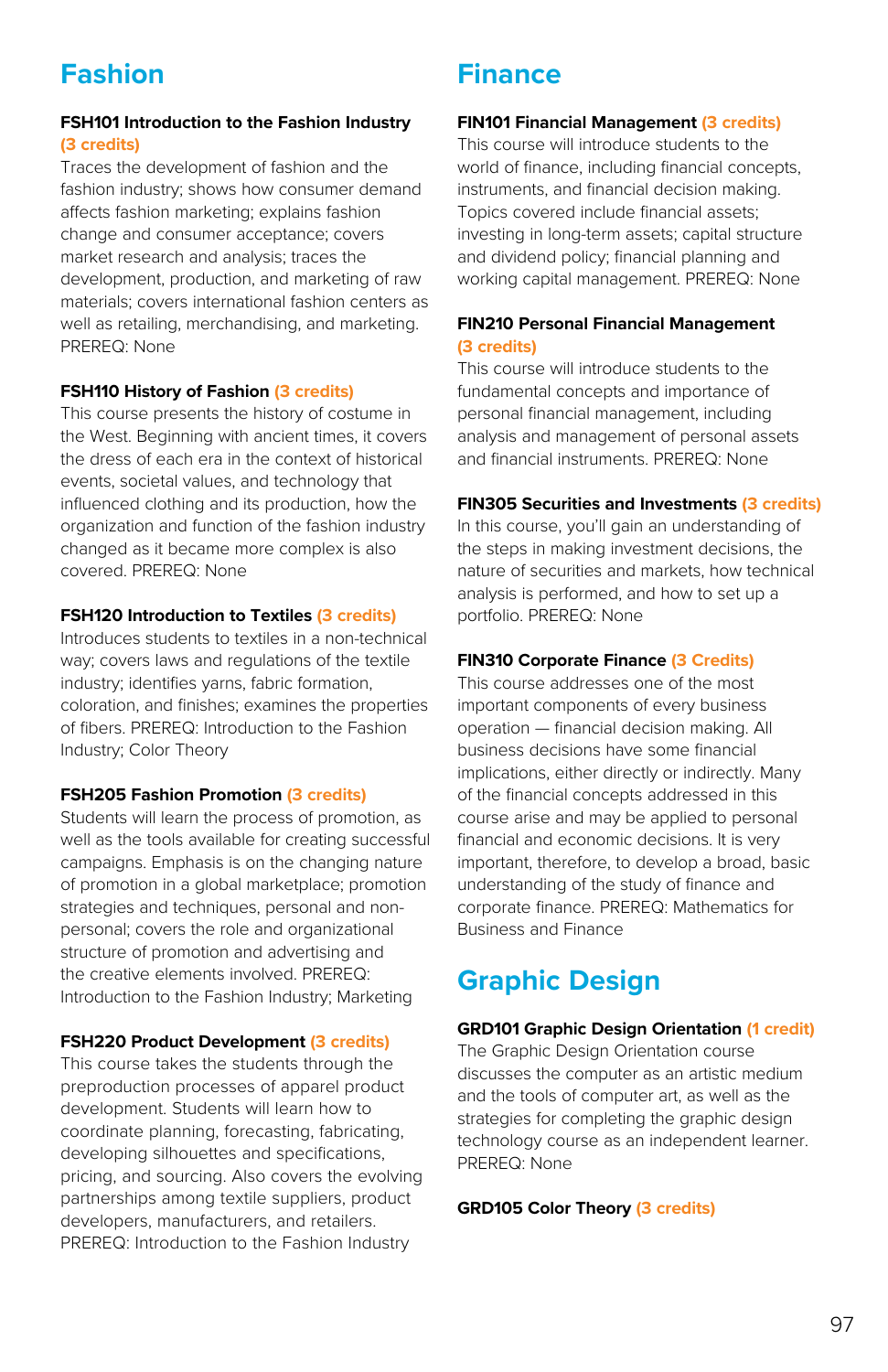Color Theory covers the analysis of the dynamic interaction of color and its implications for designers and artists. This course also covers the physics of color, colored light, colored pigments, and the color wheel. Students are introduced to basic color principles, industry terminology, Johannes Itten's color theory and applications, with an emphasis on manipulating color. PREREQ: Graphic Design Orientation

#### **GRD110 Introduction to Graphic Design (3 credits)**

Introduction to Graphic Design covers the basics of design and what distinguishes good design from poor design. This course focuses on the different components used in design, such as the four basic design principles, color relationships, essential aspects of typography, including contrasts and categories, and incorporating proximity, alignment, repetition, contrast, color, and type into a design. It also provides tips and tricks on how to create various pieces. PREREQ: Graphic Design **Orientation** 

#### **GRD115 Graphic Design and Production (Illustrator®) (3 credits)**

This course places emphasis on the conceptualization of computer illustration techniques using Illustrator® and its implementation in page layout. PREREQ: Graphic Design Orientation; Color Theory; Introduction to Graphic Design

#### **GRD130 Photo Image Editing 1 (Photoshop®) (3 credits)**

Photo Image Editing 1 begins coverage of Adobe® Photoshop® in regard to the production of print and Web-based graphics. Students learn how to use Photoshop® software and apply smart design principles to multimedia products such as print brochures, dynamic graphics, animation, websites, video, and interactive CD-ROM content. PREREQ: Graphic Design Orientation; Color Theory; Introduction to Graphic Design

#### **GRD135 Photo Image Editing 2 (3 credits)**

Photo Image Editing 2 focuses on visual communication through diverse theme-based projects where issues of representation and meaning production are emphasized. It also addresses main design notions such as visual organization, information hierarchy,

and typography. PREREQ: Graphic Design Orientation; Introduction to Graphic Design; Photo Image Editing 1

#### **GRD201 Typography (3 credits)**

Typography is an exploration of different components of type, typefaces, and their identification, which are legibility, visual organization, proportion, and weight. When and where, procedures, and methods for use in print and Web-based graphic creations. PREREQ: Introduction to Graphic Design; Photo Image Editing 2

#### **GRD205 Electronic Publishing (3 credits)**

The Electronic Publishing course focuses on the integration of text and graphics using desktop publishing software. The student develops digital design skills. PREREQ: Introduction to Graphic Design; Photo Image Editing 2; Typography

#### **GRD208 Electronic Publishing Projects (3 credits)**

In this advanced-level desktop publishing course, students will examine the page-design tools in depth, thereby improving their production skills. Students will create content for cross-media publishing as well as create an interactive and dynamic Web page. PREREQ: Graphic Design and Production; Photo Image Editing 1; Electronic Publishing

#### **GRD212 Corporate Design (3 credits)**

Corporate Design explores the development of corporate communications and identity programs. Topics covered are trademarks, branding, logo design, brochure design, and online presence design. PREREQ: Introduction to Graphic Design; Color Theory; Photo Image Editing 2; Typography

#### **GRD220 Web Design (3 credits)**

Web Design teaches students about creating Web graphics using Photoshop.® Students create graphics for use in Web design and other Web-based projects by completing hands-on and case projects and creating professionallevel Web graphics. PREREQ: Photo Image Editing 1; HTML Coding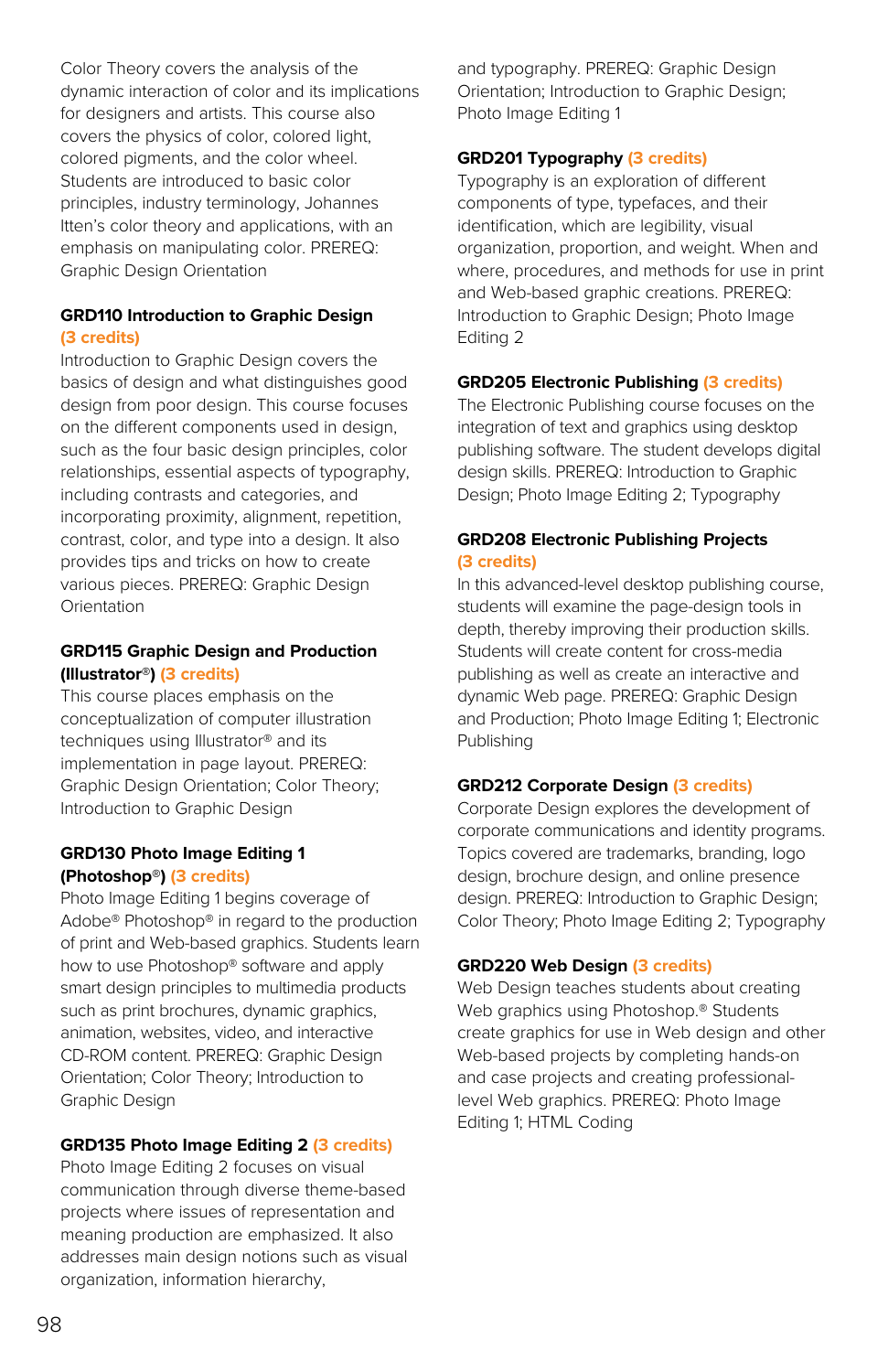#### **GRD225 Portfolio Development (3 credits)**

Portfolio Development covers the process of developing and maintaining an electronic portfolio. Topics covered are the preparation and organization of graphic creations, such as logos, websites and brochures. This course culminates in the presentation of an electronic portfolio utilizing graphics created throughout this course. PREREQ: Introduction to Graphic Design, Photo Image Editing 1, and Electronic Publishing

### **Health Information Technology**

#### **HIT100 Introduction to Allied Health (1 credit) 45 Lecture hours**

This course is designed to provide a discussion of strategies for completing the Allied Health programs as an independent learner. In addition, it gives an introduction to healthcare, the allied health industry, and the role that allied health professionals play in that industry. Focus is on the different elements and jobs in the allied health field. The course also provides an overview of the history of medicine and documentation, healthcare reimbursement, technology in healthcare, important professional skills, and professional organizations helpful to allied health professionals. PREREQ: None

#### **HIT105 Law and Ethics in Medicine (3 credits) 135 Lecture hours**

Legal and ethical issues in the delivery of healthcare are presented. A grounding in the parts of tort and contract law that affect healthcare delivery is set forth along with broad ideas concerning the functioning of the legal system. Special attention is given to confidentiality, privileged communications, informed consent, the elements of and defenses against malpractice, legal and practical issues commonly encountered by medical assistants, end-of-life and beginningof-life legal and ethical issues, and the effect of managed care on ethical issues faced by healthcare practitioners. PREREQ: None

#### **HIT107 Medical Terminology (3 credits) 135 Lecture hours**

The development of a vocabulary used in medicine by acquiring skills to pronounce, define, and spell word terms. Students will analyze and interpret medical reports related to specific body systems. PREREQ: None

#### **HIT109 Confidentiality of Health Information (3 credits) 135 Lecture hours**

Ethical and legal rules concerning the confidentiality of health information is presented with particular emphasis on the Health Insurance Portability and Accountability Act. Background material will include operation of the legal system and principles of legal liability. PREREQ: Law and Ethics in Medicine

#### **HIT113 Medical Information Management and Office Practice (3 credits) 135 Lecture hours**

This course introduces students to the management of information within a healthcare setting. The course focuses on preparing, correcting, and filing medical records, as well as communicating with others inside and outside of a medical facility. It also covers healthcare delivery systems; information and communication technologies; and data storage, retrieval, and security. PREREQ: Introduction to Health Information Management, Medical Terminology, Law and Ethics in Medicine, The Confidentiality of Health Information

#### **HIT115 Reimbursement Methodologies (3 credits) 45 Lecture hours**

This course is designed to introduce the health information technology student to major reimbursement systems in the United States. Focus is on prospective payment system, third-party payers, and billing and insurance procedures. The course also covers additional information including prepaid health plans, feefor-service methodologies, chargemasters, fee schedules, and managed care. PREREQ: None

#### **HIT130 Electronic Medical Records (3 credits)**

The Electronic Medical Records course provides a basic overview on how to successfully manage electronic medical records (EMRs) in different healthcare settings. Students will learn EMR concepts, terminology, regulations, and procedures, and receive hands-on training using electronic medical record software. PREREQ: None

#### **HIT201 Quality (2 credits)**

#### **Management/Performance Improvement**

This course is designed to introduce the health information technology student to principals of clinical quality management and performance improvement in the healthcare industry. Focus is on standards and implementation of quality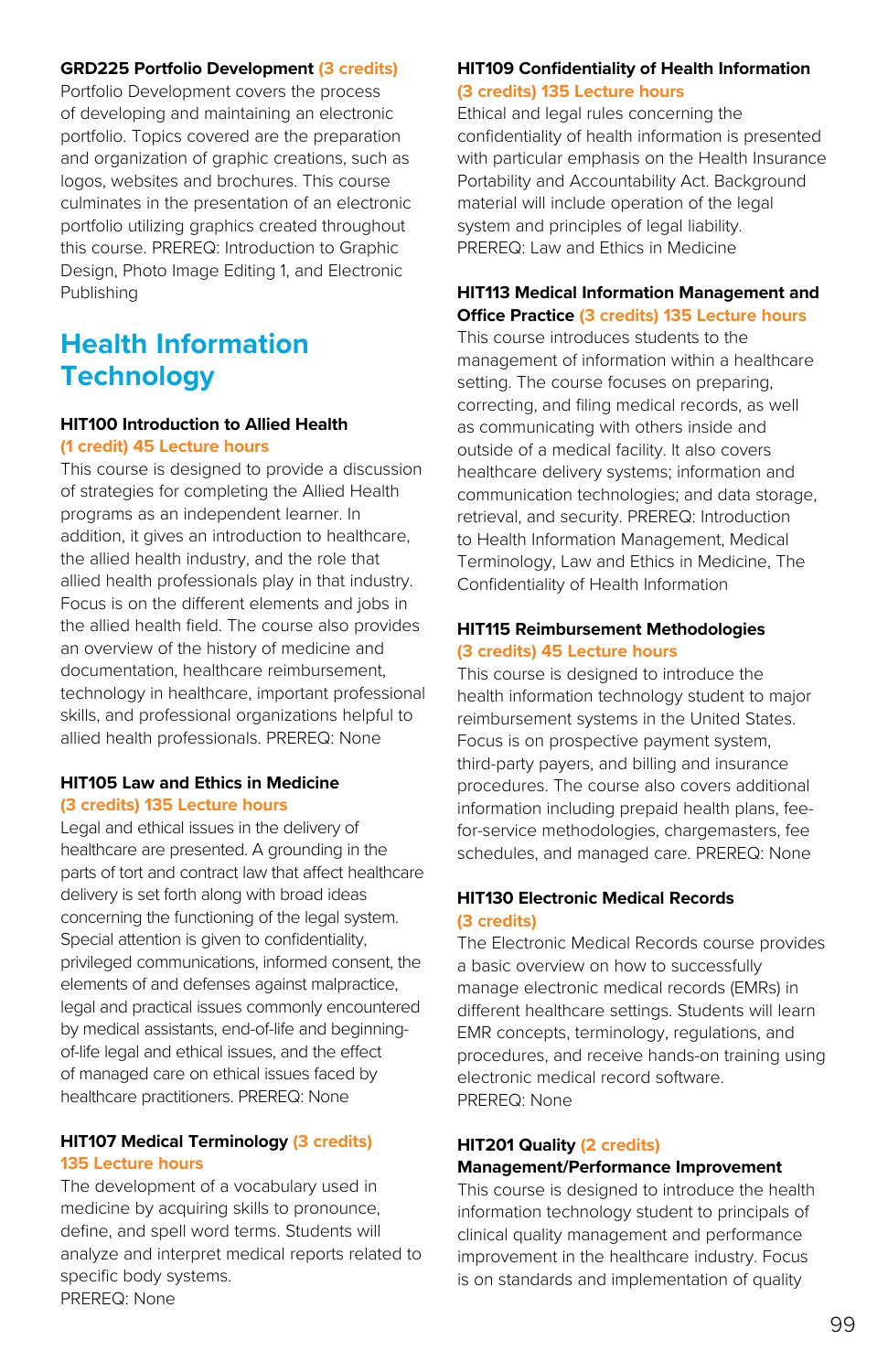programs and principals and concepts of performance improvement. The course also covers additional areas such as utilization management, risk management, and tools and techniques used in performance improvement and quality management. PREREQ: Medical Information Management and Office Practice

#### **HIT203 Medical Coding (3 credits) 135 Lecture hours**

This course explores the basics of medical coding. You'll learn how to interpret the ICD-10, HCPCS Level II, and CPT coding manuals and apply them to coding scenarios. You'll examine specialty areas such as cardiology and obstetrics/gynecology, radiology, pathology, and laboratory work. You'll learn the steps you need to take in order to assign correct codes to diagnoses and procedures. Finally, you'll learn how to use each of the coding manuals in conjunction with the others to create a full set of codes for a patient visit. PREREQ: Medical Terminology

#### **HIT207 Medical Transcription (3 credits) 135 Lecture hours**

An introduction to the technical and legal aspects of medical transcription, as well as career opportunities available in the field. The student will begin to transcribe and format various types of medical records. PREREQ: Medical Terminology, Anatomy and Physiology 1, Anatomy and Physiology 2

#### **HIT208 Medical Transcription 2 (3 credits) 135 Lecture hours**

Medical Transcription 2 will direct the student on the use of various types of medical transcription, with an emphasis on increasing speed, accuracy, and formatting of reports. This course bridges the gap between Medical Transcription 1, with easy-to-understand dictation, and the harder-to-understand, difficult dictation of the work environment. Medical Transcription 2 will provide the student with the skills necessary to complete complex reports within the major medical specialties. PREREQ: Medical Transcription

#### **HIT209 Department Management (2 credits)**

Presents the management and supervisory functions and skills of a health information management department. Focus is on fundamentals of management, basic management functions, principals of supervision, and supervision of specific health information management functions. The course also covers organizational structure, human resources management, staff development, and management budgeting and finance functions. PREREQ: Medical Information Management and Office Practice, Reimbursement Methodologies, Quality Assurance/Performance Improvement.

#### **HIT210 Healthcare Statistics (3 credits)**

This course is designed to introduce the health information technology student to the calculation, compilation, analysis, and presentation of healthcare statistics. Focus is on basic descriptive and inferential statistics and the concepts of data validity and reliability. The course also covers data collection methods, interpretation of data, calculation of statistical formulas, and uniform reporting requirements. PREREQ: Mathematics for Business and Finance

#### **HIT290 Practicum in Health Information Technology (4 credits)**

A comprehensive overview designed to prepare the student to perform functions and demonstrate competencies related to health information services in a variety of settings. Students will be tested on health information knowledge, perform project and research work, practice skills, and gain clinical workplace experience in a variety of settings under the supervision of a clinical practice supervisor. PREREQ: The student must have completed Semesters 1, 2, and 3 and Medical Transcription 2.

### **Human Resources Management**

#### **HRM201 Human Resources Management (3 credits)**

An overview of Human Resources Management (HRM), as it's understood today. This course illustrates the dynamic interaction of the personnel functions with each other and with the objectives of an organization. PREREQ: Principles of Management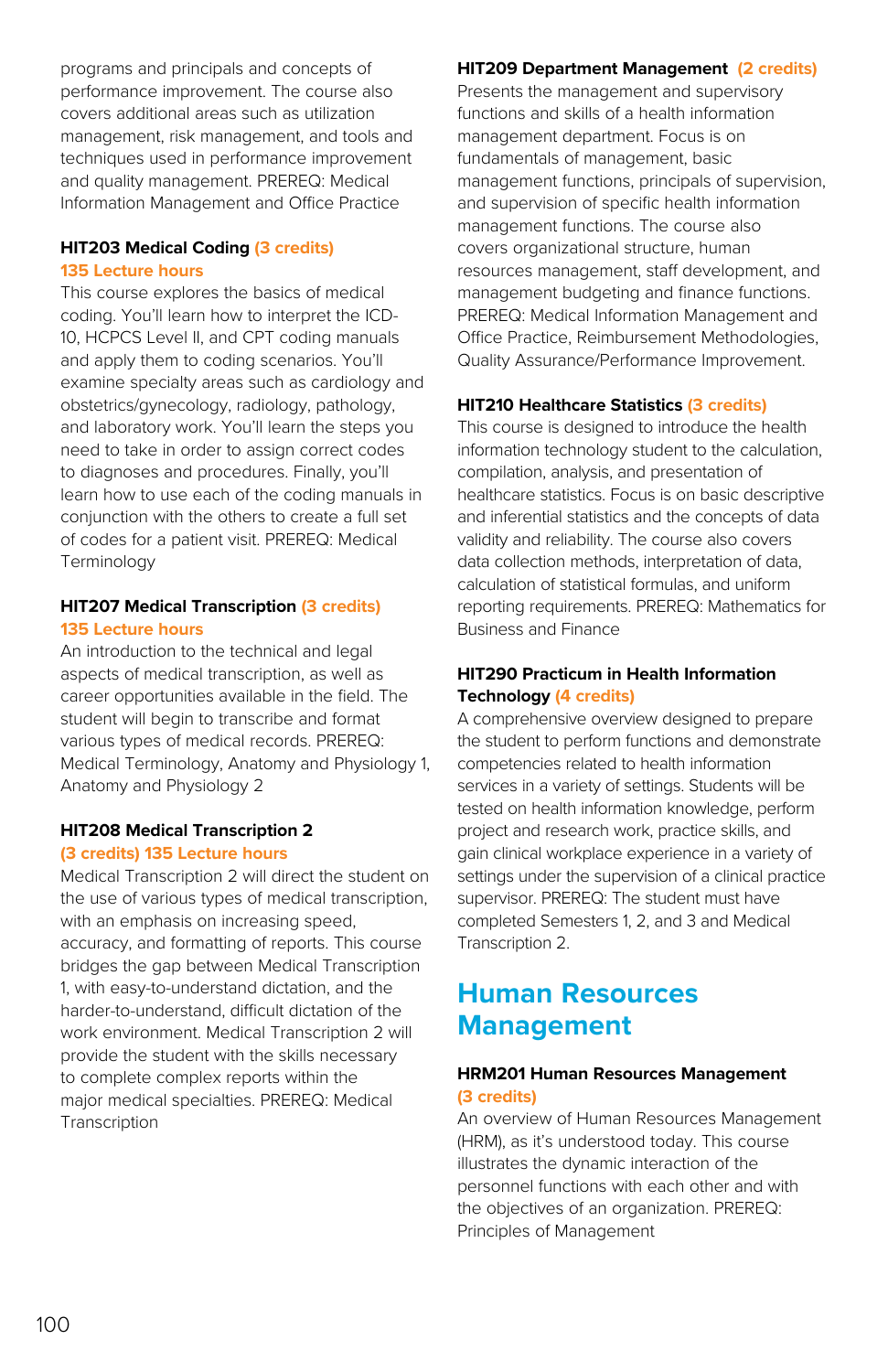#### **HRM355 Training Concepts (3 credits)**

A synthesis of accepted theory regarding training and the management of the training function in organizations and an examination of successful and unsuccessful training practices. PREREQ: Principles of Management, Human Resources Management

#### **HRM210 Compensation Management (3 credits)**

The course covers the basic components of a total compensation package (salary, bonus, and benefits), the development, implementation, and maintenance of a program, the impact of internal and external equity, and additional factors which must be considered for the overall success of a program. PREREQ: Human Resources Management

#### **HRM320 Employee Benefits (3 credits)**

This course will introduce the many different elements that comprise employee benefits. The course will not only help the career of the benefit specialist, but it will also cover the history and many of the governmental issues concerning benefit programs today. Employee Benefits covers the total employee benefit planning process. PREREQ: Human Resources Management, Compensation Management

#### **HRM350 Labor Relations (3 credits)**

The study of labor relations examines the interactions between organized labor unions and company management. These interactions between unions and management include rights and responsibilities, negotiations, and collective bargaining. PREREQ: Human Resources Management

### **Humanities**

#### **HUM102 Art Appreciation (3 credits) 135 Lecture hours**

In this course, the student will gain an understanding of artistic media, historical periods and artistic movements, the roles of the artist and the viewer, and the principles of art criticism. PREREQ: None

#### **HUM104 Music Appreciation (3 credits) 135 Lecture hours**

In this course, the student will understand how to appreciate music and learn about the roles of the composer and the listener, the principles of music theory and instrumentation, musically

significant historical periods, and varying styles of music. PREREQ: None

#### **HUM106 Interpersonal Communication (1 credit) 45 Lecture hours**

Developing more effective personal communication skills to increase chances for professional success; increasing skill levels involving the use and selection of words, gestures, tone of voice, facial expressions, listening skills, as well as overall physical appearance. PREREQ: None

#### **HUM108 Career Readiness (1 credit)**

This course provides an overview of baseline responsibilities common to most jobs, as well as personal, people, and workplace skills. Students will develop an understanding of productivity, adaptability, time management, organization, prioritization, and goal setting. Students will learn effective written and interpersonal communication skills, decision-making and problem-solving processes, open-mindedness, and how to interact with customers in a professional manner with the goal of providing the customer with a positive experience. Topics include: the importance of teamwork, characteristics of leadership, and strategies for overcoming conflict. PREREQ: None

### **Industrial Engineering Technology**

#### **IET105 Introduction to Manufacturing (1 credit)**

This course introduces students to the "who, what, when, how, and why" behind the manufacturing industry. Students will become familiar with different manufacturing methods and demonstrate job-specific technical, professional, analytical, and problem solving skills. Students will also be able to identify relevant components, steps of the manufacturing process and compare different manufacturing techniques. PREREQ: None

#### **IET110 Manufacturing Processes (4 credits)**

Cutting tools; machine tools; welding techniques; magneforming; testing of materials; nondestructive testing techniques; micrometers; gauges; basic numerical control. PREREQ: Foundation Skills in Math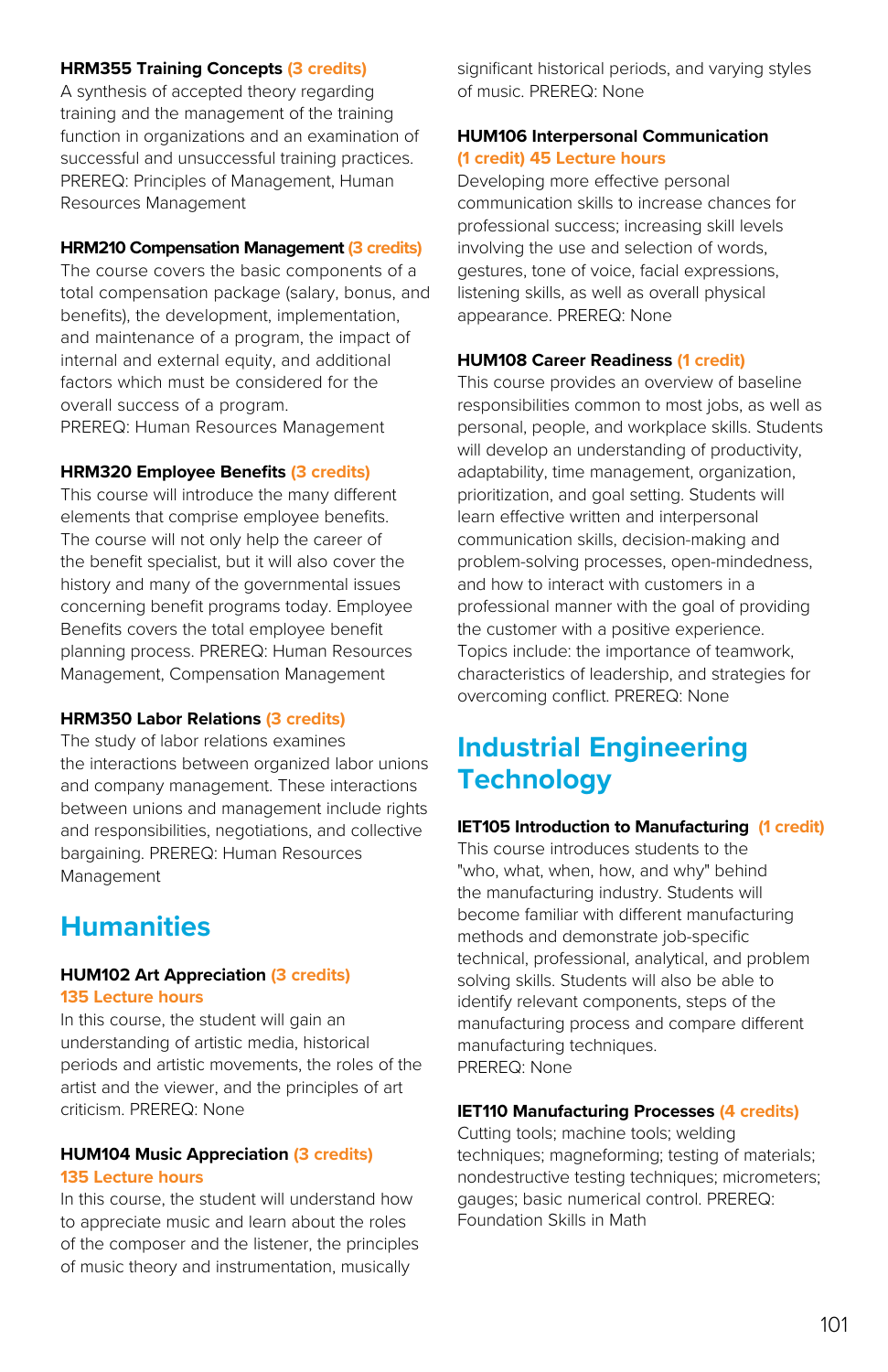#### **IET121 Engineering Economy (1 credit)**

Operating costs; investment methods; interest tables; engineering valuation. PREREQ: Foundation Skills in Math

#### **IET135 Lean Manufacturing (1 credit)**

This course will provide an introduction to lean manufacturing techniques, the history of lean, and continuous improvement (CI) fundamental principles based upon the Toyota Production System. Students will be able to define the foundation and principles of lean, describe the methods and tools used in lean, identify continuous-improvement methods and tools and demonstrate job-specific technical and professional skills. Additional topics: standard work, 5S, the visual workplace, direct observation, value stream mapping, continuousimprovement methods and tools, mistakeproofing, and gemba walks. PREREQ: None

#### **IET235 Operational Analysis (2 credits)**

Operation analysis procedures; selection of process and tooling; plant layout and material handling. PREREQ: Foundation Skills in Math

#### **IET237 Materials Management and Inventory Control (3 credits)**

Production scheduling, planning, and MRP; capacity management (CRP); production activity control; demand forecasting; inventory processes; warehousing and materials handling; just-in-time planning; product-quality control; total-quality management (TQM).

#### **IET243 Industrial Safety (3 credits)**

Procedures for handling various materials; operating different kinds of machinery; performing job tasks safely; survey of the regulations designed to improve industrial safety. PREREQ: Foundation Skills in Math

#### **IET248 CNC Technology (3 credits)**

Numerical control basics; how CNC based machine tools operate; basic CNC programming; angular and contour programming; types of CNC equipment; machining centers; future of numerical control.

### **Interior Design**

#### **BCT101 History of Interior Design (3 credits)**

This introductory course provides a chronological examination of interior design. Focus is on architectural details, furnishings, and decorative objects. PREREQ: None

#### **BCT105 Drawing for Interiors (3 credits)**

Drawing for Interiors teaches students the simple drawing techniques needed for the preliminary phase of design presentation. Focus is on sketching basics—including line, light, and texture—and perspective drawing. PREREQ: None

#### **BCT115 Interior Design Fundamentals (3 credits)**

Interior Design Fundamentals covers the basics of the profession for both commercial and residential environments. Topics covered include space planning, environmental sensitivity, and multicultural design. PREREQ: History of Interior Design

#### **BCT135 Textiles (3 credits)**

This course provides students with a basic knowledge of the production and performance characteristics of textiles. Topics include fabric development; fibers and their properties; yarn processing and classification; fabrication techniques, such as weaving and knitting; textile care and sustainability; and environmental issues associated with the textile industry. PREREQ: History of Interior Design; Color Theory; Interior Design Fundamentals

#### **BCT140 History of Furniture (3 credits)**

This course profiles the history of furniture development from the ancient world to modernday styles. Students will learn about how the cultural, political, social, and economic factors of each time period influenced furniture designs and the creative arts. PREREQ: History of Interior Design; Interior Design Fundamentals; Textiles

#### **BCT145 CAD for Interiors (3 credits)**

CAD for Interiors uses a step-by-step approach to teach beginning interior designers how to create professional floor plans for their design projects. Students will learn how to draw a base plan; add text, dimensions, and layers; and create interior sections and elevations. PREREQ: Drawing for Interiors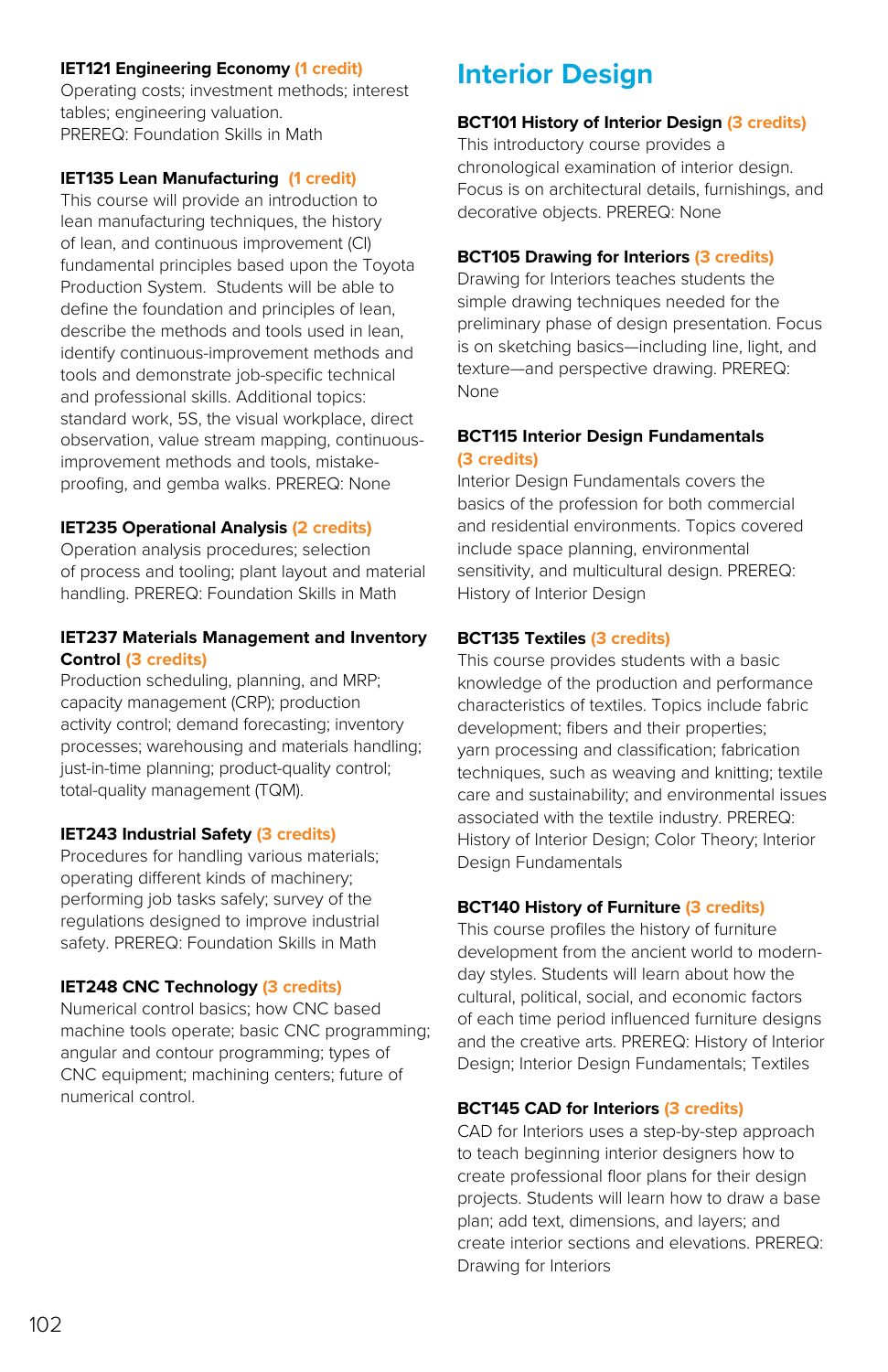#### **BCT150 Building Systems for Interior Design (3 credits)**

This course explains technical building systems and engineering issues to interior designers. Topics include heating and air conditioning systems, environmental issues, water and waste, thermal comfort, electricity, lighting, security and communications systems, fire safety, and transportation systems. PREREQ: Interior Design Fundamentals

#### **BCT165 Materials for Interiors (3 credits)**

Materials for Interiors covers the nonstructural materials used in typical design projects. Topics include paint, wallcoverings, carpet, wood, ceilings, and kitchen and bathroom materials. Special attention is paid to environmental concerns and recycling of materials. PREREQ: Interior Design Fundamentals; Textiles; History of Furniture

#### **BCT201 Residential Design (3 credits)**

This course teaches the fundamental skills needed to create well-designed interior spaces of all types—from entryways and hallways to kitchens, bathrooms, and living spaces. Focus is on ergonomics and required clearances, organizational flow, building codes, electrical and mechanical concerns, lighting, fixtures, storage, and appliances in residential spaces. PREREQ: Building Systems for Interior Design; Materials for Interiors

#### **BCT202 Commercial Design 1 (3 credits)**

Students in this course will learn about all aspects of commercial space planning, including code requirements, design applications, and historical perspectives of commercial buildings. Types of facilities covered include office spaces, lodging facilities, and healthcare facilities. PREREQ: Building Systems for Interior Design; Materials for Interiors

#### **BCT205 Marketing and Sales in Interior Design (3 credits)**

This course teaches beginning interior designers to develop effective marketing strategies for their businesses. Course topics include establishing a professional brand and profile, targeting and qualifying clients, building strong and lasting client relationships, creating contracts, handling complaints, and charging for services. PREREQ: Interior Design Fundamentals

#### **BCT215 Codes for Interiors (3 credits)**

Codes for Interiors covers the breadth of codes and standards needed by interior designers. It discusses occupancy classifications; performance codes; fire codes; building and finish standards; plumbing, mechanical, and electrical codes; energy codes; and Americans with Disabilities standards. PREREQ: Building Systems for Interior Design; Residential Design; Commercial Design 1

#### **BCT225 Professional Practice (3 credits)**

Professional Practice covers the legal, financial, management, marketing, administrative, and ethical issues encountered by interior designers. Topics include establishing personal and professional goals, establishing and growing a new design business, marketing and developing your business, and determining project compensation and fees. PREREQ: Marketing and Sales in Interior Design; Codes for Interiors

#### **BCT230 Kitchen and Bath Design (3 credits)**

This course covers the fundamental design principles and planning procedures for kitchens and bathrooms. Design codes and structural requirements are covered first, followed by detailed explanations of the components of each room. Special emphasis is placed on cabinetry, countertops, storage, appliances, plumbing, electrical/mechanical considerations, and sustainability. PREREQ: Residential Design; Codes for Interiors

#### **BCT235 Architectural Lighting Design (3 credits)**

Students enrolled in this course will learn interior and exterior lighting techniques for residential and commercial spaces. The concepts of daylighting, special effect lighting, retrofitting, and energy code calculations are introduced. Also discussed are lighting applications for specific spaces, including residences, workspaces, classrooms, healthcare settings, hospitality settings, and retail settings. PREREQ: Building Systems for Interior Design; Materials for Interiors

#### **BCT245 Environmentally Responsible Design (3 credits)**

This course teaches design professionals how to apply "green" principles to their projects. Topics include global sustainability, indoor environmental quality, energy and water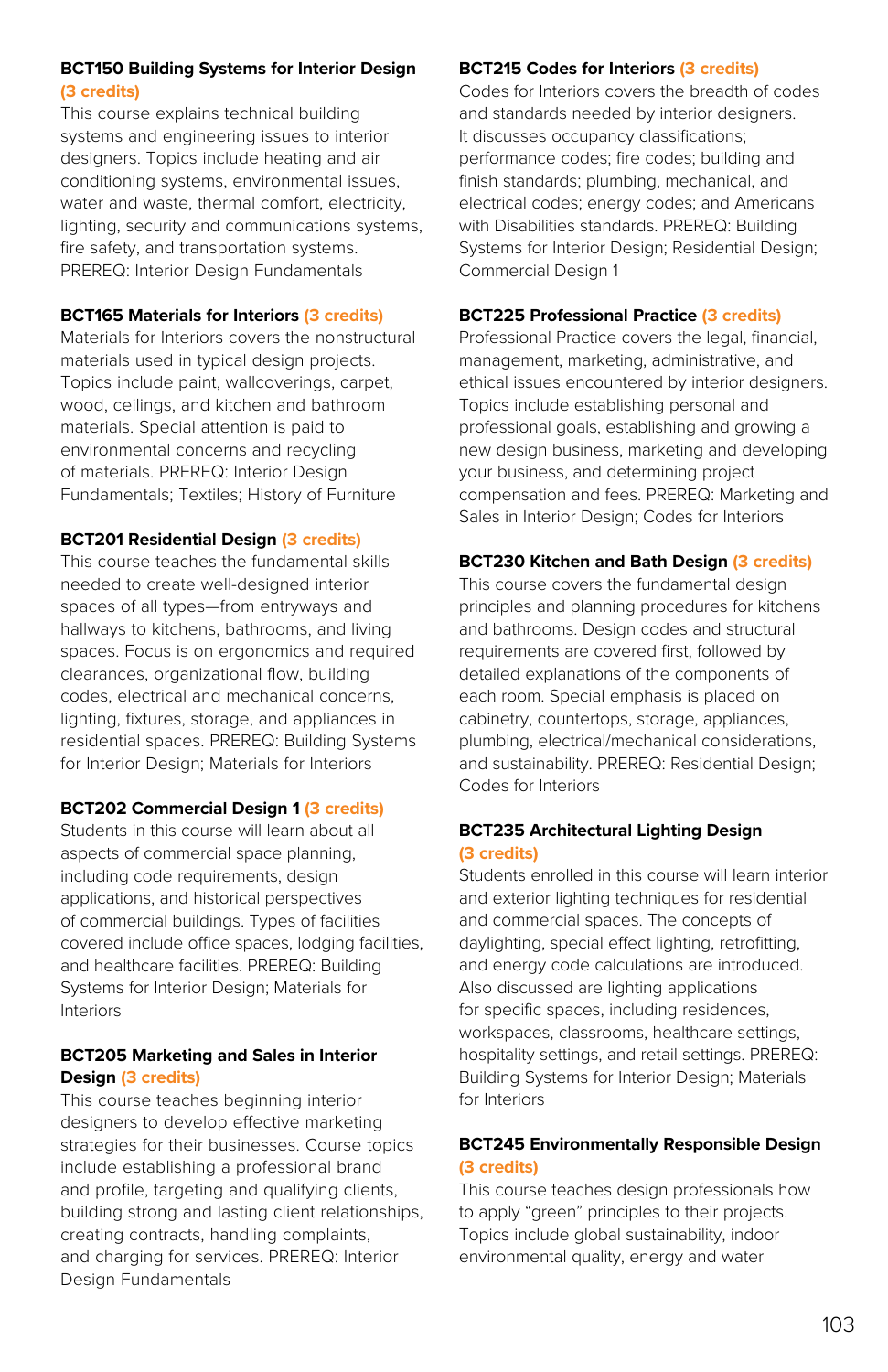issues, evaluating finishes and furnishings, evaluation instruments, certification programs, and U.S. Green Building Council (USGBC) and Environmentally Responsible Interior Design (ERID) specifications. PREREQ: Building Systems for Interior Design; Materials for Interiors; Codes for Interiors

#### **BCT248 Commercial Design 2 (3 credits)**

This course is a continuation of Commercial Design 1. Students enrolled in this course will learn about all aspects of commercial space planning, including code requirements, design applications, and historical perspectives of commercial buildings. Types of facilities covered include food and beverage facilities, retail spaces, senior living facilities, institutional facilities, and cultural/recreational areas. PREREQ: Commercial Design 1

#### **BCT300 Drafting and Engineering Mechanics (3 credits)**

In this course you'll learn how to prepare drawings using AutoCAD for the four drafting disciplines: structural drafting, civil drafting, HVAC/sheet metal drafting, or electrical/ electronic drafting. This course explains how civil drafting correlates with surveying and reviews the methods, laws, and procedures used in engineering mechanics.

### **Internet Technology**

#### **INT101 Computer Technology Orientation (1 credit)**

Overview of internet technology; role of technology in society; strategies for completing the Internet Technology Program as an independent learner. PREREQ: None

#### **INT114 Internet Marketing and E-Commerce (3 credits)**

Provides a concise introduction to electronic commerce with balanced coverage of both technology and business topics; contains a comprehensive online companion that links the concepts in the book to real online examples; security, implementation, ethics, and legal issues in electronic commerce; case studies of real businesses. PREREQ: Computer Literacy

#### **INT120 HTML Coding (3 credits)**

Teaches how to create Web pages with hypertext links, tables, frames, and forms; covers cascading style sheets, programming with JavaScript,® working with content and layout, controlling mouse and keyboard events, and creating new frames and windows. PREREQ: Computer Applications

#### **INT125 Internet Server Environments (3 credits)**

Designed to teach Java™ to those studying programming for the first time, but is also appropriate for those building on experiences in another programming language. Introduces object-oriented techniques early; features short code examples built from the bottom up; offers more thorough coverage of the basics with many examples; devotes an entire chapter to Swing. PREREQ: Computer Literacy

#### **INT128 Network Protocols and Internetworking (3 credits)**

Covers topics related to how computers communicate with each other, how computers are grouped together to form networks, networking concepts and issues that are key to the successful implementation of computer networks, and the different networking implementation strategies and technologies currently available. PREREQ: Computer Literacy; Internet Server Environments

#### **INT130 Internet Security (3 credits)**

Explores Web security risks and how to minimize them; aimed at Web users, administrators, and content providers, and it covers cryptography, SSL, the Public Key Infrastructure, digital signatures, digital certificates, privacy threats (cookies, log files, Web logs, Web bugs), hostile mobile code, and Web publishing (intellectual property, P3P, digital payments, client-side digital signatures, code signing, PICS). PREREQ: Computer Literacy

#### **INT201 Web Site Project Management (3 credits)**

Provides future developers and designers information on how to think about creating a successful Website; covers planning and analysis, designing and developing, and marketing. This text is for the programmer or developer who is serious about exploring the nature of a successful Website. PREREQ: Computer Literacy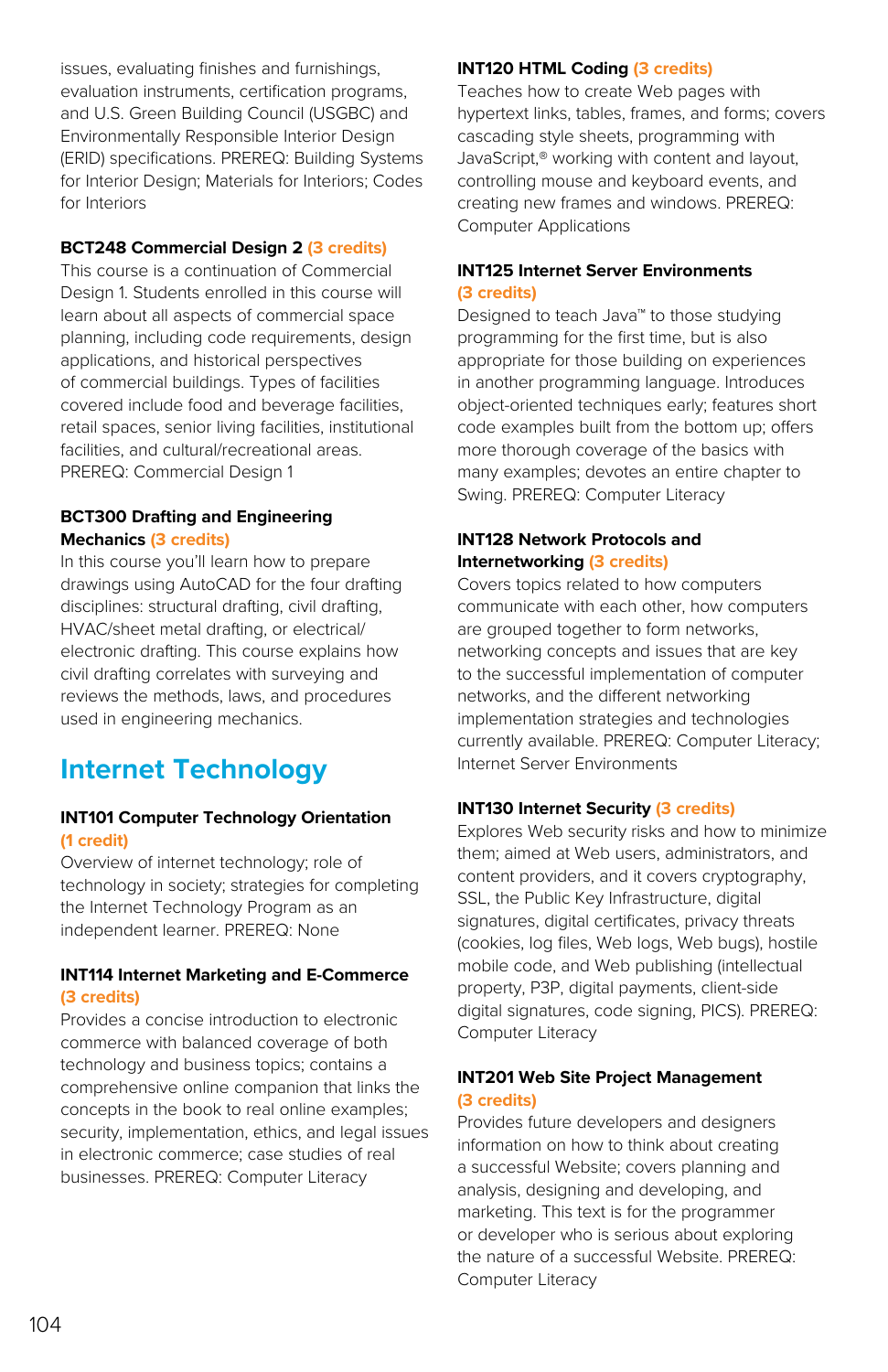#### **INT205 Introduction to Internet Multimedia (3 credits)**

Provides an overview of multimedia on the Web and multimedia elements such as text and graphics, as well as sound, animation, and video; describes multimedia-authoring programs and the development and design of multimedia titles; covers the management and distribution of multi-media titles. PREREQ: Computer Applications

#### **INT210 Creating Web Pages with PHP (3 credits)**

Students will master the basics of coding in PHP by creating web pages, not by spending time wading through manuals; provides step-bystep instructions on how to get MySQL, Apache, and PHP up and running on a Windows® or Linux® machine; teaches how to use PHP variables; display dynamic content; use cookies; create a contact management system; create custom logs and reports; authenticate and track users; display dynamic content. PREREQ: HTML Coding

#### **INT215 Programming in Java™ (3 credits)**

Introduces object-oriented techniques early; features short code examples built from the bottom up; offers more thorough coverage of the basics, explanations and examples using the StringBuffer class; devotes an entire chapter to Swing; designed to teach Java™ to those studying programming for the first time, but is also appropriate for those building on experiences in another programming language. PREREQ: HTML Coding

#### **INT220 Programming in CGI/Perl (3 credits)**

Teaches how to create common gateway interface script (CGI) using practical extraction and report language, more commonly known as Perl; covers how to add functionality to web pages using features such as hyperlinks, forms, data files, and databases; create truly interactive Web applications using subroutines, string manipulation, cookies, hidden fields, and redirects. PREREQ: HTML Coding; Programming in Java™

#### **INT225 Introduction to Database Technology (3 credits)**

Offers an overview of essential database concepts, with a focus on the relational model of database management; covers Structured Query Language (SQL) design methodology,

functions of a database management system. and database administration; includes advanced topics such as object-oriented (OO) databases, data warehouses, and client server systems. PREREQ: Internet Server Environments

#### **INT238 Multimedia and Interactive (3 credits)**

This course includes instruction in Dreamweaver,® Flash,® and Fireworks,® along with integration of the three applications. Students develop a web page and work with text and graphics, links, and tables in Dreamweaver;® add objects and animation to a web page with Fireworks;® and draw, work with symbols and create interactivity and special effects with Flash.® PREREQ: HTML Coding

#### **INT242 Advanced Database Technology-Oracle: SQL (3 credits)**

This course will give you the necessary background in relational database theory and Oracle Database concepts. It will show you how to implement an Oracle Database correctly and give you significant insight into the routine of a database administrator. Lastly you'll learn about the fine art of performance tuning.

## **Marketing**

#### **MKT301 Marketing (3 credits)**

This course covers the principles of marketing. Topics covered include assessing, analyzing, understanding, and targeting the marketplace, as well as the creation, capture, delivery, and communication of value. Students will learn how to develop a marketing plan, use social and mobile marketing effectively, integrate ethics into marketing strategies, influence the consumer decision process, perform market research, perform SWOT and STP analyses, make decisions concerning branding, packaging, and developing new products, price products and services fairly, set advertising objectives, and more. PREREQ: None

#### **MKT310 Advertising Principles (3 credits)**

Students will learn about the global effect of advertising and integrated marketing communications (IMC), as well as how to use advertising and IMC strategies to create compelling marketing strategies and campaigns. PREREQ: Marketing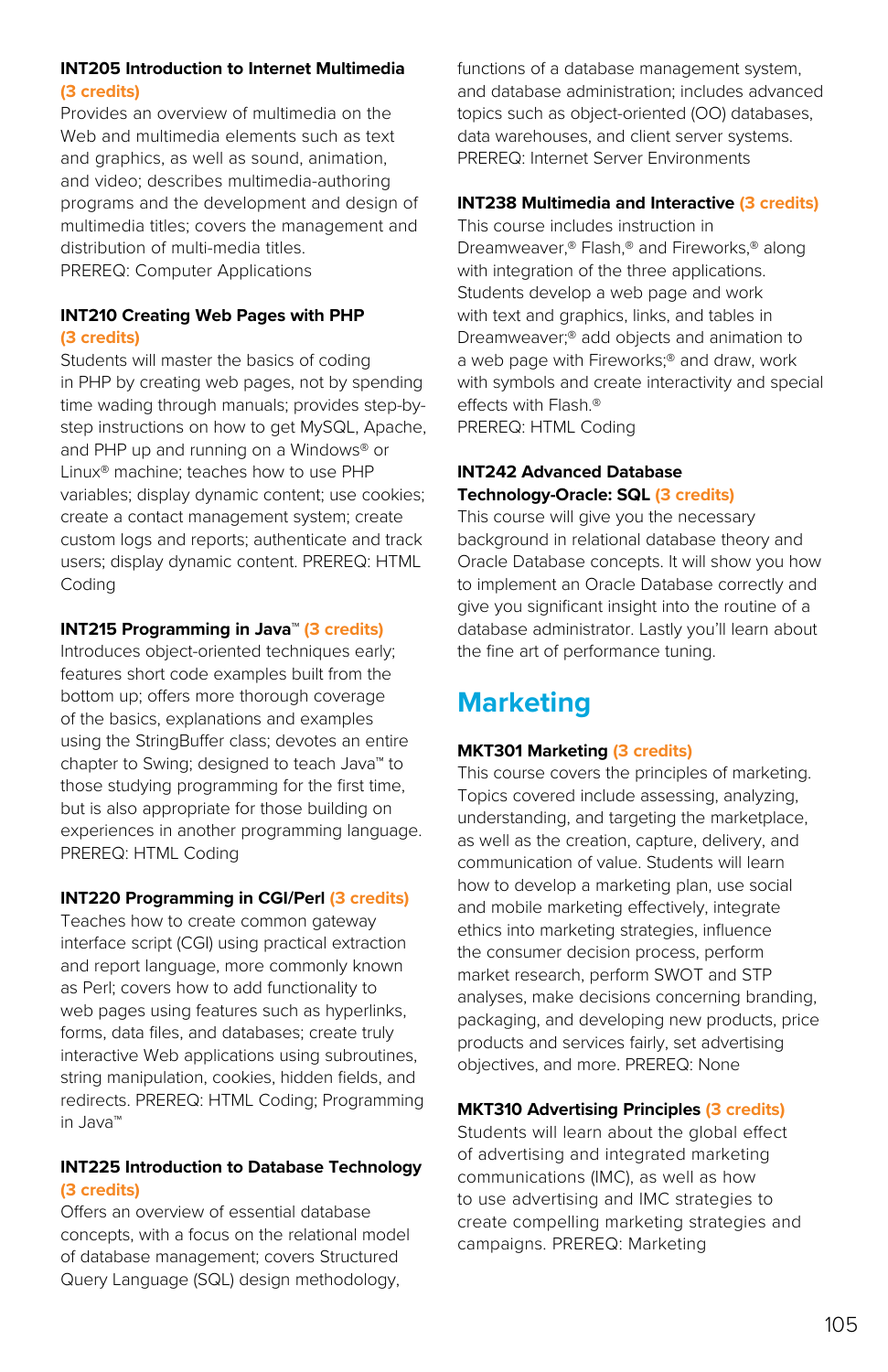#### **MKT320 Consumer Behavior (3 credits)**

This course will teach you the principles involved in how and why consumers make decisions. Topics covered include influencing consumer behavior, consumer decisionmaking, effects on research and marketing, factors that affect purchasing behavior, and consumer acceptance of products. PREREQ: Marketing

#### **MKT340 Retail Management (3 credits)**

This course is designed to introduce students to retailing in a rapidly changing environment. Topics covered include organization of retail stores, basics of retailing, management of a successful retail business, and merchandising principles. PREREQ: Marketing

#### **MKT260 Marketing Research (3 credits)**

Nature and scope of marketing research; sampling and sampling methods; primary and secondary data sources; questionnaire scales; data analysis; development of summary statistics. PREREQ: Business Statistics

### **Mathematics**

#### **MAT100 Foundation Skills in Math (3 credits)**

Students learn the essential math skills necessary for future success in an AS technology program. The course of study includes a review of basic math functions, including trades-based examples, the metric system, formulas, introductory algebra, applied geometry, and some practical applications of trigonometry. PREREQ: None

#### **MAT102 Mathematical Applications (3 credits)**

This course provides a foundation in basic mathematical operations. Subjects covered include percentages, discounts, interest, pricing, depreciation, insurance, symbols and their applications, equations and formulas, and the importance of statistics. PREREQ: None

#### **MAT106 Mathematics for Business and Finance (3 credits) 135 Lecture hours**

This course will provide the student with a foundation in basic mathematical operations. Topics covered include percentages; discounts; interest; present worth; sinking funds; installment buying; pricing; depreciation; investments; insurance; use of symbols and their applications, equations and formulas; and the importance of statistics. PREREQ: None

#### **MAT110 Technical Mathematics 1 (2 credits)**

Use of formulas; algebraic operations; use of determinants; use of exponents; logarithms. PREREQ: None

#### **MAT115 Intermediate Algebra (3 credits)**

Study basic algebraic concepts. Review the systems of equations, polynomials, and radicals. Learn how to factor polynomial expressions and simplify rational expressions. PREREQ: None

#### **MAT122 Technical Mathematics 2 (2 credits)**

Practical geometry; plane trigonometry; polygons and solids; angles; trigonometric functions. PREREQ: Technical Mathematics 1

#### **MAT140 Medical Mathematics (3 credits)**

This course provides a review of basic math and then covers medication administration, systems of measurement, and calculating medication dosages. PREREQ: Mathematical Applications

#### **MAT210 Business Statistics (3 credits)**

Presentation of data; frequency distribution; averages; dispersion and skewness; index numbers; time series analysis; correlation and forecasting; the theory of probability and statistical inference. PREREQ: Mathematics for Business and Finance

#### **MAT215 Merchandising Math (3 credits)**

Students will learn the concepts of profit and the calculation, interpretation, and analysis of the profit-loss statement; pricing factors used in buying decisions and the calculations used when pricing and/or repricing retail merchandise; the calculations of the various types of markup; procedure of determining the total value of the stock-on-hand and shortages; the planning and control of stocks and purchases; as well as invoice mathematics.

#### **MAT220 Analytic Geometry and Calculus (4 credits)**

Rectangular coordinates; graphics of linear equation; average rate of change; applications of integrals; derivatives and their applications; applications of calculus to shapes and moments. PREREQ: Foundation Skills in Math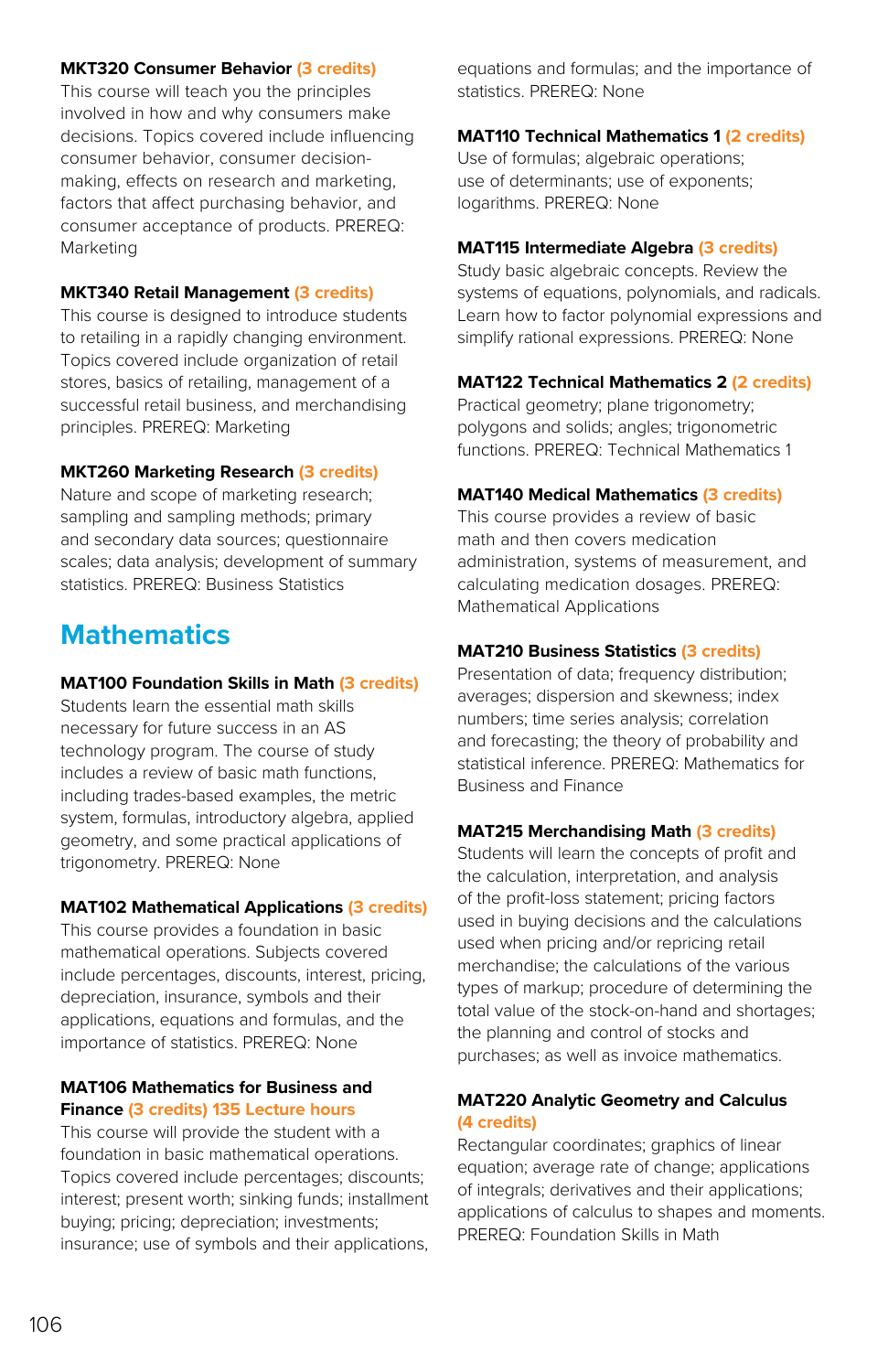#### **MAT222 Precalculus (3 credits)**

This course covers precalculus concepts that all college students need as prerequisites to calculus and other related courses required in many undergraduate majors. Specific topics include exponents, logarithms, sequences, series, trigonometric functions, analytic trigonometry, systems of equations and inequalities, matrices, conic sections, polar coordinates, and limits. PREREQ: Intermediate Algebra

#### **MAT245 Applied Mathematics (3 credits)**

The practical application of calculus to electronics; graphic differentiation; partial derivatives; the application of double integrals to electrical circuits. PREREQ: Analytic Geometry and Calculus

#### **MAT260 Survey of Mathematics (3 credits)**

Designed for liberal arts and business majors. A sampling of the history of mathematics and calculations using algebra, geometry, and trigonometry; problems and exercises that provide "real life" applications of concepts. PREREQ: Mathematics for Business and Finance, Medical Math

#### **MAT415 Research and Statistics (3 Credits)**

Your Research and Statistics course addresses the application of scientific methods of inquiry to various research goals. You'll be introduced to the research methods used by criminal justice professionals to prove or disprove criminal justice theories and to evaluate applications and policies; Business Statistics

### **Mechanical Engineering Technology**

#### **MET100 Orientation to Engineering Technology (1 credit)**

This course discusses the fundamentals of various technologies which are encountered in daily life such as smart building, internet and web, and the traction control system in cars. You'll learn how electricity and natural gas is generated and transported, and you'll explore the requirements of various types of technician jobs. PREREQ: None

#### **MET101 Basic Drafting (3 credits)**

Recognizing and interpreting various types of drawings; using drafting equipment; drawing techniques; creating projections; adding dimensions, sections, auxiliary views, and breaks to drawings; geometric drawing systems. PREREQ: None

#### **MET123 Engineering Materials (2 credits)**

Composition and properties of metals, ceramics, concrete, glass, graphite, plastics, and wood. PREREQ: Foundation Skills in Math

#### **MET126 Mechanics of Materials (2 credits)**

Simple stresses; welded, bolted, and riveted joints; fixed and moving loads on beams; reaction at beam support; theory of column design; radius of gyration. PREREQ: Engineering Mechanics

#### **MET170 Engineering Mechanics (3 credits)**

Branches of engineering mechanics; free-body diagrams; kinematics; force-mass acceleration method; impulse momentum; collision of two bodies. PREREQ: Foundation Skills in Math

#### **MET202 Drafting with AutoCAD® (3 credits)**

Computer-aided drafting and design systems; AutoCAD® menus and features; file and entity creation; drawing organization; displaying, modifying, and annotating drawings; data exchange and output methods. PREREQ: Introduction to Technical Drawings

#### **MET220 Fluid Mechanics (3 credits)**

Properties of materials; intensity of pressure; center of pressure; flow of water in open channels; rate of discharge through water. PREREQ: Engineering Mechanics

#### **MET221 Quality Control Systems (3 credits)**

Establishing quality systems; interpreting conventional and GD&T system drawings; setting up and using inspection tools and equipment; developing part acceptance procedures; statistical process control (SPC) fundamentals and practical applications. PREREQ: Foundation Skills in Math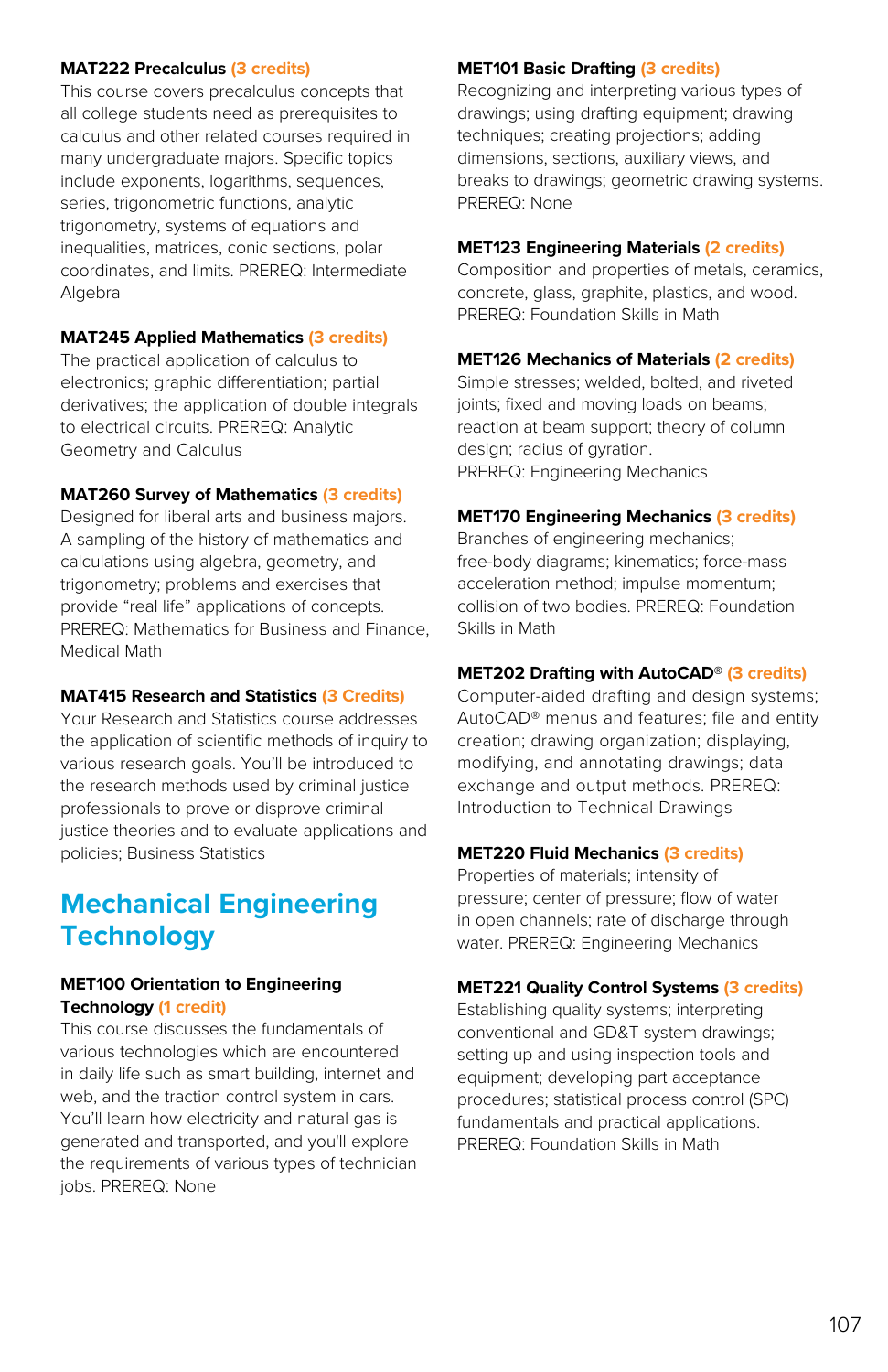#### **MET231 Mechanical Design 1 (3 credits)**

Stress analysis; work, energy and power; design stress; moment diagrams; friction; lubrication systems; ball and roller bearings. PREREQ: Mechanics of Materials; Manufacturing Processes

#### **MET232 Mechanical Design 2 (3 credits)**

Shaft design and seals; fasteners; couplings; welding and weld designs; belting; power screws; gears; cams; flywheels; fluid power; governors; professional registration. PREREQ: Mechanical Design 1

#### **MET240 Electro/Mechanical Control Technology (3 credits)**

As a control systems technician, you'll need to understand how electronic systems are combined to deliver acceptable data signals to computers. This course is designed to help you learn the fundamentals of instrumentation as well as control system components and operation. The information in your textbook will provide you with a solid foundation in the operating principles of industrial instrumentation devices, the control systems they serve, and so on. You'll learn how a control system works, and how instrumentation provides the control system with the information for operation. You'll study specific types of systems, including those that use fluid analyzers. You'll continue to study signal transmission topics before finishing your program with a detailed look at several specific control-system applications. PREREQ: Foundation Skills in Math and Physical Science

#### **MET241 Tool Design 1 (3 credits)**

This course will introduce the student to the fundamentals of designing manufacturing tooling. The course will cover the basic tooling concepts, the material used for tooling, and the concepts of work holders, jigs,and fixtures. The course will also introduce the student to the process of geometric dimensioning and tolerancing, and discuss its relationship to the design of tooling. PREREQ: Manufacturing Processes

#### **MET242 Tool Design 2 (3 credits)**

This course will introduce the student to the various methods used in the design of dies and the processes used for the joining of materials. We also will cover the use of presses and the uses of forging techniques to form materials. Finally, the course will cover how computers

are used in the tool and die industry. PREREQ: Tool Design 1

#### **MET243 Tool Design (3 credits)**

In the course, the word tool refers to devices used in manufacturing industries. These devices, or tools, include cutting tools, jigs, fixtures, gages, and so on. The specific types of tools used in a particular manufacturing plant depend on the product the plant produces. Tool design involves the definition of a need for a tool, analysis of that need, collection of data for the design, preliminary design, final design, toolmaking, application, and testing. To be a tool designer, a person needs a working knowledge of the following major subject areas: mathematics (algebra, trigonometry, and geometry), engineering drawing, manufacturing processes, machine tools, and properties of engineering materials. Today, tool designers use computers to prepare tool drawings and to design tools. PREREQ: Manufacturing Processes, Manufacturing Materials and Practices. PREREQ: Manufacturing Processes

#### **MET245 Geometric Dimensioning and Tolerancing (3 credits)**

This course focuses on the use of the geometric dimensioning and tolerancing (GDT) system in the design and manufacture of detailed parts and assemblies. Students will learn how to use and interpret GDT drawing symbols, how to adjust manufacturing and inspection processes to meet the requirements of GDT specifications and evaluate the use of the geometric dimensioning and tolerancing methods and specifications used in modern manufacturing. Students will also be able to demonstrate effective quantitative skills along with job-specific technical and professional skills. PREREQ: Foundation Skills in Math

#### **MET248 Industrial Plastics (3 credits)**

Students receive an introduction to the basic chemical principles that are relevant to the plastics industry. They will understand the properties and uses for various types of plastics, how to test and identify the plastic's properties, and the effects of introducing certain additives. The course also includes a discussion of manufacturing processes, such as molding, machining, finishing, material selection, process control and extruding. PREREQ: None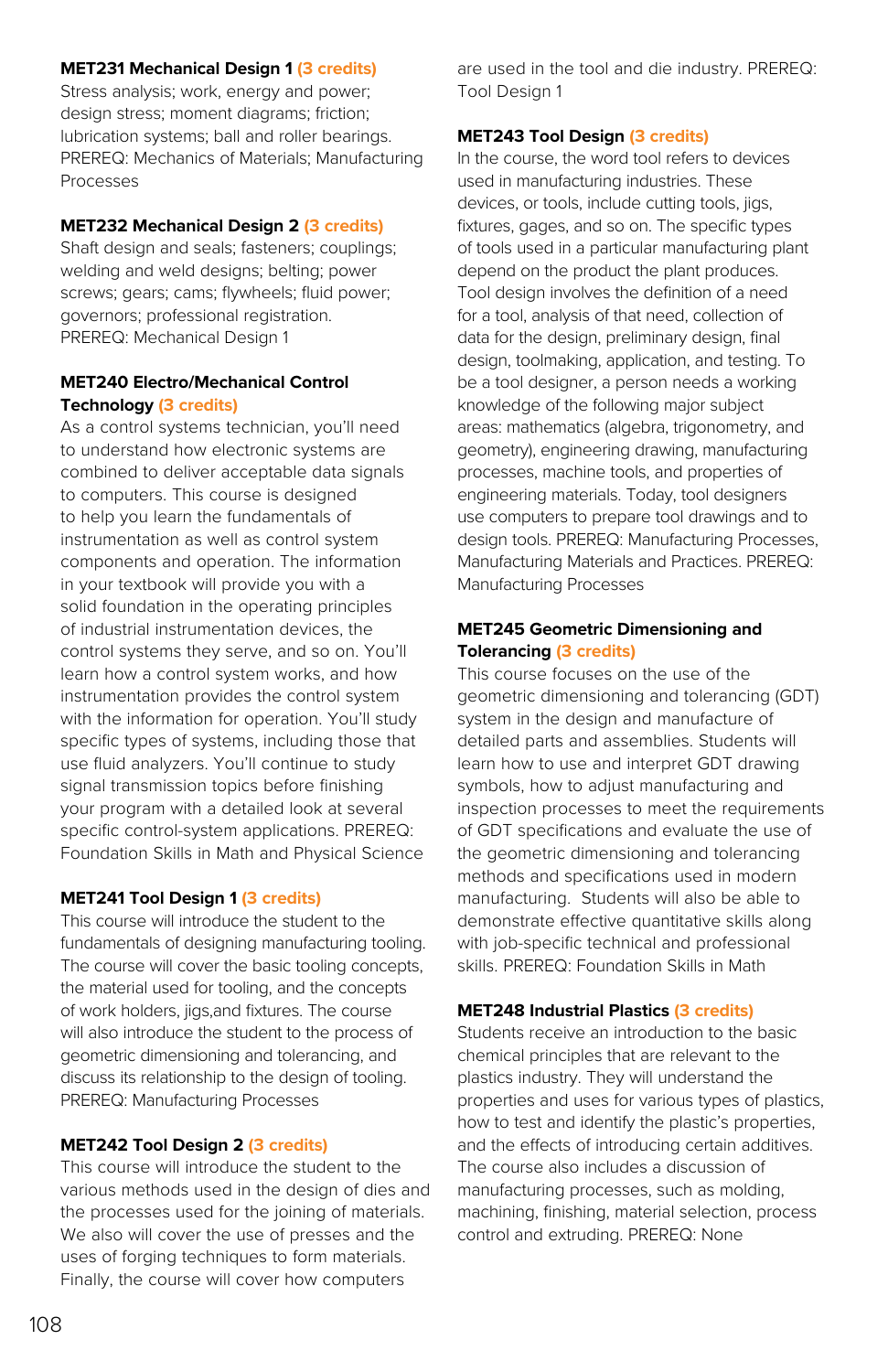#### **MET300 Precision Machining Operations (3 credits)**

In this course you'll learn the basic concepts of milling programs, various lathe operations and safety requirements, and the major components of machining centers.

# **Medical Assistant**

#### **MAS204 Clinical Procedures Lab 1 (1 credit) 45 Lab hours**

Students will be initiated into the clinical aspects of medical assisting, vital signs, and medical asepsis. Students will receive a clinical skills kit that will allow them to receive the handson training of required skill sets. Students will demonstrate competencies in each clinical skill by recording themselves performing the skill and performing the skill under the supervision of an approved proctor. Each skill must be successfully demonstrated and approved by Penn Foster faculty in order to earn credit for the course and advance to the externship. All costs associated with the procedures lab course are the responsibility of the student. These costs are not included in the tuition. PREREQ: Clinical Procedures Theory 1

#### **MAS205 Clinical Procedures Lab (1 credit) 45 Lab hours**

Students will be initiated into the clinical aspects of medical assisting, vital signs, and medical asepsis. Students will receive a clinical skills kit that will allow them to receive the hands-on training for those required skill sets. Students will demonstrate competencies in each clinical skill by recording themselves performing the skill and performing the skill under the supervision of an approved proctor. Each skill must be successfully demonstrated and approved by Penn Foster faculty in order to earn credit for the course and advance to the externship. All costs associated with the procedures lab course are the responsibility of the student. These costs aren't included in the tuition. PREREQ: Clinical Procedures

# **MAS206 Clinical Procedures Lab 2 (1 credit) 45 Lab hours**

The students will continue with the clinical aspects of medical assisting: sterilization and disinfection, appropriate site placement for EKG leads, identifying vein for venipuncture,

collecting a sputum specimen, OSHA, CLIA, patient education for a mid-stream urine specimen, pediatric mensuration, and educating a patient on metered dose inhaler. Students will continue to use the materials required to complete the skills from the clinical skill kit provided to the student for Clinical Procedures Lab 1. Students will demonstrate competencies in each clinical skill by recording themselves performing the skill and performing the skill under the supervision of an approved proctor. Each skill must be successfully demonstrated and approved by Penn Foster faculty in order to earn credit for the course and advance to the externship. All costs associated with the procedures lab course are the responsibility of the student. These costs are not included in the tuition. PREREQ: Clinical Procedures Theory 2

#### **MAS219 Externship 1 (1 credit) 45 Externship hours**

When the student completes all of ALH209 Clinical Procedures Theory 1 and MAS204 Clinical Procedures Lab 1, the student would be able to begin clinical hours. The student will need to complete hours in a healthcare setting in order to be able to obtain all of the required skills completed. The student will be required to complete a daily journal of his/her experiences and document how he/she is completing the course objectives. Forty clinical hours would be required in this semester. Sites required in this semester would include a family practice. Students would need to have completed every single skill to graduate with no exceptions. PREREQ: Clinical Procedures Theory 1, Clinical Procedures Lab 1

#### **MAS220 Externship (4 credits) 200 Externship hours**

When the student completes all the academic courses and the clinical procedures lab, the student will extern in a healthcare setting. The student will use his or her knowledge and skills derived from the medical assistant program and demonstrate competencies in the areas of clinical, administrative, and general medical assisting. The externship will be for the duration of 200 hours. PREREQ: Semesters 1-4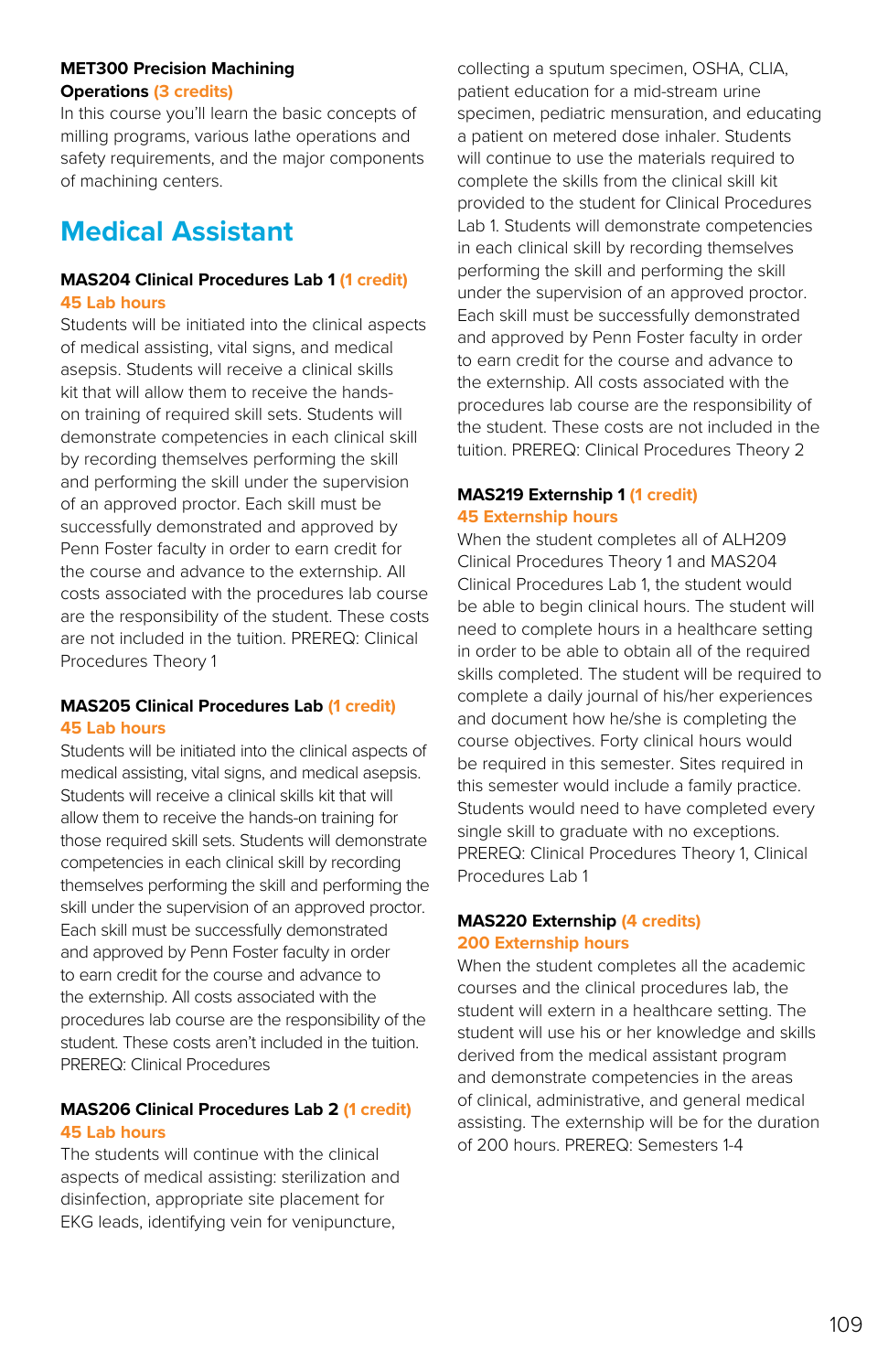#### **MAS221 Externship 2 (2 credits) 160 Externship hours**

When the student completes all of ALH211 Clinical Procedures Theory 2 and MAS206 Clinical Procedures Lab 2, the student would be able to begin clinical hours. The student will need to complete hours in a healthcare setting in order to be able to get all of the required skills completed. The student will be required to complete a daily journal of his/her experiences and document how he/she is completing the course objectives. One hundred sixty clinical hours would be required in this second semester. PREREQ: Clinical Procedures Theory 2, Clinical Procedures Lab 2

#### **MAS225 Externship (3 credits) 160 Externship hours**

The medical assistant externship provides the student with hands-on training in a primary care clinic, an urgent care clinic, or a medical practice. The goal of this externship is to provide the student with the hands-on experience necessary for developing his or her skills as a medical assistant. The student will practice under the direct supervision of a certified medical assistant, nurse, physician assistant, or medical doctor. This externship consists of 160 hours of clinical experience. The student is required to complete and submit weekly timesheets signed by his or her externship preceptor. PREREQ: ALH210, MAS205

# **Nutrition**

# **NTR203 Sports Nutrition (3 credits)**

Sport-specific nutrition; aerobic and anaerobic metabolism; the onset of fatigue; carbohydrate, protein, and fat requirements; vitamins and minerals; hydration; the glycemic index; pre-, during-, and post-exercise consumption; ergogenic aids; weight management; and body composition. PREREQ: None

# **Paralegal Studies**

# **PLS101 Introduction to Paralegal Studies (1 credit)**

Occupation of the paralegal; strategies for completing the paralegal studies program as an independent learner; value of the paralegal in the practice of law as it's conducted in the traditional legal community as well as in government, education, and business. PREREQ: None

# **PLS105 Legal Terminology (2 credits)**

Basic legal terminology needed to embark on a career as a paralegal; avoiding inaccuracies that can give rise to serious legal consequences; basics of critical thinking in the drafting of good legal arguments. PREREQ: None

# **PLS110 Ethics (2 credits)**

Professional responsibilities that apply to paralegals as they assist their employers and their clients, including maintaining confidentiality and competence; handling fees and funds carefully; and avoiding unauthorized practice of law, conflicts of interest, and potential malpractice. PREREQ: None

# **PLS113 Law and the Legal System (2 credits)**

How history has shaped the organization and structure of our contemporary courts; definition of law; moral or value systems from which our laws have sprung; how the law works. PREREQ: Legal Terminology

# **PLS114 Investigations and Interviews (2 credits)**

Types of questions that can be used in an interview; identification of the objectives of an interview; ethical considerations about interviewing; summarizing the information obtained through an interview. PREREQ: Law and the Legal System

# **PLS121 Torts (3 credits)**

Principles of tort law that an attorney applies in a personal injury practice; the importance of the attorney-paralegal team in the practice of personal injury law; basics of the legal system, and the elements of the most common intentional and unintentional torts are discussed. PREREQ: Interpersonal Communication; Investigations and Interviews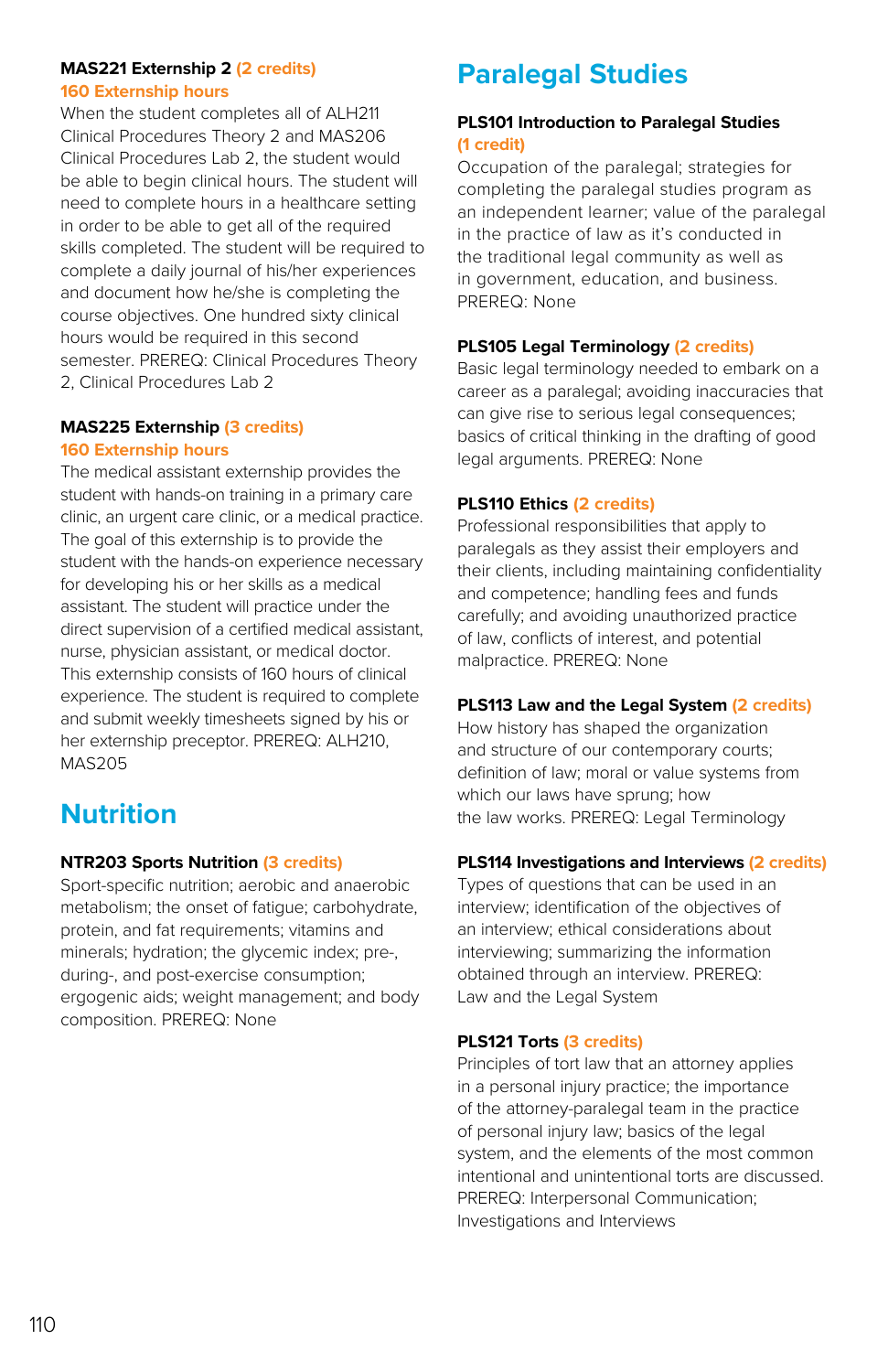# **PLS202 Legal Research and Writing (4 credits)**

Provides training in the kind of research and writing that students will actually be doing as paralegals, including the use of lexis.com, other online resources, and traditional print sources, in order to complete three writing and research projects. PREREQ: None

#### **PLS205 Civil Litigation (3 credits)**

Use of the court system to resolve disputes; involvement of paralegals in litigation support, including discovery; alternative dispute resolution methods; how paralegals can develop their skills as arbitrators and/or mediators in these methods. PREREQ: None

#### **PLS211 Criminal Litigation (3 credits)**

Introduction to the practice and theory of criminal law; substantive criminal law; criminal procedure; criminal responsibility; major felonies recognized in most, if not all, jurisdictions; constitutional dimensions of criminal procedure; practical aspects of the criminal justice process. PREREQ: None

# **PLS213 Family Law (3 credits)**

Description of the current state of family law and the role of the attorney-paralegal team within it; changes in the practice of family law. PREREQ: None

#### **PLS215 Real Estate Law (3 credits)**

Introductory course in real property law; basics of real property law; areas of a modern real estate practice; preparation for assisting transactional real estate attorneys; legal forms used in real estate law. PREREQ: None

#### **PLS217 Wills, Trusts, and Estate Administration (3 credits)**

Basic, practical, everyday duties of paralegals working in the fields of wills, trusts, and estate administration; terminology and general principles of law that are the basis for drafting wills and trusts; planning and administering estates. PREREQ: None

# **PC Maintenance Technology**

#### **PCM101 Orientation to PC Maintenance Technology (1 credit)**

A discussion of strategies for completing the PC support technology program as an independent learner. PREREQ: None

#### **PCM103 Introduction to PC Repair (2 credits)**

This course provides the student with a broad view of PC repair, focusing on the essential elements of hardware and software, as well as the importance of safety. It also explains the essential characteristics of a PC maintenance technician and the various types of employment available. PREREQ: Computer Literacy

#### **PCM105 PC Hardware 1 (3 credits)**

Defines and describes the elements and function of hardware devices that are part of a modern personal computer system. PREREQ: Introduction to PC Repair

# **PCM106 PC Hardware 2 (3 credits)**

This course provides the student with more sophisticated techniques in PC repair, including external i/o devices, printers, notebooks/laptops/PDAs, purchasing and building PCs, troubleshooting, support, virus protection, data protection, and recovery. PREREQ: PC Hardware 1

# **PCM107 PC Operating Systems (3 credits)**

This course provides a systematic overview of operating systems, including Windows® operating systems as well as Mac operating systems. The course also describes the use of software for virus protection, data protection and recovery. PREREQ: PC Hardware 2

# **Science**

# **SCI110 Earth Science (3 credits)**

Surveys a broad range of topics within the fields of geology, meteorology, oceanography, and astronomy. PREREQ: None

# **SCI120 Introduction to Biology (3 credits)**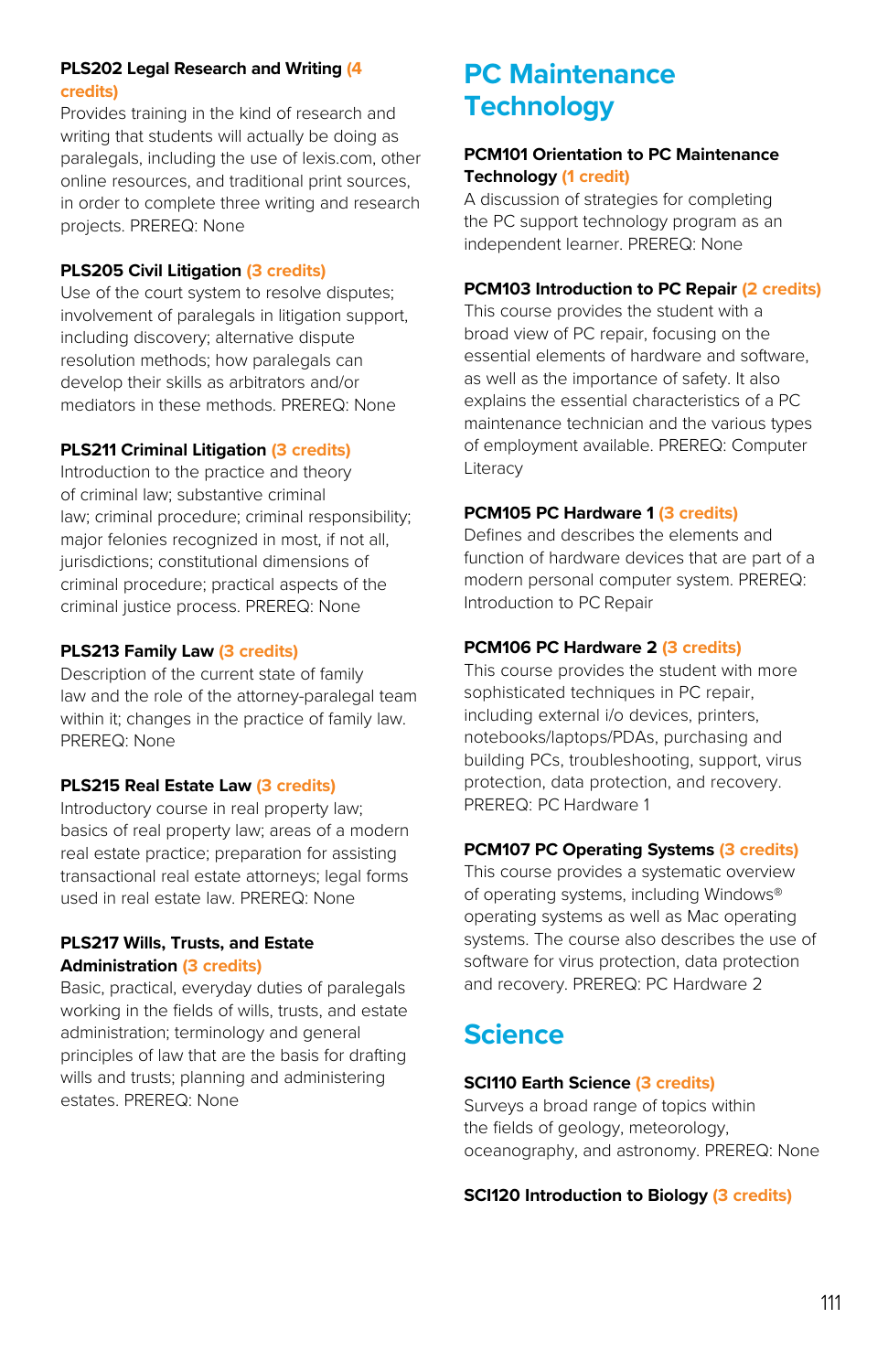#### **135 Lecture hours**

An introductory course that explains the origin of life and the relationships between all living things. It describes how a significant number of organisms are structured and how they work, in order to enable students to discuss intelligently the various forms of life and their processes. PREREQ: None

#### **SCI135 Anatomy and Physiology 1 (3 credits) 135 Lecture hours**

The anatomy and physiology of the human body is presented as an integrated science. Each major body system is described and analyzed to illustrate normal function as well as pathology. Topics include basic biochemical elements, skin, bone, muscles, the nervous system, the senses, and the endocrine system. PREREQ: None

#### **SCI136 Anatomy and Physiology 2 (3 credits) 135 Lecture hours**

A continuation of Anatomy and Physiology 1. Topics include the cardiovascular system, the lymphatic system, immunity and infection control, respiration, digestion, nutrition, the urinary system, reproduction, and genetics. PREREQ: Anatomy and Physiology 1

#### **SCI140 Nutrition (3 credits) 135 Lecture hours**

Personal decision making about nutrition; nutrition science; water; exercise; human growth and aging; safety of the food supply; the global view. PREREQ: None

#### **SCI162 Physics (3 credits)**

Heat; electricity; light; sound; the nature and properties of each; circuits; infrasonics and ultrasonics. PREREQ: Foundation Skills in Math

#### **SCI165 Technical Science (2 credits)**

Use of metrics; nature of heat; expansion of gases; fundamental laws of chemistry; organic chemistry. PREREQ: Foundation Skills in Math

#### **SCI167 Physical Science (3 credits)**

Principles that define and govern the physical universe as we know it; chemistry; physics, earth and space sciences. PREREQ: Foundation Skills in Math

#### **SCI300 Essentials of Biochemistry**

#### **(3 credits)**

This course will introduce the student to biochemistry through the study of the essential elements found in living things. Students will examine the characteristics and properties of lipids, cell membranes, and carbohydrates. They'll learn about the structure and functions of proteins, enzyme kinetics, and cell metabolism. Students will also examine metabolic systems and concepts related to DNA, RNA, and protein synthesis.

# **Social Science**

#### **SSC105 World Civilizations (3 credits)**

This course serves as an introduction to many of the major events of the fifteenth through twenty-first centuries and examines the causal relationships between events and trends. PREREQ: None

#### **SSC125 Introduction to Sociology (3 Credits)**

Course begins with an introduction to the field of sociology; discusses social structure and social interaction through groups, networks, and organizations; also discusses deviance, crime, and social control; describes the effects of stratification, racial and ethnic inequality, sex, gender, and sexuality; discusses the role of health, family, education, and religion in sociology; concludes with the topics of politics, the economy, population, social movements, technology, and social change. PREREQ: None

#### **SSC130 Essentials of Psychology (3 credits) 135 Lecture hours**

This course covers biology and behavior, consciousness, memory, thought and language, intelligence, personality and gender, stress, and community influences. PREREQ: None

#### **SSC200 History of Labor in the United States (3 credits)**

This course introduces students to the labor movement in the United States using readings, online discussion, research and writing. Students will examine critical aspects of the past, present and future of the U.S. labor movement. This course is appropriate for students with some knowledge of the labor movement who want to reflect upon the workings, history, and challenges of organized labor activities specific to the U.S. workforce. PREREQ: None

#### **SSC260 Adolescence and Adulthood**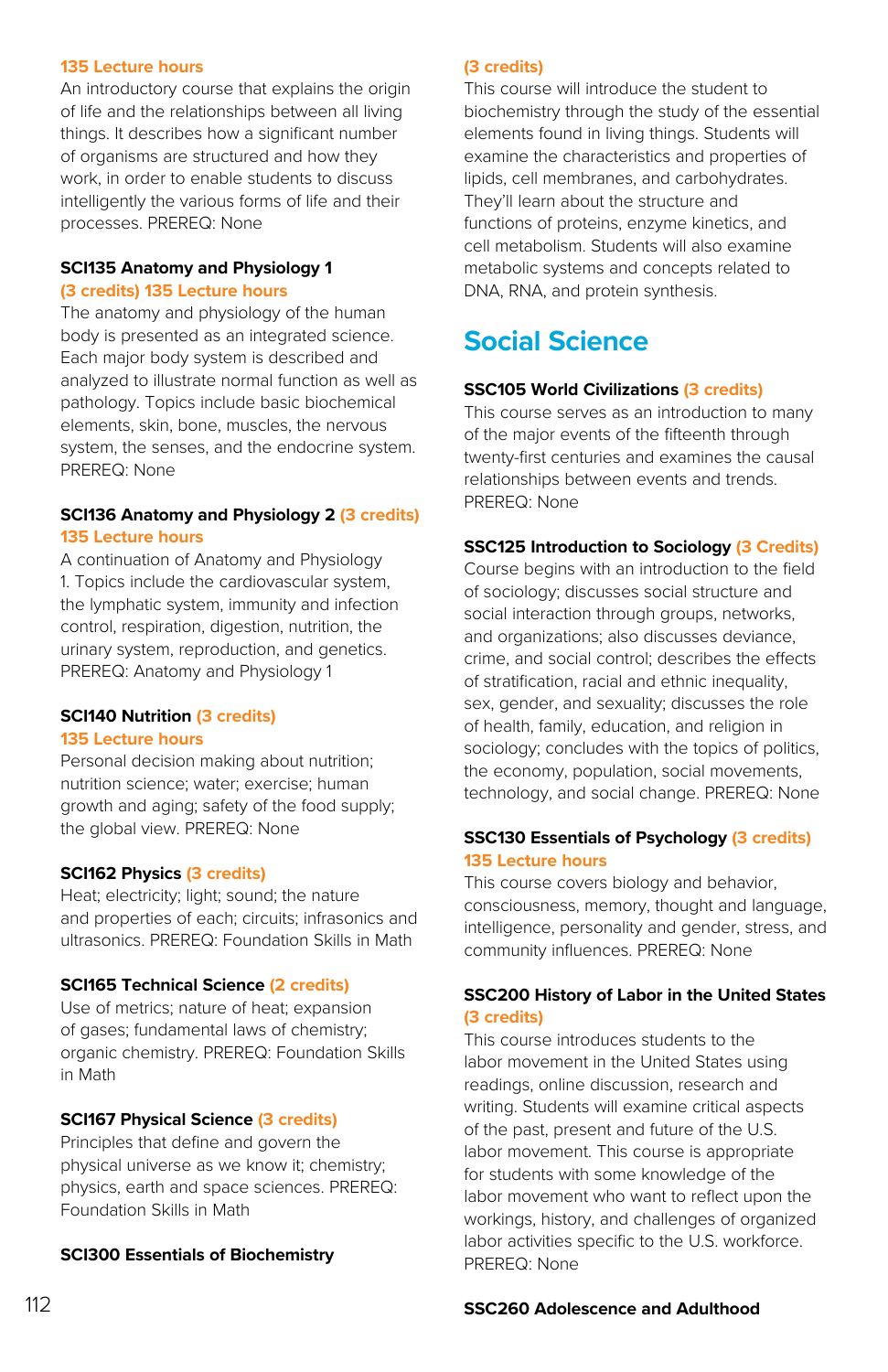#### **(3 Credits)**

This course will explore the lives and diverse experiences of young people focusing on biological & cognitive foundations, cultural contexts and the media, gender, identity, family relationships, peers and friends, dating/ love/sexuality, school, work, and the future. Problems such as drug use, violence, eating disorders, suicide, and teen pregnancy will be discussed. PREREQ: None

#### **SSC265 Introduction to Public Policy (3 Credits)**

This course examines the aspects and institutions involved in the development of public policy. The course is a survey of issues in American public policy as will aid the student's ability to formulate, assess, and evaluate public policy. Students will also obtain knowledge of substantive policy issues being discussed and debated in government today. PREREQ: None

#### **SSC310 Sociology of Diversity (3 Credits)**

This course examines minority groups and diverse heritages in contemporary society from a sociological perspective and explores the current trends and issues in contemporary society such as immigration, assimilation, and acculturation. PREREQ: Introduction to Sociology

# **Veterinary Technology**

#### **VET101 Orientation to Veterinary Technology (1 credit)**

Overview of veterinary medicine and veterinary technology; roles of the various members of the veterinary healthcare team; professional ethics and legal aspects of veterinary practice; aspects of distance education in veterinary technology and strategies for success. PREREQ: None

#### **VET102 Introduction to Veterinary Technology (2 credits)**

Introduction to animal science and an orientation to career opportunities in the field of animal care; typical behavior characteristics of animal species with regard to humane restraint and handling; the veterinary technician's role in patient history, physical exam, grief counseling, and client education; introduction to medical terminology. PREREQ: None

#### **(2 credits)**

Veterinary technician's role in practice management; accounting basics; personnel management; leadership skills; stress management; customer relations; practice ethics. PREREQ: None

#### **VET106 Veterinary Office Management and Skill with People (3 credits)**

This course will introduce students to the various support staff positions within a veterinary practice. Students will discover how the veterinary practice operates in terms of bringing in clients, facility care and maintenance, as well as recordkeeping and filing. Students will learn the art of communication between the staff and the clients, from improving speech, managing telephone calls, to making appointments and greeting clients. Students will acquire skills for finding a job, including where to look for a job, creating a résumé, and preparing for an interview. Also presented in this course is information about personal growth, including the importance of continuing education, time and money management, as well as managing stress. PREREQ: None

#### **VET110 Medical Nursing for Veterinary Technicians (3 credits)**

Veterinary emergency care, first aid, wound and bandage management, dental prophylaxis, general nursing care, and sample collection and treatment techniques. PREREQ: Introduction to Veterinary Technology, Animal Anatomy and Physiology 1 and 2

#### **VET113 Animal Anatomy and Physiology 1 (4 credits)**

Structures and function of the animal body with emphasis on the similarities and differences of domestic animals. Principles of biology, body organization and metabolism of cells, tissues, and organ systems, including the integumentary, skeletal, muscular, nervous, and endocrine systems. PREREQ: Introduction to Biology

#### **VET114 Animal Anatomy and Physiology 2 (4 credits)**

Continuation of Anatomy and Physiology 1; circulatory, lymphatic, cardiovascular, respiratory, digestive, and genitourinary systems. PREREQ: Introduction to Biology, Animal Anatomy and Physiology 1

#### **VET120 Diagnostic Imaging (3 credits)**

#### **VET105 Veterinary Office Management**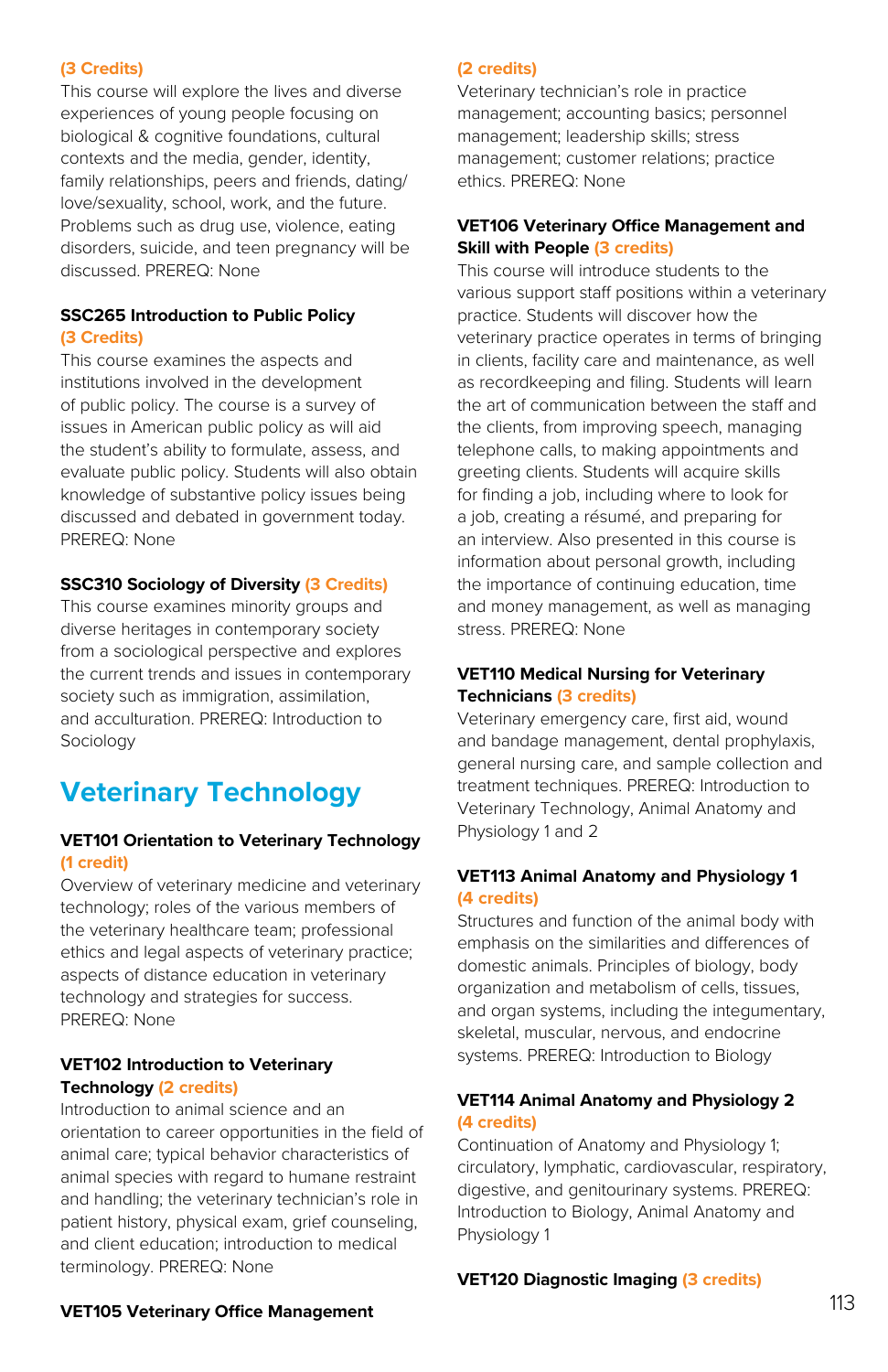Radiation and ultrasound; x-ray production, film types and development, equipment operation and care, darkroom and developing procedures; radiation safety and preventative measures; positioning the animal for radiograph production.

PREREQ: Introduction to Veterinary Technology, Animal Anatomy and Physiology 1 and 2

#### **VET123 Veterinary Pharmacology (3 credits)**

Use of drugs in veterinary medicine; introduction to drug testing methodology and the use/handling of prescriptions; calculation of dosages and administration techniques; drug actions, interactions, and adverse reactions. PREREQ: Introduction to Biology, Medical Mathematics

#### **VET124 Pharmacology for Veterinary Technicians (3 credits)**

Use of drugs in veterinary medicine; introduction to drug testing methodology and the use/handling of prescriptions; calculation of dosages and administration techniques; drug actions, interactions, and adverse reactions. PREREQ: Introduction to Biology, Medical Mathematics, Medical Nursing for Veterinary Technicians

#### **VET130 Practicum 1 (4 credits)**

The first of two clinical practicums at a veterinary hospital, be part of the working veterinary team and practice the knowledge and skills acquired from semesters 1 and 2. PREREQ: Semesters 1 and 2

#### **VET131 Clinical Externship 1 (4 credits)**

The first of two clinical externships at a veterinary hospital, be part of the working veterinary team and practice the knowledge and skills acquired from semesters 1 and 2. PREREQ: Semesters 1 and 2

#### **VET200 Animal Care and Management (3 credits)**

Veterinary emergency care, first aid, wound and bandage management, dental prophylaxis, general nursing care, and sample collection and treatment techniques. PREREQ: Introduction to Veterinary Technology, Animal Anatomy and Physiology 1 and 2

#### **VET201 Clinical Pathology 1 (3 credits)**

Microbiology, histology, cytology, and urinalysis; basics of microbiology; microorganisms and their effect on humans, animals, and the world around us; study of morphology, genetics, virology, and immunology. PREREQ: Introduction to Biology, Animal Anatomy and Physiology 1 and 2, Medical Mathematics

#### **VET202 Clinical Pathology 2 (3 credits)**

Hematology, clinical chemistry, and immunology; theoretical basis for analysis of body chemicals, urinalysis, hematologic, serologic, and cytologic evaluations; familiarization of equipment, reagents, and techniques required to utilize blood as a diagnostic aid; clinical laboratory safety, record keeping, quality control, necropsy sample collection, and storage. PREREQ: Introduction to Biology, Animal Anatomy and Physiology 1 and 2, Medical Mathematics, Clinical Pathology 1

#### **VET211 Surgical Procedures (3 credits)**

Principles and practices of surgical nursing; methods and mechanics of the process of sterilization; identification, use and maintenance of surgical instruments; common surgical procedures. PREREQ: Animal Anatomy and Physiology 1 and 2

#### **VET212 Anesthesia for Veterinary Technicians (3 credits)**

Pharmacology of commonly used anesthetic agents, patient induction, monitoring, and recovery, anesthetic equipment and procedures, dose calculations, and anesthetic emergencies. PREREQ: Medical Mathematics, Animal Anatomy and Physiology 1 and 2, Pharmacology for Veterinary Technicians

#### **VET213 Anesthesiology (3 credits)**

Pharmacology of commonly used anesthetic agents, patient induction, monitoring, and recovery, anesthetic equipment and procedures, dose calculations, and anesthetic emergencies.

PREREQ: Medical Mathematics, Animal Anatomy and Physiology 1 and 2, Veterinary Pharmacology, Surgical Procedures

#### **VET214 Surgical Nursing for Veterinary**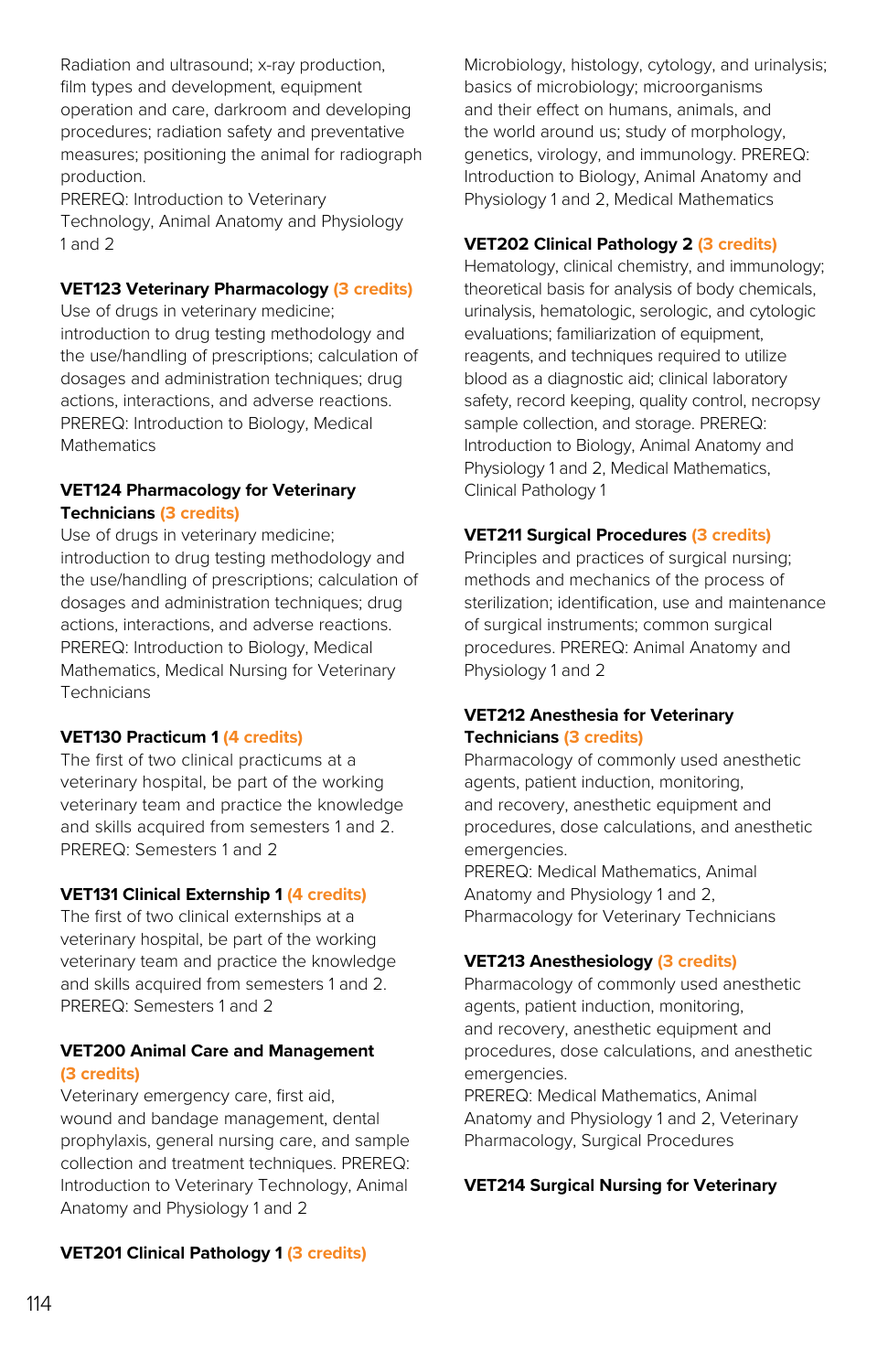#### **Technicians (3 credits)**

Principles and practices of surgical nursing; methods and mechanics of the process of sterilization, identification, use and maintenance of surgical instruments; common surgical procedures. PREREQ: Animal Anatomy and Physiology 1 and 2, Medical Nursing for Veterinary Technicians

#### **VET221 Animal Parasitology (3 credits)**

Common endo- and ectoparasites, their life cycle, identification, treatment, prevention, and effects on animals; zoonotic and public health concerns and how they relate to parasites; fecal examinations. PREREQ: Introduction to Biology, Animal Anatomy and Physiology 1 and 2

#### **VET220 Radiography for Veterinary Technicians (3 credits)**

Radiation and ultrasound; x-ray production, film types and development, equipment operation and care, darkroom and developing procedures; radiation safety and preventative measures; positioning the animal for radiograph production. PREREQ: Introduction to Veterinary Technology, Animal Anatomy and Physiology 1 and 2, Medical Nursing for Veterinary **Technicians** 

#### **VET222 Clinical Parasitology for Veterinary Technicians (3 credits)**

Common endo- and ectoparasites, their life cycle, identification, treatment, prevention, and effects on animals; zoonotic and public health concerns and how they relate to parasites; fecal examinations. PREREQ: Introduction to Biology, Animal Anatomy and Physiology 1 and 2, Medical Nursing for Veterinary Technicians

#### **VET223 Animal Diseases, Pathology, and Immunology (3 credits)**

Basic disease processes as they relate to various body systems; transmission diagnosis, treatment, and prevention of diseases that affect domestic animals; healing processes; immunological responses and vaccination types and techniques; zoonosis and preventative measures. PREREQ: Introduction to Biology, Animal Anatomy and Physiology 1 and 2

#### **VET224 Small and Large Animal Medicine**

#### **(3 credits)**

Basic disease processes as they relate to various body systems; transmission diagnosis, treatment, and prevention of diseases that affect domestic animals; healing processes; immunological responses and vaccination types and techniques; zoonosis and preventative measures. PREREQ: Introduction to Biology, Animal Anatomy and Physiology 1 and 2, Medical Nursing for Veterinary Technicians, Clinical Parasitology for Veterinary Technicians

#### **VET225 Animal Nutrition, Reproduction, Genetics, and Aging (3 credits)**

Science of nutrition and its application to feeding practices of domestic, farm, and companion animals; basic nutrients and nutritional requirements of individual species, approximate food analysis, interpretation of food and feed labels, and types of animal foods; physiology of reproduction, aging, and genetics.

PREREQ: Medical Mathematics, Animal Anatomy and Physiology 1 and 2

#### **VET227 Laboratory Animal Science (3 credits)**

Biomedical research and the ethical considerations centering on the use of laboratory animals in research; state, federal, and local animal welfare regulations; biology, care, utilization, and diseases of commonly used laboratory animals. PREREQ: Introduction to Biology, Animal Anatomy and Physiology 1 and 2, Animal Parasitology

#### **VET228 Laboratory Animal Medicine and Nursing (3 credits)**

Biomedical research and the ethical considerations centering on the use of laboratory animals in research; state, federal, and local animal welfare regulations; biology, care, utilization, and diseases of commonly used laboratory animals. PREREQ: Introduction to Biology, Animal Anatomy and Physiology 1 and 2, Clinical Parasitology for Veterinary Technicians, Small and Large Animal Medicine

#### **VET229 Veterinary Technician National**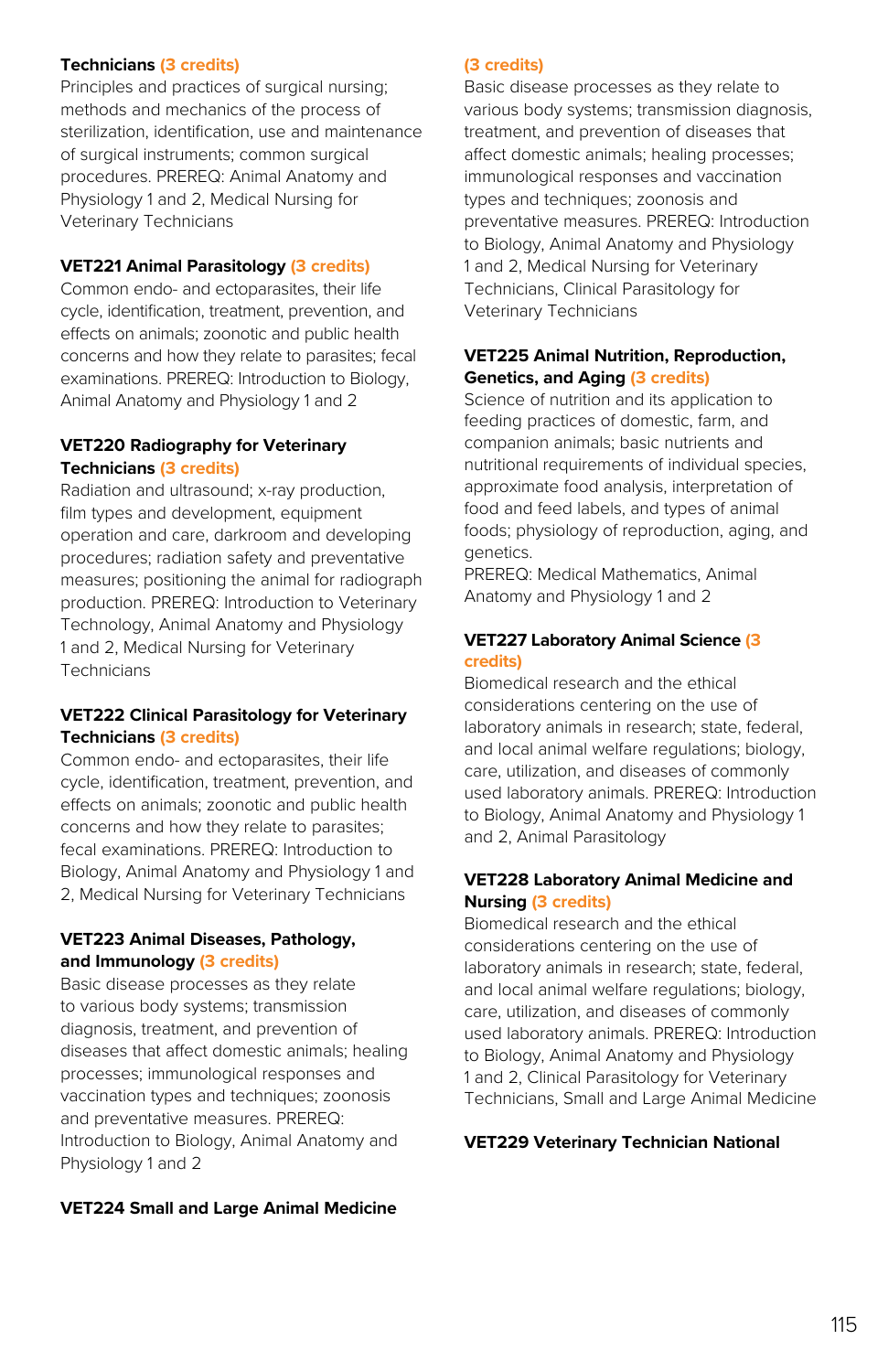#### **Examination Review (1 credit)**

Comprehensive review to assist the student in preparation for state and national certifying examinations for the veterinary technician; reviews basic science, clinical practices, diagnostics, and ethical concerns; covers birds, reptiles, laboratory animals, and large and small animal species. PREREQ: Semesters 1–4

#### **VET230 Practicum 2 (4 credits)**

The second clinical practicum at a veterinary hospital; be part of the working veterinary team and practice the knowledge and skills acquired from semesters 1 – 4. PREREQ: Practicum 1 and Semesters 3 and 4

#### **VET231 Clinical Externship 2 (4 credits)**

The second clinical externship at a veterinary hospital; be part of the working veterinary team and practice the knowledge and skills acquired from semesters 1 – 4. PREREQ: Clinical Externship 1 and Semesters 3 and 4

#### **VET250 Veterinary Practice Management (3 credits)**

Students will learn the importance of understanding and implementing laws and requirements in a veterinary practice. Students will also learn the benefits of developing a professional, efficient, and knowledgeable team that provides exceptional customer service to their clients. Additionally, the course will provide students with instructions and information on how to help their practice to grow financially. PREREQ: None

#### **VET302 Understanding the Human-Animal Bond**

#### **(3 credits)**

This course focuses on the bond that is created between animals and their owners. The primary emphasis will be on pets but also include bonds with many types of animals. Essential components of the bond will be discussed and will include information on how veterinary technicians can work with pet owners to enhance the bond and promote a better quality of life together. Information on pet death, euthanasia, and the grieving process will also be covered.

#### **VET303 Preventative Healthcare and Integrative Medicine for Animals (3 credits)**

This course provides a sound understanding of proper preventative health care and rehabilitation for animals. Emphasis will be on the dog and the cat. Concepts to be covered will include current preventative healthcare standards such as proper nutrition, parasite control, and vaccine protocols. Lifelong wellness will be discussed for all life stages during an animal's life. Current and future integrative medicine procedures for animals will also be covered.

#### **VET304 Advanced Animal Medicine and Domestic Animal Species Nursing (3 credits)**

This course will take an in-depth look at many of the common diseases found in companion animal species. One of the major topics in this course is medical and surgical intervention when preventative health strategies didn't work to prevent an animal disease. Another major topic covered is the role of the veterinary technician in assisting the veterinarian in the medical and surgical management of disease. Discussion of diseases will focus on dogs and cats and be organized according to organ systems. Prerequisites: Vet302, SCI300, VET305

#### **VET305 Advanced Veterinary Pharmacology (3 credits)**

This course gives the veterinary technician a greater understanding of the science behind the therapeutics used in veterinary medicine today. Understandable explanations will be discussed of the "how" and "why" behind drugs, their actions, their mechanisms, and their problems. Included in the discussions will be clinical case studies of both proper and improper uses of drugs.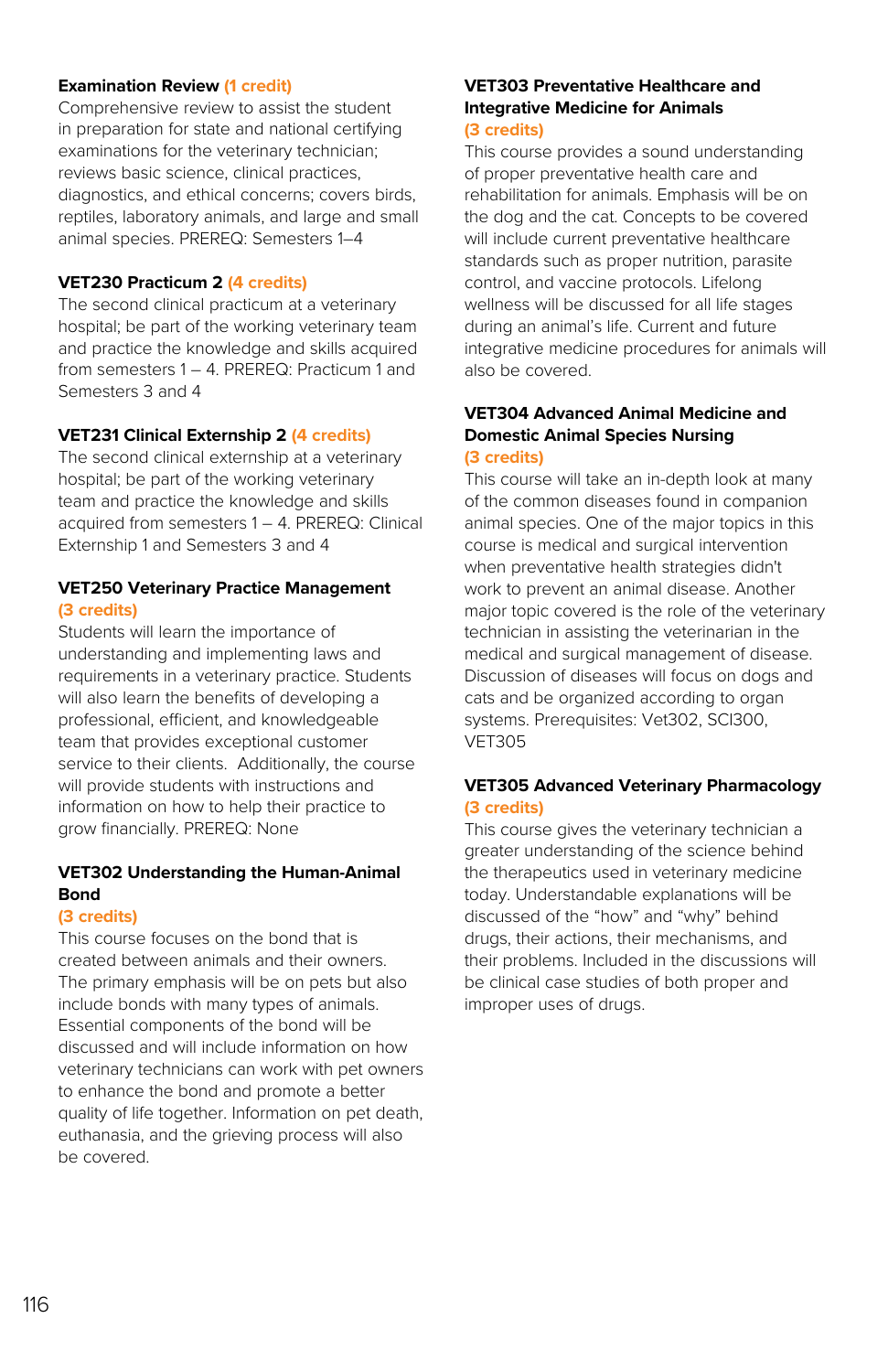# **VET306 Safety and Regulatory Compliance in Veterinary Medicine**

#### **(1 credit)**

In this course students will learn about specific workplace safety and regulatory compliance topics applicable to veterinary technicians and related to the wider veterinary team. Topics include personal safety hazards, patient safety hazards, building or institutional safety hazards, and current Occupational and Safety Health Administration (OSHA) regulations. Prerequisites: VET250, VET302, VET303, VET304, VET305

# **VET307 Introduction to Research in Veterinary Technology**

#### **(1 credit)**

This course will prepare the student for finding accurate scientific data and will prepare them for writing their Capstone Project at the end of the program. Critical thinking and evidencebased research will be highlighted using current biological issues of importance to society as the vehicle through which learning will occur. Issues may include, but are not limited to, methods of science, ethical issues in science, biological impact of environmental change, genes and genomes, biodiversity and evolution, populations, ecology and conservation of species and natural habitats, sociobiology, reproductive strategies, and the biological basis of cancer, AIDS and other diseases.

# **VET402 Veterinary Emergency and Critical Care**

#### **(3 credits)**

In this course, students will take an in-depth look at emergency cases presented in both after-hours emergency practices as well as in daytime practices. Critical care fundamentals and techniques will be discussed. Specific types of animal emergencies will also be looked at in detail. Prerequisites: VET302, VET304, VET305, VET306

# **VET403 Advanced Animal Anesthesia and Surgical Nursing**

# **(3 credits)**

This course integrates surgical anesthesia fundamentals and techniques that allow for humane surgery to be performed on all animal species. A major topic to be discussed is the role of veterinary anesthesia and surgical nursing in working closely with a veterinary surgeon. Other topics to be covered include effective anesthesia protocols for a variety of cases, use of advanced medical and surgical nursing skills preoperatively as well as peri- and post- operatively, and advanced monitoring techniques. VET302, VET304, VET306

#### **VET450 Veterinary Technology Capstone (4 credits)**

This course gives the student the opportunity to explore a Veterinary Technician Specialist (VTS) career pathway or a Certified Veterinary Practice Manager career after graduation from the Program. Information learned throughout this program will assist the student in developing this Capstone Project. Prerequisites: VET250, VET302, VET303, VET304, VET305, VET306, VET307, VET402, VET403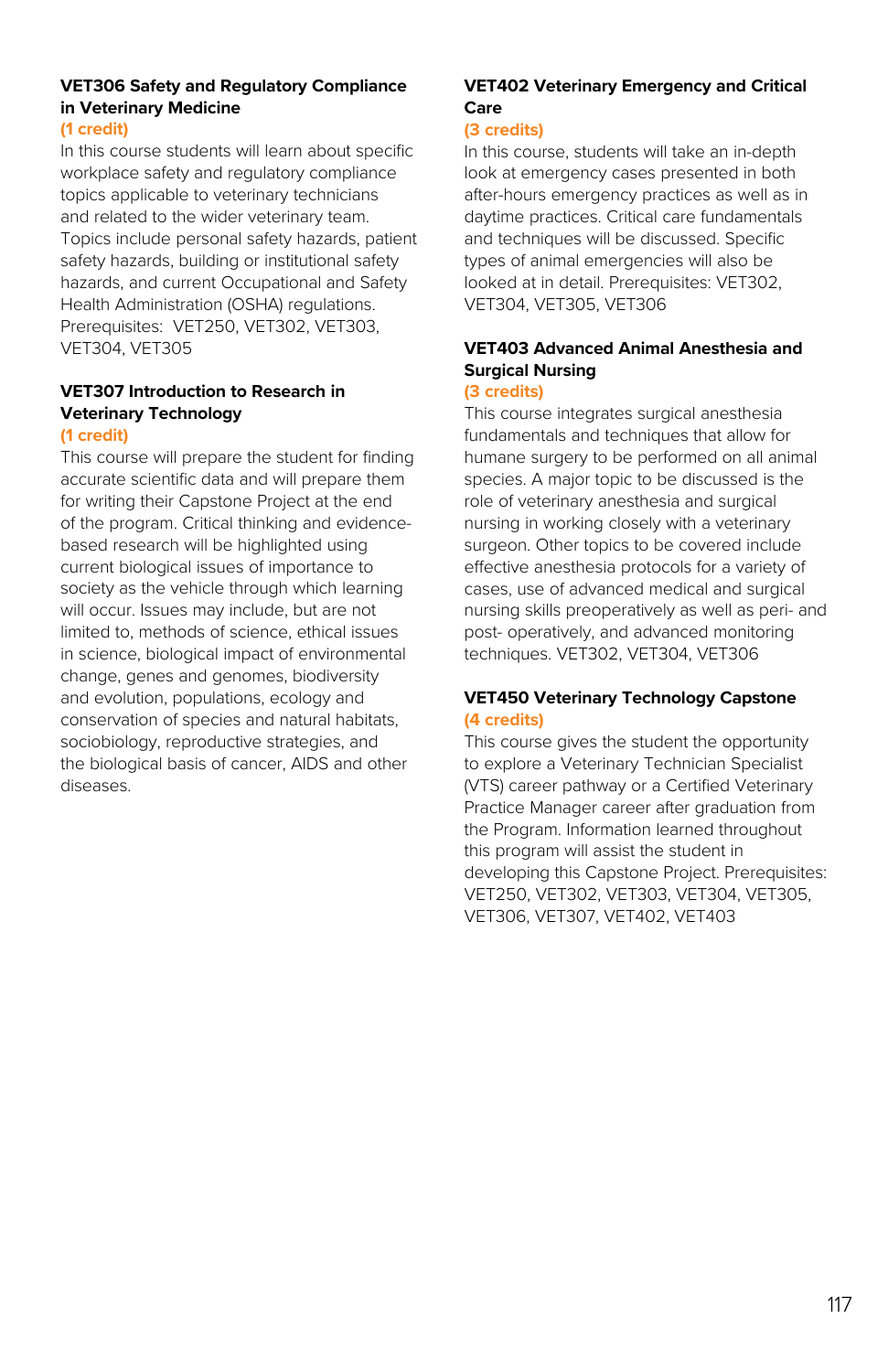# Ownership, Governance, Administration, and Faculty

#### **OWNERSHIP**

**Penn Foster, Inc.\***

# **BOARD OF DIRECTORS**

**Frank Britt Thomas Blesso**

# **OFFICERS**

**Frank Britt** Chief Executive Officer

**Thomas Blesso** Chief Financial Officer

**Heather McAllister** General Counsel Corporate Secretary

# **ADMINISTRATION**

**Pat Gaffey** Vice President - Admissions B.S., Penn State University

**Paula Robert-Hunt** Vice President - Solutions Engineering B.S., Indiana University - Kelley School of Business

**Michelle Rothenbecker** Vice President, Courseware B.A., Wilkes University M.Ed. Western Governors University **Stephanie Schroeder** Registrar B.B.A., South University

**Cindy Starr** Chief Marketing Officer B.A., University of Pennsylvania MBA, New York University's Stern School of Business

**Dara Warn** Chief Operating Officer B.A., University of Pennsylvania

# **Ranjan Bhattacharya**

Vice President, Product Engineering B.S., Electrical Engineering, and MS Computer Science, Indian Institute of Technology, Kharagpur, India

**Joshua Budway** Chief People Officer M.B.A., Harvard Business School

**Nial McLoughlin** SVP of Technology M.S. Georgia State University B.S., University of Florida-Gainesville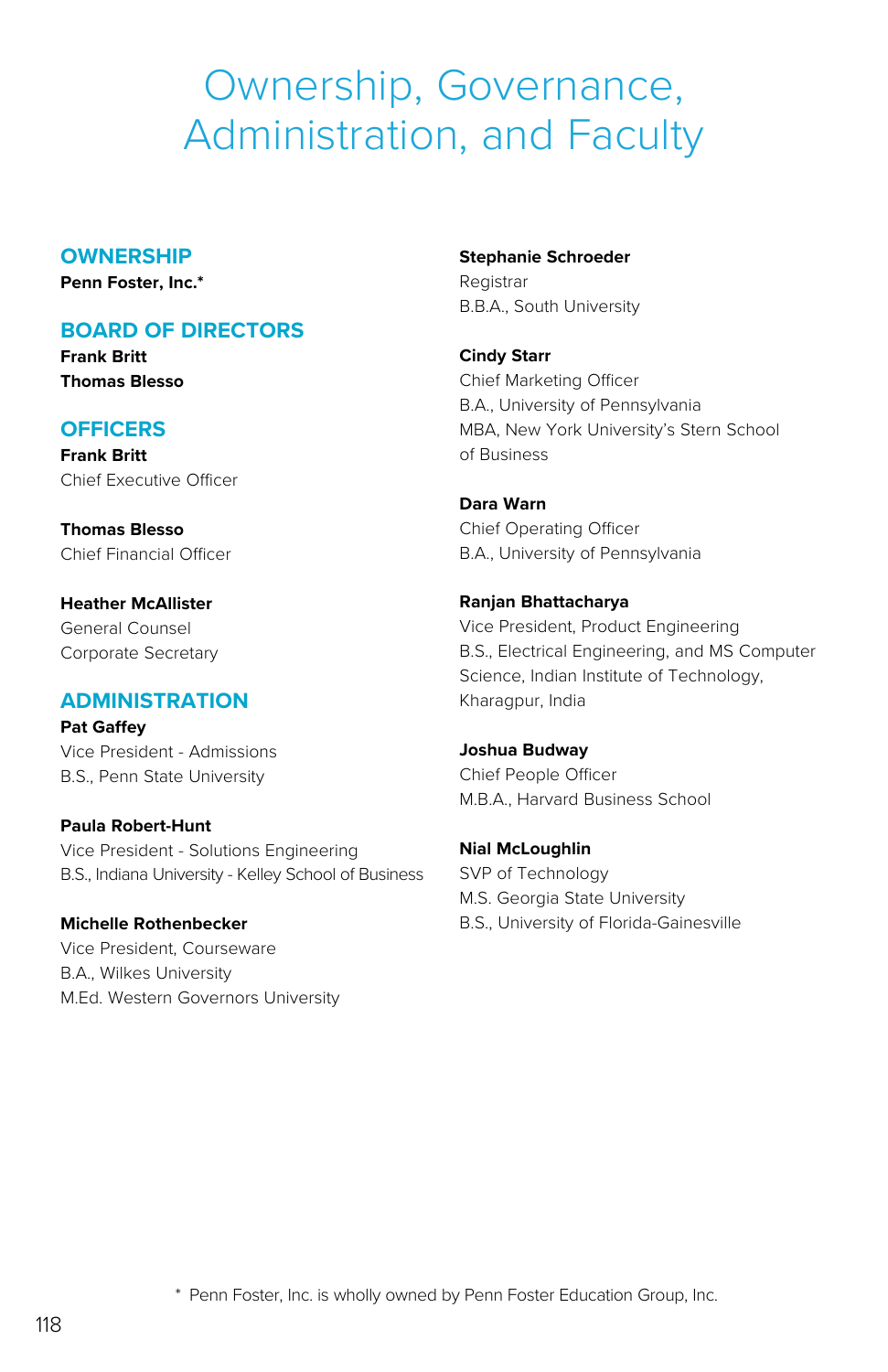# Faculty

# **Allied Health**

#### **Adrienne Reaves**

AAS, Medical Assistant, Robert Morris College BS, HealthCare Leadership, National-Louis University M.Ed., Adult and Continuing Education, National-Louis University D. Ed, Higher Education, Argosy University

# **Angela Koblinski**

Instructor B.S. Computer and Info. Systems A.S. Computer and Info. Systems King's College Medication Therapy Management Certificate Nationally Certified Pharm.Tech. Medical Billing & Coding Certificate

# **April McCormick**

Instructor A.A. Biology B.A. Biology, Nationally Certified Pharmacy Technician

# **Ellie Halibozek**

Instructor M.Ed. Curriculum and Instruction, California State University Long Beach B.S. Business Administration, Pacific Christian College AAPC Certified Procedural Coder CLAD Certificate

# **Gail Harris**

Instructor M.S. HealthService Administration B.S. HRM A.A.S. - Certified Medical Administrative Assistant

- Certified Clinical Medical Assistant - Certified Billing and Coding Specialist - Certified Electronic Health Records Specialist - Advanced Certified Patient Account Representative

- Certified Financial Counselor
- Certified BSL AED First Aide Instructor

# **Icy Moton-Hale**

Diploma, Practical Nursing, Chattahoochee Valley Community College AS, Nursing, St. Catherine College BS, Nursing, Jacksonville State University MSN, Nursing, Jacksonville State University

#### **Katrina Simpson**

Diploma, Surgical Technology BS, HealthCare Administration, Colorado Tech University MS, Health and Human Counselling, Liberty University

#### **Kendra Strode**

AS, Communications, Sinclair Community **College** Certified Dental Assistant

#### **Kim Blyther**

Diploma, Optician, Penn Foster Career School AS, Medical Assistant, South University BS, HealthCare Management, South University

#### **Kristin Cannon**

BS, Animal Science, Virginia Tech American Board of Optician Certified Certified Paraoptometric

#### **Kristen Irey**

Instructor JD Emphasis Employment Law & ERISA, Widener University School of Law BA Organizational Dynamics & Human Resource Management, Immaculata College

# **LaKisha Parker**

AAS, Medical Office Administration & Assisting, Virginia College

#### **Linda Alchami**

BS, Cellular Biology, Northeastern State University MS, Occupational Therapy, Northeastern State University

# **Maureen Capone**

ABO Certified Optician

# **Melissa Fazio**

Instructor Adjunct Instructor, Allied Health B.A., Health Services Administration Marywood University

#### **Rebecca Shell**

IBSN, Nursing, University of Alabama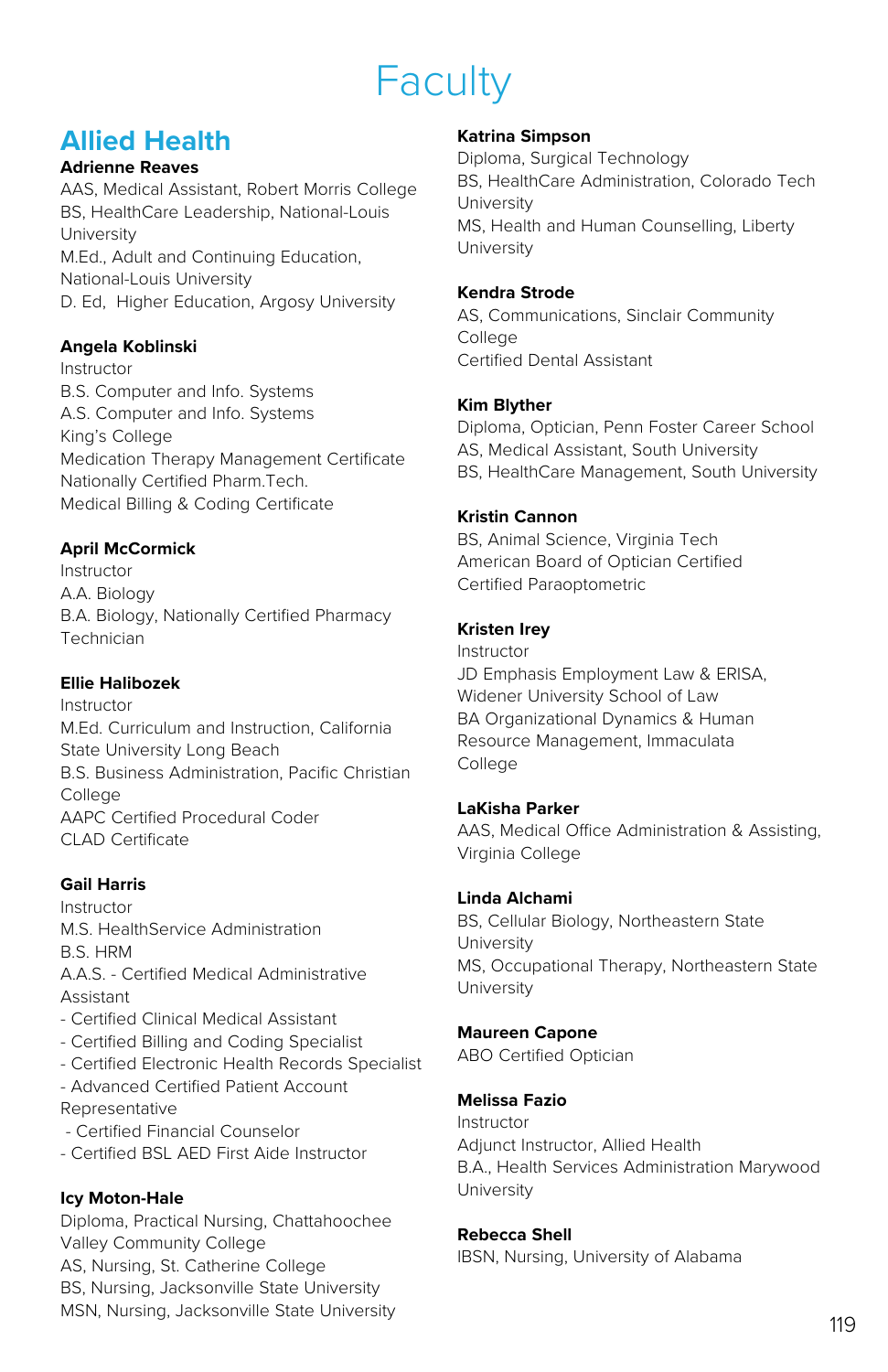# **Rose Coupland**

Instructor LPN, Mercedian School of Practical Nursing

# **RuthAnne Darr**

AS, Medical and Legal Administrative, Northern Main Technical College BA, General Studies, Dakota State University MS, Health Information Management, The College of Scholastica

# **Shanna Lizardi**

Instructor B.S., Clinical Psychology, Marywood University A.A., Administrative Healthcare, University of Phoenix Certified Medical Assistant

# **Stephanie Godard**

AS, Health Information Technician, Rasmussen College BS, Health Information Management, Rasmussen College

#### **Susan Meehan**

Instructor A.S. Business Management Penn State University

# **Tara Mashburn**

BS, Kinesiology, Colorado Mesa University MBA, Sports & Fitness Management, Colorado Mesa University MS, Nutrition and Human Performance , Logan University DCh, Chiropractic, Logan University

# **Business and Legal Studies**

#### **Amanda Sanchoo**

Replace with Team Lead M.S. Criminal Justice , University of Central Florida B.S. Criminal Justice, University of Central Florida

# **Bob Shafer**

Instructor B.S.M.E., Pennsylvania State University

# **David Kostiak**

Instructor M.S., Criminal Justice, Columbia College B.S., Criminal Justice, Penn State University

#### **Donald Poole**

MS, Justice Management, University of Nevada - Reno BA, Criminal Justice, University of Delaware

#### **Eric Ashman**

Instructor B.S., Secondary Math Education, Penn State University M.B.A., University of Scranton

# **Ken Doolittle**

Instructor M.B.A. - Finance & Investments, Marywood **University** B.S. Finance Duquesne University

#### **Mary-Ann Reeley**

MBA, HR Management, Strayer University BA, Biology, Winthrop University

#### **Michael Savich**

Instructor B.A. Urban/Economic Geography B.A. Anthropology B.A. Religious Studies McGill University

#### **Rachel Alexander**

BS, Business Management, University of Phoenix MBA, General, University of Phoenix

#### **Richard Kokas**

BA, Forensic Accounting, University of Scranton MBA, Accounting, University of Scranton

# **Rodney Gibbs**

Instructor M.S. Criminology , University of Maryland – Eastern Shore B.A. Urban and Regional Studies, Minnesota State University

#### **Sandy Jennings-Hammond**

Instructor M.B.A. - Marketing B.A. Telecommunicative Arts

#### **Stuart Maclellan**

Instructor BSc Physics Concordia University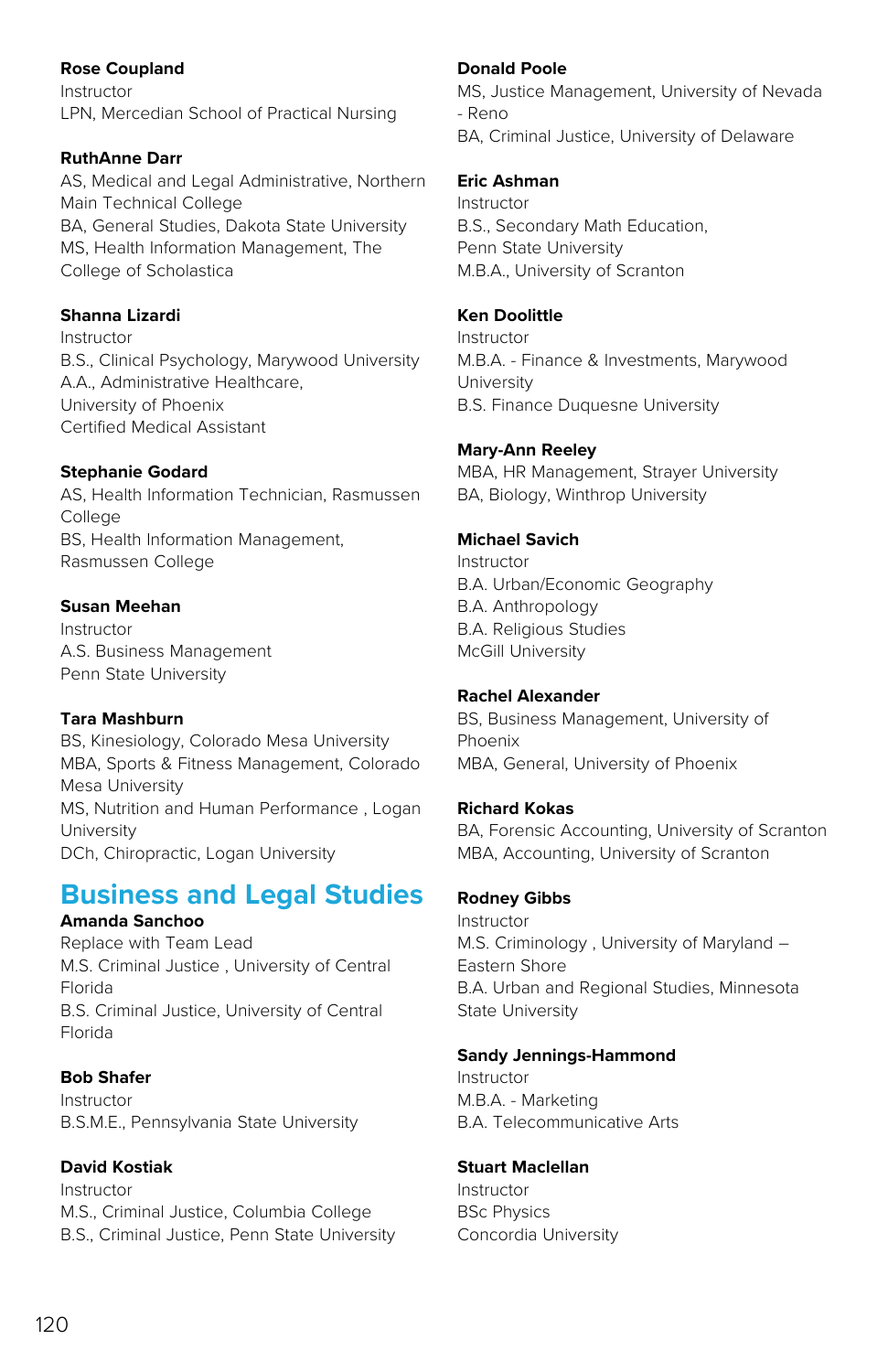#### **Tonita Hollins**

BA, Criminal Justice, Columbia College MS, Criminal Justice, Columbia College MBA, HR Management, Columbia Southern University

#### **Trenton Brown**

Instructor M.S. Criminal Justice, Tiffin University B.S. Urban Affairs, Wright State University A.A.S. Criminal Justice Technology, Clark State Community College

#### **Umari Warsi**

BS, Management, Georgia Institute of Technology MBA, Finance and General Management, Kennesaw State University MS, Taxation, Georgia State University

# **Trades**

**Bob Shafer** Instructor B.S.M.E., Pennsylvania State University

#### **Christine Piazzi**

Instructor B.F.A., Art, Stroudsburg University Coursework in Architecture and Interior Design, Philadelphia College of Textile & Science

#### **Dawn Siniscalchi**

Instructor BS, Business and Construction, City University of New York

# **James Paschall**

Instructor EPA Universal Certified

# **Mark Spurlock**

Instructor EPA University Certified

# **Steve Felgenhauer**

Instructor Gunsmithing Diploma Piedmont Community College

#### **Steve Strapple** Team Lead BS, Occupational Education MS, Education, University of Texas San Antonio

# **Art, Design and Technology**

# **Alexandra Fussell**

BA, History and Religion, Tulane University MA, Art History, University of Buffalo

# **Ann Marie Mahoney**

Instructor B.S., Computer Science, University of Scranton M.S., Information Systems, Marywood University

# **Dominga Gardner**

BS, Computer Science, Mississippi State **University** MS, Information Management, University of Phoenix MS, Educational Technology, Boise State University

#### **Fred Claus**

AAS, Business Retail, Niagara County Community College BS, Technology Management

#### **Erin Phillips**

BS, Music Education, Messiah College MS, Educational Development, Wilkes University

#### **Gabriel Maxwell**

AA, Computer Programming, Santa Monica College AA, Liberal Arts, Santa Monica College AA, General Studies, University of Phoenix BS, Computer Science and Engineering, University of California Merced MS, Information Technology, Strategic Leadership, Walden University DIS (in progress), Technology, Walden University

# **Hayley Mindes**

Instructor B.F.A. Hartford Art School

# **Lori Shipley**

BA, Music, Pennsylvania State University MA, Humanities, California State University DMus, Musical Arts, Boston University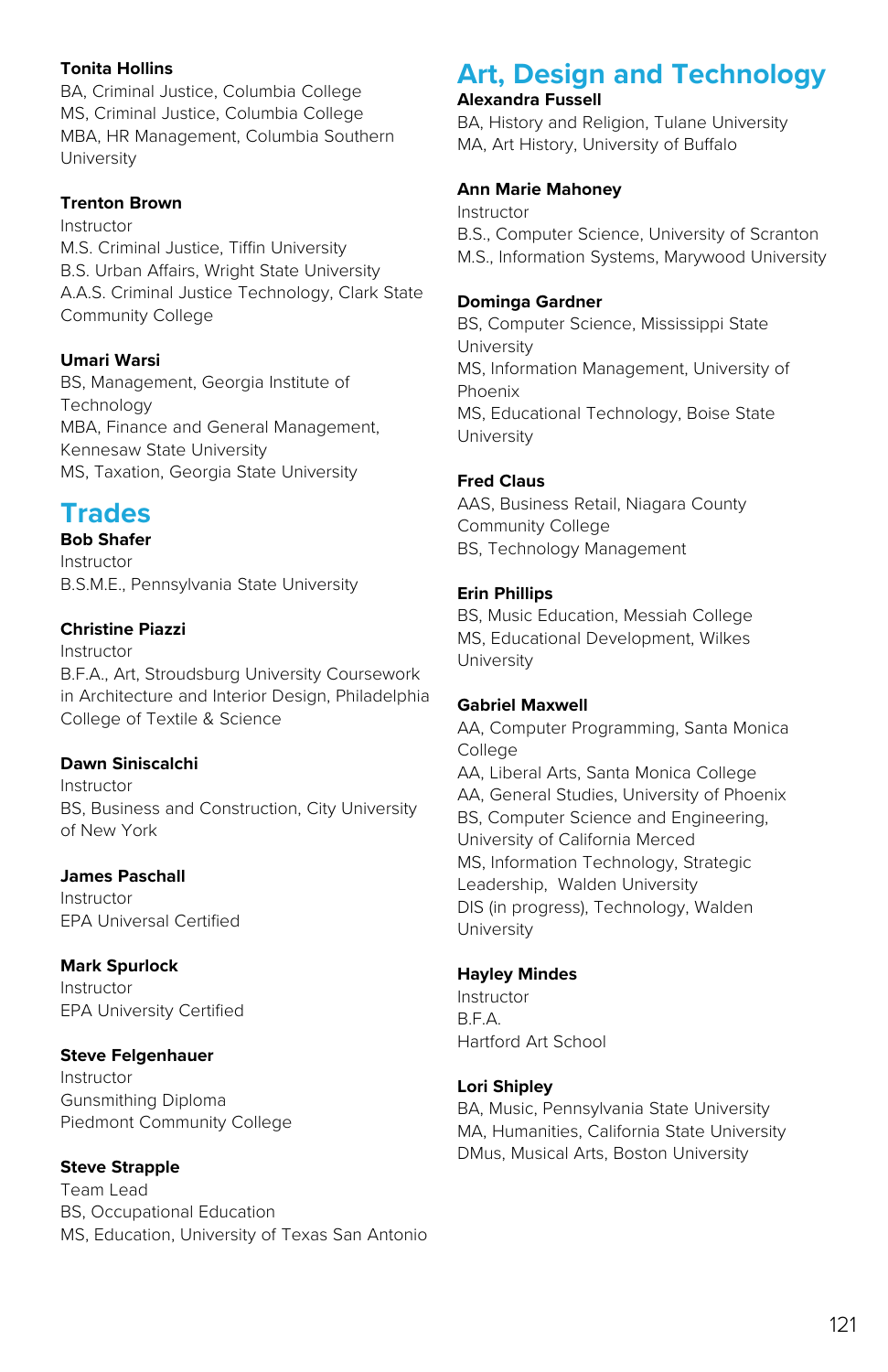#### **Heather Beatty**

Instructor B.S. Workforce Education and Development - Education, Training & Development, Southern Illinois University Microsoft Certified Professional

#### **John Lona**

Instructor B.F.A. - Painting, Drawing, Industrial Design, Filmmaking , Binghamton University A.A.S. - Commercial Art, Illustration, Photography, Video Production, SUNY-Sullivan

# **Jon DeEsch**

Instructor M.S., Education - Curriculum & Instruction, University of Scranton B.S., Political Science, University of Scranton OCA Certification for Vocational Instruction, Carpentry Certification, Home Inspection Certification

#### **Jonathon Boyson**

Instructor B.S., Computer Science, Bloomsburg University

#### **Melissa Anderson**

BA, Printmaking and Painting, California State University, Fresno MA, Art History, Academy of Art University, San Francisco

# **Rochelle Babcock**

Instructor Ed.d Curriculum & Instruction, Indiana University M.Ed. Teaching & Learning, Lock Haven **University** B.S. Fashion Merchandising, Indiana University

#### **Sandra Monahan**

Instructor Master Bridal ConsultantTM, Penn Foster Life-Cycle Celebrant®

# **Sausha Young**

AS, Occupational Science, Le Cordon Bleu College of Culinary Arts Atlanta BS, Culinary Management, Le Cordon Bleu College of Culinary Arts Scottsdale

# **Early Childhood Education**

#### **Bridget Meis**

BS, Education, Illinois State University MS, Early Childhood Education, Erikson Institute

#### **Chris Beccera**

BA, Sociology, Chapman University MA, Education - Leadership and Administration, Chapman University Ed.S, Early Childhood Education, Northcentral **University** Ed.D, Early Childhood Education (in progress), Northcentral University

#### **Erica Getts**

Librarian B.S.E., Library Science, Kutztown University of Pennsylvania M.L.S., Library and Information Science, University of Maryland

#### **Kayla Fouse**

AS, Early Childhood, Moreno Valley College BA, Liberal Studies, Brandman University MA, Education, Brandman University

#### **Sarah Owens**

B.S., Early Childhood Education, Marywood University B.S., Special Education, Marywood University

#### **Solange Bedard**

MA, Interdisciplinary Studies in Education - Early Childhood, Columbia University BA, English Education and English & Textual Studies, Syracuse University

#### **Dr. Teresa McKay**

Instructor M.A., Education, Concordia University; B.S., Elementary Education, Indiana University Southeast

# **General Studies**

#### **Emily Denison**

BFA, Theatre History, Arizona State University BA, English Literature, Arizona State University MFA, Dramatugy, University of Massachusetts

# **Erin Phillips**

Instructor M.S., Educational Development and Strategies, Wilkes University; B.S., Music Education Messiah College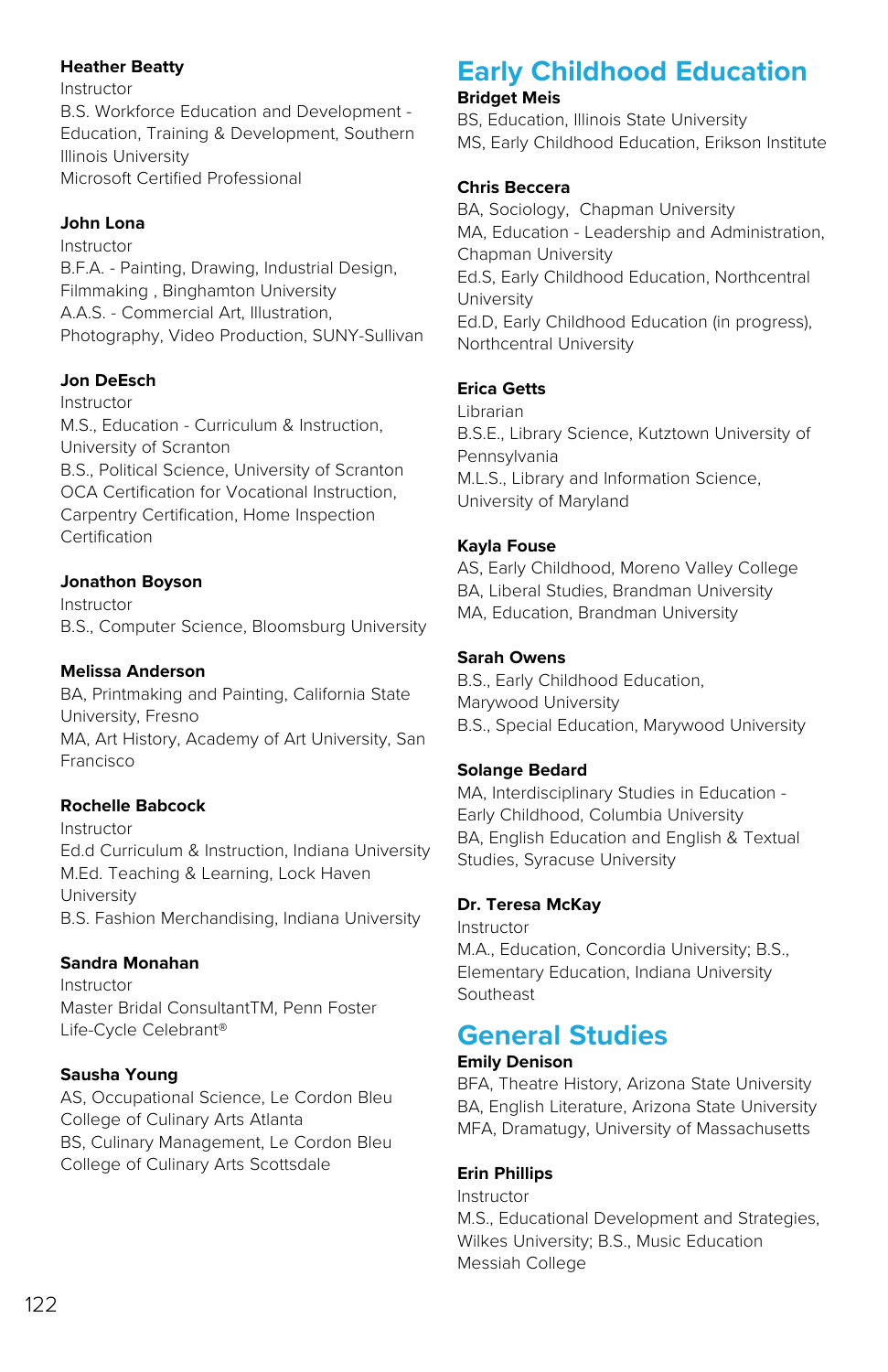#### **James Hadsell**

Instructor

M.S., Medical Education Leadership, New England University Medical College; M.S. Biotechnology, Marywood University; B.S. Neuroscience, Psychology Minor, Kings **College** 

#### **Larissa Grissom**

Instructor M.S. Psychology University of Phoenix, B.A. Psychology, Oklahoma State University

#### **Melissa Anderson**

Instructor M.A. Art History, Academy of Art; B.A. Fine Arts/Print, California State University

#### **Michelle Cicco**

BS, Nursing, Edinboro University MS, Clinical Exercise Physiology, East Stroudsburg University

#### **Renee Butts**

Instructor M.A., Creative Writing, Wilkes University; B.A., English, Misericordia University

#### **Ryan Mayberry**

Instructor M.S.Curriculum and Instruction, University of Scranton; B.A., History, Secondary Education, Marywood University

#### **Tara Mashburn**

BS, Kinesiology, Colorado Mesa University MBA, Sports & Fitness Management, Colorado Mesa University MS, Nutrition and Human Performance , Logan University DCh, Chiropractic, Logan University

# Advisory Council

# **Veterinary Technician**

**Dana Hannan, CVT** A.S Veterinary Technician, Penn Foster College

#### **Catherine Pfent**

DVM, MS, PhD Diplomate, ACVP - DVM Michigan State University, PhD, Veterinary Pathology Texas A&M

#### **Julie Legred**

Certified Veterinary Technician (CVT) AAS – University of Minnesota

#### **Dr. Dennis McCurnin**

Doctor of Veterinary Medicine (DVM) DVM – Iowa State University MS – Iowa State University

#### **Kristen Terlesky**

LVT, A.A.S Veterinary Technology - Macomb Community College

#### **Liz Hughston**

Credentialed VT, VTS (ECC, SAIM), MEd, - A.S. Veterinary Technology, Foothill College, BA English UCLA, MEd. Education, UCLA

**Lynne E. Johnson-Harris** LVT, RVT, AAS – Michigan State University

#### **Lorraine Tompkins**

Veterinary Technician Student, Penn Foster **College** 

#### **Lori Renda-Francis**

PhD, LVT, AAS – Macomb Community College Bachelors in Business Administration, Rochester College Masters in Education, Central Michigan **University** PhD in Organizational Management with a specialization in Leadership – Capella **University** 

#### **Libby Yeager**

MEd Educational Leadership, Norwich University B.S. Biology, King's College A.S. Science, Luzerne County Community College

#### **Lori VanValkenburg**

MAEd, BAS-VT, LVT

#### **Anjele Campo, RVT**

A.A.S., Veterinary Technology, Delgado Community College

# **David Wright, DVM**

DVM, Texas A&M University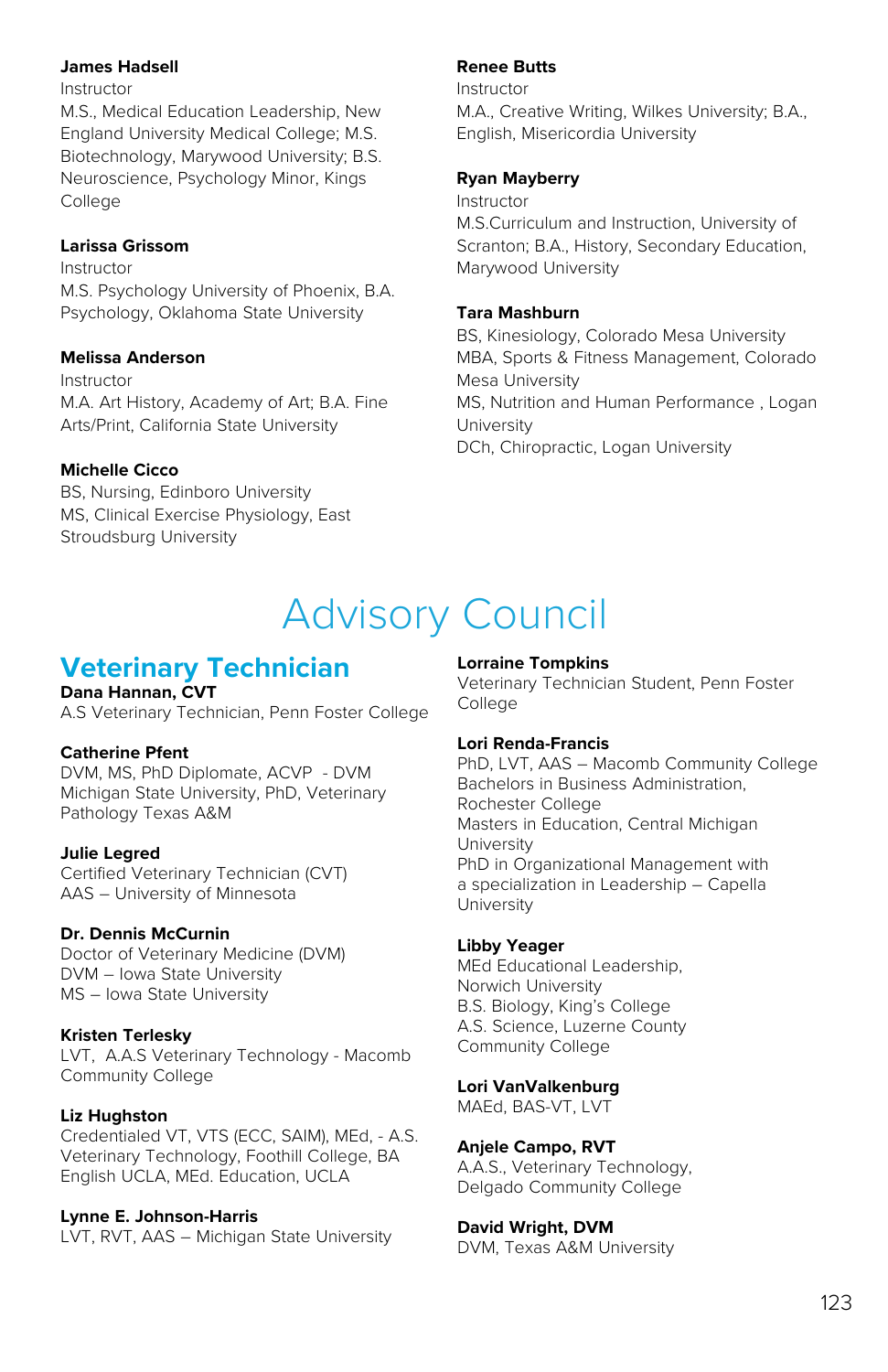**Elaine Hammel, VMD** VMD, University of Pennsylvania

**Elizabeth Exline** A.S., Veterinary Technician, Penn Foster College

**Rae Hutchinsy** DVM, DACVIM – B.S. Biology University of North Carolina, D.V.M North Carolina State University

**Robin Jackson** CVT – A.S. Veterinary Technician, Penn Foster College

**Amanda Fraley** Penn Foster College - 3rd Semester Student, Veterinary Technician

**Ariel Neves** Penn Foster College - 2nd Semester Student, Veterinary Technician

**Wilma Abbott, LVT** A.A.S., Veterinary Technology, Camden County College

# **Allied Health Academy**

# **Dr. Jill Buban**

PhD, Lesley University M.S., Curriculum and Instruction, SUNY B.A., History, University of New Hampshire

# **Dr. Sarah E. Gabua**

Doctorate in Nursing Practice, Walden **University** 

# **Carol Green**

Registered Nurse, Mercy Hospital of Nursing, Registered Nurse Program, Scranton, PA

**Linda Joanna Thomas-Hemak, MD**

Doctor of Medicine, Baylor College of Medicine

# **Joseph Kishel**

M.S., Healthcare Administration, University of Scranton B.S., Biology, University of Scranton Diploma Nursing, Mercy Hospital School of Nursing

# **Susan Lutchko**

A.S., Business Administration Penn State University, Scranton, PA

# **Sonia Cotto-Moreno**

Registered Dietician Nutritionist, University of Texas

#### **Karen Novak**

EKG/Phlebotomy/Lab Assistant Diploma, Fortis Institute Medical Assistant Diploma, Lackawanna County Area Vocational

# **Darlisa White**

Certified Medical Assistant B.A., Education, Moraine Valley College

# **BUSINESS STUDIES**

**John Schroeder** MBA, South University

**Brighid Bauer** Master of Public Administration, Marywood University

**Raymond Haden** MBA. Bloomsburg University

# **Legal Studies/ Criminal Justice**

**Leonard Bogart** MPA, Marywood University B.S. Law Enforcement, University of Scranton

# **Michelle Low**

Bachelor of Science of General Studies Westfield State College Paralegal Certificate Bunker Hill Community College

# **Timothy Fulk**

Master of Science, Criminal Justice/Public Administration, Trine University Bachelor of Science, Criminal Justice, Tri-State University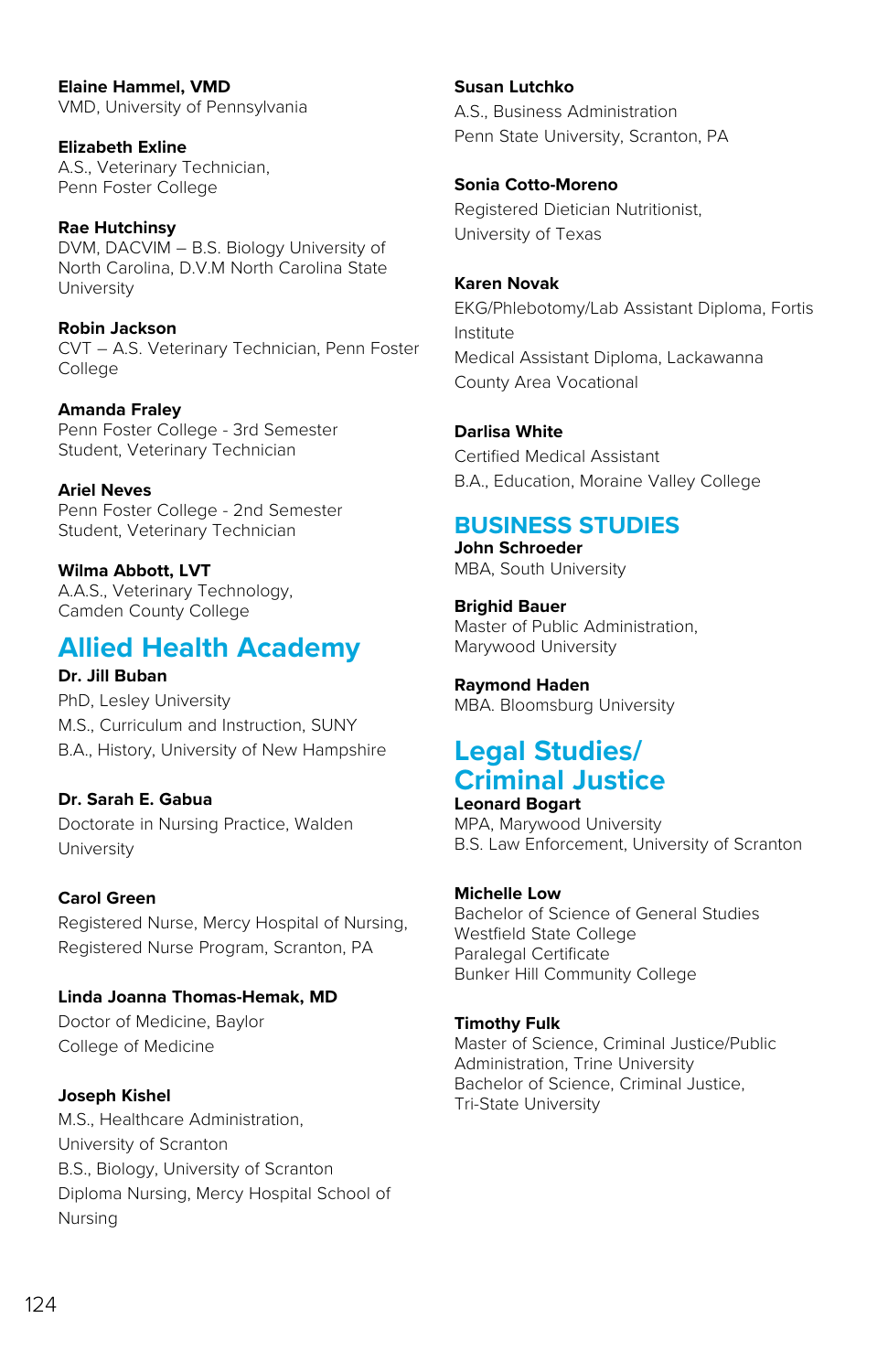# **EARLY CHILDHOOD**

#### **Dr. Tywanda Jiles**

Ed.D., Teacher Leadership, Walden University M.S., Early Childhood Education, Special Education, Dominican University B.S., Liberal Arts, Governors State University

#### **Dr. William Strader**

Ed.D., Early Childhood Education, University of Massachusetts M.Ed., Early Childhood Education, William Paterson College B.A., Psychology, Hope College

#### **Linda Bryant**

A.S., Early Childhood Education, Penn Foster College

#### **Marsha Miller**

M.Ed., Early Childhood Education, Grand Valley State University B.S., Elementary Education, University of Michigan

#### **Susan Billingsley**

M.S., Human Development and Family Studies, Iowa State University B.S., Child and Family Studies, Iowa State University

#### **Dr. Lisa Wright**

Ph.D., Early Childhood, University of Missouri M.Ed., Early Childhood, University of Missouri B.H.S., Physical Therapy University of Missouri

#### **Alan Guttman**

M.A., Early Childhood, New York University B.A., English, New York University

#### **Derry Koralek**

M.S., English, Boston University B.S., Education, University of Massachusetts

#### **Hilda Skrzysowski**

M.S., Child Development, University of PA B.S., Sociology, Marywood University

#### **Jessica Koomson**

A.S., Early Childhood Education, Penn Foster College

#### **Dr. Valora Washington**

Ph.D., Leadership Studies, Indiana University Bloomington B.S., Early Childhood, Michigan State University

#### **Technology Jim Casteel**

B.S. Data Analytics, Western Governors University

#### **Yuquan Holloway**

Bachelor of Civil Engineering, Georgia Institute of Technology MBA, Georgia State University

#### **John I. McSwain, III**

MBA, Georgia Institute of Technology M.S. Human Computer Interaction, Iowa State University B.G.S. Web Technologies, University of Connecticut A.S. Computer Science, Georgia Perimeter College A.A. Mathematics, Georgia Perimeter College

#### **Brandon Nolta**

M.F.A., English, Boise State University B.S., Mathematics, University of Idaho

#### **William J. Scannella**

Masters in Technical & Scientific Communication, Miami University